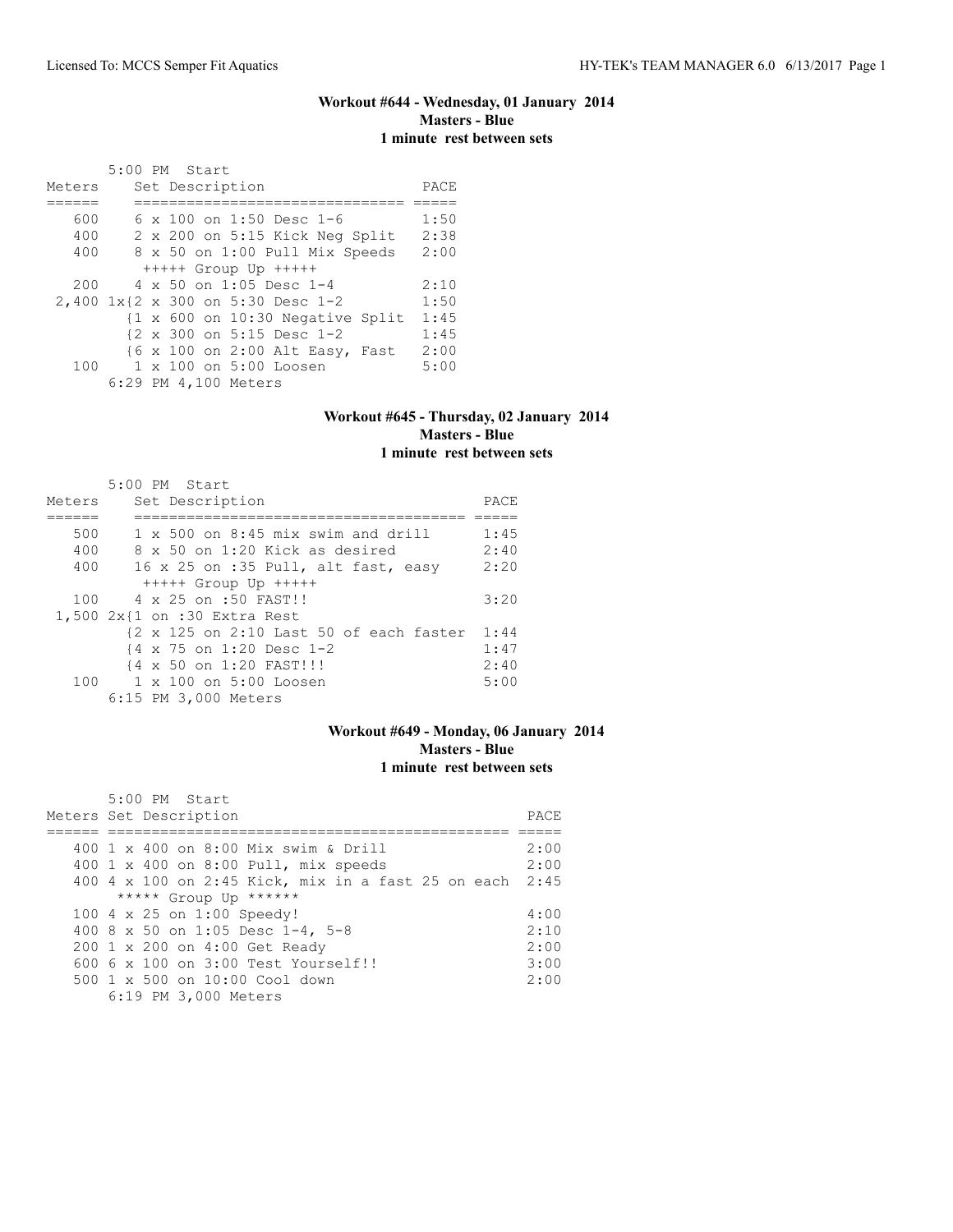# **Workout #650 - Tuesday, 07 January 2014 Masters - Blue 1 minute rest between sets**

| $5:00$ PM Start<br>Meters Set Description              | PACE |
|--------------------------------------------------------|------|
| 500 1 x 500 on 10:00 Swim, Drill Mix                   | 2:00 |
| 400 $4 \times 100$ on 1:50 Pull, build each swim       | 1:50 |
| 450 6 x 75 on 1:50 Kick, mix efforts                   | 2:27 |
| ########## Group Up ###########                        |      |
| 100 4 x 25 on :45 GO, GO, GO!                          | 3:00 |
| 400 $2 \times 200$ on $3:15$ Desc 1-2                  | 1:38 |
| 400 $2 \times 200$ on $3:10$ Desc 1-2                  | 1:35 |
| 400 $2 \times 200$ on $3:05$ Desc 1-2                  | 1:32 |
| 400 $2 \times 200$ on $3:00$ Desc 1-2                  | 1:30 |
| $100 \text{ 1 x } 100 \text{ on } 5:00 \text{ Loosen}$ | 5:00 |
| 6:12 PM 3,150 Meters                                   |      |

### **Workout #651 - Wednesday, 08 January 2014 Masters - Blue 1 minute rest between sets**

| 5:00 PM Start                                    |      |
|--------------------------------------------------|------|
| Meters Set Description                           | PACE |
|                                                  |      |
| $400 \t1 x 400$ on 7:00 As desired               | 1:45 |
| 600 2 x 300 on 5:15 Pull, mix efforts            | 1:45 |
| 450 6 x 75 on 1:45 Kick, last 25 faster          | 2:20 |
| $====$ Group Up $====$                           |      |
| 100 4 x 25 on :40 Speedy                         | 2:40 |
| 200 4 x 50 on 1:00 Hold the pace                 | 2:00 |
| 600 1 x 600 on 9:50 Steady, smooth               | 1:38 |
| 200 4 x 50 on 1:05 Hold that pace!               | 2:10 |
| 600 $1 \times 600$ on 10:10 Negative Split       | 1:42 |
| $200\,4\,$ x 50 on 1:10 Holod best above effort  | 2:20 |
| 600 1 x 600 on $10:30$ Best you have! Bring it!! | 1:45 |
| $100 \t 1 \t x \t 100$ on $5:00$ Loosen          | 5:00 |
| 6:33 PM 4,050 Meters                             |      |

# **Workout #652 - Thursday, 09 January 2014 Masters - Blue 1 minute rest between sets**

|        | 5:00 PM Start |  |                      |                                           |      |
|--------|---------------|--|----------------------|-------------------------------------------|------|
| Meters |               |  | Set Description      |                                           | PACE |
|        |               |  |                      |                                           |      |
| 400    |               |  |                      | $1 \times 400$ on 8:45 Mix swim and drill | 2:11 |
| 450    |               |  |                      | 6 x 75 on 1:40 kick, last 25 faster       | 2:13 |
| 400    |               |  |                      | 1 x 400 on 8:45 Pull, mix speeds          | 2:11 |
|        |               |  |                      | $==== qroup Up == == =$                   |      |
| 100    |               |  | 4 x 25 on :40 Fast!  |                                           | 2:40 |
|        |               |  |                      | 1,800 1x{3 x 150 on 2:40 Steady           | 1:47 |
|        |               |  |                      | {1 x 150 on 2:20 Fast Pace                | 1:33 |
|        |               |  |                      | {2 x 150 on 2:40 Steady                   | 1:47 |
|        |               |  |                      | {2 x 150 on 2:20 Fast Pace                | 1:33 |
|        |               |  |                      | {1 x 150 on 2:40 Steady                   | 1:47 |
|        |               |  |                      | {3 x 150 on 2:20 Fast Pace                | 1:33 |
| 100    |               |  |                      | 1 x 100 on 5:00 Loosen                    | 5:00 |
|        |               |  | 6:11 PM 3,250 Meters |                                           |      |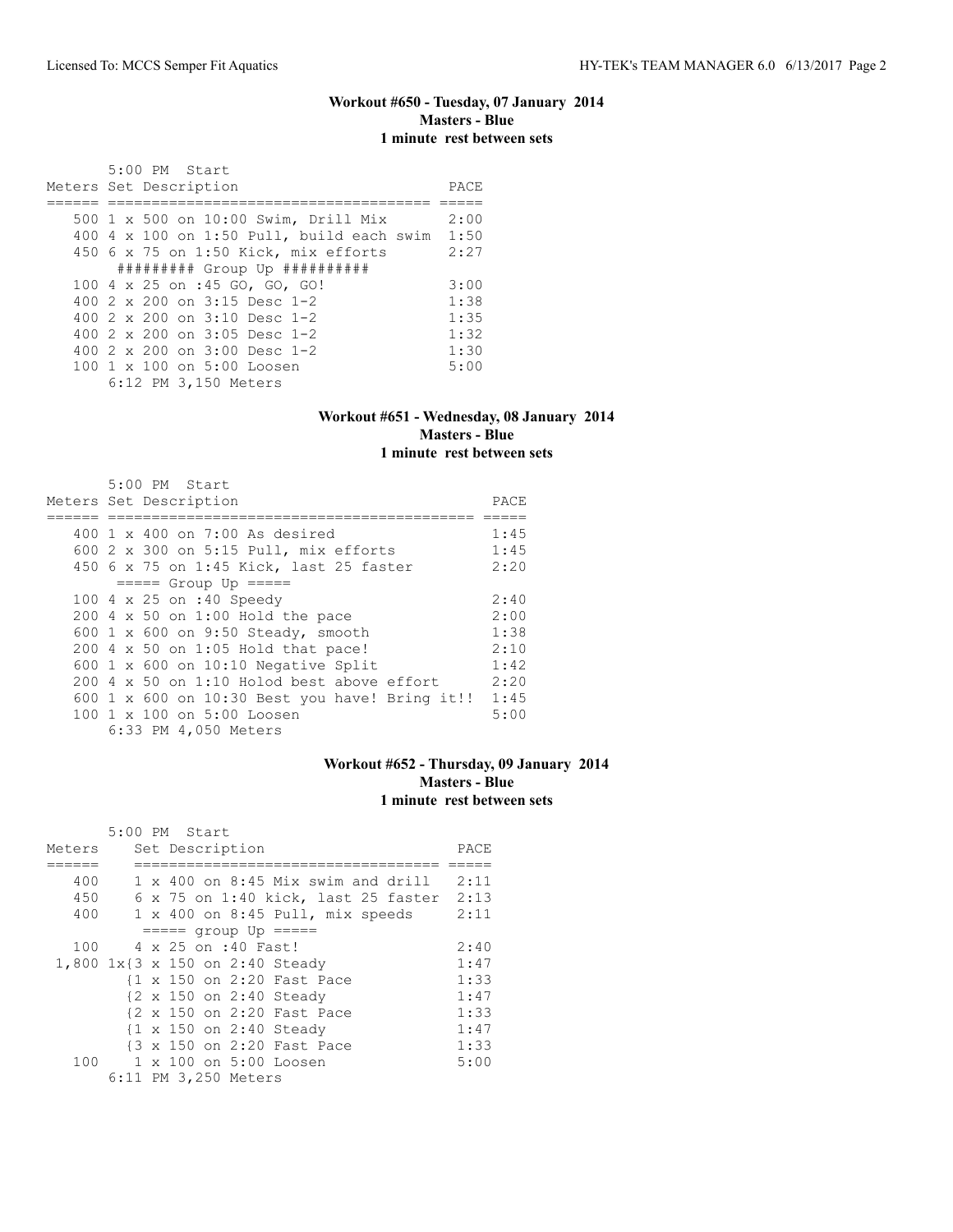## **Workout #634 - Monday, 13 January 2014 Masters - Blue 1 minute rest between sets**

|        | 5:00 PM Start                                    |      |
|--------|--------------------------------------------------|------|
| Meters | Set Description                                  | PACE |
|        |                                                  |      |
| 400    | 4 x 100 on 1:45 Mix swim & drills                | 1:45 |
| 450    | 6 x 75 on 1:45 Kick, harder on the middle 25     | 2:20 |
| 400    | 4 x 100 on 2:00 Pull, Desc 1-4                   | 2:00 |
| 150    | $1 \times 150$ on 2:30 Swim - stretch out/loosen | 1:40 |
|        | ----------- Group Up ---------                   |      |
|        | 1,600 4x{4 x 25 on :40 Fast!                     | 2:40 |
|        | {2 x 50 on 1:05 Steady                           | 2:10 |
|        | {2 x 75 on 1:40 Fast!                            | 2:13 |
|        | {1 x 50 on 1:30 Loosen                           | 3:00 |
|        | 100 1 x 100 on 4:00 Cool Down                    | 4:00 |
|        | 6:17 PM 3,100 Meters                             |      |

### **Workout #635 - Tuesday, 14 January 2014 Masters - Blue 1 minute rest between sets**

| $5:00$ PM Start<br>Meters Set Description | PACE |
|-------------------------------------------|------|
|                                           |      |
| 600 $4 \times 150$ on $3:00$ Swim         | 2:00 |
| 400 4 x 100 on 2:15 Kick, mix up strokes  | 2:15 |
| 400 8 x 50 on 1:00 Pull, desc 1-4, 5-8    | 2:00 |
| -------- GROUP UP --------                |      |
| 100 4 x 25 on :40 Fast!                   | 2:40 |
| 600 4 x 150 on 2:40 Desc 1-2, 3-4         | 1:47 |
| 150 2 x 75 on 1:15 Fast & Strong          | 1:40 |
| 25 1 x 25 on 1:00 Easy                    | 4:00 |
| 600 4 x 150 on 2:30 Desc 1-2, 3-4         | 1:40 |
| 150 2 x 75 on 1:25 Fast & Strong          | 1:53 |
| 100 1 x 100 on 4:00 Cool Down             | 4:00 |
| 6:13 PM 3,125 Meters                      |      |

## **Workout #636 - Wednesday, 15 January 2014 Masters - Blue 1 minute rest between sets**

| Meters | 5:00 PM Start<br>Set Description                      | PACE |
|--------|-------------------------------------------------------|------|
| 800    | 4 x 200 on 3:45 Mix swim & drill                      | 1:52 |
| 300    | 6 x 50 on 1:00 Pull, Desc 1-3, 4-6                    | 2:00 |
| 200    |                                                       | 3:20 |
|        | 8 x 25 on :50 Kick, increase tempo on evens           |      |
| 100    | 1 x 100 on 2:00 Swim, Stretch Out - Long strokes      | 2:00 |
|        | -----------GROUP UP ----------                        |      |
|        | 2,400 2x{4 x 50 on 1:00 Desc 1-4                      | 2:00 |
|        | $\{2 \times 400 \text{ on } 6:30 \text{ Desc } 1-2\}$ | 1:38 |
|        | {1 x 200 on 3:20 Build each 50                        | 1:40 |
|        | $100 \t 1 \times 100$ on $3:00$ Hard                  | 3:00 |
|        | 100 1 x 100 on 5:00 Cool down                         | 5:00 |
|        | 6:25 PM 4,000 Meters                                  |      |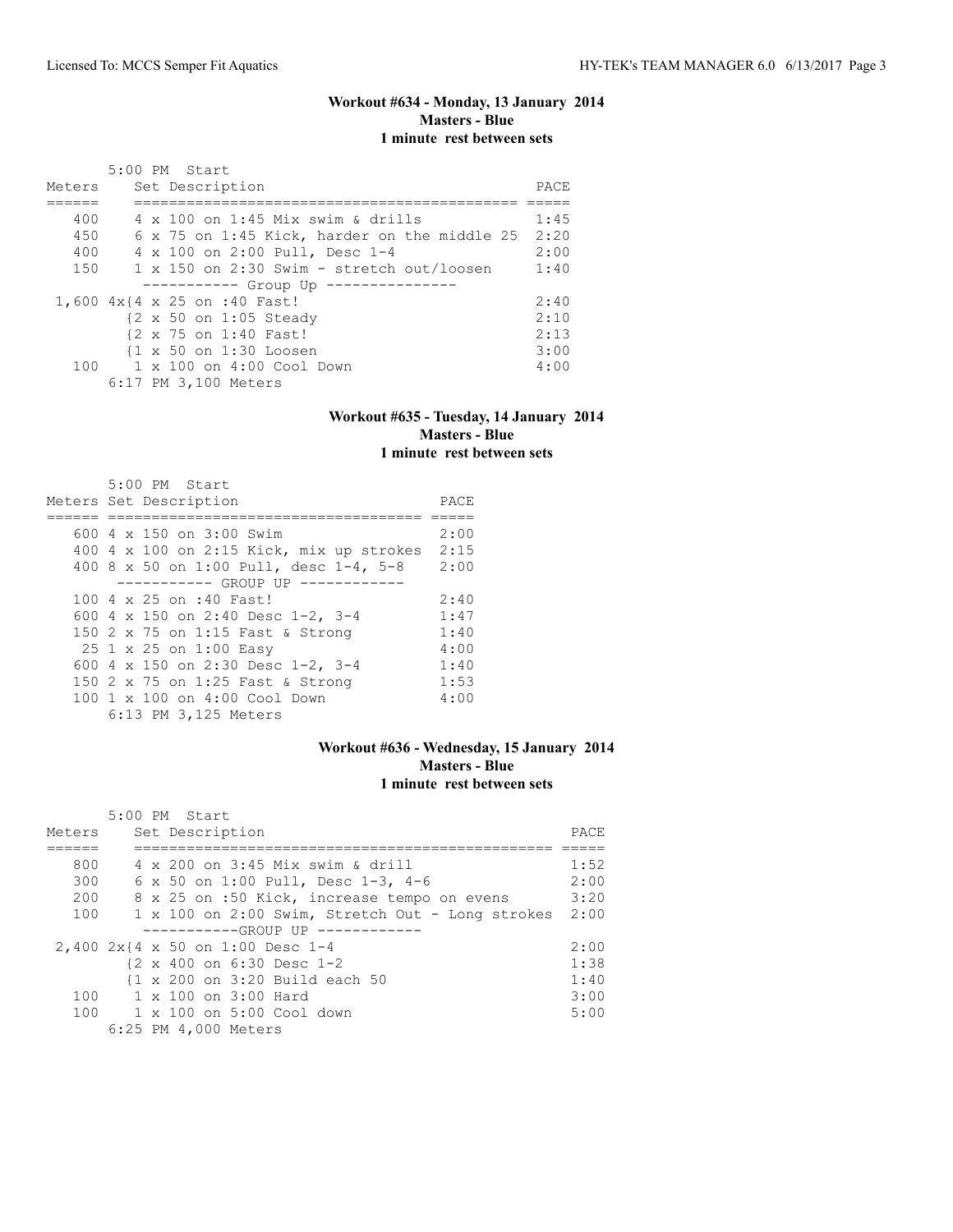### **Workout #637 - Thursday, 16 January 2014 Masters - Blue 1 minute rest between sets**

 5:00 PM Start Meters Set Description PACE ====== ========================================== ===== 600 3 x 200 on 4:00 Mix swim & drill 2:00 600 4 x 150 on 2:45 Pull, steady 1:50 300 4 x 75 on 1:45 Kick - 1st & last 25 faster 2:20 ---------- Group Up ------------ 100 4 x 25 on :40 Fast! 2:40<br>600 3 x 200 on 3:30 Desc 1-3 1:45 600 3 x 200 on 3:30 Desc 1-3 1:45<br>200 4 x 50 on 1:00 Desc 1-4 2:00 200 4 x 50 on 1:00 Desc 1-4 2:00<br>400 2 x 200 on 3:15 Desc 1-2 1:38 400 2 x 200 on 3:15 Desc 1-2 1:38<br>200 4 x 50 on 1:00 Desc 1-4 2:00 200 4 x 50 on 1:00 Desc 1-4 2:00 200 1 x 200 on 4:00 Fast - All you have left 2:00<br>100 1 x 100 on 4:00 Loosen 4:00 100 1 x 100 on 4:00 Loosen 6:16 PM 3,300 Meters

#### **Workout #663 - Monday, 20 January 2014 Masters - Blue 1 minute rest between sets**

 5:00 PM Start Meters Set Description **PACE** ====== =========================================== ===== 600 6 x 100 on 1:50 Swim/Drill Mix 1:50 400 2 x 200 on 3:45 Pull, middle of each faster 1:52 400 8 x 50 on 1:15 Kick, mix speeds 2:30 ~~~~~ Group Up ~~~~~ 100 4 x 25 on :40 Fast! 2:40 1,600 4x{1 on :45 Extra rest {4 x 50 on 1:10 Best effort - SPEEDY!!!! 2:20 {2 x 100 on 1:45 Steady 1:45 6:12 PM 3,100 Meters

### **Workout #664 - Tuesday, 21 January 2014 Masters - Blue 1 minute rest between sets**

|        | 5:00 PM Start                                        |      |
|--------|------------------------------------------------------|------|
| Meters | Set Description                                      | PACE |
|        |                                                      |      |
| 600    | 2 x 300 on 5:30 Swim / Drill Mix                     | 1:50 |
| 400    | 8 x 50 on 1:00 Pull, mix efforts                     | 2:00 |
| 450    | 6 x 75 on 2:00 Kick, last 25 faster effort 2:40      |      |
|        | $---$ Group Up $---$                                 |      |
| 100    | 4 x 25 on :45 Fast                                   | 3:00 |
|        | 1,700 $2x(1 \times 50$ on 1:20 Get ready for the fun | 2:40 |
|        | $\{2 \times 100 \text{ on } 1:46 \text{ Desc } 1-2$  | 1:46 |
|        | $\{2 \times 100 \text{ on } 1:40 \text{ Desc } 1-2$  | 1:40 |
|        | {2 x 100 on 1:34 Desc 1-2                            | 1:34 |
|        | {2 x 100 on 1:28 Desc 1-2                            | 1:28 |
|        | 100 1 x 100 on 5:00 Loosen                           | 5:00 |
|        | 6:13 PM 3,350 Meters                                 |      |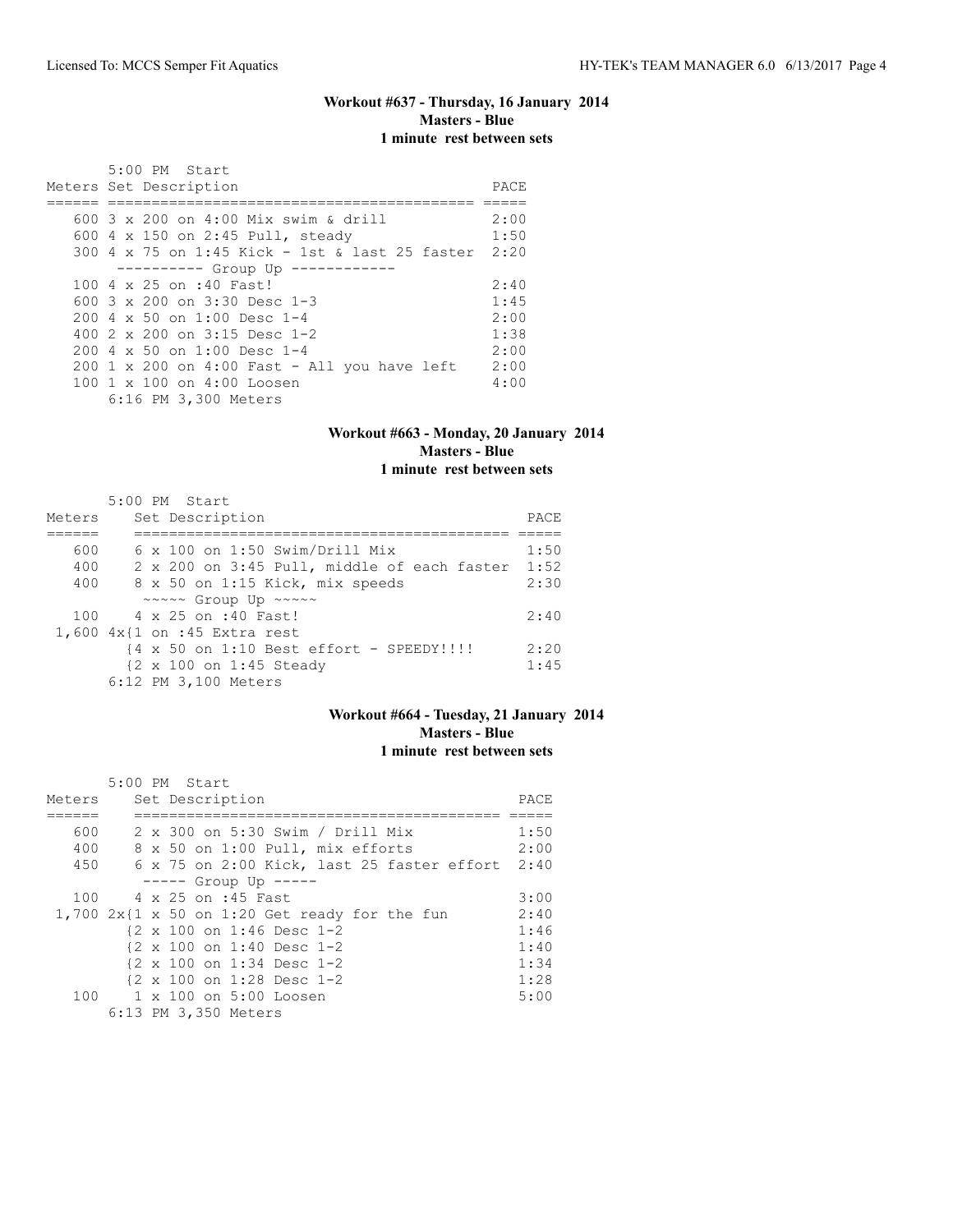### **Workout #665 - Wednesday, 22 January 2014 Masters - Blue 1 minute rest between sets**

|        | 5:00 PM Start |  |                      |                                                                                             |      |
|--------|---------------|--|----------------------|---------------------------------------------------------------------------------------------|------|
| Meters |               |  | Set Description      |                                                                                             | PACE |
|        |               |  |                      | 450 6 x 75 on 1:30 Drill, swim mix                                                          | 2:00 |
|        |               |  |                      | $400$ 2 x 200 on 5:05 kick, build each                                                      | 2:32 |
|        |               |  |                      | 400 4 x 100 on 1:50 Pull, Desc 1-4                                                          | 1:50 |
|        |               |  |                      | $== == $ Group Up $== == $                                                                  |      |
|        |               |  |                      | 200 4 x 50 on 1:10 Desc 1-4                                                                 | 2:20 |
|        |               |  |                      | 2,500 1x{1 x 500 on 8:00 1st and last 100 faster 1:36                                       |      |
|        |               |  |                      | $\{2 \times 100 \text{ on } 1:36 \text{ Desc } 1-2\}$                                       | 1:36 |
|        |               |  |                      | $\{1 \times 400 \text{ on } 6:30 \text{ Middle faster}\}$                                   | 1:38 |
|        |               |  |                      | {2 x 100 on 1:38 Desc 1-2                                                                   | 1:38 |
|        |               |  |                      | $\{1 \times 300 \text{ on } 5:00 \text{ 1st} \text{ and } last 100 \text{ faster } 1:40 \}$ |      |
|        |               |  |                      | $\{2 \times 100 \text{ on } 1:40 \text{ Desc } 1-2\}$                                       | 1:40 |
|        |               |  |                      | $\{1 \times 200 \text{ on } 3:25 \text{ Middle faster}\}$                                   | 1:42 |
|        |               |  |                      | $\{2 \times 100 \text{ on } 1:42 \text{ Desc } 1-2$                                         | 1:42 |
|        |               |  |                      | $\{1 \times 100 \text{ on } 1:50 \text{ Last and last } 25 \text{ faster } 1:50 \}$         |      |
|        |               |  |                      | {2 x 100 on 1:50 Desc 1-2                                                                   | 1:50 |
| 100    |               |  |                      | 1 x 100 on 5:00 Loosen                                                                      | 5:00 |
|        |               |  | 6:25 PM 4,050 Meters |                                                                                             |      |

# **Workout #666 - Thursday, 23 January 2014 Masters - Blue 1 minute rest between sets**

|        | 5:00 PM Start                                   |      |
|--------|-------------------------------------------------|------|
| Meters | Set Description                                 | PACE |
|        |                                                 |      |
| 600    | 3 x 200 on 3:30 Drill & Swim Mix                | 1:45 |
| 400    | 16 x 25 on :40 Kick as 2 fast, 1 easy           | 2:40 |
| 400    | 2 x 200 on 3:30 Pull, last 50 faster            | 1:45 |
|        | ***** Group Up *****                            |      |
| 100    | 4 x 25 on :40 SPEED +++++++++++++               | 2:40 |
|        | 1,450 2x{1 x 250 on 4:30 Last 50 FAST           | 1:48 |
|        | $\{1 \times 25 \text{ on } 1:00 \text{ Easy}\}$ | 4:00 |
|        | {6 x 75 on 2:00 Fastest pace you can maintain   | 2:40 |
|        | 100 1 x 100 on 5:00 Loosen                      | 5:00 |
|        | 6:17 PM 3,050 Meters                            |      |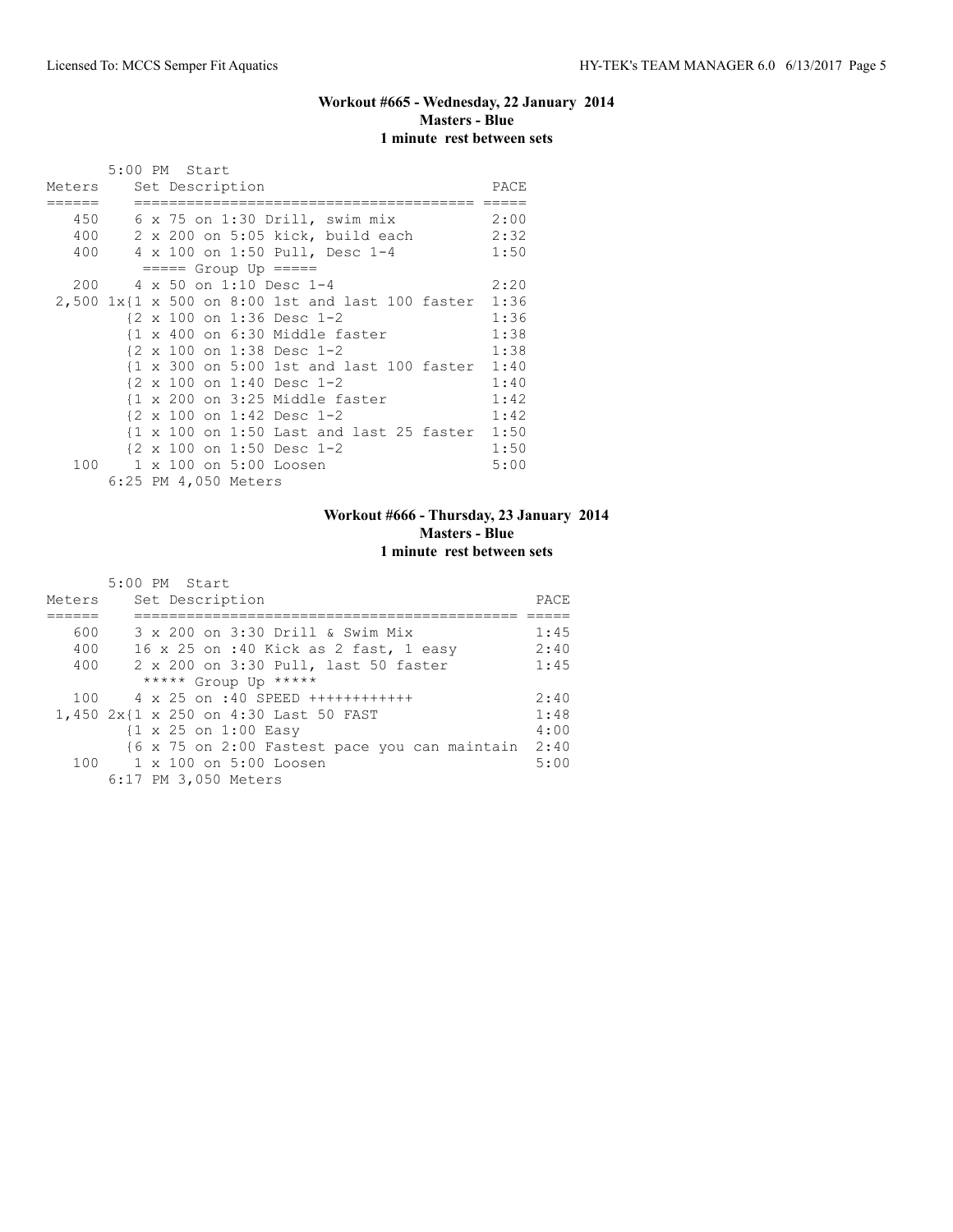# **Workout #638 - Monday, 27 January 2014 Masters - Blue 1 minute rest between sets**

|        | 5:00 PM Start                                 |      |
|--------|-----------------------------------------------|------|
| Meters | Set Description                               | PACE |
|        |                                               |      |
| 600    | 2 x 300 on 5:30 Mix swim & drills             | 1:50 |
| 400    | 4 x 100 on 2:00 Pull, Steady even pace        | 2:00 |
| 200    | 4 x 50 on 1:15 Kick, faster on 2nd 25         | 2:30 |
| 200    | 1 x 200 on 4:00 Swim, Steady even pace        | 2:00 |
|        | ********* Group Up **********                 |      |
| 100    | 4 x 25 on :40 Fast!                           | 2:40 |
|        | 1,200 2x{6 x 75 on 1:30 Strong; Desc 1-3, 4-6 | 2:00 |
|        | {2 x 50 on 1:10 Fast!                         | 2:20 |
|        | {1 x 50 on 1:30 Easy                          | 3:00 |
| 75     | 1 x 75 on 2:00 Build                          | 2:40 |
| 75     | 1 x 75 on 2:00 Last 25 FAST!                  | 2:40 |
| 75     | 1 x 75 on 2:00 Last 50 FAST!                  | 2:40 |
| 75     | 1 x 75 on 2:00 Maximum Effort!                | 2:40 |
| 100    | 1 x 100 on 4:00 Cool Down                     | 4:00 |
|        | 6:19 PM 3,100 Meters                          |      |

### **Workout #639 - Tuesday, 28 January 2014 Masters - Blue 1 minute rest between sets**

|  | 5:00 PM Start                                  |      |
|--|------------------------------------------------|------|
|  | Meters Set Description                         | PACE |
|  |                                                |      |
|  | 500 1 x 500 on 9:00 Mix swim & drills          | 1:48 |
|  | 300 4 x 75 on 2:00 Kick, Harder on middle 25   | 2:40 |
|  | 600 6 x 100 on 1:50 Pull - Build each 25       | 1:50 |
|  | ****** Group Up ******                         |      |
|  | 100 4 x 25 on :40 Fast!                        | 2:40 |
|  | 600 $4 \times 150$ on 2:40 Desc 1-4            | 1:47 |
|  | 150 2 x 75 on 1:30 #1 Mod., #2 Fast!           | 2:00 |
|  | 300 2 x 150 on 2:40 Build within each 150      | 1:47 |
|  | 300 4 x 75 on 1:30 #1 & #3 Mod., #2 & #4 Fast! | 2:00 |
|  | 150 1 x 150 on 2:50 Last 75 Fast!              | 1:53 |
|  | 100 1 x 100 on 4:00 Cool Down                  | 4:00 |
|  | 6:13 PM 3,100 Meters                           |      |

### **Workout #640 - Wednesday, 29 January 2014 Masters - Blue 1 minute rest between sets**

|        | $5:00$ PM Start                              |      |
|--------|----------------------------------------------|------|
| Meters | Set Description                              | PACE |
|        |                                              |      |
| 600    | 3 x 200 on 3:45 Mix swim & drill             | 1:52 |
| 450    | 3 x 150 on 3:00 Pull, last 50 faster         | 2:00 |
| 300    | 3 x 100 on 2:15 Kick, last 25 faster         | 2:15 |
| 100    | 1 x 100 on 2:00 Stretch out and get ready    | 2:00 |
|        | ****** Group Up ******                       |      |
|        | $2,800$ 2x{2 x 400 on 6:45 Strong and steady | 1:41 |
|        | {1 x 200 on 4:00 Hard                        | 2:00 |
|        | {4 x 100 on 1:50 Desc 1-4                    | 1:50 |
|        | $100 \t 1 \times 100$ on $4:00$ Cool Down    | 4:00 |
|        | 6:29 PM 4,350 Meters                         |      |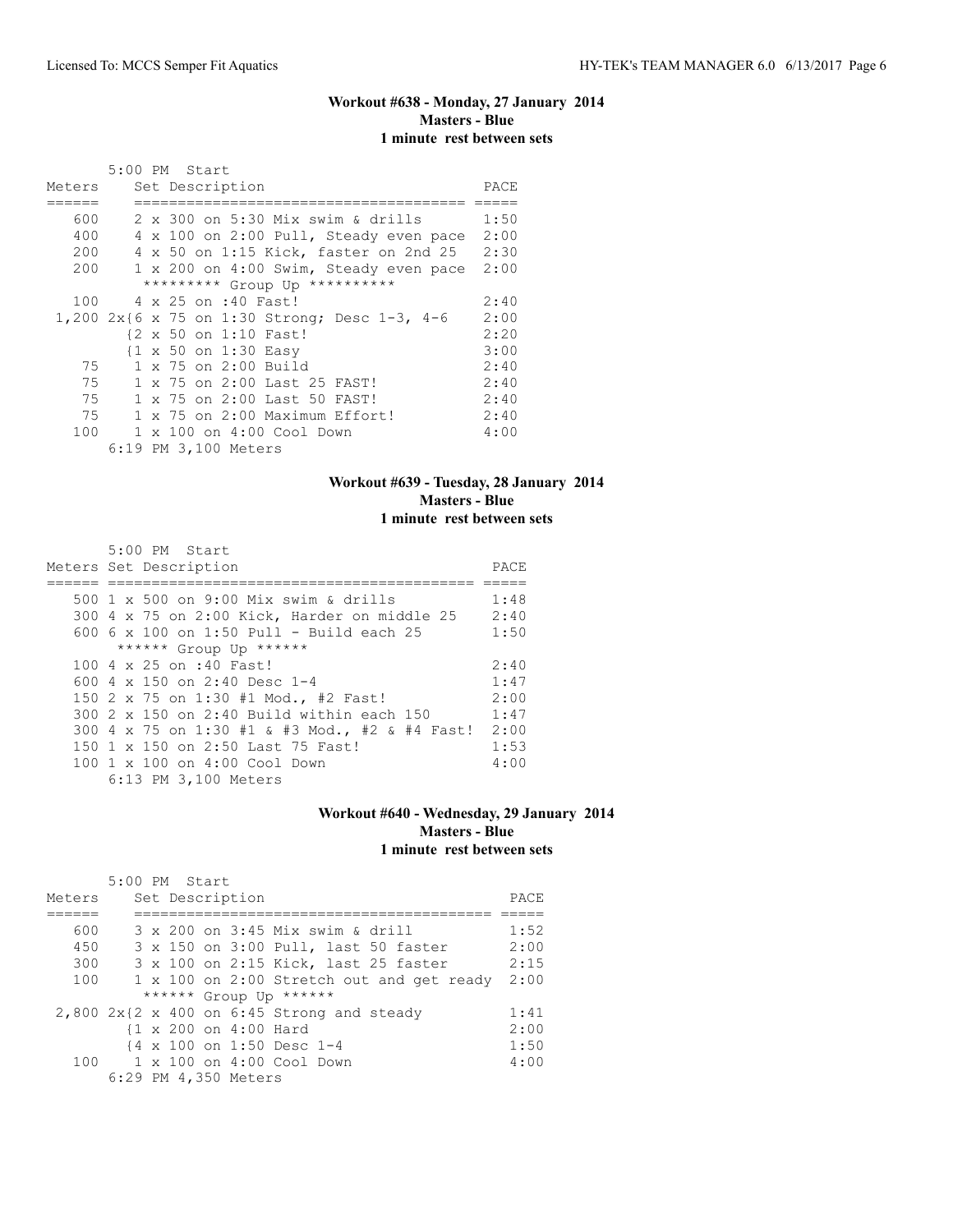# **Workout #641 - Thursday, 30 January 2014 Masters - Blue 1 minute rest between sets**

| 5:00 PM Start                              |      |
|--------------------------------------------|------|
| Meters Set Description                     | PACE |
|                                            |      |
| 400 1 x 400 on 8:30 Mix swim & drills      | 2:08 |
| 400 8 x 50 on 1:00 Pull, Desc 1-4, 5-8     | 2:00 |
| 200 8 x 25 on :50 Kick; every 4th one fast | 3:20 |
| 400 1 x 400 on 7:45 Swim steady            | 1:56 |
| ****** Group Up ******                     |      |
| 100 4 x 25 on :40 Fast!                    | 2:40 |
| 200 2 x 100 on 1:45 Steady                 | 1:45 |
| 100 $2 \times 50$ on 1:00 Desc 1-2         | 2:00 |
| 400 $4 \times 100$ on 1:50 Negative split  | 1:50 |
| 100 2 x 50 on 1:00 Desc 1-2                | 2:00 |
| 600 $6 \times 100$ on 1:55 Negative split  | 1:55 |
| 100 2 x 50 on 1:00 Desc 1-2, #2 - Fast!    | 2:00 |
| 100 1 x 100 on 4:00 Cool Down              | 4:00 |
| 6:20 PM 3,100 Meters                       |      |

### **Workout #674 - Monday, 03 February 2014 Masters - Blue 1 minute rest between sets**

| 5:00 PM Start                                           |      |
|---------------------------------------------------------|------|
| Meters Set Description                                  | PACE |
|                                                         |      |
| 400 1 x 400 on 8:00 Mix swim & Drill                    | 2:00 |
| 400 1 x 400 on 8:00 Pull, mix speeds                    | 2:00 |
| 400 4 x 100 on 2:45 Kick, mix in a fast 25 on each 2:45 |      |
| ***** Group Up ******                                   |      |
| 100 4 x 25 on 1:00 Speedy!                              | 4:00 |
| 400 8 x 50 on 1:05 Desc 1-4, 5-8                        | 2:10 |
| 200 1 x 200 on 4:00 Get Ready                           | 2:00 |
| 600 6 x 100 on 3:00 Test Yourself!!                     | 3:00 |
| $500 \t 1 \t x \t 500$ on $10:00$ Cool down             | 2:00 |
| 6:19 PM 3,000 Meters                                    |      |

# **Workout #675 - Tuesday, 04 February 2014 Masters - Blue 1 minute rest between sets**

| 5:00 PM Start                                 |      |
|-----------------------------------------------|------|
| Meters Set Description                        | PACE |
|                                               |      |
| 600 6 x 100 on 1:50 Drill/Swim Mix            | 1:50 |
| 450 3 x 150 on 2:45 Pull, last 50 faster      | 1:50 |
| 400 8 x 50 on 1:15 Kick, 2nd 25 always faster | 2:30 |
| $--- $ Group Up $---$                         |      |
| 100 4 x 25 on :40 Fast!                       | 2:40 |
| 600 $3 \times 200$ on $3:25$ Desc 1-3         | 1:42 |
| 600 $3 \times 200$ on $3:15$ Desc 1-3         | 1:38 |
| 600 $3 \times 200$ on $3:05$ Desc 1-3         | 1:32 |
| 100 1 x 100 on 5:00 Loosen                    | 5:00 |
| 6:16 PM 3,450 Meters                          |      |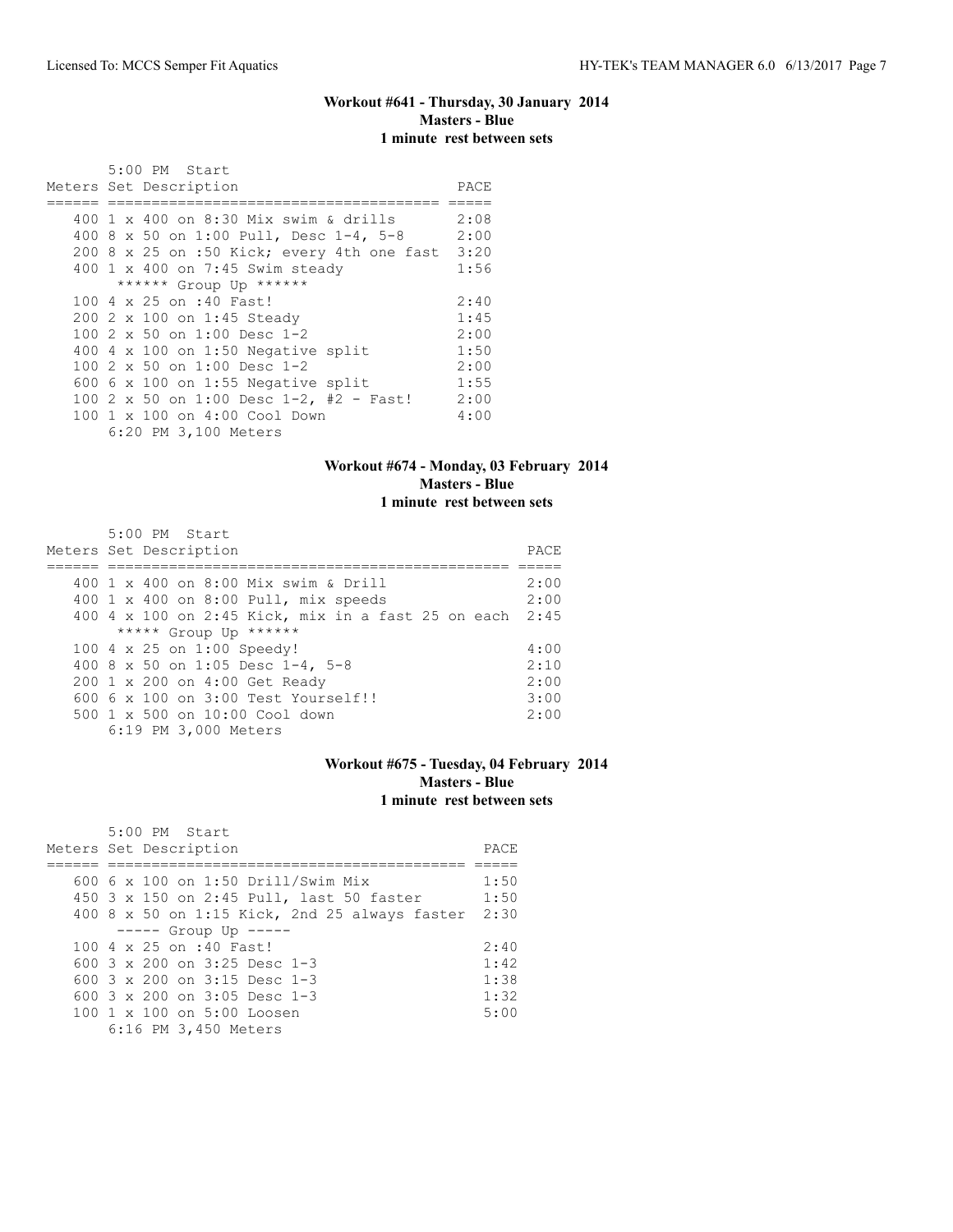## **Workout #676 - Wednesday, 05 February 2014 Masters - Blue 1 minute rest between sets**

 5:00 PM Start Meters Set Description **PACE** ====== ================================== ===== 500 2 x 250 on 4:30 Mix drill and swim 1:48 500 2 x 250 on 4:30 Pull, mix speeds 1:48<br>400 4 x 100 on 2:35 Kick desc 1-4 2:35 400 4 x 100 on 2:35 Kick desc 1-4<br>\*\*\*\*\* Group Up \*\*\*\*\*\* \*\*\*\*\* Group Up \*\*\*\*\*\* 800 1 x 800 on 13:30 Negative Split 1:41 50 2 x 25 on :50 Desc 1-2 3:20 800 2 x 400 on 6:40 Negative Split 1:40<br>50 2 x 25 on :50 Desc 1-2 3:20 50 2 x 25 on :50 Desc 1-2 3:20<br>300 4 x 200 on 3:15 Desc 1-4 1:38 800 4 x 200 on 3:15 Desc 1-4 1:38<br>100 1 x 100 on 5:00 Loosen 5:00 100 1 x 100 on 5:00 Loosen 6:27 PM 4,000 Meters

### **Workout #677 - Thursday, 06 February 2014 Masters - Blue 1 minute rest between sets**

|                        | $5:00$ PM Start |                         |                                                             |      |
|------------------------|-----------------|-------------------------|-------------------------------------------------------------|------|
| Meters Set Description |                 |                         |                                                             | PACE |
|                        |                 |                         |                                                             |      |
|                        |                 |                         | 600 2 x 300 on 5:30 Desc $1-2$ , include some drills $1:50$ |      |
|                        |                 |                         | 400 4 x 100 on 1:45 Pull, negative split                    | 1:45 |
|                        |                 |                         | $400 \text{ 1 x } 400$ on $10:00$ Kick as desired           | 2:30 |
|                        |                 |                         | $--- $ Group Up $---$                                       |      |
|                        |                 | 100 4 x 25 on :40 Fast! |                                                             | 2:40 |
|                        |                 |                         | 600 4 x 150 on 2:40 Strong & Steady                         | 1:47 |
|                        |                 |                         | 450 3 x 150 on 2:35 Stronger                                | 1:43 |
|                        |                 |                         | $300.2 \times 150$ on 2:30 Smooth                           | 1:40 |
|                        |                 |                         | 150 1 x 150 on 3:00 Last one, fast one!                     | 2:00 |
|                        |                 |                         | 100 1 x 100 on 5:00 Loosen                                  | 5:00 |
|                        |                 | 6:11 PM 3,100 Meters    |                                                             |      |

### **Workout #681 - Monday, 10 February 2014 Masters - Blue 1 minute rest between sets**

| 5:00 PM Start                                                 |      |
|---------------------------------------------------------------|------|
| Meters Set Description                                        | PACE |
|                                                               |      |
| 500 2 x 250 on 5:00 Swim: Build as you go                     | 2:00 |
| 500 5 x 100 on 2:00 Pull: Steady Efforts                      | 2:00 |
| 2:20<br>300 4 x 75 on 1:45 Kick: Last 25 Fast                 |      |
| $100 \t 1 \t x \t 100$ on $2:00$ Swim - Stretch it out $2:00$ |      |
| $--- $ Group Up $---$                                         |      |
| 100 $4 \times 25$ on :40 Build speed                          | 2:40 |
| 200 4 x 50 on 1:15 #2 & #4 Fast!                              | 2:30 |
| 150 2 x 75 on 1:30 Steady                                     | 2:00 |
| 200 8 x 25 on :45 Odds Cruise, Evens Fast!                    | 3:00 |
| 200 4 x 50 on 1:10 #2 & #4 Fast!                              | 2:20 |
| 150 2 x 75 on 1:30 Steady                                     | 2:00 |
| 300 12 x 25 on :50 Odds Cruise, Evens Fast! 3:20              |      |
| 200 4 x 50 on 1:00 #2 & #4 Fast!                              | 2:00 |
| 100 1 x 100 on 3:00 Cool Down                                 | 3:00 |
| 6:23 PM 3,000 Meters                                          |      |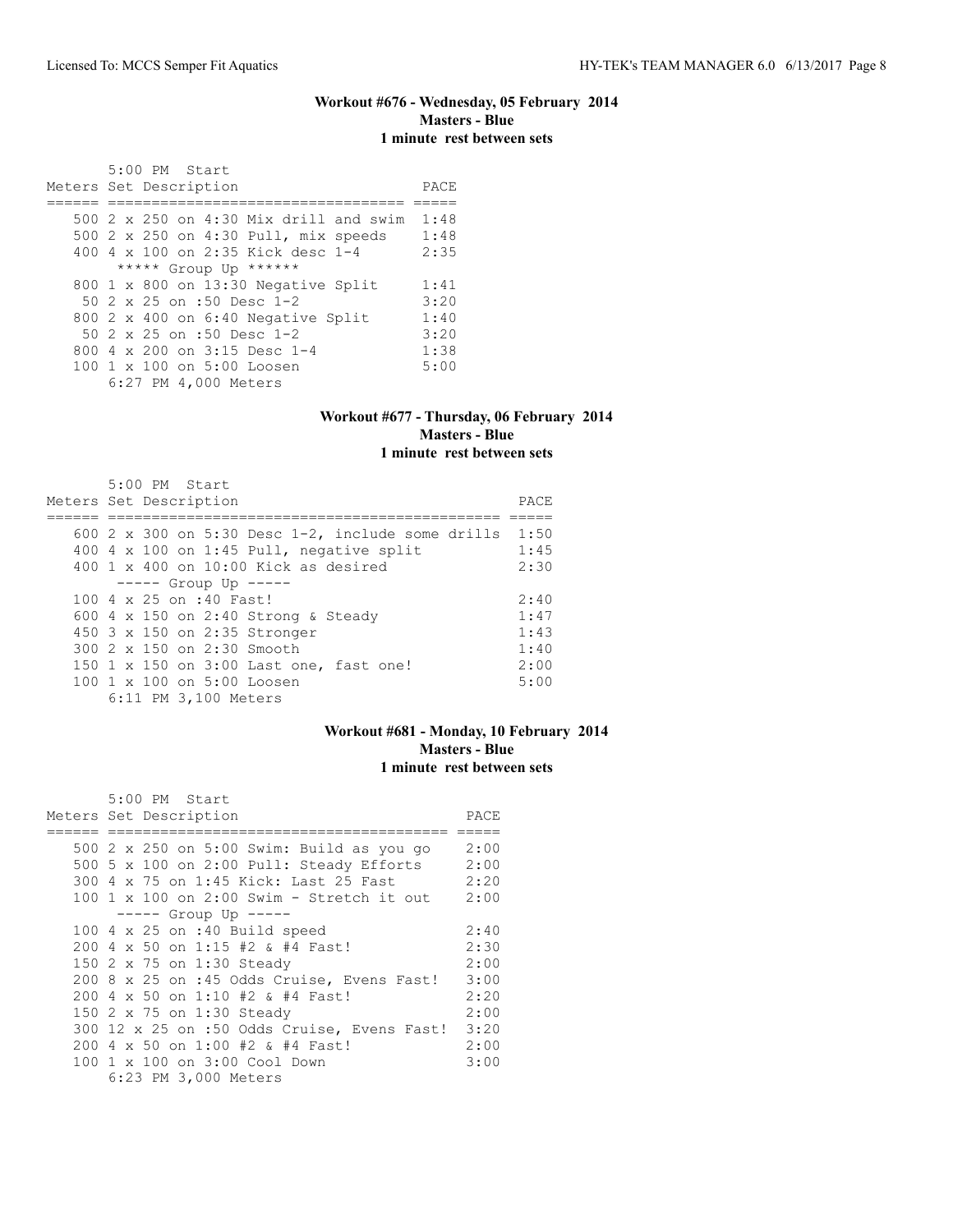# **Workout #683 - Tuesday, 11 February 2014 Masters - Blue 1 minute rest between sets**

| Meters | 5:00 PM Start<br>Set Description                      | PACE |
|--------|-------------------------------------------------------|------|
|        |                                                       |      |
| 300    | $1 \times 300$ on $6:00$ Warm Up - Mix in some drills | 2:00 |
| 400    | 8 x 50 on 1:00 Pull, Desc 1-4, 5-8                    | 2:00 |
| 400    | 8 x 50 on 1:30 Kick - Every other faster              | 3:00 |
| 300    | $1 \times 300$ on $5:00$ Swim - Build each 100        | 1:40 |
|        | $--- $ Group Up $--- $                                |      |
| 100    | 4 x 25 on :40 Fast!                                   | 2:40 |
|        | 1,350 3x{4 x 75 on 1:30 Descend 1-4                   | 2:00 |
|        | {1 x 150 on 2:50 Steady                               | 1:53 |
|        | $150$ 2 x 75 on 1:40 Fast Efforts!                    | 2:13 |
|        | 6:11 PM 3,000 Meters                                  |      |

### **Workout #684 - Wednesday, 12 February 2014 Masters - Blue 1 minute rest between sets**

|  | 5:00 PM Start                                          |       |
|--|--------------------------------------------------------|-------|
|  | Meters Set Description                                 | PACE. |
|  |                                                        |       |
|  | 400 1 x 400 on 7:45 Warm up, mix in some drills $1:56$ |       |
|  | 200 8 x 25 on :45 Kick, evens fast                     | 3:00  |
|  | 450 6 x 75 on 1:30 Pull-Middle 25 Faster               | 2:00  |
|  | 400 4 x 100 on 1:45 Swim, Descend 1-4                  | 1:45  |
|  | $--- -$ Group Up $--- -$                               |       |
|  | 200 4 x 50 on 1:00 Descend 1-4                         | 2:00  |
|  | 800 $2 \times 400$ on 6:40 Descend 1-2                 | 1:40  |
|  | 400 $2 \times 200$ on $3:30$ Descend 1-2               | 1:45  |
|  | 800 $2 \times 400$ on 6:50 Descend 1-2                 | 1:42  |
|  | 400 8 x 50 on 1:00 Odds Cruise, Evens Fast             | 2:00  |
|  | $100 \t 1 \t x \t 100$ on $3:00$ Cool Down             | 3:00  |
|  | 6:29 PM 4,150 Meters                                   |       |

### **Workout #685 - Thursday, 13 February 2014 Masters - Blue 1 minute rest between sets**

|        | 5:00 PM Start                                          |      |
|--------|--------------------------------------------------------|------|
| Meters | Set Description                                        | PACE |
|        |                                                        |      |
| 400    | 2 x 200 on 3:30 Warm up                                | 1:45 |
| 600    | 3 x 200 on 3:40 Pull, Descend 1-3                      | 1:50 |
| 400    | $4 \times 100$ on 2:10 Kick - Middle 50 Faster         | 2:10 |
| 50     | 1 x 50 on 1:30 Stretch Out/Get Ready                   | 3:00 |
|        | ------- Group Up --------                              |      |
|        | 1,800 3x{4 x 50 on 1:00 Descend 1-4                    | 2:00 |
|        | $\{2 \times 100 \text{ on } 1:50 \text{ Descend } 1-2$ | 1:50 |
|        | {1 x 200 on 3:30 Hard, Fast Effort!                    | 1:45 |
|        | $100 \t 1 \times 100$ on $3:00$ Cool Down              | 3:00 |
|        | 6:11 PM 3,350 Meters                                   |      |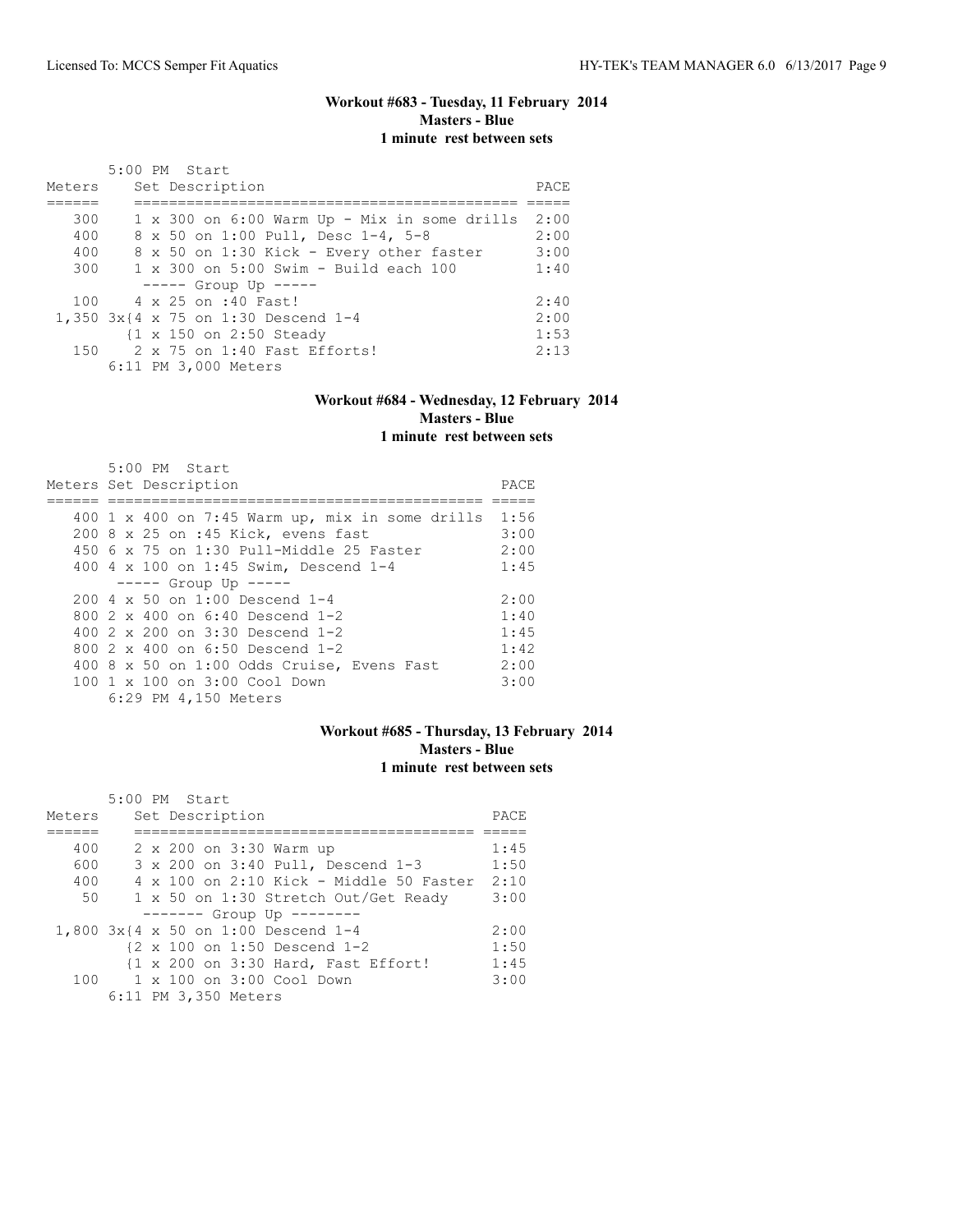# **Workout #695 - Monday, 17 February 2014 Masters - Blue 1 minute rest between sets**

| Meters | 5:00 PM Start<br>Set Description                | PACE |
|--------|-------------------------------------------------|------|
|        |                                                 |      |
| 600    | 4 x 150 on 2:40 1st 25 always drill             | 1:47 |
| 400    | 16 x 25 on :40 Kick, alt moderate and fast 2:40 |      |
| 400    | 2 x 200 on 3:20 Pull, mix efforts               | 1:40 |
|        | %%%%% Group Up %%%%                             |      |
|        | 1,650 3x{2 x 25 on :55 Best Effort on Both!     | 3:40 |
|        | {3 x 50 on 1:15 Fast last 25s                   | 2:30 |
|        | {4 x 75 on 1:30 Fast last 25s                   | 2:00 |
|        | {1 x 50 on 1:30 Loosen                          | 3:00 |
|        | 6:12 PM 3,050 Meters                            |      |

### **Workout #696 - Tuesday, 18 February 2014 Masters - Blue 1 minute rest between sets**

|        | 5:00 PM Start                                     |      |
|--------|---------------------------------------------------|------|
| Meters | Set Description                                   | PACE |
|        |                                                   |      |
| 400    | 2 x 200 on 3:30 Swim, mix speeds                  | 1:45 |
| 400    | 2 x 200 on 5:15 Kick, last 50 faster              | 2:38 |
| 400    | 2 x 200 on 3:30 Pull, negative split              | 1:45 |
|        | $\#$ #### Group UP #####                          |      |
| 100    | 4 x 25 on :40 Fast!                               | 2:40 |
|        | 1,700 4x{2 x 100 on 1:50 Faster last 25           | 1:50 |
|        | {2 x 100 on 1:35 Faster last 50                   | 1:35 |
|        | $\{1 \times 25 \text{ on } 1:00 \text{ Loosen}\}$ | 4:00 |
|        | 6:04 PM 3,000 Meters                              |      |

### **Workout #697 - Wednesday, 19 February 2014 Masters - Blue 1 minute rest between sets**

|        | 5:00 PM Start                                          |      |
|--------|--------------------------------------------------------|------|
| Meters | Set Description                                        | PACE |
|        |                                                        |      |
| 400    | 2 x 200 on 3:40 Swim, include some drills              | 1:50 |
| 500    | 10 x 50 on 1:00 Pull, mix speeds                       | 2:00 |
| 450    | 6 x 75 on 2:00 Kick, middle 25 faster                  | 2:40 |
|        | $++++$ Group Up $++++$                                 |      |
| 100    | 4 x 25 on :45 Strong                                   | 3:00 |
|        | $200$ 4 x 50 on 1:00 Find your pace                    | 2:00 |
|        | $2,300$ 1x{1 x 500 on 8:30 Negative Split              | 1:42 |
|        | {2 x 250 on 4:30 Desc 1-2                              | 1:48 |
|        | $\{1 \times 500$ on 8:40 Negative Split                | 1:44 |
|        | {5 x 100 on 1:45 Best speed you can hold               | 1:45 |
|        | $\{1 \times 50 \text{ on } 1:30 \text{ Loosen}\}$      | 3:00 |
|        | $\{5 \times 50 \text{ on } 1:15 \text{ Best Effect}\}$ | 2:30 |
|        | 100 1 x 100 on 5:00 Loosen                             | 5:00 |
|        | 6:31 PM 4,050 Meters                                   |      |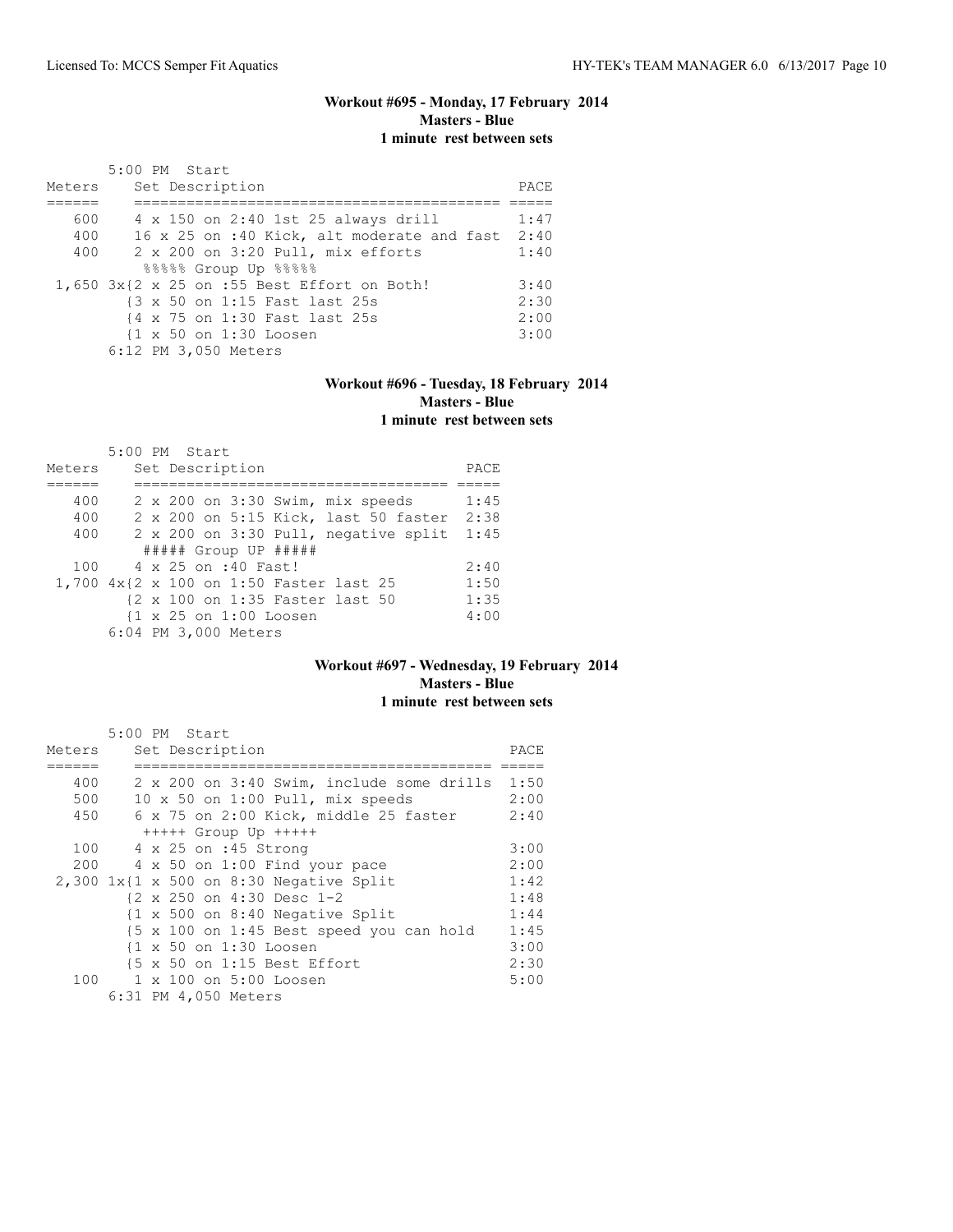# **Workout #698 - Thursday, 20 February 2014 Masters - Blue 1 minute rest between sets**

| 5:00 PM Start<br>Meters Set Description    | PACE |
|--------------------------------------------|------|
|                                            |      |
| 600 6 x 100 on 1:45 Mix speeds             | 1:45 |
| 400 16 x 25 on :45 kick, alt fast/moderate | 3:00 |
| 400 1 x 400 on 6:45 Pull, negative split   | 1:41 |
| }}}} Group Up {{{{                         |      |
| 100 4 x 25 on :40 Fast!                    | 2:40 |
| 500 2 x 250 on 4:15 Last 50 Faster!        | 1:42 |
| 50 1 x 50 on 1:30 Loosen                   | 3:00 |
| 500 2 x 250 on 4:25 Last 100 Faster!!      | 1:46 |
| 50 1 x 50 on 1:30 Loosen                   | 3:00 |
| 500 2 x 250 on 4:35 What do you have left? | 1:50 |
| 100 1 x 100 on 5:00 Loosen                 | 5:00 |
| 6:19 PM 3,200 Meters                       |      |

### **Workout #691 - Monday, 24 February 2014 Masters - Blue 1 minute rest between sets**

| 5:00 PM Start                                       |      |
|-----------------------------------------------------|------|
| Meters Set Description                              | PACE |
|                                                     |      |
| 400 2 x 200 on 3:30 Build each 200                  | 1:45 |
| 600 2 x 300 on 5:15 Pull: Steady pace               | 1:45 |
| $400\,4\,$ x $100\,$ on 2:10 Kick: Middle 50 harder | 2:10 |
| 100 1 x 100 on 2:00 Stretch out/Get ready           | 2:00 |
| $--- -$ Group Up $---$                              |      |
| 100 4 x 25 on :40 Fast efforts!                     | 2:40 |
| 450 6 x 75 on 1:30 Odds easier, Evens fast          | 2:00 |
| 150 6 x 25 on :45 Odds easier, Evens fast           | 3:00 |
| 300 4 x 75 on 1:20 Odds easier, Evens fast          | 1:47 |
| 150 6 x 25 on :50 Odds easier, Evens fast           | 3:20 |
| 150 2 x 75 on 1:10 #1 easier, #2 fast               | 1:33 |
| 150 6 x 25 on 1:00 Odds easier, Evens FAST!!        | 4:00 |
| 100 1 x 100 on 3:00 Cool Down                       | 3:00 |
| 6:20 PM 3,050 Meters                                |      |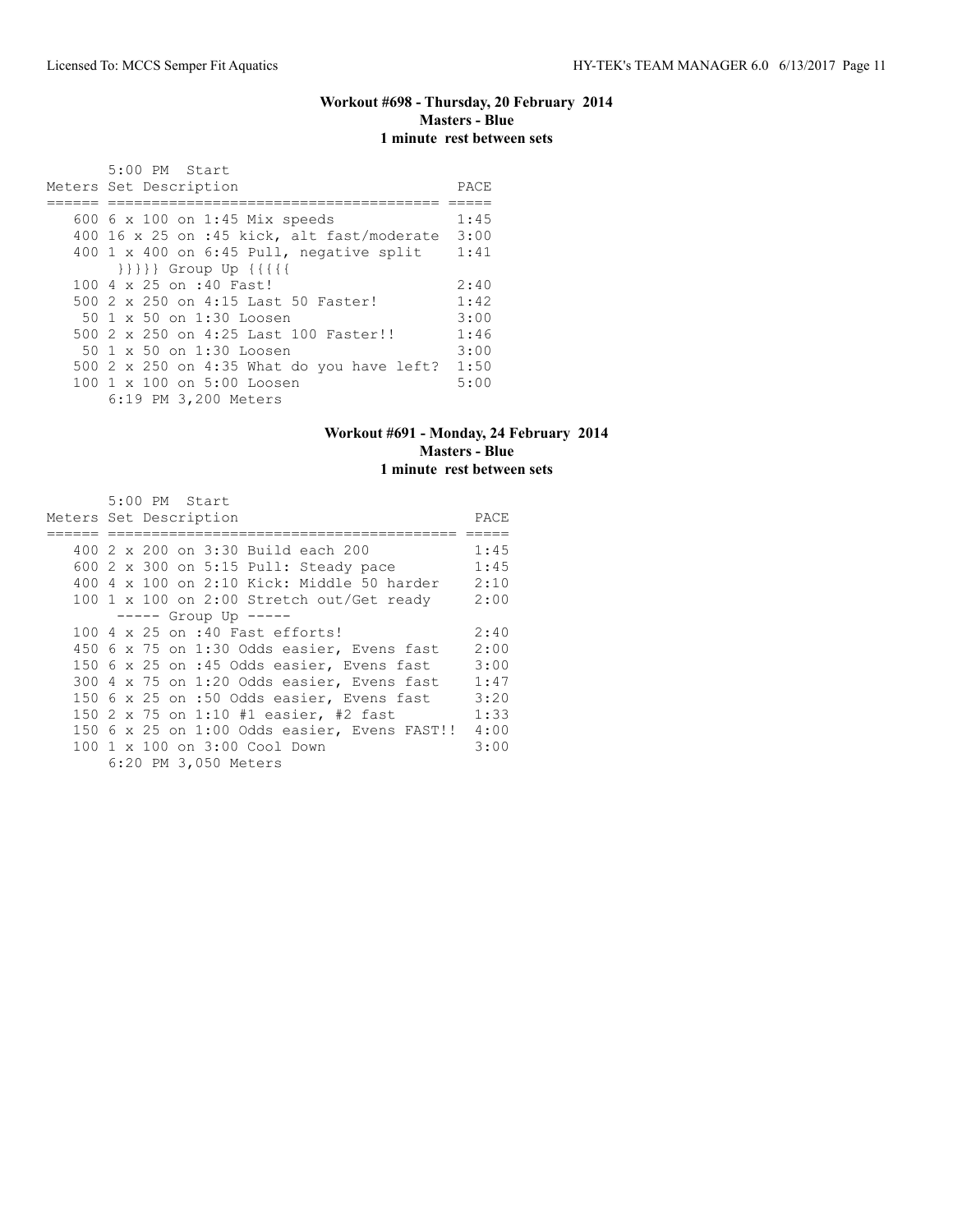# **Workout #692 - Tuesday, 25 February 2014 Masters - Blue 1 minute rest between sets**

|        |  | 5:00 PM Start                                           |      |
|--------|--|---------------------------------------------------------|------|
| Meters |  | Set Description                                         | PACE |
|        |  |                                                         |      |
|        |  | 400 4 x 100 on 2:00 Mix swimming & drills               | 2:00 |
| 400    |  | 8 x 50 on :55 Steady, solid effort                      | 1:50 |
|        |  | 250 10 x 25 on :45 Kick: Sprint every 3rd one 3:00      |      |
| 400    |  | $4 \times 100$ on 1:45 Steady pace                      | 1:45 |
|        |  | $++++$ Group Up $++++$                                  |      |
|        |  | 100 4 x 25 on :40 Fast efforts!                         | 2:40 |
|        |  | 1,550 2x{1 x 25 on 1:00 1/2 down & back/Get Ready! 4:00 |      |
|        |  | {1 x 150 on 2:50 Fast effort!                           | 1:53 |
|        |  | $\{1 \times 25 \text{ on } 1:00 \text{ Easy}\}$         | 4:00 |
|        |  | {1 x 125 on 2:10 Fast effort!                           | 1:44 |
|        |  | $\{1 \times 50 \text{ on } 1:30 \text{ Steady}\}$       | 3:00 |
|        |  | {1 x 100 on 1:45 Fast effort!                           | 1:45 |
|        |  | {1 x 75 on 1:50 Steady                                  | 2:27 |
|        |  | {1 x 75 on 1:10 Fast effort!                            | 1:33 |
|        |  | {1 x 100 on 2:00 Steady                                 | 2:00 |
|        |  | {1 x 50 on :50 Fast effort!                             | 1:40 |
|        |  | 100 1 x 100 on 2:00 Cool Down                           | 2:00 |
|        |  | 6:15 PM 3,200 Meters                                    |      |

# **Workout #693 - Wednesday, 26 February 2014 Masters - Blue 1 minute rest between sets**

|                        |  | 5:00 PM Start |                      |                                          |      |
|------------------------|--|---------------|----------------------|------------------------------------------|------|
| Meters Set Description |  |               |                      |                                          | PACE |
|                        |  |               |                      |                                          |      |
|                        |  |               |                      | 500 2 x 250 on 4:45 Swim & Mix in Drills | 1:54 |
|                        |  |               |                      | 400 4 x 100 on 2:00 Pull, Build each 100 | 2:00 |
|                        |  |               |                      | 450 6 x 75 on 1:45 Kick; Middle 25 fast  | 2:20 |
|                        |  |               |                      | 100 1 x 100 on 2:00 Swim/Get Ready       | 2:00 |
|                        |  |               |                      | $--- $ Group Up $--- $                   |      |
|                        |  |               |                      | 400 2 x 200 on 3:20 Descend 1-2          | 1:40 |
|                        |  |               |                      | 400 1 x 400 on 6:30 Negative Split       | 1:38 |
|                        |  |               |                      | 400 4 x 100 on 1:50 Descend 1-4          | 1:50 |
|                        |  |               |                      | 400 1 x 400 on 6:30 Negative Split       | 1:38 |
|                        |  |               |                      | 400 8 x 50 on 1:00 Descend 1-4, 5-8      | 2:00 |
|                        |  |               |                      | 400 1 x 400 on 6:30 Negative Split       | 1:38 |
|                        |  |               |                      | 100 1 x 100 on 2:00 Cool Down            | 2:00 |
|                        |  |               | 6:27 PM 3,950 Meters |                                          |      |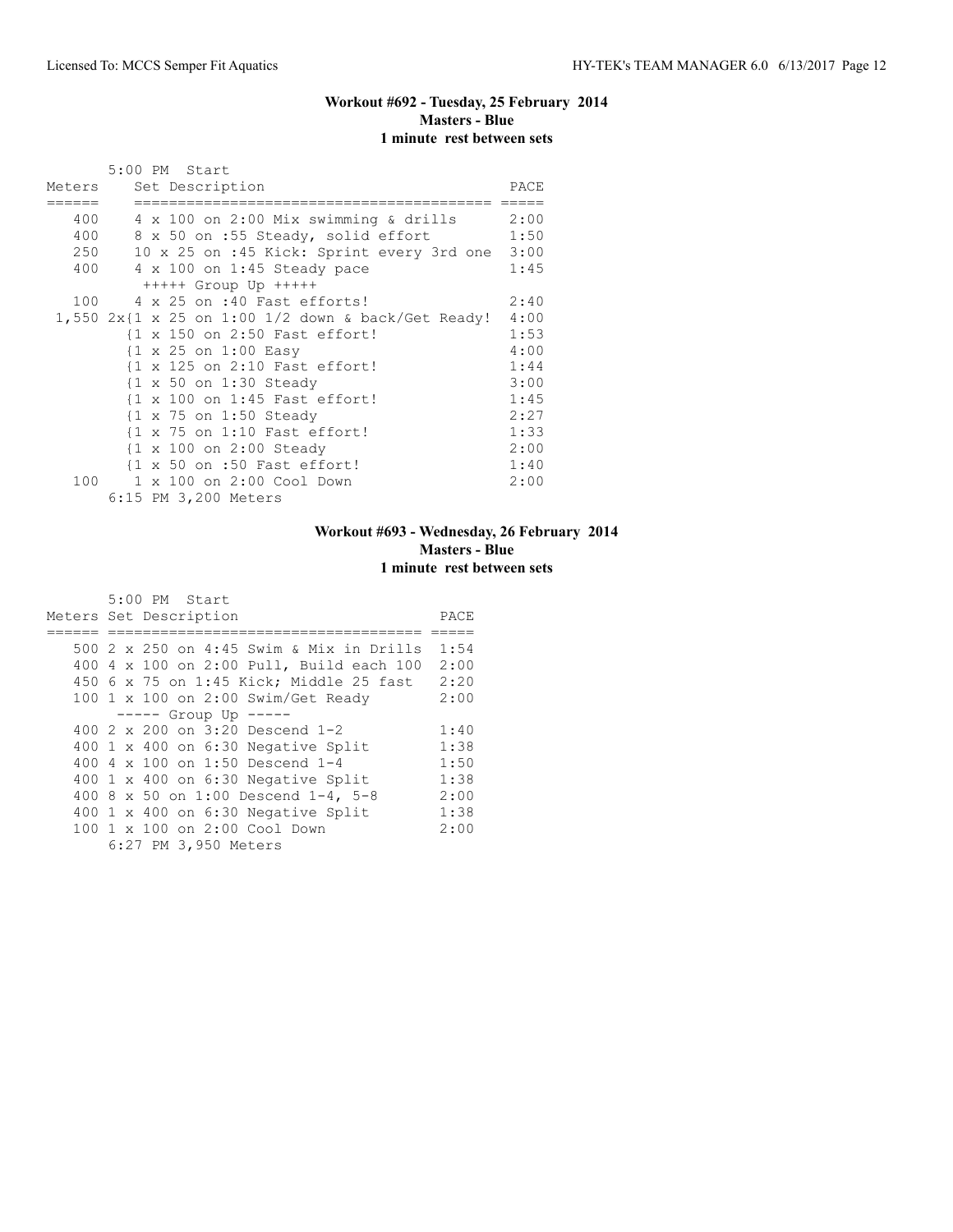# **Workout #694 - Thursday, 27 February 2014 Masters - Blue 1 minute rest between sets**

|        | 5:00 PM Start                                                    |      |
|--------|------------------------------------------------------------------|------|
| Meters | Set Description                                                  | PACE |
|        |                                                                  |      |
| 600    | 2 x 300 on 4:50 Swim                                             | 1:37 |
| 400    | 2 x 200 on 4:15 Kick: Mix up strokes                             | 2:08 |
| 400    | 1 x 400 on 7:30 Pull, build-each 100 faster                      | 1:52 |
| 100    | 1 x 100 on 2:00 Swim: Steady/Get Ready                           | 2:00 |
|        | $--- $ Group Up $---$                                            |      |
| 100    | 4 x 25 on :40 Fast efforts!                                      | 2:40 |
|        | 1,500 3x{2 x 50 on 1:00 Steady                                   | 2:00 |
|        | {2 x 100 on 2:30 Fast! 90-100% effort                            | 2:30 |
|        | $\{1 \times 100 \text{ on } 2:00 \text{ Steady/recovery swim}\}$ | 2:00 |
|        | {4 x 25 on :40 1 & 3 Steady, 2 & 4 Fast                          | 2:40 |
|        | 100 1 x 100 on 3:00 Cool Down                                    | 3:00 |
|        | 6:16 PM 3,200 Meters                                             |      |

#### **Workout #708 - Monday, 03 March 2014 Masters - Blue 1 minute rest between sets**

 5:00 PM Start Meters Set Description PACE ====== ============================================== ===== 400 1 x 400 on 8:00 Mix swim & Drill 2:00 400 1 x 400 on 8:00 Pull, mix speeds 2:00 400 4 x 100 on 2:45 Kick, mix in a fast 25 on each 2:45 \*\*\*\*\* Group Up \*\*\*\*\*\* 100 4 x 25 on 1:00 Speedy! 4:00 400 8 x 50 on 1:05 Desc 1-4, 5-8 2:10 200 1 x 200 on 4:00 Get Ready 2:00 600 6 x 100 on 3:00 Test Yourself!! 3:00 500 1 x 500 on 10:00 Cool down 2:00 6:19 PM 3,000 Meters

### **Workout #709 - Tuesday, 04 March 2014 Masters - Blue 1 minute rest between sets**

| 5:00 PM Start                                       |       |
|-----------------------------------------------------|-------|
| Meters Set Description                              | PACE. |
|                                                     |       |
| 600 2 x 300 on 5:00 Mix swim & Drill                | 1:40  |
| 400 1 x 400 on 7:00 Pull, Think Distance per Stroke | 1:45  |
| 400 4 x 100 on 2:20 Kick - Every 4th 25 Sprint      | 2:20  |
| AAAAAAAAAAAAAA Group Up ^^^^^^^^^^^^^^^^^^          |       |
| 100 4 x 25 on :40 Max Effort, Min Breathing         | 2:40  |
| 400 2 x 200 on 3:30 Steady Pace                     | 1:45  |
| 400 4 x 100 on 1:40 Faster Pace                     | 1:40  |
| 400 2 x 200 on 3:15 Steady Pace                     | 1:38  |
| 400 4 x 100 on 1:40 Fastest Pace!                   | 1:40  |
| 100 1 x 100 on 5:00 Cool Down                       | 5:00  |
| 6:11 PM 3,200 Meters                                |       |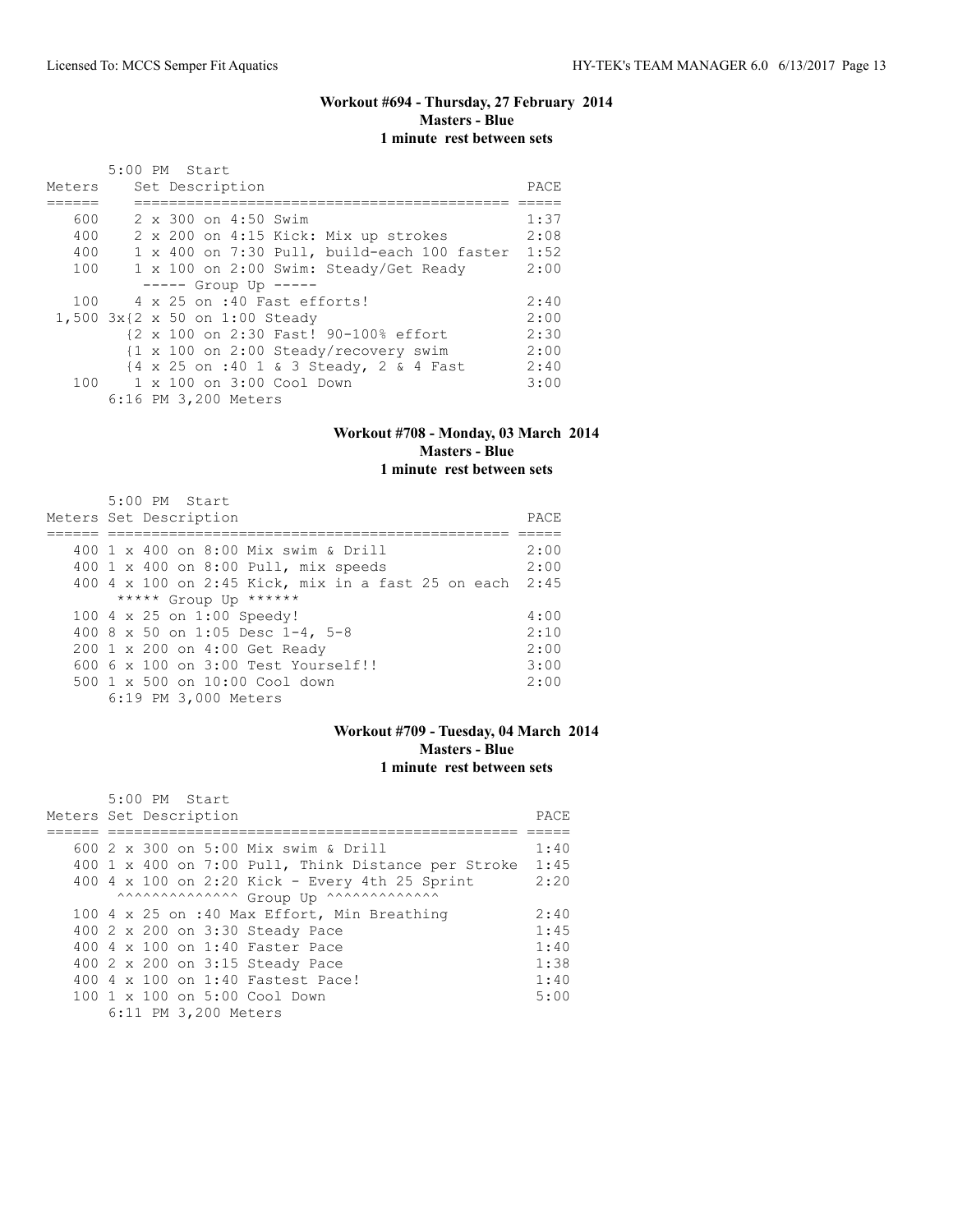# **Workout #710 - Wednesday, 05 March 2014 Masters - Blue 1 minute rest between sets**

| $5:00$ PM Start<br>Meters Set Description             | PACE |
|-------------------------------------------------------|------|
| 500 1 x 500 on 9:00 Drill/Swim Mix                    | 1:48 |
| 400 $4 \times 100$ on 1:50 Pull - Mix speeds          | 1:50 |
|                                                       |      |
| 450 6 x 75 on 1:45 Kick - 1st and last 25 faster 2:20 |      |
| ########### Group Up ############                     |      |
| 200 4 x 50 on 1:05 Desc. 1-4                          | 2:10 |
| 300 3 x 100 on 1:40 Steady Swim                       | 1:40 |
| 600 2 x 300 on 4:50 Neg. Split                        | 1:37 |
| 600 1 x 600 on 9:30 Strong Swim                       | 1:35 |
| 600 2 x 300 on 5:00 Desc. by 100s                     | 1:40 |
| 300 3 x 100 on 1:45 Fast Swims                        | 1:45 |
| $100 \t 1 \t x \t 100 \t on \t 3:00 \t Cool \t Down$  | 3:00 |
| 6:26 PM 4,050 Meters                                  |      |

### **Workout #711 - Thursday, 06 March 2014 Masters - Blue 1 minute rest between sets**

|        |  | 5:00 PM Start                                      |      |
|--------|--|----------------------------------------------------|------|
| Meters |  | Set Description                                    | PACE |
|        |  |                                                    |      |
| 400    |  | 2 x 200 on 3:30 Mix swim & drill                   | 1:45 |
| 600    |  | $2 \times 300$ on $5:45$ Pull - Neg Split          | 1:55 |
| 400    |  | 1 x 400 on 8:00 Kick - Mix Speeds and Strokes 2:00 |      |
|        |  | $--- $ Group Up $--- $                             |      |
| 100    |  | 4 x 25 on :45 Go Time!                             | 3:00 |
|        |  | 1,400 2x{2 x 100 on 1:45 Steady & Smooth           | 1:45 |
|        |  | {1 x 150 on 3:00 FAST!                             | 2:00 |
|        |  | {2 x 100 on 1:55 Steady & Smooth                   | 1:55 |
|        |  | {1 x 150 on 3:00 FAST!!!!!                         | 2:00 |
| 50     |  | 1 x 50 on 1:30 Easy                                | 3:00 |
|        |  | 150 1 x 150 on 4:00 Last one, fast one!            | 2:40 |
|        |  | 100 1 x 100 on 5:00 Cool Down                      | 5:00 |
|        |  | 6:15 PM 3,200 Meters                               |      |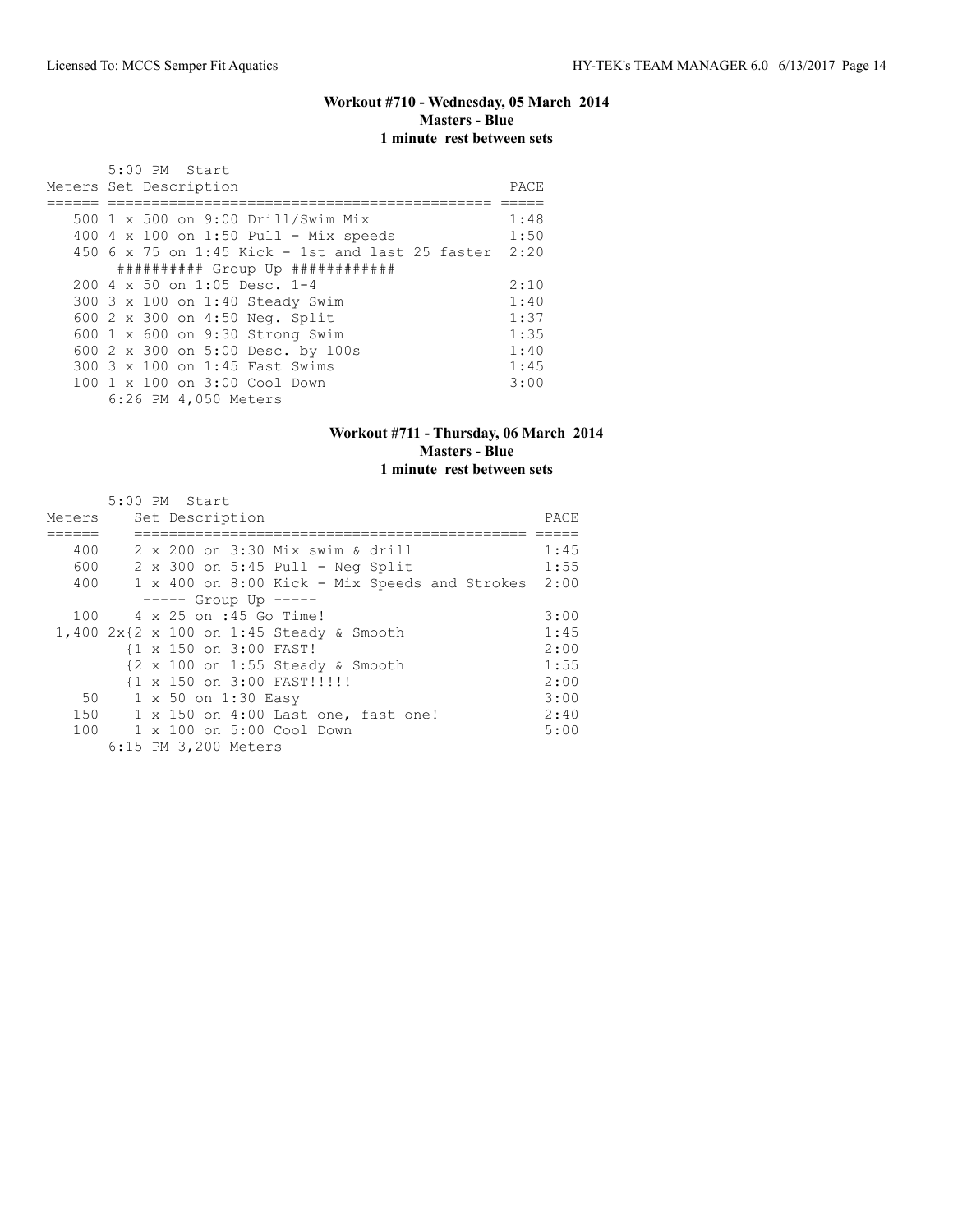# **Workout #703 - Monday, 10 March 2014 Masters - Blue 1 minute rest between sets**

| 5:00 PM Start                                            |      |
|----------------------------------------------------------|------|
| Meters Set Description                                   | PACE |
|                                                          |      |
| 500 2 x 250 on 4:30 Warm Up: Build speed on 2nd 250 1:48 |      |
| 450 6 x 75 on 1:50 Kick-Evens faster                     | 2:27 |
| 400 4 x 100 on 2:00 Pull; descend 1-4                    | 2:00 |
| 100 1 x 100 on 2:00 Easy Swim: Stretch/Long strokes 2:00 |      |
| ******** Group Up *********                              |      |
| 100 $4 \times 25$ on :40 Build Speed                     | 2:40 |
| 50 1 x 50 on 1:00 2nd 25 Fast!                           | 2:00 |
| 150 2 x 75 on 1:30 Build Speed, Finish Fast!             | 2:00 |
| 150 6 x 25 on :45 Odds Cruise, Evens Fast!               | 3:00 |
| 50 1 x 50 on 1:00 2nd 25 Fast!                           | 2:00 |
| 150 2 x 75 on 1:30 Build Speed, Finish Fast!             | 2:00 |
| 200 8 x 25 on :50 Odds Cruise, Evens Fast!               | 3:20 |
| 50 1 x 50 on 1:00 2nd 25 Fast!                           | 2:00 |
| 150 2 x 75 on 1:30 Build Speed, Finish Fast!             | 2:00 |
| 250 10 x 25 on :55 Odds Cruise, Evens Fast!              | 3:40 |
| 50 1 x 50 on 1:00 2nd 25 Fast!                           | 2:00 |
| 150 2 x 75 on 1:30 Fast! Best Effort!                    | 2:00 |
| 100 1 x 100 on 2:00 Cool Down                            | 2:00 |
| 6:29 PM 3,050 Meters                                     |      |

# **Workout #704 - Tuesday, 11 March 2014 Masters - Blue 1 minute rest between sets**

|        | 5:00 PM Start                                              |      |
|--------|------------------------------------------------------------|------|
| Meters | Set Description                                            | PACE |
|        |                                                            |      |
| 600    | $4 \times 150$ on 2:45 Warm up, mix in drills              | 1:50 |
| 400    | 1 x 400 on 7:30 Pull - Build each 100                      | 1:52 |
| 400    | 8 x 50 on 1:15 Kick: Push the 2nd 25                       | 2:30 |
|        | ******* Group Up *******                                   |      |
| 100    | 4 x 25 on :40 Build Speed Each 25                          | 2:40 |
|        | 1,400 2x{4 x 75 on 1:20 Descend 1-4                        | 1:47 |
|        | $\{1 \times 150 \text{ on } 2:45 \text{ Negative Split}\}$ | 1:50 |
|        | $\{2 \times 75 \text{ on } 1:30 \text{ Descend } 1-2\}$    | 2:00 |
|        | {3 x 25 on :30 Best Effort                                 | 2:00 |
|        | $\{1 \times 25 \text{ on } 1:00 \text{ Easy Swim}\}$       | 4:00 |
| 150    | 2 x 75 on 1:40 Best Effort on Both                         | 2:13 |
| 100    | 1 x 100 on 2:00 Cool Down                                  | 2:00 |
|        | 6:12 PM 3,150 Meters                                       |      |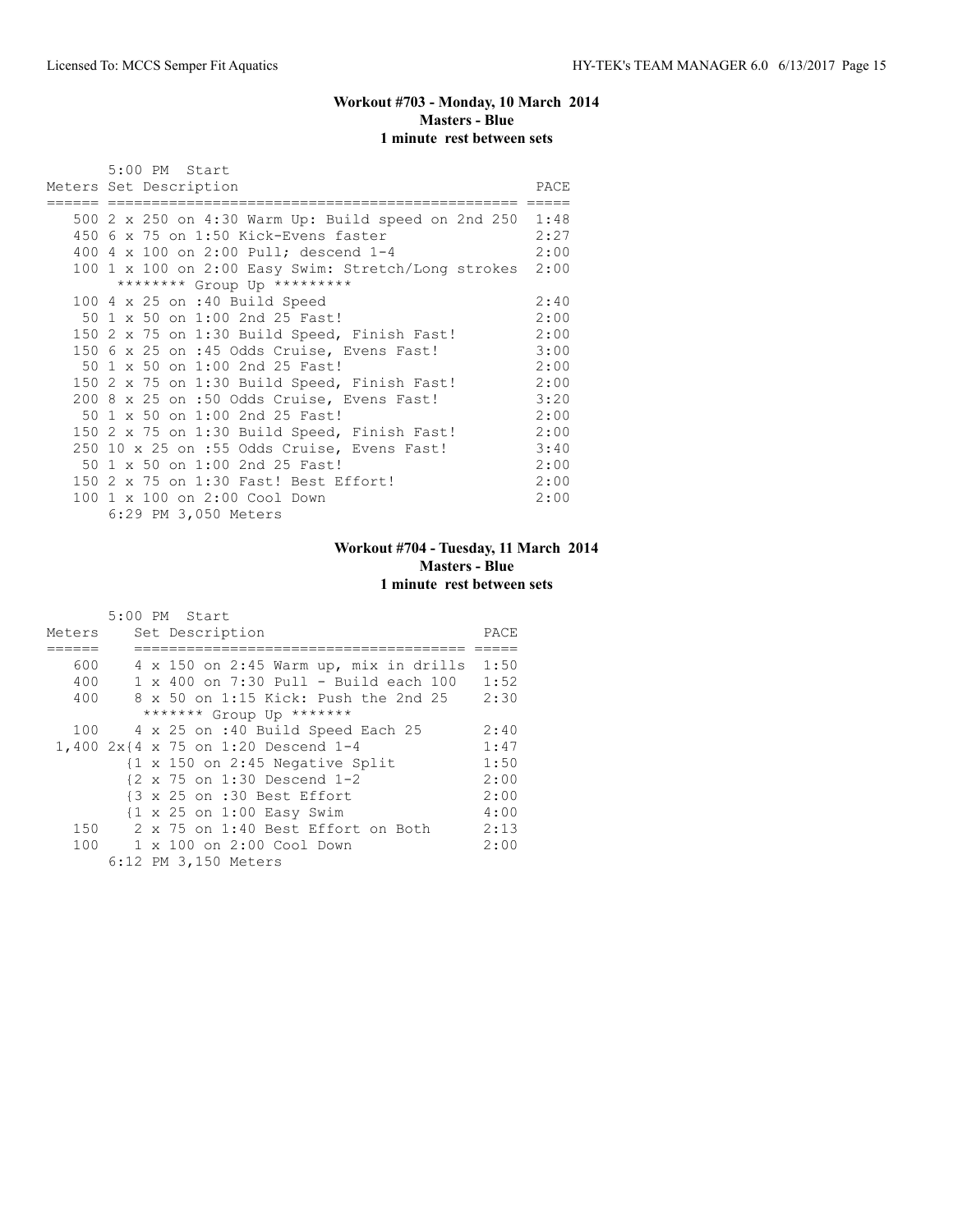# **Workout #705 - Wednesday, 12 March 2014 Masters - Blue 1 minute rest between sets**

|     | 5:00 PM Start<br>Meters Set Description                                       | PACE |
|-----|-------------------------------------------------------------------------------|------|
|     |                                                                               |      |
|     | 400 2 x 200 on 3:30 Easy Swim, Mix in Drills                                  | 1:45 |
|     | 400 8 x 50 on :55 Steady                                                      | 1:50 |
|     | 300 12 x 25 on :40 Kick: Push the evens                                       | 2:40 |
|     | 400 2 x 200 on 3:30 Steady Swims, Long Strokes                                | 1:45 |
|     | ****** Group Up *******                                                       |      |
|     | 200 4 x 50 on :55 Steady Efforts                                              | 1:50 |
|     | 200 1 x 200 on 3:20 Build the Swim, finish strong                             | 1:40 |
|     | 400 1 x 400 on 6:30 Negative Split                                            | 1:38 |
|     | 200 4 x 50 on :55 Steady Efforts                                              | 1:50 |
|     | $200 \text{ 1 x } 200 \text{ on } 3:20 \text{ Build the swim, finish strong}$ | 1:40 |
|     | 400 1 x 400 on 6:40 Negative Split                                            | 1:40 |
|     | 200 4 x 50 on :55 Steady Efforts                                              | 1:50 |
|     | $200 \text{ 1 x } 200 \text{ on } 3:20 \text{ Build the swim, finish strong}$ | 1:40 |
|     | 400 1 x 400 on 6:50 Negative Split                                            | 1:42 |
| 100 | 1 x 100 on 2:00 Cool Down                                                     | 2:00 |
|     | 6:30 PM 4,000 Meters                                                          |      |

# **Workout #707 - Thursday, 13 March 2014 Masters - Blue 1 minute rest between sets**

|        | 5:00 PM Start                                                          |      |
|--------|------------------------------------------------------------------------|------|
| Meters | Set Description                                                        | PACE |
|        |                                                                        |      |
| 400    | 2 x 200 on 4:00 Swim, mix in drills                                    | 2:00 |
| 300    | 6 x 50 on 1:15 Kick: 2nd 25 faster                                     | 2:30 |
| 600    | 4 x 150 on 2:40 Pull: Descend 1-4                                      | 1:47 |
| 100    | $1 \times 100$ on 2:00 Steady Swim                                     | 2:00 |
|        |                                                                        |      |
| 100    | 4 x 25 on :40 Fast efforts!                                            | 2:40 |
|        | $1,600 2x{2 x 200$ on 3:15 Steady Swims, Descend 1-2                   | 1:38 |
|        | $\{2 \times 100 \text{ on } 1:45 \text{ Descend } 1-2$                 | 1:45 |
|        | $\{4 \times 50 \text{ on } : 55 \text{ Descend } 1-4$ , last one fast! | 1:50 |
|        | 100 1 x 100 on 2:00 Cool Down                                          | 2:00 |
|        | 6:08 PM 3,200 Meters                                                   |      |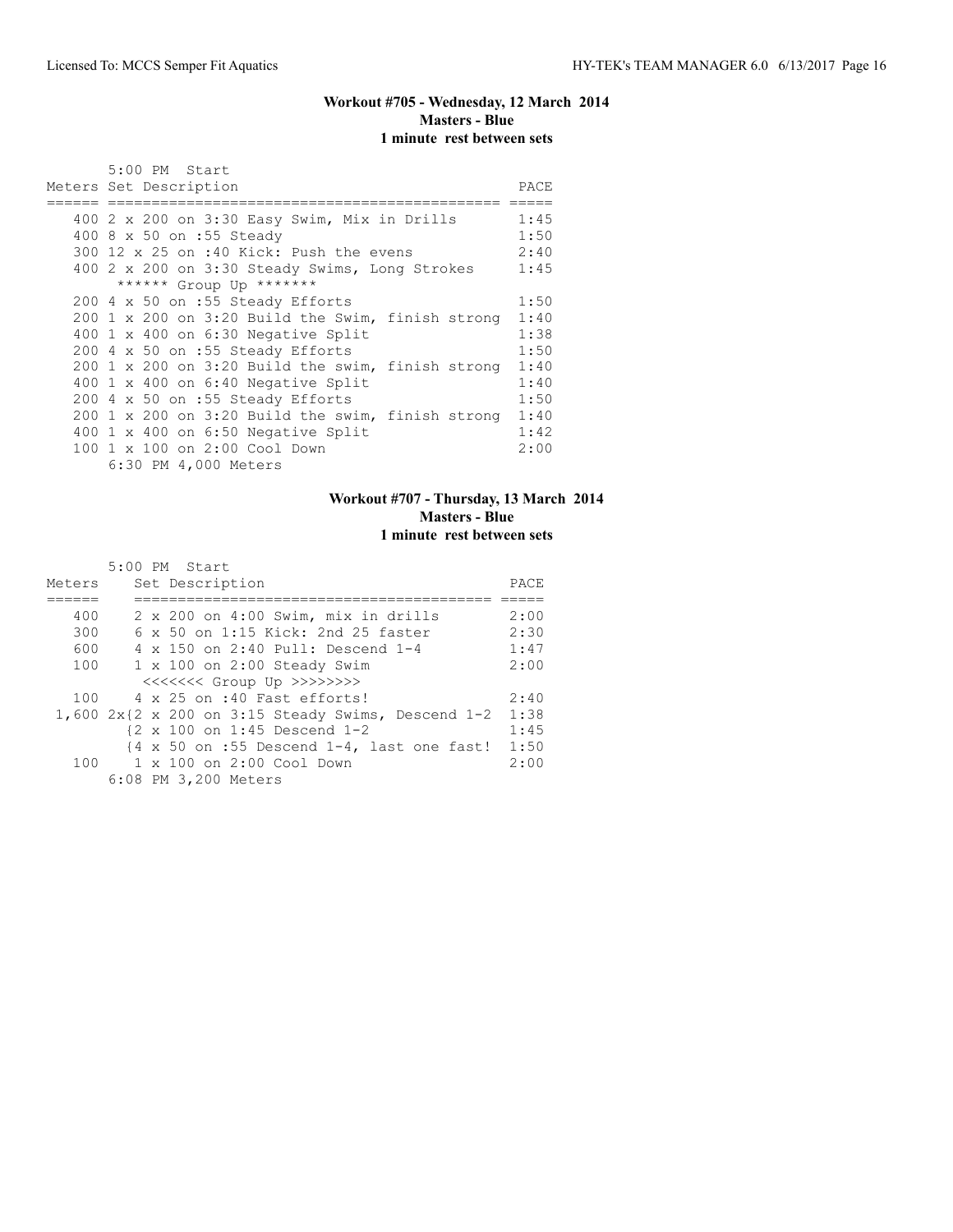# **Workout #730 - Monday, 17 March 2014 Masters - Blue 1 minute rest between sets**

| 5:00 PM Start                               |      |
|---------------------------------------------|------|
| Meters Set Description                      | PACE |
|                                             |      |
| 600 2 x 300 on 5:00 Drill, swim mix         | 1:40 |
| 400 8 x 50 on 1:20 Kick, 2nd 25 faster      | 2:40 |
| 400 4 x 100 on 1:50 Pull, Desc              | 1:50 |
| $== == $ Group Up $== == $                  |      |
| 100 4 x 25 on :40 Zoom!!!                   | 2:40 |
| 500 10 x 50 on 1:10 Alternate 1 Max, 2 Easy | 2:20 |
| 400 8 x 50 on 1:15 Alternate 1 Max, 1 Easy  | 2:30 |
| 300 6 x 50 on 1:20 Alternate 2 Max, 1 Easy  | 2:40 |
| 200 4 x 50 on 1:25 3 Max, 1 Easy            | 2:50 |
| 100 2 x 50 on 1:30 Both Max                 | 3:00 |
| 100 1 x 100 on 5:00 Loosen                  | 5:00 |
| 6:25 PM 3,100 Meters                        |      |

### **Workout #729 - Tuesday, 18 March 2014 Masters - Blue 1 minute rest between sets**

| 5:00 PM Start                                       |      |
|-----------------------------------------------------|------|
| Meters Set Description                              | PACE |
|                                                     |      |
| 800 8 x 100 on 1:45 drill, swim mix                 | 1:45 |
| 400 1 x 400 on 7:00 Pull, mix speeds                | 1:45 |
| 400 2 x 200 on 5:30 Kick, middle faster effort 2:45 |      |
| ***** Group Up *****                                |      |
| $200 \text{ } 4 \times 50$ on 1:05 Desc 1-4         | 2:10 |
| 300 $3 \times 100$ on 1:50 Desc 1-3                 | 1:50 |
| 100 1 x 100 on 1:35 Strong & Steady                 | 1:35 |
| 200 2 x 100 on 1:50 Desc 1-2                        | 1:50 |
| 200 2 x 100 on 1:35 Strong & Steady                 | 1:35 |
| 100 1 x 100 on 1:50 Smooth                          | 1:50 |
| 300 3 x 100 on 1:35 Strong & Steady                 | 1:35 |
| 100 1 x 100 on 5:00 Loosen                          | 5:00 |
| 6:15 PM 3,100 Meters                                |      |

# **Workout #728 - Wednesday, 19 March 2014 Masters - Blue 1 minute rest between sets**

|  | 5:00 PM Start          |                                                        |                                              |      |
|--|------------------------|--------------------------------------------------------|----------------------------------------------|------|
|  | Meters Set Description |                                                        |                                              | PACE |
|  |                        |                                                        |                                              |      |
|  |                        | 400 1 x 400 on 7:00 Swim, Drill Mix                    |                                              | 1:45 |
|  |                        |                                                        | 300 6 x 50 on 1:00 Swim, Desc 1-3, 4-6       | 2:00 |
|  |                        |                                                        | 450 6 x 75 on 1:20 Pull, last 25 faster 1:47 |      |
|  |                        | 400 4 x 100 on 2:30 Kick, desc                         |                                              | 2:30 |
|  | @@@@@ Group Up @@@@@   |                                                        |                                              |      |
|  |                        | 500 $1 \times 500$ on 8:00 Negative Split              |                                              | 1:36 |
|  |                        | 500 5 x 100 on 1:45 Desc 1-5                           |                                              | 1:45 |
|  |                        | 500 2 x 250 on 4:05 Last 100 Faster                    |                                              | 1:38 |
|  |                        | 500 5 x 100 on 1:45 Desc 1-5                           |                                              | 1:45 |
|  |                        | 500 4 x 125 on 2:05 Desc 1-4                           |                                              | 1:40 |
|  |                        | $100 \text{ 1 x } 100 \text{ on } 5:00 \text{ Loosen}$ |                                              | 5:00 |
|  | 6:29 PM 4,150 Meters   |                                                        |                                              |      |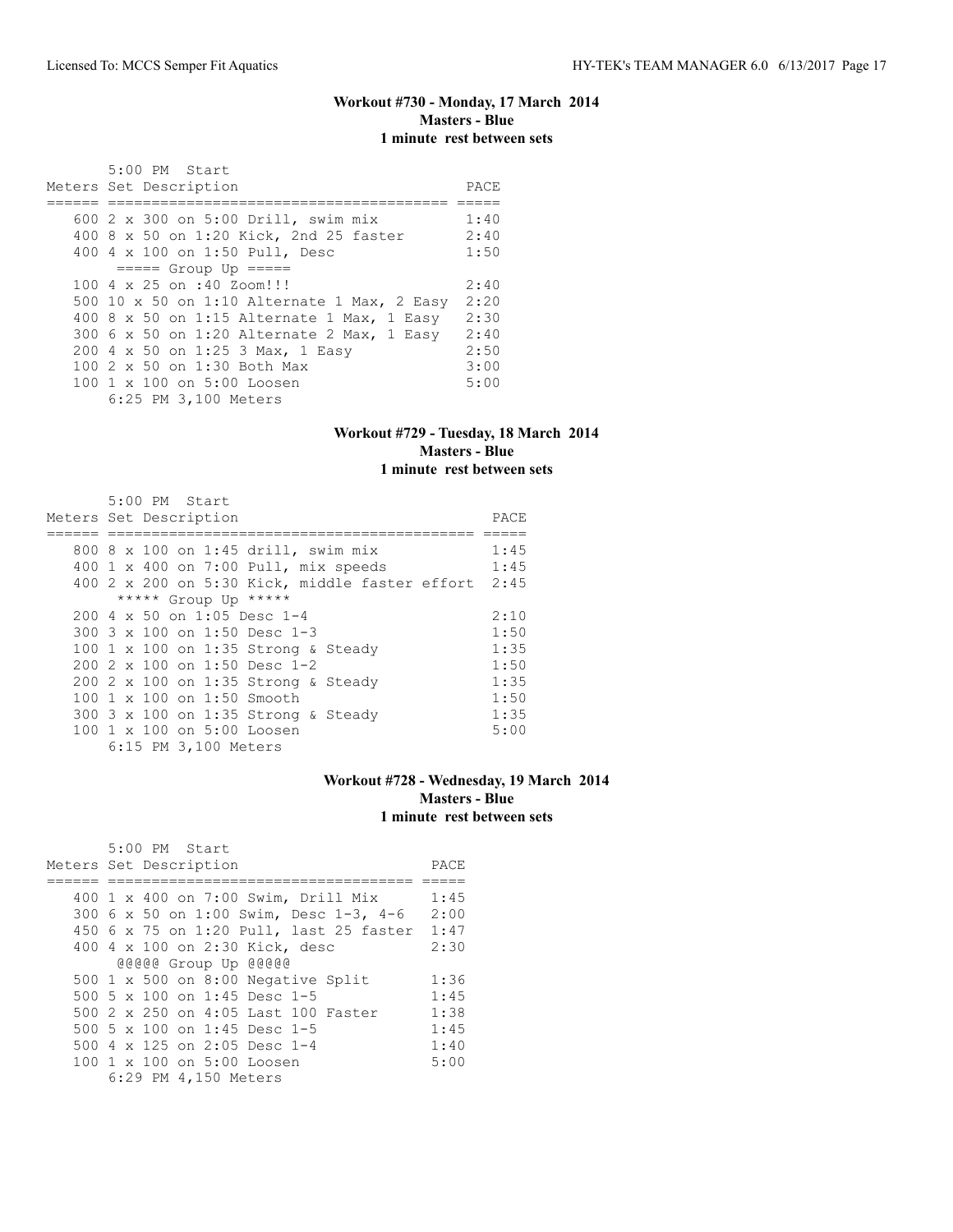### **Workout #727 - Thursday, 20 March 2014 Masters - Blue 1 minute rest between sets**

 5:00 PM Start Meters Set Description PACE ====== ================================= ===== 500 1 x 500 on 8:30 Swim/drill mix 1:42 400 1 x 400 on 8:00 Pull as desired 2:00 400 8 x 50 on 1:20 Kick, alt mod/fast 2:40  $11111$  Group Up  $\|\cdot\|$ 100 4 x 25 on :40 Fast 2:40<br>750 3 x 250 on 4:10 Desc 1-3 1:40 750 3 x 250 on 4:10 Desc 1-3 1:40<br>100 4 x 25 on :55 FAST 3:40 100 4 x 25 on :55 FAST 3:40<br>750 3 x 250 on 4:20 Desc 1-3 1:44 750 3 x 250 on 4:20 Desc 1-3 1:44<br>100 1 x 100 on 5:00 Loosen 5:00 100 1 x 100 on 5:00 Loosen 6:13 PM 3,100 Meters

#### **Workout #720 - Monday, 24 March 2014 Masters - Blue 1 minute rest between sets**

 5:00 PM Start Meters Set Description PACE ====== ============================================== ===== 600 2 x 300 on 6:00 #1-Easy, #2-Build each 50 2:00 400 1 x 400 on 6:50 Pull: Build each 50 1:42 400 2 x 200 on 4:00 Kick-Mix Strokes 2:00 50 1 x 50 on 1:30 Swim Easy/Stretch Out \*\*\*\*\*\*\*\*\*\*\*\*\*GROUP UP\*\*\*\*\*\*\*\*\*\*\*\*\*\* 100 4 x 25 on :40 Hard Effort:Get some speed going 2:40 600 8 x 75 on 1:20 Descend 1-4, 5-8 1:47 50 1 x 50 on 1:30 Easy Swim 3:00 450 6 x 75 on 1:30 Odds easier, evens fast! 2:00<br>50 1 x 50 on 1:30 Easy Swim 3:00 50 1 x 50 on 1:30 Easy Swim 300 4 x 75 on 1:40 All Strong Efforts (85-90%) 2:13 50 1 x 50 on 1:30 Easy Swim 3:00 150 2 x 75 on 1:50 Best Effort 2:27 100 1 x 100 on 3:00 Cool Down 3:00

6:24 PM 3,300 Meters

#### **Workout #721 - Tuesday, 25 March 2014 Masters - Blue 1 minute rest between sets**

|        | $5:00$ PM Start                                              |      |
|--------|--------------------------------------------------------------|------|
| Meters | Set Description                                              | PACE |
|        |                                                              |      |
| 500    | 2 x 250 on 5:00 Swim, #1-easy, #2-Build                      | 2:00 |
| 450    | 6 x 75 on 1:50 Kick: Middle 25 Hard                          | 2:27 |
| 400    | 4 x 100 on 1:50 Pull: Build each 100                         | 1:50 |
| 100    | 1 x 100 on 2:00 Easy Swim/Stretch Out                        | 2:00 |
|        | +++++++++GROUP UP+++++++++                                   |      |
|        | 100 4 x 25 on :45 Solid Effort on all 4 swims                | 3:00 |
|        | 1,600 2x{2 x 150 on 2:40 Descend 1-2                         | 1:47 |
|        | {4 x 75 on 1:30 Steady Swims, ~80-85% effort                 | 2:00 |
|        | {1 x 150 on 2:50 Fast Swim                                   | 1:53 |
|        | $\{1 \times 50 \text{ on } 1:30 \text{ Easy } \text{Swim}\}$ | 3:00 |
| 100    | 1 x 100 on 3:00 Cool Down                                    | 3:00 |
|        | 6:15 PM 3,250 Meters                                         |      |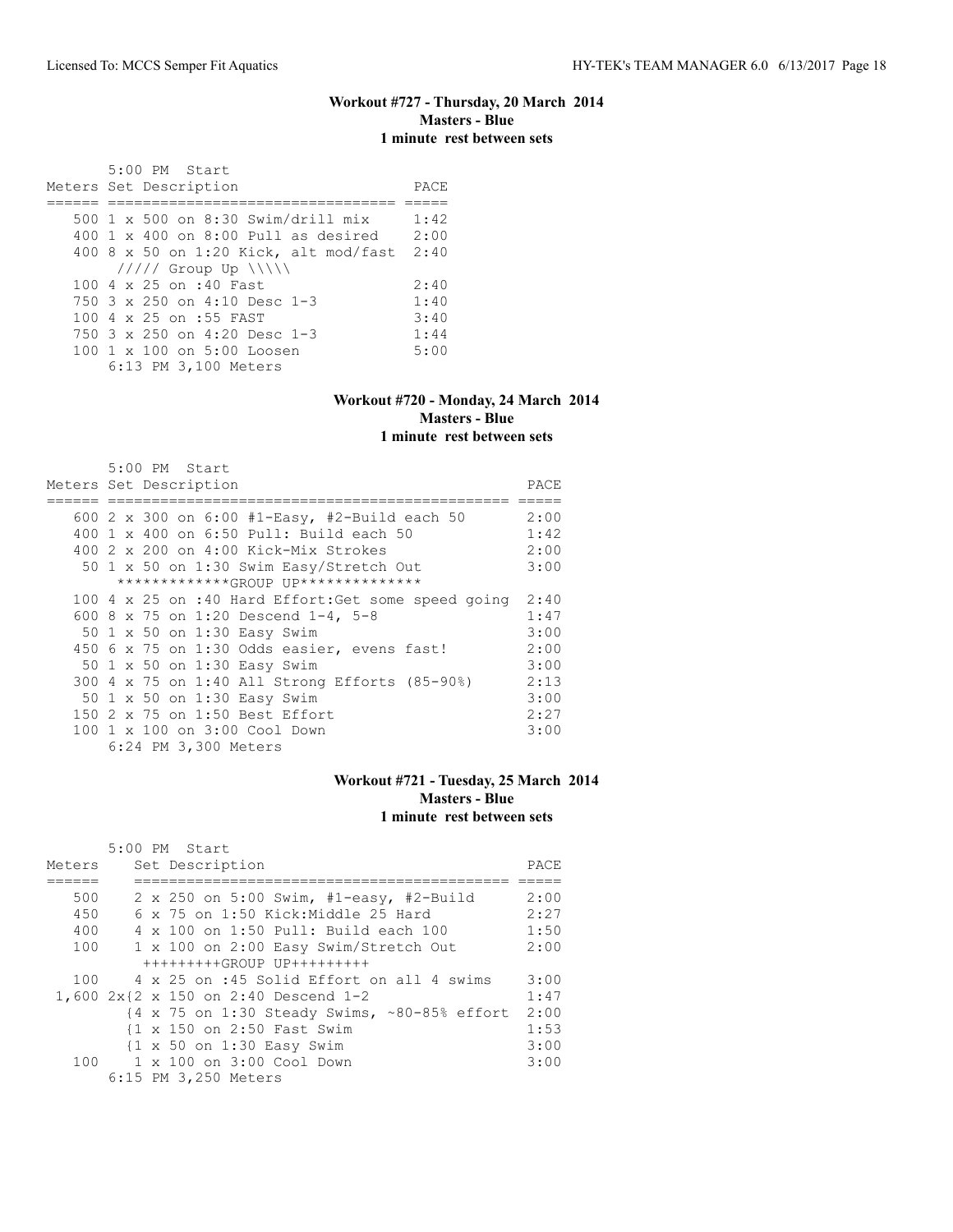# **Workout #735 - Wednesday, 26 March 2014 Masters - Blue 1 minute rest between sets**

|  | 5:00 PM Start                                         |      |
|--|-------------------------------------------------------|------|
|  | Meters Set Description                                | PACE |
|  |                                                       |      |
|  | $400$ 2 x 200 on 3:40 Swim: Build each swim           | 1:50 |
|  | 400 4 x 100 on 2:00 Kick: Middle 50 faster            | 2:00 |
|  | 450 3 x 150 on 2:30 Pull: Middle 50 faster            | 1:40 |
|  | 200 1 x 200 on 3:40 Steady Swim                       | 1:50 |
|  | ^^^^^^^^^^^ GROUP UP ^^^^^^^^^^^^^^                   |      |
|  | 200 4 x 50 on 1:00 Steady Swims - Hold Your Pace      | 2:00 |
|  | 400 1 x 400 on 6:30 Negative Split                    | 1:38 |
|  | 400 4 x 100 on 1:45 Descend 1-4                       | 1:45 |
|  | 400 1 x 400 on 6:40 Steady Swim - Hold Your Pace 1:40 |      |
|  | 200 4 x 50 on 1:00 Descend 1-4                        | 2:00 |
|  | 400 1 x 400 on 6:50 Negative Split                    | 1:42 |
|  | 400 4 $\times$ 100 on 1:45 Descend 1-4                | 1:45 |
|  | $200\,4\,$ x 50 on 1:00 Last Set - All Fast Swims     | 2:00 |
|  | 100 1 x 100 on 3:00 Cool Down                         | 3:00 |
|  | 6:30 PM 4,150 Meters                                  |      |

# **Workout #736 - Thursday, 27 March 2014 Masters - Blue 1 minute rest between sets**

|        | 5:00 PM Start                                                                                                                                                                                                                                  |      |
|--------|------------------------------------------------------------------------------------------------------------------------------------------------------------------------------------------------------------------------------------------------|------|
| Meters | Set Description                                                                                                                                                                                                                                | PACE |
|        |                                                                                                                                                                                                                                                |      |
| 400    | $1 \times 400$ on 7:30 Steady Swim                                                                                                                                                                                                             | 1:52 |
| 300    | 12 x 25 on :50 Kick: Odds Steady, Evens Fast                                                                                                                                                                                                   | 3:20 |
| 400    | 8 x 50 on :55 Pull: Descend 1-4, 5-8                                                                                                                                                                                                           | 1:50 |
| 300    | $1 \times 300$ on $5:45$ Steady Swim                                                                                                                                                                                                           | 1:55 |
|        | GROUP UP<br>$\mathcal{A}^{\mathcal{A}}\left( \mathcal{A}^{\mathcal{A}}\right) \left( \mathcal{A}^{\mathcal{A}}\right) \left( \mathcal{A}^{\mathcal{A}}\right) \left( \mathcal{A}^{\mathcal{A}}\right) \left( \mathcal{A}^{\mathcal{A}}\right)$ |      |
| 100    | 4 x 25 on :40 Build Speed on Each One                                                                                                                                                                                                          | 2:40 |
|        | 1,500 3x{4 x 100 on 1:45 Strong Swims                                                                                                                                                                                                          | 1:45 |
|        | {2 x 50 on 1:30 FAST                                                                                                                                                                                                                           | 3:00 |
| 50     | 1 x 50 on 2:00 Easy Swim/Recovery                                                                                                                                                                                                              | 4:00 |
| 100    | 1 x 100 on 2:00 Best Effort                                                                                                                                                                                                                    | 2:00 |
| 100    | 1 x 100 on 4:00 Cool Down                                                                                                                                                                                                                      | 4:00 |
|        | 6:21 PM 3,250 Meters                                                                                                                                                                                                                           |      |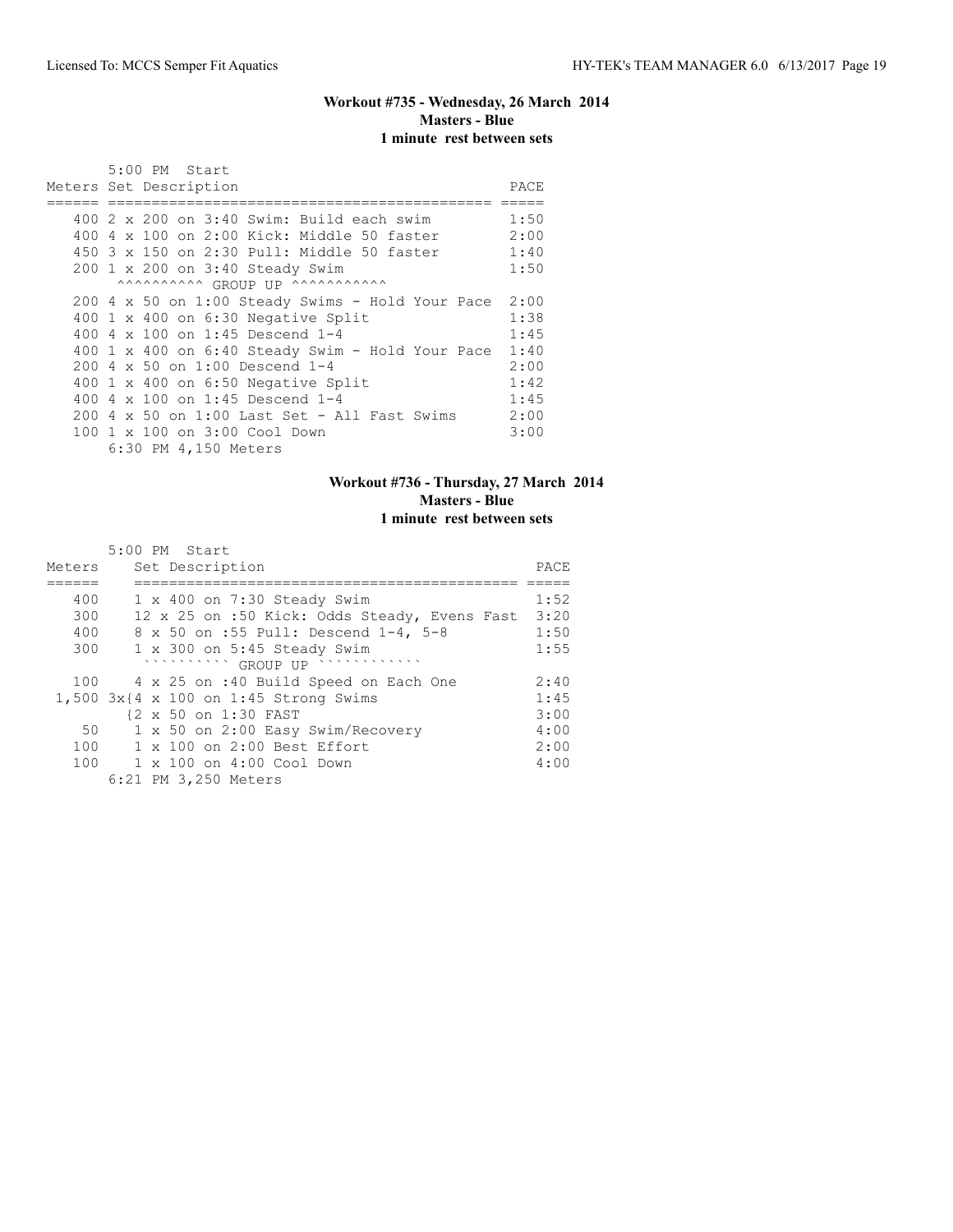# **Workout #726 - Monday, 31 March 2014 Masters - Blue 1 minute rest between sets**

|        | 5:00 PM Start                                 |      |
|--------|-----------------------------------------------|------|
| Meters | Set Description                               | PACE |
| ====== |                                               |      |
| 400    | 4 x 100 on 2:30 Kick, mix speeds              | 2:30 |
| 600    | 8 x 75 on 1:20 Swim, drill mix                | 1:47 |
| 400    | 2 x 200 on 3:30 Pull, negative split          | 1:45 |
|        | $++++$ Group Up $++++$                        |      |
| 100    | 4 x 25 on :55 Speedy                          | 3:40 |
|        | $1,500$ $1x$ {6 x 50 on :58 Strong and Steady | 1:56 |
|        | $\{1$ on $1:00$ rest                          |      |
|        | {6 x 50 on :55 Strong and Steady              | 1:50 |
|        | $\{1$ on $1:00$ rest                          |      |
|        | {6 x 50 on :52 Strong and Steady              | 1:44 |
|        | $\{1$ on $1:00$ rest                          |      |
|        | {6 x 50 on :49 Strong and Steady              | 1:38 |
|        | $\{1$ on $1:00$ rest                          |      |
|        | {6 x 50 on :46 Strong and Steady              | 1:32 |
| 100    | 1 x 100 on 5:00 Loosen                        | 5:00 |
|        | 6:12 PM 3,100 Meters                          |      |

# **Workout #725 - Tuesday, 01 April 2014 Masters - Blue 1 minute rest between sets**

|        | 5:00 PM Start                       |                                                                             |      |
|--------|-------------------------------------|-----------------------------------------------------------------------------|------|
| ====== | Meters Set Description              |                                                                             | PACE |
| 500    |                                     | 1 x 500 on 9:00 Swim Drill Mix 1:48                                         |      |
| 400    |                                     | 2 x 200 on 5:00 Kick, mix speeds 2:30                                       |      |
| 100    |                                     | 4 x 25 on :45 Kick, Fast                                                    | 3:00 |
| 400    |                                     | 1 x 400 on 7:30 Pull, mix efforts 1:52                                      |      |
|        |                                     | ( ( ( ( )                                                                   |      |
| 100    |                                     | 4 x 25 on :40 Go Time!                                                      | 2:40 |
|        | 1,500 1x{1 x 100 on 1:55            |                                                                             | 1:55 |
|        | $\{1 \times 100 \text{ on } 2:05\}$ |                                                                             | 2:05 |
|        | $\{1 \times 100 \text{ on } 1:50\}$ |                                                                             | 1:50 |
|        | $\{1 \times 100 \text{ on } 2:10\}$ |                                                                             | 2:10 |
|        | $\{1 \times 100 \text{ on } 1:45$   |                                                                             | 1:45 |
|        | $\{1 \times 100 \text{ on } 2:15$   |                                                                             | 2:15 |
|        | $\{1 \times 100 \text{ on } 1:40\}$ |                                                                             | 1:40 |
|        | $\{1 \times 100 \text{ on } 2:20\}$ |                                                                             | 2:20 |
|        | $\{1 \times 100 \text{ on } 1:35\}$ |                                                                             | 1:35 |
|        | $\{1 \times 100 \text{ on } 2:25\}$ |                                                                             | 2:25 |
|        | $\{1 \times 100 \text{ on } 1:30\}$ |                                                                             | 1:30 |
|        | $\{1 \times 100 \text{ on } 2:30\}$ |                                                                             | 2:30 |
|        | $\{1 \times 100 \text{ on } 1:25\}$ |                                                                             | 1:25 |
|        | $\{1 \times 100 \text{ on } 2:35$   |                                                                             | 2:35 |
|        |                                     | $\{1 \times 100 \text{ on } 4:00 \text{ Last one}, \text{fast one } 4:00\}$ |      |
| 100    |                                     | 1 x 100 on 5:00 Loosen                                                      | 5:00 |
|        |                                     | 6:16 PM 3,100 Meters                                                        |      |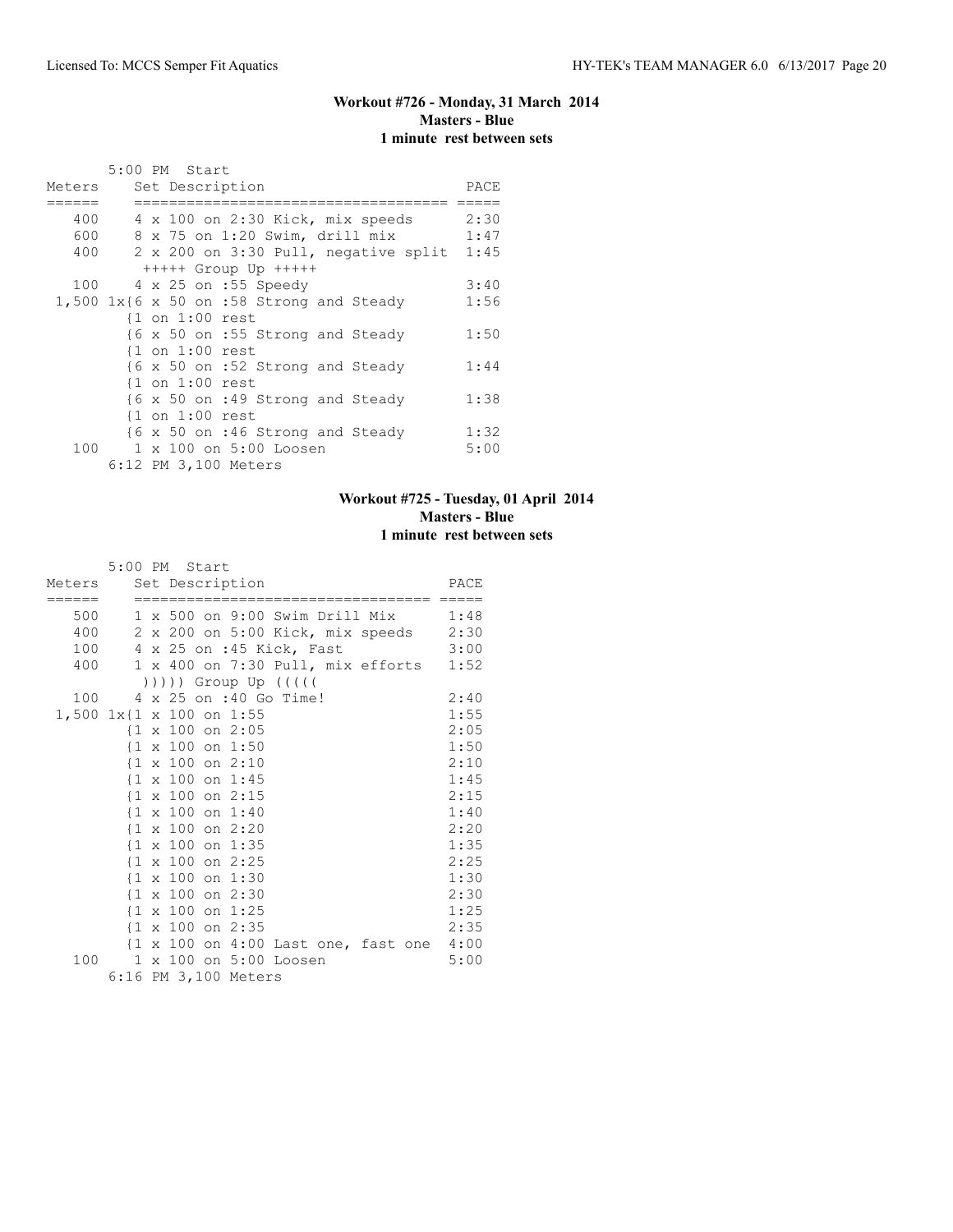# **Workout #724 - Wednesday, 02 April 2014 Masters - Blue 1 minute rest between sets**

|        | 5:00 PM Start |  |                      |                                           |      |
|--------|---------------|--|----------------------|-------------------------------------------|------|
| Meters |               |  | Set Description      |                                           | PACE |
|        |               |  |                      |                                           |      |
| 600    |               |  |                      | 8 x 75 on 1:20 Swim, drill mix            | 1:47 |
| 400    |               |  |                      | $1 \times 400$ on $10:00$ Kick as desired | 2:30 |
| 400    |               |  |                      | 4 x 100 on 1:50 Pull, negative split      | 1:50 |
|        |               |  |                      | $--- -$ Group Up $---$                    |      |
|        |               |  |                      | 2,700 1x{1 x 300 on 5:20 Steady           | 1:47 |
|        |               |  |                      | {1 x 300 on 4:45 Fast Pace                | 1:35 |
|        |               |  |                      | {1 x 300 on 5:20 Steady                   | 1:47 |
|        |               |  |                      | {2 x 300 on 4:45 Fast Pace                | 1:35 |
|        |               |  |                      | {1 x 300 on 5:20 Steady                   | 1:47 |
|        |               |  |                      | {3 x 300 on 4:45 Fast Pace                | 1:35 |
|        |               |  | 6:17 PM 4,100 Meters |                                           |      |

### **Workout #723 - Thursday, 03 April 2014 Masters - Blue 1 minute rest between sets**

| 5:00 PM Start<br>Meters Set Description                  | PACE |
|----------------------------------------------------------|------|
| 600 3 x 200 on 3:30 Swim, drill mix                      | 1:45 |
| 400 8 x 50 on 1:05 Pull, alt easy, moderate efforts 2:10 |      |
| 450 6 x 75 on 2:00 Kick, last 25 faster                  | 2:40 |
| 00000 Group Up 00000                                     |      |
| $200 \text{ } 4 \text{ } \times 50$ on 1:05 Desc 1-4     | 2:10 |
| 1,000 8 x 125 on 2:15 Alternate Easy/Hard Effort         | 1:48 |
| 100 1 x 100 on 2:30 Loosen                               | 2:30 |
| 250 2 x 125 on 2:30 Last two, fast two                   | 2:00 |
| 100 1 x 100 on 5:00 Loosen                               | 5:00 |
| 6:15 PM 3,100 Meters                                     |      |

# **Workout #737 - Monday, 07 April 2014 Masters - Blue 1 minute rest between sets**

| 5:00 PM Start                                           |      |
|---------------------------------------------------------|------|
| Meters Set Description                                  | PACE |
|                                                         |      |
| 400 1 x 400 on 8:00 Mix swim & Drill                    | 2:00 |
| 400 1 x 400 on 8:00 Pull, mix speeds                    | 2:00 |
| 400 4 x 100 on 2:45 Kick, mix in a fast 25 on each 2:45 |      |
| ***** Group Up ******                                   |      |
| 100 4 x 25 on 1:00 Speedy!                              | 4:00 |
| 400 8 x 50 on 1:05 Desc 1-4, 5-8                        | 2:10 |
| 200 1 x 200 on 4:00 Get Ready                           | 2:00 |
| 600 6 x 100 on 3:00 Test Yourself!!                     | 3:00 |
| $500 \t 1 \t x \t 500$ on $10:00$ Cool down             | 2:00 |
| 6:19 PM 3,000 Meters                                    |      |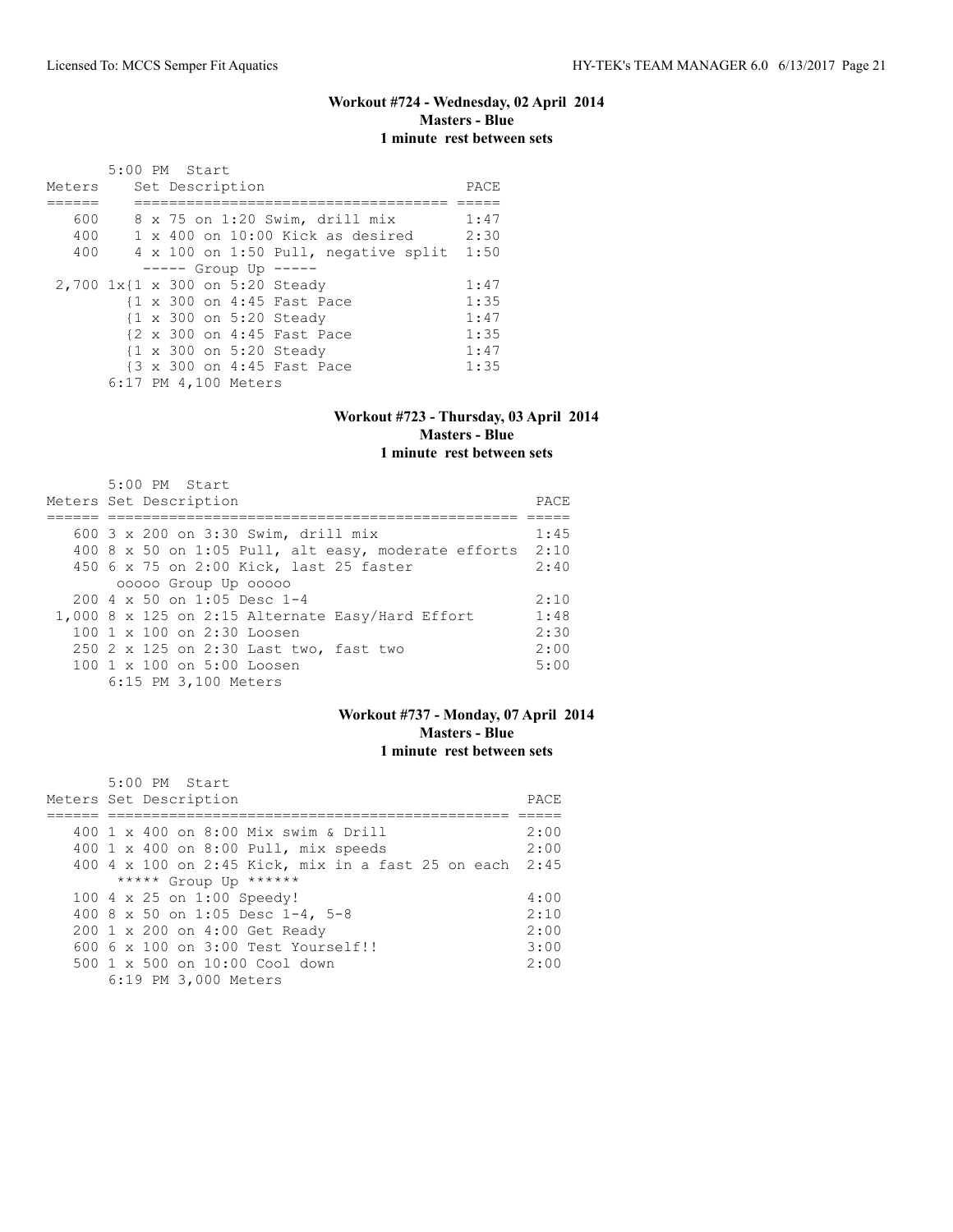# **Workout #738 - Tuesday, 08 April 2014 Masters - Blue 1 minute rest between sets**

| $5:00$ PM Start<br>Meters Set Description             | PACE |
|-------------------------------------------------------|------|
|                                                       |      |
| 300 2 x 150 on 2:50 Steady Swims                      | 1:53 |
| 400 1 x 400 on 7:00 Pull: Build, each 100 faster 1:45 |      |
| 200 4 x 50 on 1:20 Kick: 2nd 25 Faster                | 2:40 |
| 300 2 x 150 on 2:40 Steady Swims                      | 1:47 |
| ******* GROUP UP *******                              |      |
| $200 \, 4 \times 50$ on $1:00$ Descend 1-4            | 2:00 |
| 600 $3 \times 200$ on $3:30$ Steady, solid swims      | 1:45 |
| $200 \, 4 \times 50$ on $1:00$ Descend $1-4$          | 2:00 |
| 400 2 x 200 on $3:20$ Steady, solid swims             | 1:40 |
| $200 \, 4 \times 50$ on $1:00$ Descend $1-4$          | 2:00 |
| 200 1 x 200 on 3:10 Hard! What do you have left?      | 1:35 |
| 100 1 x 100 on 3:00 Cool Down                         | 3:00 |
| 6:12 PM 3,100 Meters                                  |      |

# **Workout #739 - Wednesday, 09 April 2014 Masters - Blue 1 minute rest between sets**

|        | 5:00 PM Start                                            |      |
|--------|----------------------------------------------------------|------|
| Meters | Set Description                                          | PACE |
|        |                                                          |      |
| 600    | 3 x 200 on 3:45 Swim: Descend 1-3                        | 1:52 |
| 300    | 12 x 25 on :50 Kick: Odds Easy, Evens Fast               | 3:20 |
| 400    | 8 x 50 on 1:00 Pull: Descend 1-4, 5-8                    | 2:00 |
|        | ******* GROUP UP *******                                 |      |
|        | $2,800$ 2x{1 x 600 on 10:15 Negative Split               | 1:42 |
|        | $\{2 \times 300 \text{ on } 5:00 \text{ Descend } 1-2\}$ | 1:40 |
|        | $\{1 \times 200 \text{ on } 3:30 \text{ Steady } Swim$   | 1:45 |
|        | $100 \t 1 \times 100$ on $3:00$ Cool Down                | 3:00 |
|        | 6:25 PM 4,200 Meters                                     |      |

### **Workout #740 - Thursday, 10 April 2014 Masters - Blue 1 minute rest between sets**

| 5:00 PM Start                                        |       |
|------------------------------------------------------|-------|
| Meters Set Description                               | PACE. |
|                                                      |       |
| 600 3 x 200 on 3:40 Steady Swims                     | 1:50  |
| 400 4 x 100 on 2:20 Kick:2nd half of each 100 faster | 2:20  |
| 300 1 x 300 on 5:20 Pull: Negative Split             | 1:47  |
| 100 1 x 100 on 2:00 Easy Swim/Stretch Out            | 2:00  |
| ******* GROUP UP *******                             |       |
| 100 4 x 25 on :40 Build Speed on Each Swim           | 2:40  |
| 600 4 x 150 on 2:30 Negative Split Each Swim         | 1:40  |
| $150$ 2 x 75 on 1:10 Fast Efforts!                   | 1:33  |
| 600 4 x 150 on 2:30 Negative Split Each Swim         | 1:40  |
| 150 2 x 75 on 1:10 Fast efforts!                     | 1:33  |
| 100 1 x 100 on 3:00 Cool Down                        | 3:00  |
| 6:10 PM 3,100 Meters                                 |       |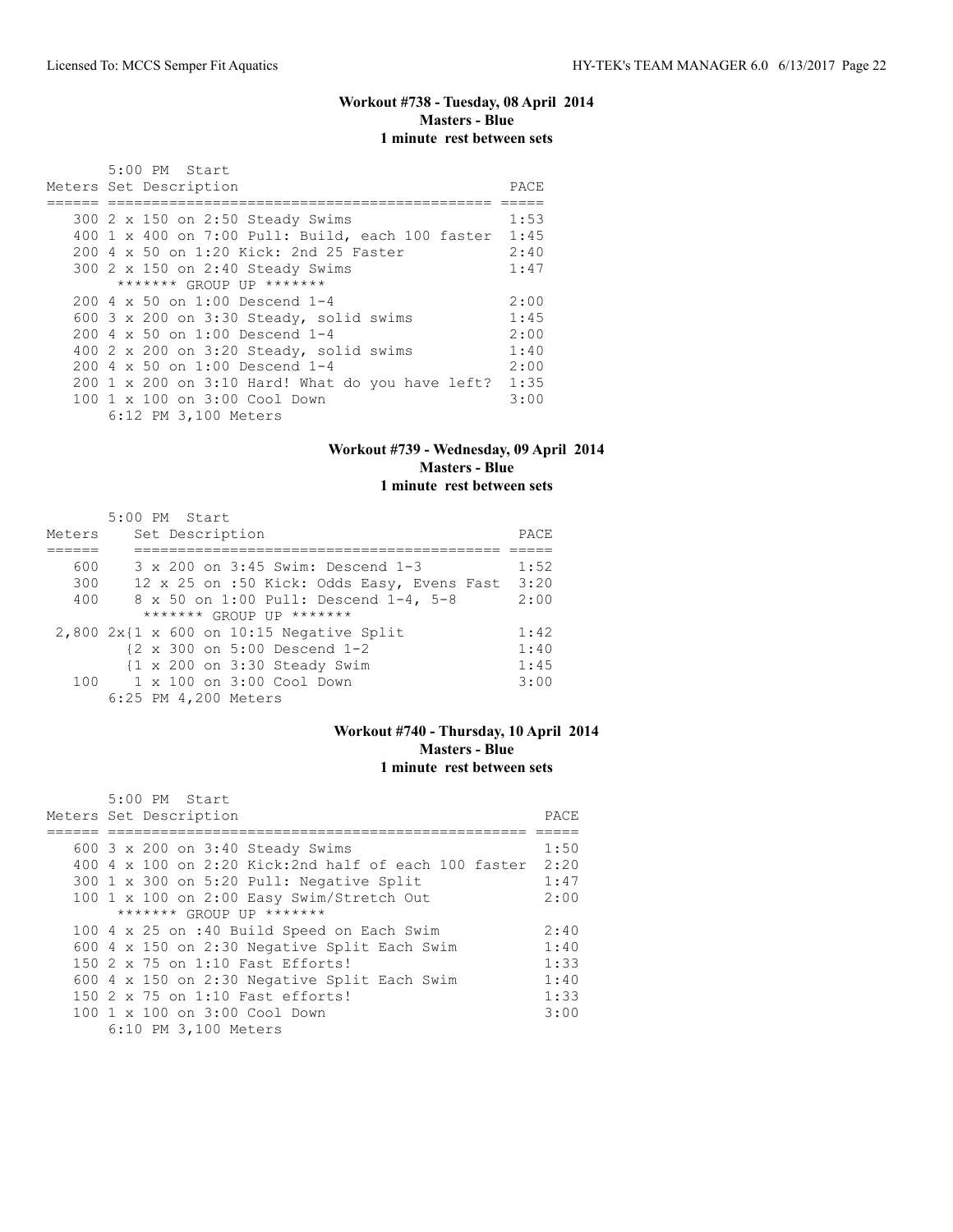# **Workout #1205 - Sunday, 13 April 2014 Masters - Blue 1 minute rest between sets**

|  | 5:00 PM Start                                                                                      |              |
|--|----------------------------------------------------------------------------------------------------|--------------|
|  | Meters Set Description                                                                             | PACE         |
|  | 600 2 x 300 on 6:00 swim mix in drills 2:00<br>400 2 x 200 on 4:00 pull<br>400 8 x 50 on 1:00 kick | 2:00<br>2:00 |
|  | ***GROUP UP***                                                                                     |              |
|  | 100 4 x 25 on :40 free                                                                             | 2:40         |
|  | $2004 \times 50$ on 1:00 Dec 1-4                                                                   | 2:00         |
|  | 150 6 x 25 on :35 Fast!<br>300 6 x 50 on :55 Dec 1-3, 4-6                                          | 2:20<br>1:50 |
|  | 200 8 x 25 on :30 fast                                                                             | 2:00         |
|  | 400 8 x 50 on :50 Dec 1-4, 5-8                                                                     | 1:40         |
|  | 150 6 x 25 on :35 Fast!                                                                            | 2:20         |
|  | $300.6 \times 50$ on 1:00 Dec 1-3, 4-6                                                             | 2:00         |
|  | 100 1 x 100 on 3:00 Cool Down<br>6:20 PM 3,300 Meters                                              | 3:00         |

### **Workout #745 - Monday, 14 April 2014 Masters - Blue 1 minute rest between sets**

|        | 5:00 PM Start                                                 |      |
|--------|---------------------------------------------------------------|------|
| Meters | Set Description                                               | PACE |
|        |                                                               |      |
| 600    | 2 x 300 on 6:00 Mix swim + Drill                              | 2:00 |
| 400    | 1 x 400 on 7:45 Pull, Build each 100                          | 1:56 |
| 400    | 2 x 200 on 4:00 Kick, mix speeds                              | 2:00 |
|        | $++++$ Group Up $++++$                                        |      |
|        | $1,600$ $4x$ { $4 \times 25$ on :45 Max Speed - BE HONEST!    | 3:00 |
|        | $\{1 \times 100 \text{ on } 2:15 \text{ Steady, easy swim}\}$ | 2:15 |
|        | {4 x 50 on 1:05 Desc 1-3, #4 Easy                             | 2:10 |
|        | 4th round, last 50 is Max 50!!!!                              |      |
| 100    | 1 x 100 on 5:00 Easy                                          | 5:00 |
|        | 6:16 PM 3,100 Meters                                          |      |

### **Workout #746 - Tuesday, 15 April 2014 Masters - Blue 1 minute rest between sets**

|        |  | $5:00$ PM Start                                                             |      |
|--------|--|-----------------------------------------------------------------------------|------|
| Meters |  | Set Description                                                             | PACE |
|        |  |                                                                             |      |
| 600    |  | $6 \times 100$ on 1:50 Swim & Drill Mix                                     | 1:50 |
| 400    |  | 8 x 50 on 1:05 Pull, odd 50's Faster                                        | 2:10 |
| 400    |  | 4 x 100 on 2:30 Kick Negative Split                                         | 2:30 |
|        |  | $====$ Group Up $====$                                                      |      |
| 200    |  | $4 \times 50$ on 1:10 Each one faster                                       | 2:20 |
|        |  | 1,200 $4x\{2 \times 75 \text{ on } 1:45 \text{ Strong Face - } 90\%$ Effort | 2:20 |
|        |  | $\{1 \times 150 \text{ on } 2:35 \text{ Steady} - 80\}$ Effort              | 1:43 |
| 150    |  | 2 x 75 on 2:00 Max Effort - 1,000% Effort                                   | 2:40 |
|        |  | 100 1 x 100 on 5:00 Loosen                                                  | 5:00 |
|        |  | 6:15 PM 3,050 Meters                                                        |      |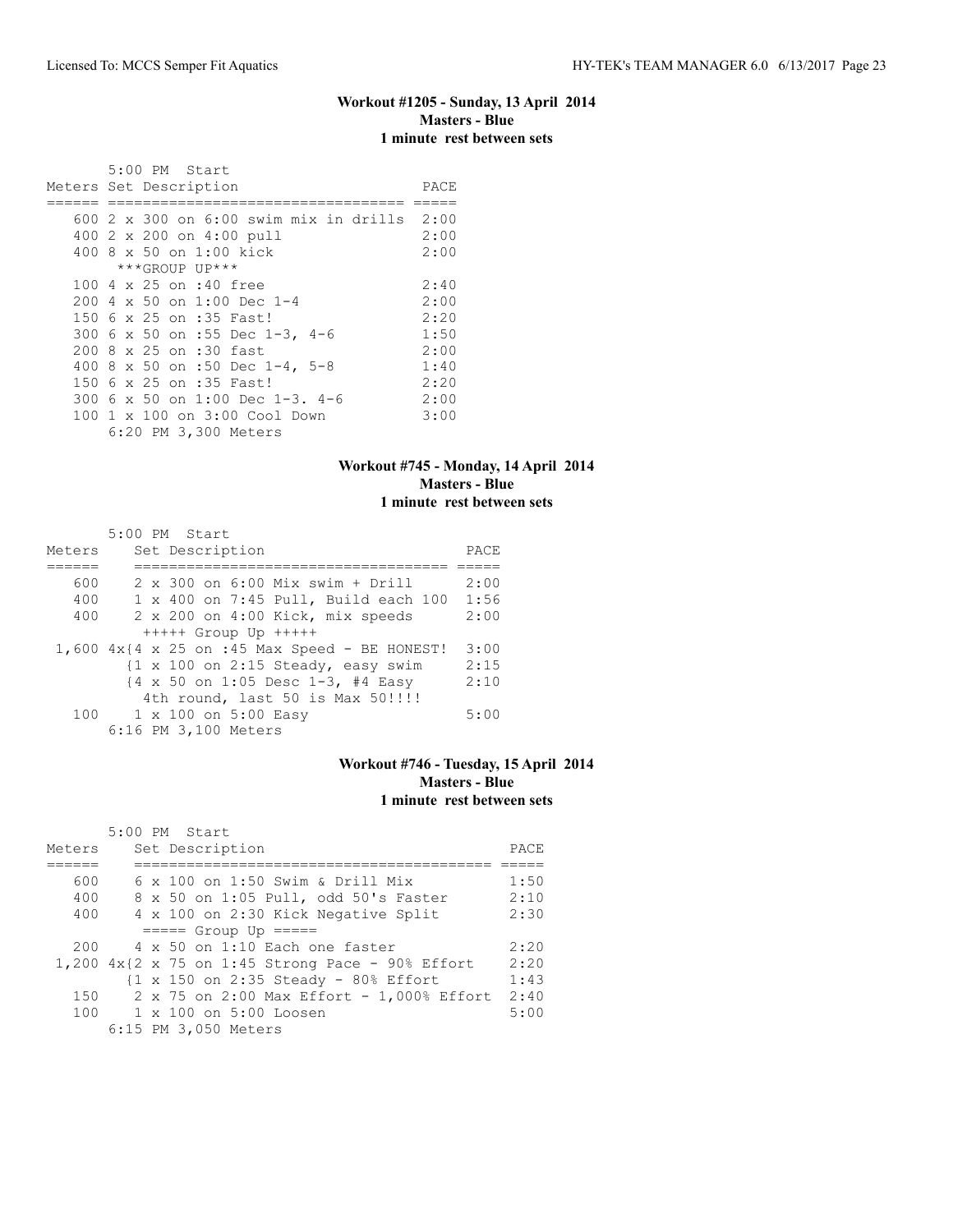# **Workout #747 - Wednesday, 16 April 2014 Masters - Blue 1 minute rest between sets**

|        |  | 5:00 PM Start                             |      |
|--------|--|-------------------------------------------|------|
| Meters |  | Set Description                           | PACE |
|        |  |                                           |      |
| 600    |  | 8 x 75 on 1:20 Last 25 faster             | 1:47 |
| 400    |  | 2 x 200 on 4:45 Kick, neg split           | 2:22 |
| 400    |  | 4 x 100 on 1:50 Pull, Desc                | 1:50 |
|        |  | ***** Group Up *****                      |      |
| 200    |  | 4 x 50 on 1:05 Find your paces            | 2:10 |
|        |  | $2,100$ 2x{1 x 400 on 6:20 Negative Split | 1:35 |
|        |  | {2 x 200 on 3:15 Desc 1-2                 | 1:38 |
|        |  | {2 x 100 on 1:40 Desc 1-2                 | 1:40 |
|        |  | {1 x 50 on 1:30 Loosen                    | 3:00 |
| 200    |  | $1 \times 200$ on $4:00$ Best effort      | 2:00 |
| 100    |  | 1 x 100 on 5:00 Loosen                    | 5:00 |
|        |  | 6:25 PM 4,000 Meters                      |      |

### **Workout #748 - Thursday, 17 April 2014 Masters - Blue 1 minute rest between sets**

|        | $5:00$ PM Start                              |      |
|--------|----------------------------------------------|------|
| Meters | Set Description                              | PACE |
|        |                                              |      |
| 500    | $1 \times 500$ on 9:15 swim & drill mix      | 1:51 |
| 450    | 6 x 75 on 1:30 Pull, Desc 1-4                | 2:00 |
| 400    | 8 x 50 on 1:20 Kick, Alt ez and fast         | 2:40 |
|        | %%%%% Group Up %%%%                          |      |
| 100    | 4 x 25 on :45 S P E E D Y                    | 3:00 |
|        | $1,650$ $3x$ {2 x 200 on 3:15 Negative Split | 1:38 |
|        | {1 x 150 on 3:15 Best Effort                 | 2:10 |
| 100    | 1 x 100 on 5:00 Cool Down                    | 5:00 |
|        | 6:13 PM 3,200 Meters                         |      |

# **Workout #741 - Monday, 21 April 2014 Masters - Blue 1 minute rest between sets**

|        | $5:00$ PM Start                                                                        |      |
|--------|----------------------------------------------------------------------------------------|------|
| Meters | Set Description                                                                        | PACE |
|        |                                                                                        |      |
| 300    | 1 x 300 on 5:30 Easy Swim                                                              | 1:50 |
| 400    | 2 x 200 on 3:50 Pull: Last 100 of each faster                                          | 1:55 |
| 400    | 2 x 200 on 4:30 Kick: Middle 100 of each faster                                        | 2:15 |
| 300    | 1 x 300 on 5:30 Swim: Negative Split                                                   | 1:50 |
|        | ******** GROUP UP **********                                                           |      |
|        | $1,800$ 2x{4 x 50 on 1:00 Steady Swims                                                 | 2:00 |
|        | $\{4 \times 100 \text{ on } 1:50 \text{ Descend } 1-4 \text{ to } 85\% \text{ effort}$ | 1:50 |
|        | {4 x 50 on 1:30 FAST! Best effort on all                                               | 3:00 |
|        | {4 x 25 on :45 #2 & #4 Fast!                                                           | 3:00 |
|        | 100 1 x 100 on 3:00 Cool Down                                                          | 3:00 |
|        | 6:18 PM 3,300 Meters                                                                   |      |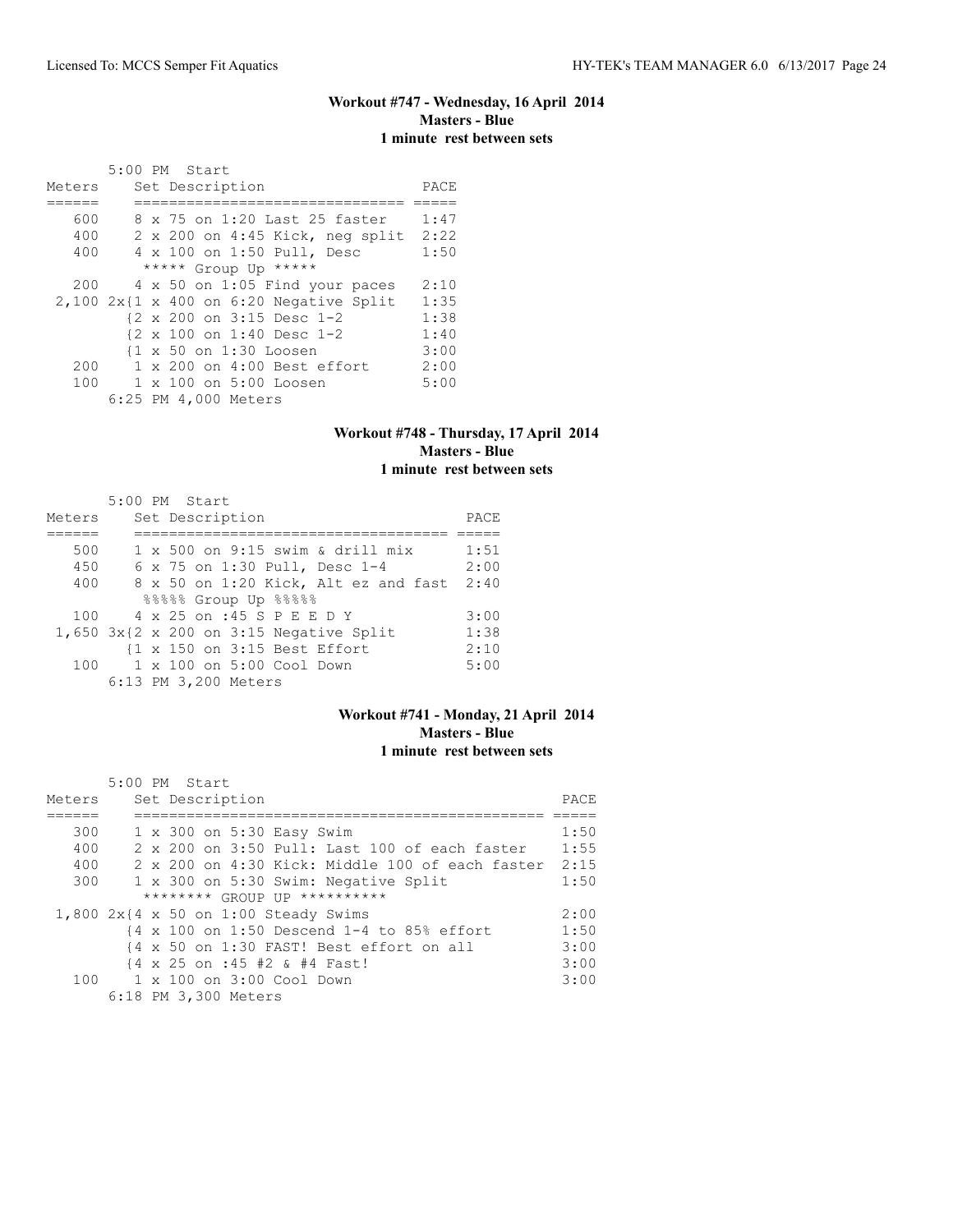# **Workout #742 - Tuesday, 22 April 2014 Masters - Blue 1 minute rest between sets**

|  | 5:00 PM Start                                           |      |
|--|---------------------------------------------------------|------|
|  | Meters Set Description                                  | PACE |
|  |                                                         |      |
|  | 500 2 x 250 on 4:30 Steady Swims                        | 1:48 |
|  | 500 5 x 100 on 2:00 Pull: Second 50 of each faster 2:00 |      |
|  | 300 4 x 75 on 1:45 Kick: Middle 25 Hard                 | 2:20 |
|  | 100 1 x 100 on 2:00 Easy Swim/Stretch Out               | 2:00 |
|  | ******* GROUP UP *******                                |      |
|  | 100 4 x 25 on :40 Build: each one faster                | 2:40 |
|  | 400 4 x 100 on 1:50 Descend 1-4, #4 FAST                | 1:50 |
|  | 200 4 x 50 on 1:00 Odds Steady, Evens Strong            | 2:00 |
|  | 200 2 x 100 on 1:40 Fast swims!                         | 1:40 |
|  | 200 4 x 50 on 1:00 Odds Steady, Evens Strong            | 2:00 |
|  | 400 4 x 100 on 1:50 Descend 1-4; #4 FAST                | 1:50 |
|  | 100 4 x 25 on :45 Build: each one faster                | 3:00 |
|  | 100 1 x 100 on 2:00 Last one FAST one!                  | 2:00 |
|  | 100 1 x 100 on 3:00 Cool Down                           | 3:00 |
|  | 6:19 PM 3,200 Meters                                    |      |

# **Workout #743 - Wednesday, 23 April 2014 Masters - Blue 1 minute rest between sets**

|        | $5:00$ PM Start                                                                     |      |
|--------|-------------------------------------------------------------------------------------|------|
| Meters | Set Description                                                                     | PACE |
|        |                                                                                     |      |
| 400    | 2 x 200 on 3:45 Steady Swims                                                        | 1:52 |
| 400    | 4 x 100 on 1:50 Kick: Middle 50 faster                                              | 1:50 |
| 300    | 2 x 150 on 2:50 Pull: Solid effort                                                  | 1:53 |
| 200    | $1 \times 200$ on $3:45$ Steady Swim                                                | 1:52 |
|        | *******GROUP UP*******                                                              |      |
|        | $3,000$ $2x$ {4 x 50 on 1:00 Steady Swims                                           | 2:00 |
|        | {3 x 100 on 1:45 Descend 1-3                                                        | 1:45 |
|        | $\{1 \times 500$ on 8:30 Negative Split                                             | 1:42 |
|        | $\{2 \times 250 \text{ on } 4:15 \text{ #1}: \text{Steady; #2}: \text{Fast Face}\}$ | 1:42 |
| 100    | 1 x 100 on 3:00 Cool Down                                                           | 3:00 |
|        | 6:27 PM 4,400 Meters                                                                |      |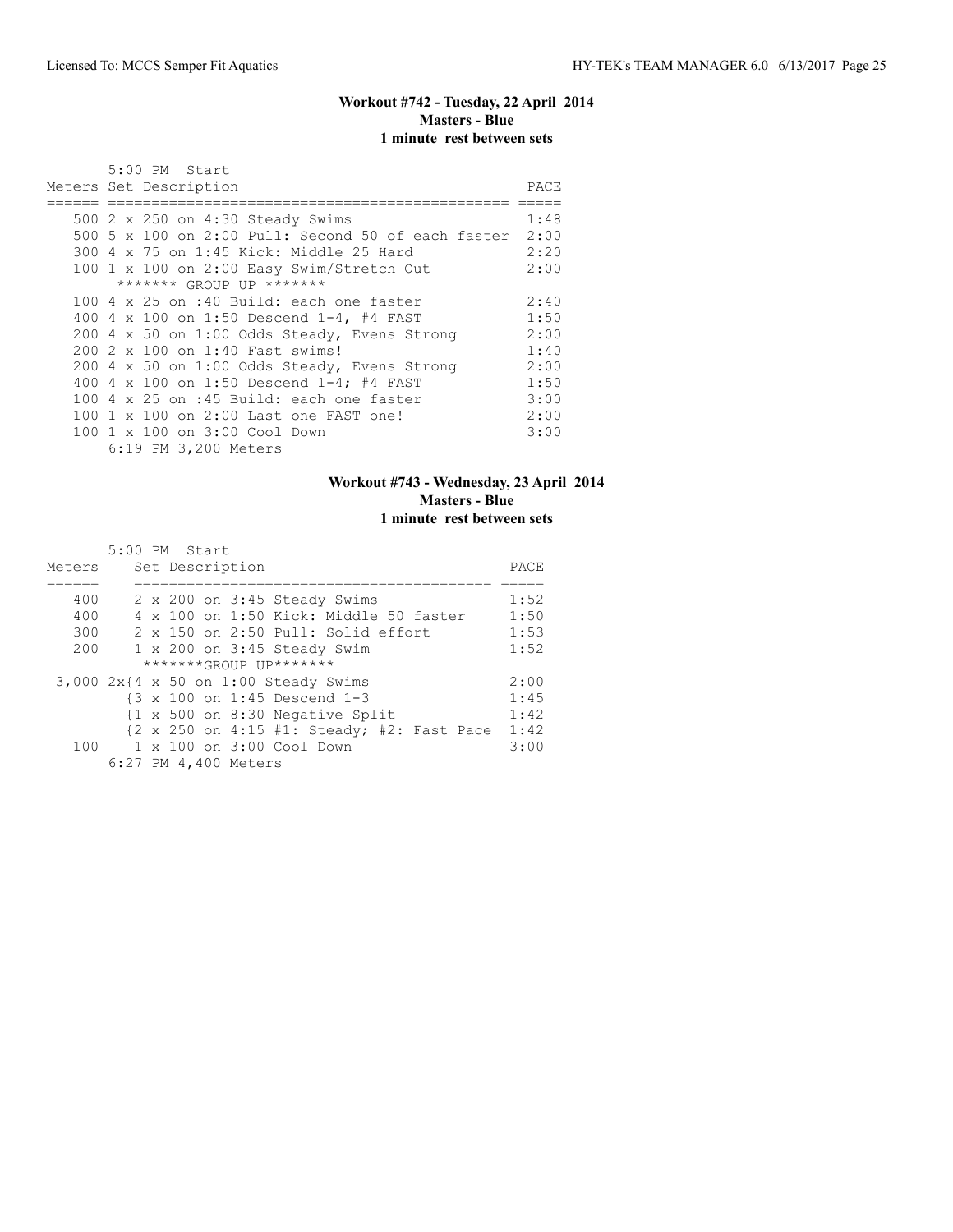# **Workout #744 - Thursday, 24 April 2014 Masters - Blue 1 minute rest between sets**

| 5:00 PM Start                                  |      |
|------------------------------------------------|------|
| Meters Set Description                         | PACE |
|                                                |      |
| 400 1 x 400 on 6:40 Steady Swim                | 1:40 |
| 400 8 x 50 on :55 Pull: Descend 1-4, 5-8       | 1:50 |
| 400 16 x 25 on :45 Kick: Evens Faster          | 3:00 |
| 200 1 x 200 on 3:30 Steady Swim                | 1:45 |
| *******GROUP UP*******                         |      |
| 100 4 x 25 on :40 Fast efforts!                | 2:40 |
| 500 2 x 250 on 4:30 Descend 1-2                | 1:48 |
| $150$ 2 x 75 on 1:15 Solid swims               | 1:40 |
| $100 \text{ 1 x } 100$ on 1:45 Faster effort   | 1:45 |
| 500 2 x 250 on 4:30 Descend 1-2                | 1:48 |
| $200$ 2 x 100 on 1:40 Solid Swims, Descend 1-2 | 1:40 |
| 50 1 x 50 on 1:00 FAST!                        | 2:00 |
| 100 1 x 100 on 3:00 Cool Down                  | 3:00 |
| 6:16 PM 3,100 Meters                           |      |

### **Workout #749 - Monday, 28 April 2014 Masters - Blue 1 minute rest between sets**

|        | 5:00 PM Start                                           |      |
|--------|---------------------------------------------------------|------|
| Meters | Set Description                                         | PACE |
|        |                                                         |      |
| 600    | 6 x 100 on 1:50 Swim / Drill Mix                        | 1:50 |
| 400    | 2 x 200 on 3:30 Pull Neg Split                          | 1:45 |
| 400    | $1 \times 400$ on 9:00 Kick Choice                      | 2:15 |
|        | ***** Group Up *****                                    |      |
| 100    | 4 x 25 on :40 Fast!                                     | 2:40 |
|        | 1,500 1x{6 x 100 on 1:50 Start EZ or Mod, Last 25 Fast! | 1:50 |
|        | {6 x 75 on 1:30 Start EZ or Mod, Last 25 Fast!          | 2:00 |
|        | {6 x 50 on 1:10 Start EZ or Mod, Last 25 Fast!          | 2:20 |
|        | {6 x 25 on 1:00 Fast!                                   | 4:00 |
| 100    | 1 x 100 on 5:00 Loosen                                  | 5:00 |
|        | 6:13 PM 3,100 Meters                                    |      |

# **Workout #750 - Tuesday, 29 April 2014 Masters - Blue 1 minute rest between sets**

|  | 5:00 PM Start                                   |      |
|--|-------------------------------------------------|------|
|  | Meters Set Description                          | PACE |
|  |                                                 |      |
|  | 600 $3 \times 200$ on $3:30$ Mix swim and drill | 1:45 |
|  | 450 6 x 75 on 1:45 Kick, last 25 faster         | 2:20 |
|  | 400 8 x 50 on 1:00 Pull Mix speeds              | 2:00 |
|  | $== == $ Group Up $== == $                      |      |
|  | 200 4 x 50 on 1:10 Desc 1-4                     | 2:20 |
|  | 150 1 x 150 on 2:40 Steady                      | 1:47 |
|  | 150 1 x 150 on 2:20 Fast!                       | 1:33 |
|  | 300 2 x 150 on 2:40 Steady                      | 1:47 |
|  | 150 1 x 150 on 2:20 Faster                      | 1:33 |
|  | 450 3 x 150 on 2:40 Steady                      | 1:47 |
|  | 150 1 x 150 on 2:20 Fastest                     | 1:33 |
|  | 100 1 x 100 on 5:00 Loosen                      | 5:00 |
|  | 6:16 PM 3,100 Meters                            |      |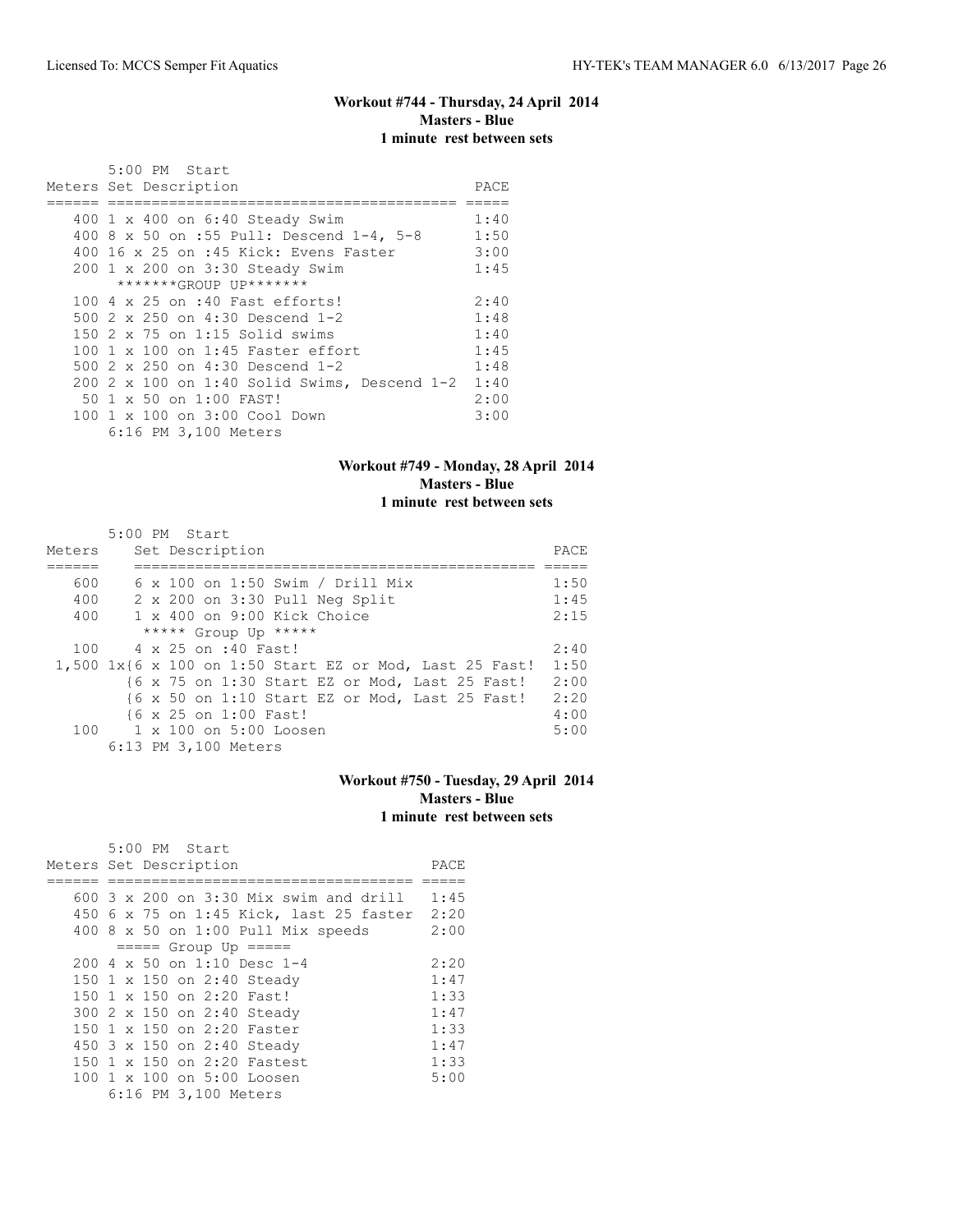# **Workout #751 - Wednesday, 30 April 2014 Masters - Blue 1 minute rest between sets**

 5:00 PM Start Meters Set Description PACE ====== ================================ ===== 600 2 x 300 on 5:30 Build last 100 1:50 400 2 x 200 on 5:00 Kick, Desc 1-2 2:30 400 8 x 50 on 1:00 Pull, steady pace 2:00  $=$  ===== Group Up =====<br>2,600  $2x(4 \times 100 \text{ on } 1:38 \text{ Fast Place})$  2,600 2x{4 x 100 on 1:38 Fast Pace 1:38 {2 x 200 on 3:10 Desc 1-2 1:35 {1 x 400 on 6:10 Negative Split 1:32<br>{1 x 100 on 2:30 Loosen 2:30  ${1 \times 100}$  on  $2:30$  Loosen 6:16 PM 4,000 Meters

### **Workout #752 - Thursday, 01 May 2014 Masters - Blue 1 minute rest between sets**

|        | 5:00 PM Start                                      |      |
|--------|----------------------------------------------------|------|
| Meters | Set Description                                    | PACE |
|        |                                                    |      |
| 500    | $1 \times 500$ on $9:00$ Swim - Neq. Split         | 1:48 |
| 400    | 8 x 50 on 1:05 Pull - 1 less stroke on 2nd 25 2:10 |      |
| 400    | 16 x 25 on :35 Kick - Fast every 4th 25            | 2:20 |
|        | !!!!! Group Up !!!!!                               |      |
|        | 100 4 x 25 on :40 Max Speed                        | 2:40 |
|        | 1,500 1x{5 x 100 on 1:50 Desc. 1-5                 | 1:50 |
|        | {4 x 100 on 1:45 Steady                            | 1:45 |
|        | {3 x 100 on 1:40 Strong                            | 1:40 |
|        | {2 x 100 on 1:35 Pick it up!                       | 1:35 |
|        | $\{1$ on :30 Rest                                  |      |
|        | {1 x 100 on 3:00 ALL YOU'VE GOT                    | 3:00 |
| 100    | 1 x 100 on 3:00 Cool Down                          | 3:00 |
|        | 6:07 PM 3,000 Meters                               |      |

### **Workout #757 - Monday, 05 May 2014 Masters - Blue 1 minute rest between sets**

| 5:00 PM Start                                           |      |
|---------------------------------------------------------|------|
| Meters Set Description                                  | PACE |
|                                                         |      |
| 400 1 x 400 on 8:00 Mix swim & Drill                    | 2:00 |
| 400 1 x 400 on 8:00 Pull, mix speeds                    | 2:00 |
| 400 4 x 100 on 2:45 Kick, mix in a fast 25 on each 2:45 |      |
| ***** Group Up ******                                   |      |
| 100 4 x 25 on 1:00 Speedy!                              | 4:00 |
| 400 8 x 50 on 1:05 Desc 1-4, 5-8                        | 2:10 |
| 200 1 x 200 on 4:00 Get Ready                           | 2:00 |
| $6006 \times 100$ on $3:00$ Test Yourself!!             | 3:00 |
| 500 1 x 500 on 10:00 Cool down                          | 2:00 |
| 6:19 PM 3,000 Meters                                    |      |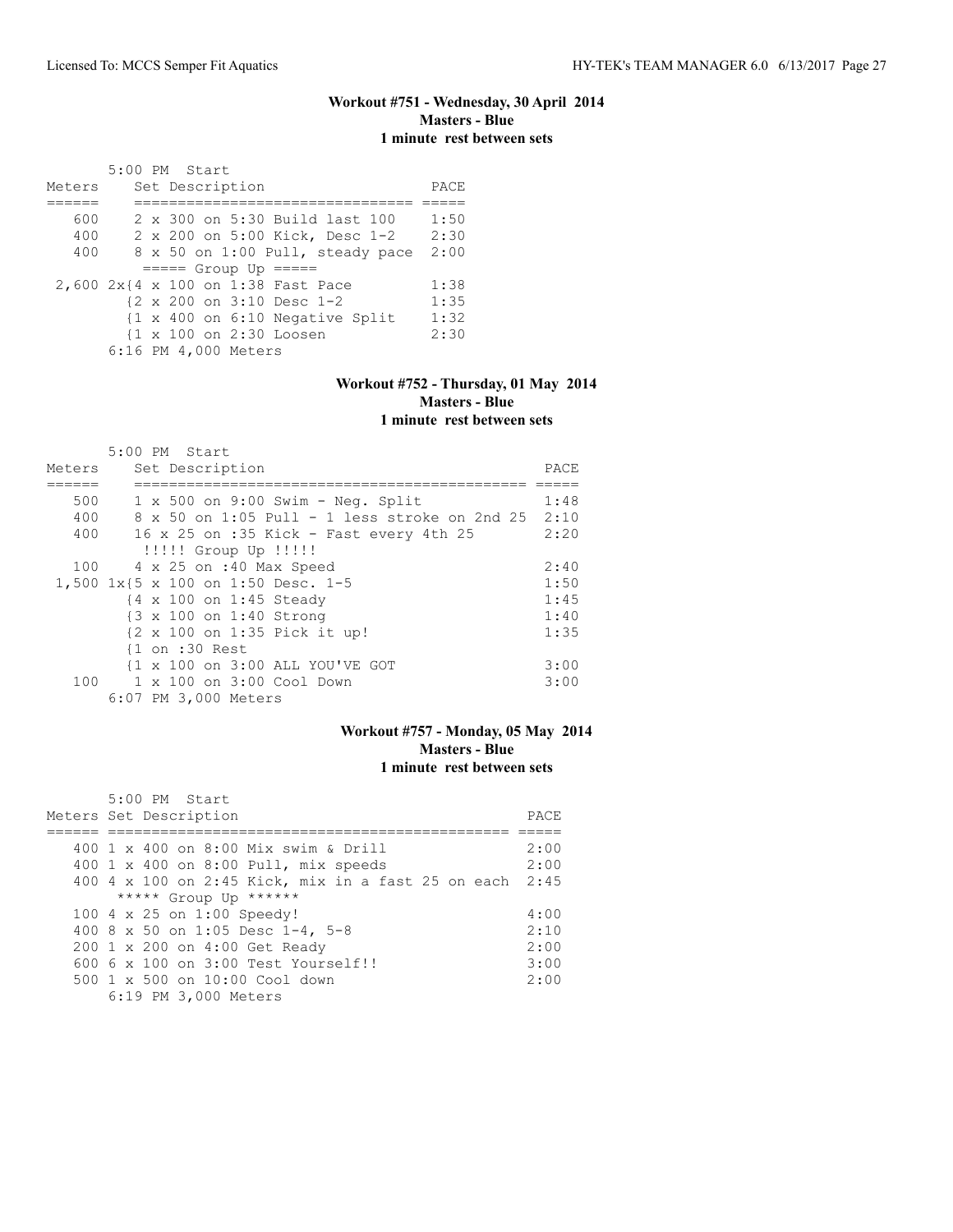# **Workout #758 - Tuesday, 06 May 2014 Masters - Blue 1 minute rest between sets**

| $5:00$ PM Start                                     |      |
|-----------------------------------------------------|------|
| Meters Set Description                              | PACE |
|                                                     |      |
| 400 2 x 200 on 3:45 Steady Swims to Warm Up         | 1:52 |
| 300 1 x 300 on 5:00 Pull: Build each 100            | 1:40 |
| $400\,4\,$ x $100\,$ on 2:10 Kick: Middle 50 faster | 2:10 |
| 400 2 x 200 on 3:30 Swim, Descend 1-2               | 1:45 |
| ******** GROUP UP ********                          |      |
| 100 4 x 25 on :40 Get some speed going              | 2:40 |
| 600 $3 \times 200$ on $3:20$ Solid & Strong Swims   | 1:40 |
| $200 \text{ } 4 \times 50$ on $1:00$ Descend $1-4$  | 2:00 |
| 400 2 x 200 on 3:30 Solid & Strong Swims            | 1:45 |
| $200 \, 4 \times 50$ on $1:00$ Descend $1-4$        | 2:00 |
| $200$ 1 x 200 on 3:40 Last one - Fast effort!       | 1:50 |
| 100 1 x 100 on 3:00 Cool Down                       | 3:00 |
| 6:14 PM 3,300 Meters                                |      |

# **Workout #759 - Wednesday, 07 May 2014 Masters - Blue 1 minute rest between sets**

|        |  | 5:00 PM Start                                         |      |
|--------|--|-------------------------------------------------------|------|
| Meters |  | Set Description                                       | PACE |
|        |  |                                                       |      |
| 600    |  | 4 x 150 on 2:45 Swim Easy and Long to Warm Up         | 1:50 |
| 400    |  | 4 x 100 on 1:50 Pull: 2nd 50 of each 100 faster       | 1:50 |
| 400    |  | 8 x 50 on 1:15 Kick:Odd=w/board, Even=no board        | 2:30 |
| 150    |  | 1 x 150 on 2:30 Negative Split                        | 1:40 |
|        |  | AAAAAAAAAAAAGROUP UPAAAAAAAAAAAA                      |      |
| 200    |  | 4 x 50 on 1:05 Descend 1-4                            | 2:10 |
|        |  | $2,400$ $2x$ {1 x 300 on 5:15 Steady Swim, 80% effort | 1:45 |
|        |  | {6 x 100 on 1:45 Each 100 Faster                      | 1:45 |
|        |  | {1 x 300 on 5:30 Negative Split                       | 1:50 |
| 100    |  | 1 x 100 on 5:00 Cool Down                             | 5:00 |
|        |  | 6:31 PM 4,250 Meters                                  |      |

# **Workout #760 - Thursday, 08 May 2014 Masters - Blue 1 minute rest between sets**

|  | 5:00 PM Start                                  |      |
|--|------------------------------------------------|------|
|  | Meters Set Description                         | PACE |
|  |                                                |      |
|  | 500 $2 \times 250$ on 5:00 Descend 1-2         | 2:00 |
|  | 600 6 x 100 on 1:55 Pull: Steady, strong swims | 1:55 |
|  | 300 4 x 75 on 1:45 Kick: Middle 25 FAST        | 2:20 |
|  | ==========GROUP UP==========                   |      |
|  | 100 4 x 25 on :40 Solid, quick swims           | 2:40 |
|  | 450 $3 \times 150$ on 2:40 Descend 1-3         | 1:47 |
|  | 300 4 x 75 on 1:15 Hold a strong pace          | 1:40 |
|  | 300 2 x 150 on 2:35 Descend 1-2                | 1:43 |
|  | $300$ 4 x 75 on 1:15 Hold a strong pace        | 1:40 |
|  | 150 1 x 150 on 2:30 Negative Split             | 1:40 |
|  | 150 2 x 75 on 1:15 Fast efforts!               | 1:40 |
|  | 100 1 x 100 on 5:00 Cool Down                  | 5:00 |
|  | 6:17 PM 3,250 Meters                           |      |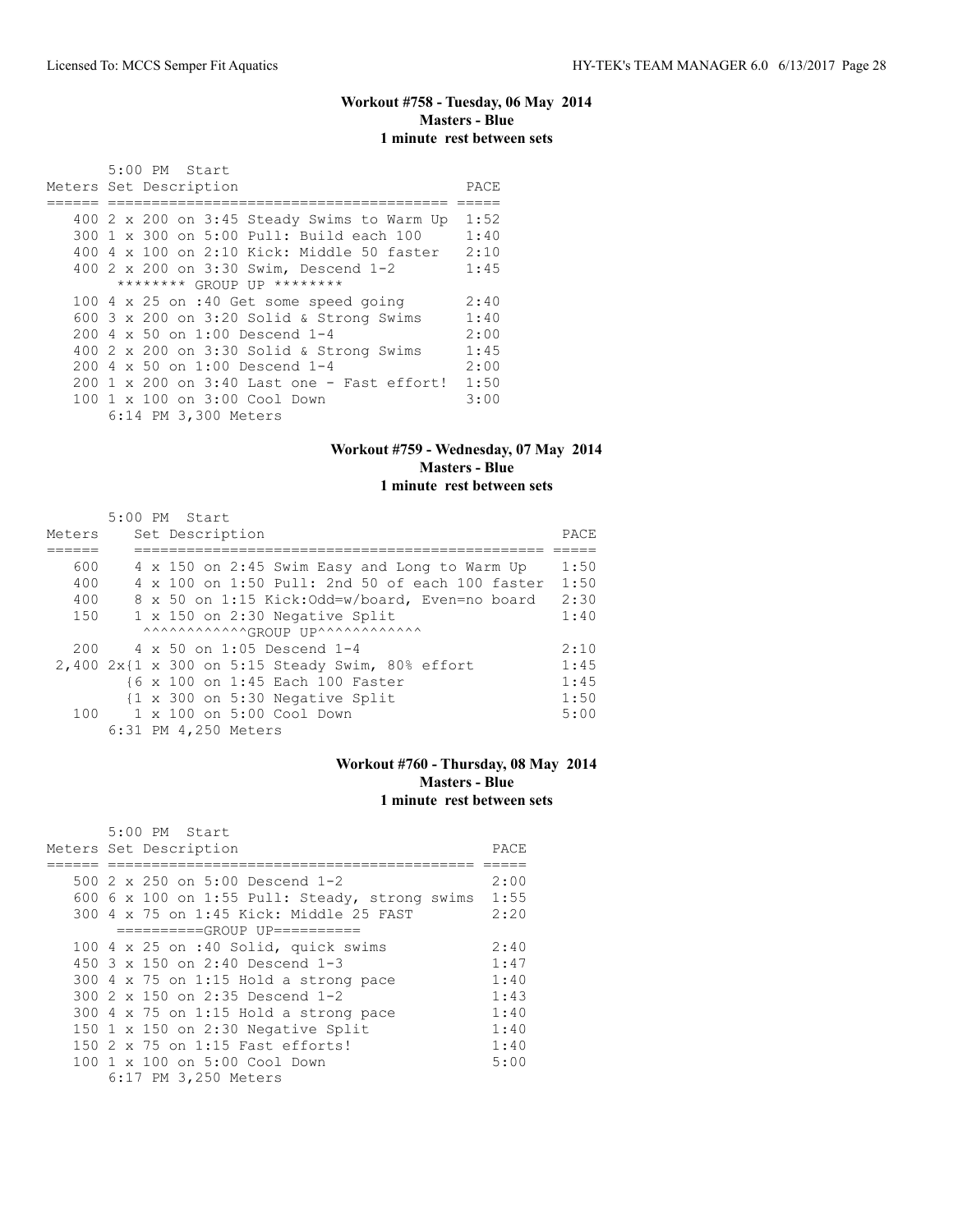### **Workout #753 - Monday, 12 May 2014 Masters - Blue 1 minute rest between sets**

| $5:00$ PM Start<br>Meters Set Description        | PACE |
|--------------------------------------------------|------|
|                                                  |      |
| 400 1 x 400 on 7:30 Swim as desired              | 1:52 |
| 400 4 x 100 on 2:30 Kick, last 25 always faster  | 2:30 |
| 400 8 x 50 on 1:05 Pull, Neg Split               | 2:10 |
| $--- $ Group Up $---$                            |      |
| $2004 \times 50$ on 1:10 Desc 1-4                | 2:20 |
| 500 20 x 25 on :35 Hold best maintainable speed  | 2:20 |
| 50 1 x 50 on 1:30 Loosen                         | 3:00 |
| 500 10 x 50 on 1:10 Hold best maintainable speed | 2:20 |
| 50 1 x 50 on 1:30 Loosen                         | 3:00 |
| 500 5 x 100 on 2:20 Hold best maintainable speed | 2:20 |
| 100 1 x 100 on 5:00 Loosen                       | 5:00 |
| 6:26 PM 3,100 Meters                             |      |

#### **Workout #754 - Tuesday, 13 May 2014 Masters - Blue 1 minute rest between sets**

#### 5:00 PM Start Meters Set Description **PACE** ====== ====================================== ===== 500 1 x 500 on 9:15 Swim - Long and Steady 1:51 400 4 x 100 on 1:55 Pull - Desc 1-4 1:55 450 6 x 75 on 1:30 Kick - Last 25 Fast 2:00 \*\*\*\*\* Group Up \*\*\*\*\* 100 4 x 25 on :40 FAST 2:40 1,650 3x{1 x 100 on 2:30 Loosen 2:30 { #3 & #6 are max efforts {6 x 75 on 1:20 Desc. 1-3, 4-6 1:47<br>1 x 100 on 5:00 Cool Down 5:00 100 1 x 100 on 5:00 Cool Down 5:00 6:12 PM 3,200 Meters

### **Workout #755 - Wednesday, 14 May 2014 Masters - Blue 1 minute rest between sets**

|                        |  | 5:00 PM Start |                      |                                           |      |
|------------------------|--|---------------|----------------------|-------------------------------------------|------|
| Meters Set Description |  |               |                      |                                           | PACE |
|                        |  |               |                      |                                           |      |
|                        |  |               |                      | 600 2 x 300 on 5:30 Warm Up Swim          | 1:50 |
|                        |  |               |                      | 400 1 x 400 on 7:45 Pull, Desc by 100s    | 1:56 |
|                        |  |               |                      | 400 2 x 200 on 4:00 Kick, mix speeds      | 2:00 |
|                        |  |               |                      | $--- -$ Group Up $---$                    |      |
|                        |  |               |                      | 200 4 x 50 on 1:05 Find your paces!       | 2:10 |
|                        |  |               |                      | 400 4 x 100 on 1:45 Desc 1-2, 3-4         | 1:45 |
|                        |  |               |                      | 400 2 x 200 on 3:20 negative Split        | 1:40 |
|                        |  |               |                      | 800 2 x 400 on 6:20 Build by 100s         | 1:35 |
|                        |  |               |                      | 400 $2 \times 200$ on 3:15 negative split | 1:38 |
|                        |  |               |                      | 400 4 x 100 on 1:40 Desc 1-2, 3-4         | 1:40 |
|                        |  |               |                      | 100 1 x 100 on 5:00 Loosen                | 5:00 |
|                        |  |               | 6:27 PM 4,100 Meters |                                           |      |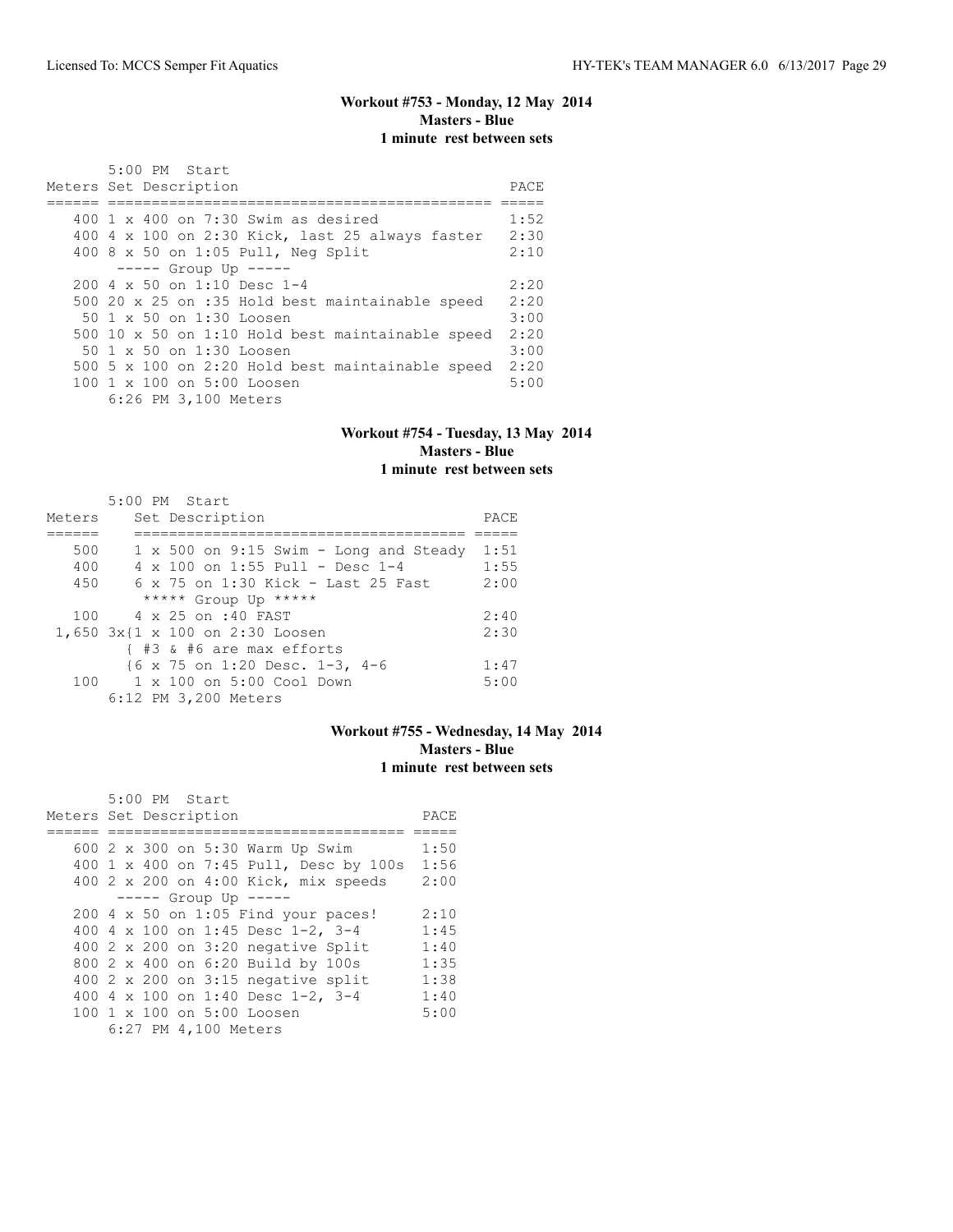# **Workout #756 - Thursday, 15 May 2014 Masters - Blue 1 minute rest between sets**

|        | 5:00 PM Start                                    |      |
|--------|--------------------------------------------------|------|
| Meters | Set Description                                  | PACE |
|        |                                                  |      |
| 400    | 2 x 200 on 3:50 Mix swim & drill                 | 1:55 |
| 450    | 6 x 75 on 1:45 Kick, 1st 25 fast                 | 2:20 |
| 400    | 4 x 100 on 2:30 Pull, mix speeds                 | 2:30 |
|        | ***** Group Up *****                             |      |
| 100    | 4 x 25 on :40 Best Effort                        | 2:40 |
|        | $1,850$ 2x{1 x 25 on 1:00 Easy half-way and back | 4:00 |
|        | {4 x 200 on 3:15 Steady                          | 1:38 |
|        | {2 x 50 on 1:10 Max, Fast, Hard, ZOOM!           | 2:20 |
|        | 100 1 x 100 on 5:00 Loosen                       | 5:00 |
|        | 6:15 PM 3,300 Meters                             |      |

# **Workout #761 - Monday, 19 May 2014 Masters - Blue**

# **1 minute rest between sets**

|        | 5:00 PM Start        |                                                                           |      |
|--------|----------------------|---------------------------------------------------------------------------|------|
| Meters | Set Description      |                                                                           | PACE |
|        |                      |                                                                           |      |
| 400    |                      | 2 x 200 on 3:50 Mix Swim and Drill                                        | 1:55 |
| 300    |                      | 1 x 300 on 4:30 Pull: Steady and Smooth                                   | 1:30 |
| 400    |                      | 4 x 100 on 2:15 Kick: Middle 50 Faster                                    | 2:15 |
| 400    |                      | 2 x 200 on 3:30 Steady Swims                                              | 1:45 |
|        |                      | *********GROUP UP**********                                               |      |
|        |                      | 100 4 x 25 on :40 Build Some Speed                                        | 2:40 |
|        |                      | 1,200 3x{4 x 50 on 1:10 1&3 Moderate; 2&4 FAST!                           | 2:20 |
|        |                      | {4 x 25 on 1:00 1&3 Moderate; 2&4 MAX EFFORT!                             | 4:00 |
|        |                      | $\{2 \times 50 \text{ on } 1:10\text{ #1-Model} \text{ rate, #2-FAST!}\}$ | 2:20 |
| 50     |                      | 1 x 50 on 1:30 Easy Swim                                                  | 3:00 |
| 100    |                      | 2 x 50 on 1:30 FAST SWIMS!!!!!                                            | 3:00 |
|        |                      | 100 1 x 100 on 3:00 Cool Down                                             | 3:00 |
|        | 6:21 PM 3,050 Meters |                                                                           |      |

# **Workout #762 - Tuesday, 20 May 2014 Masters - Blue 1 minute rest between sets**

| 5:00 PM Start                                 |      |
|-----------------------------------------------|------|
| Meters Set Description                        | PACE |
|                                               |      |
| 400 1 x 400 on 7:00 Swim and Drill Mix        | 1:45 |
| 400 8 x 50 on :55 Pull: Desc 1-4, 5-8         | 1:50 |
| 300 12 x 25 on :45 Kick: Alt Easy & Fast      | 3:00 |
| 300 2 x 150 on 2:50 Swim: Build each 50       | 1:53 |
| *******GROUP UP*******                        |      |
| 100 4 x 25 on :40 Get some speed going        | 2:40 |
| 600 6 x 100 on 1:55 Odds=Steady, Evens=Fast   | 1:55 |
| 100 2 x 50 on 1:00 Steady Pace                | 2:00 |
| 400 4 x 100 on 1:45 Odds=Steady, Evens=Fast   | 1:45 |
| 100 2 x 50 on 1:00 Steady Pace                | 2:00 |
| 200 2 x 100 on 1:35 Odds=Steady, Evens=Fast   | 1:35 |
| 100 2 x 50 on 1:00 Steady Pace                | 2:00 |
| 100 1 x 100 on 3:00 ALL OUT, MAX EFFORT! 3:00 |      |
| 100 1 x 100 on 3:00 Cool Down                 | 3:00 |
| 6:20 PM 3,200 Meters                          |      |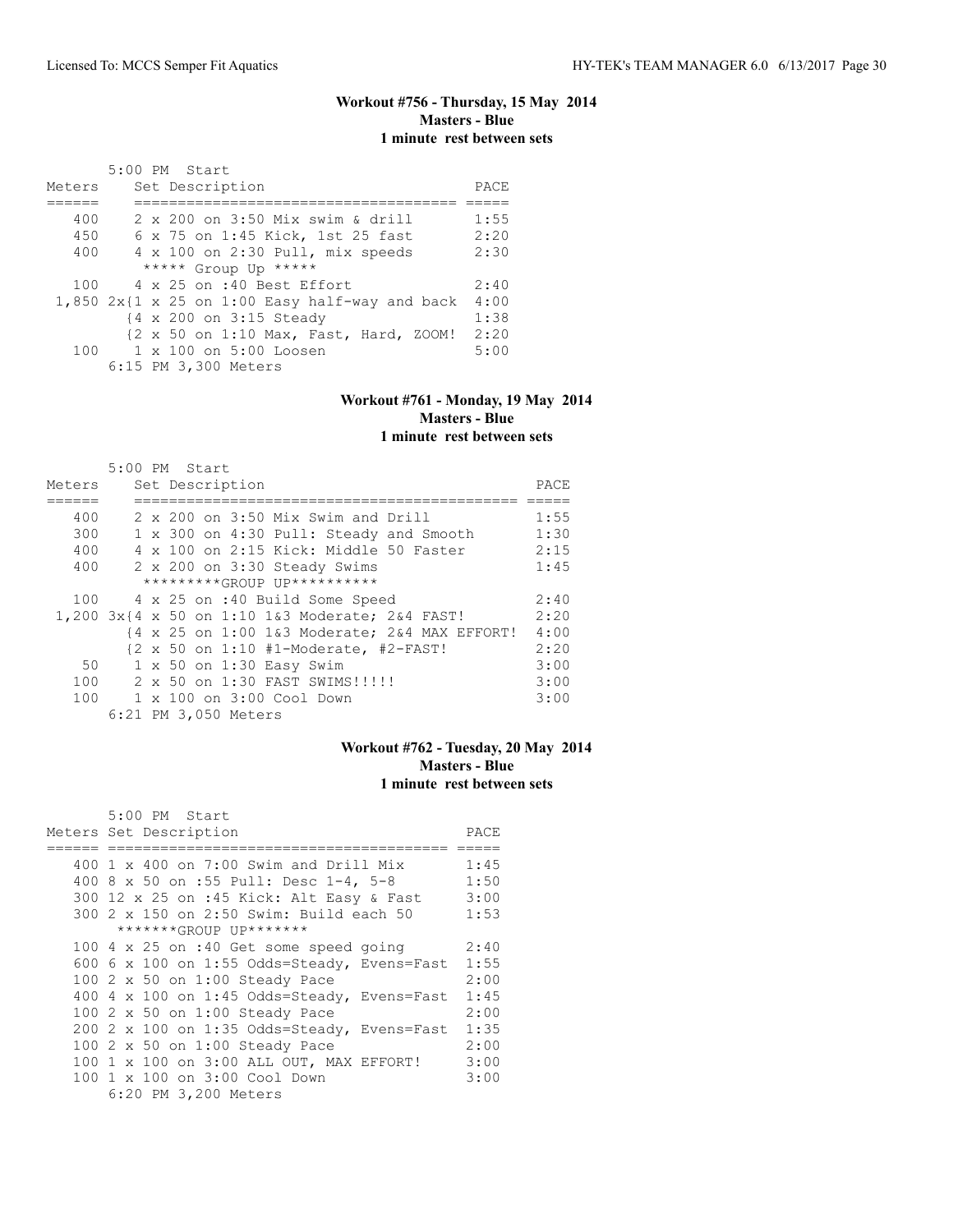# **Workout #763 - Wednesday, 21 May 2014 Masters - Blue 1 minute rest between sets**

|        | 5:00 PM Start        |                 |                                                          |      |
|--------|----------------------|-----------------|----------------------------------------------------------|------|
| Meters |                      | Set Description |                                                          | PACE |
|        |                      |                 |                                                          |      |
| 500    |                      |                 | 2 x 250 on 4:30 Swim: Build each swim                    | 1:48 |
| 450    |                      |                 | $6 \times 75$ on $2:00$ Kick: Middle 25 Fast             | 2:40 |
| 500    |                      |                 | 5 x 100 on 1:55 Pull: Steady efforts                     | 1:55 |
|        |                      |                 | $******GROUP$ $IP*******$                                |      |
|        |                      |                 | $2,000$ $2x$ {1 x 500 on 7:45 Negative Split             | 1:33 |
|        |                      |                 | $\{2 \times 250 \text{ on } 4:20 \text{ Descend } 1-2\}$ | 1:44 |
| 500    |                      |                 | $5 \times 100$ on 1:40 Descend 1-5, #5 = FAST            | 1:40 |
| 100    |                      |                 | $1 \times 100$ on $4:00$ Cool Down                       | 4:00 |
|        | 6:22 PM 4,050 Meters |                 |                                                          |      |

# **Workout #764 - Thursday, 22 May 2014 Masters - Blue 1 minute rest between sets**

| $5:00$ PM Start                                     |      |
|-----------------------------------------------------|------|
| Meters Set Description                              | PACE |
|                                                     |      |
| 600 4 x 150 on 2:50 $1\&3$ = Moderate; 2&4 = Faster | 1:53 |
| 400 8 x 50 on 1:20 Kick: Alt Hard and Moderate      | 2:40 |
| 400 4 $\times$ 100 on 1:50 Pull - Descend 1-4       | 1:50 |
| *******GROUP UP*******                              |      |
| 100 4 x 25 on :40 Fast efforts!                     | 2:40 |
| 250 5 x 50 on :50 Descend 1-5                       | 1:40 |
| $250$ $2 \times 125$ on $2:10$ Descend 1-2          | 1:44 |
| 250 1 x 250 on 3:45 Fast Swim                       | 1:30 |
| $250$ $2 \times 125$ on $2:10$ Descend 1-2          | 1:44 |
| 250 5 x 50 on :50 Descend 1-5                       | 1:40 |
| 1 on :30 EXTRA REST                                 |      |
| 250 1 x 250 on 5:00 LAST ONE, FAST ONE              | 2:00 |
| 100 1 x 100 on 4:00 Cool Down                       | 4:00 |
| 6:17 PM 3,100 Meters                                |      |

### **Workout #765 - Monday, 26 May 2014 Masters - Blue 1 minute rest between sets**

| 5:00 PM Start                                      |      |
|----------------------------------------------------|------|
| Meters Set Description                             | PACE |
|                                                    |      |
| 500 1 x 500 on 9:00 Mix swim & drill               | 1:48 |
| 400 4 x 100 on 1:50 Pull Desc 1-4                  | 1:50 |
| 450 6 x 75 on 1:45 Kick Last 25 Fast               | 2:20 |
| $\langle + \rangle$ GROUP UP $\langle + \rangle$   |      |
| 100 4 x 25 on :40 Speedy                           | 2:40 |
| 600 8 x 75 on 1:35 #4, #8 FAST (all others steady) | 2:07 |
| 25 1 x 25 on :45 Easy, start early                 | 3:00 |
| 450 6 x 75 on 1:30 #3, #6 FAST                     | 2:00 |
| 25 1 x 25 on :45 Easy, start early                 | 3:00 |
| 300 4 x 75 on 1:25 #2, #4 FAST                     | 1:53 |
| 25 1 x 25 on 1:15 Easy, start early                | 5:00 |
| 75 1 x 75 on 5:00 LAST ONE, FAST ONE               | 6:40 |
| 100 1 x 100 on 3:00 Cool Down!!                    | 3:00 |
| 6:22 PM 3,050 Meters                               |      |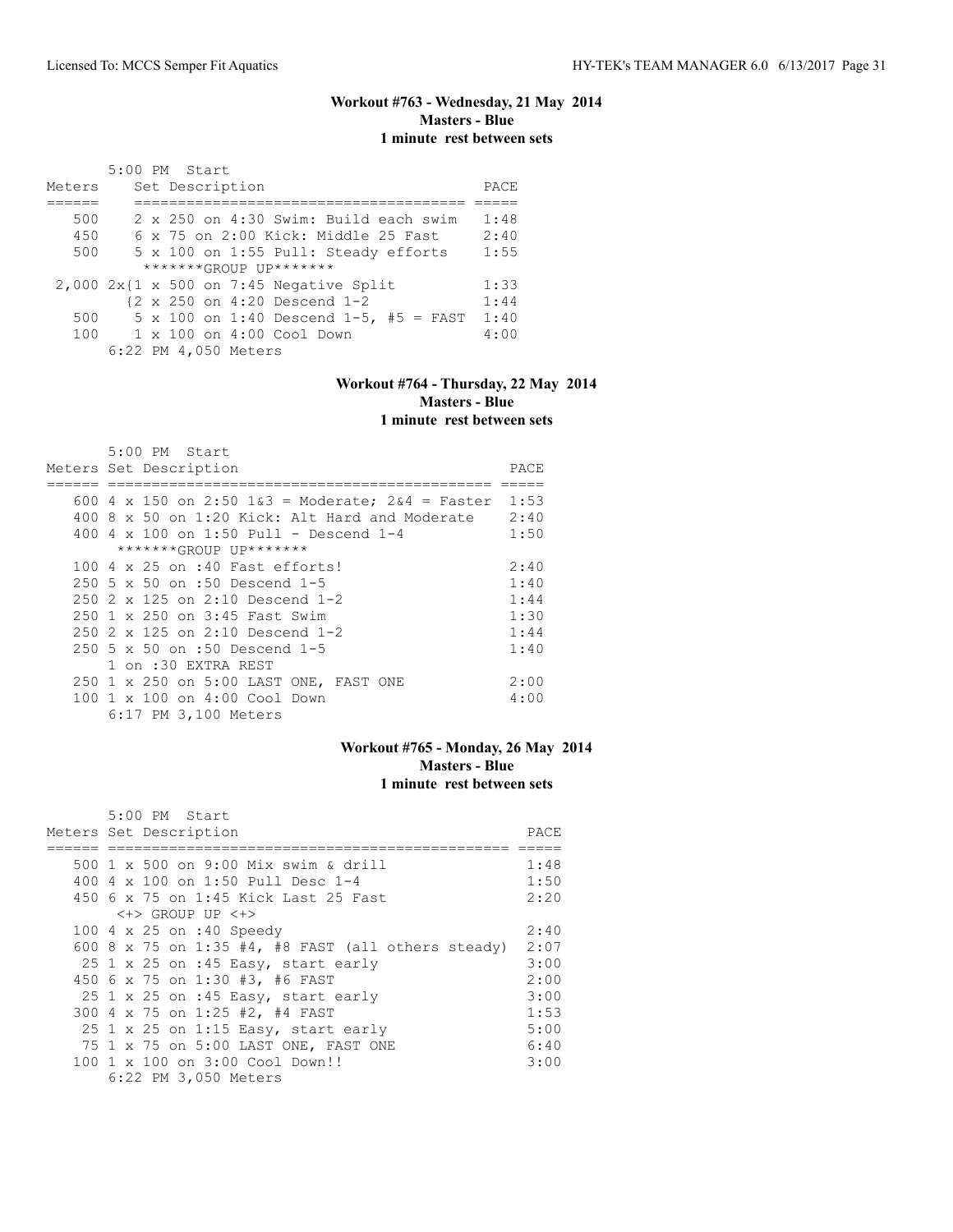# **Workout #766 - Tuesday, 27 May 2014 Masters - Blue 1 minute rest between sets**

|        |  | $5:00$ PM Start                                                       |      |
|--------|--|-----------------------------------------------------------------------|------|
| Meters |  | Set Description                                                       | PACE |
|        |  |                                                                       |      |
| 500    |  | $1 \times 500$ on 9:00 choice                                         | 1:48 |
| 500    |  | $1 \times 500$ on 9:15 Pull choice                                    | 1:51 |
| 400    |  | $1 \times 400$ on $11:00$ Kick choice                                 | 2:45 |
|        |  | >>>>> Group Up <<<<<                                                  |      |
| 100    |  | 4 x 25 on :40 Fast!                                                   | 2:40 |
|        |  | 1,500 3x{2 x 150 on 2:35 last 50 faster                               | 1:43 |
|        |  | $\{4 \times 50 \text{ on } 1:15 \text{ Desc } 1-4, \text{ #1 Easy}\}$ | 2:30 |
| 100    |  | $1 \times 100$ on $5:00$ Loosen                                       | 5:00 |
|        |  | 6:14 PM 3,100 Meters                                                  |      |

## **Workout #767 - Wednesday, 28 May 2014 Masters - Blue 1 minute rest between sets**

|        | 5:00 PM Start                                         |      |
|--------|-------------------------------------------------------|------|
| Meters | Set Description                                       | PACE |
|        |                                                       |      |
| 600    | 6 x 100 on 1:45 desc $1-3/4-6$                        | 1:45 |
| 400    | 8 x 50 on 1:15 Kick, last 25 faster                   | 2:30 |
| 400    | 2 x 200 on 3:45 Pull Steady Stroke Count 1:52         |      |
|        | ***** Group Up *****                                  |      |
|        | 2,500 1x{1 x 100 on 1:45 neg split                    | 1:45 |
|        | {1 x 200 on 3:25 steady                               | 1:42 |
|        | $\{1 \times 300 \text{ on } 5:00 \text{ neg split}\}$ | 1:40 |
|        | {1 x 400 on 6:30 steady                               | 1:38 |
|        | $\{1 \times 500$ on 8:10 neg split                    | 1:38 |
|        | $\{1 \times 400 \text{ on } 6:40 \text{ steady}\}$    | 1:40 |
|        | $\{1 \times 300 \text{ on } 5:10 \text{ neg split}\}$ | 1:43 |
|        | {1 x 200 on 3:35 steady                               | 1:48 |
|        | {1 x 100 on 5:00 Last one, fast one                   | 5:00 |
| 100    | 1 x 100 on 5:00 Loosen                                | 5:00 |
|        | 6:24 PM 4,000 Meters                                  |      |

## **Workout #768 - Thursday, 29 May 2014 Masters - Blue 1 minute rest between sets**

|        | $5:00$ PM Start                                           |       |
|--------|-----------------------------------------------------------|-------|
| Meters | Set Description                                           | PACE. |
|        |                                                           |       |
| 400    | $1 \times 400$ on 8:00 Swim/drill mix                     | 2:00  |
| 400    | 8 x 50 on 1:05 Pull, less strokes 2nd 25                  | 2:10  |
| 400    | 16 x 25 on :35 Kick - Every 4th 25 FASTER                 | 2:20  |
|        | ***** Group Up *****                                      |       |
| 100    | 4 x 25 on :40 Fast                                        | 2:40  |
|        | 400 $4 \times 100$ on 1:50 Desc 1-4, get a feel for today | 1:50  |
|        | 800 $1x88$ x 100 on 1:45 Alt #1 Moderate, #2 Max Effort   | 1:45  |
| 50     | 1 x 50 on 1:30 Loosen                                     | 3:00  |
|        | 400 $1x$ {4 x 100 on 2:00 Alt #1 Moderate, #2 Max Effort  | 2:00  |
| 100    | $1 \times 100$ on $5:00$ Loosen                           | 5:00  |
|        | 6:15 PM 3,050 Meters                                      |       |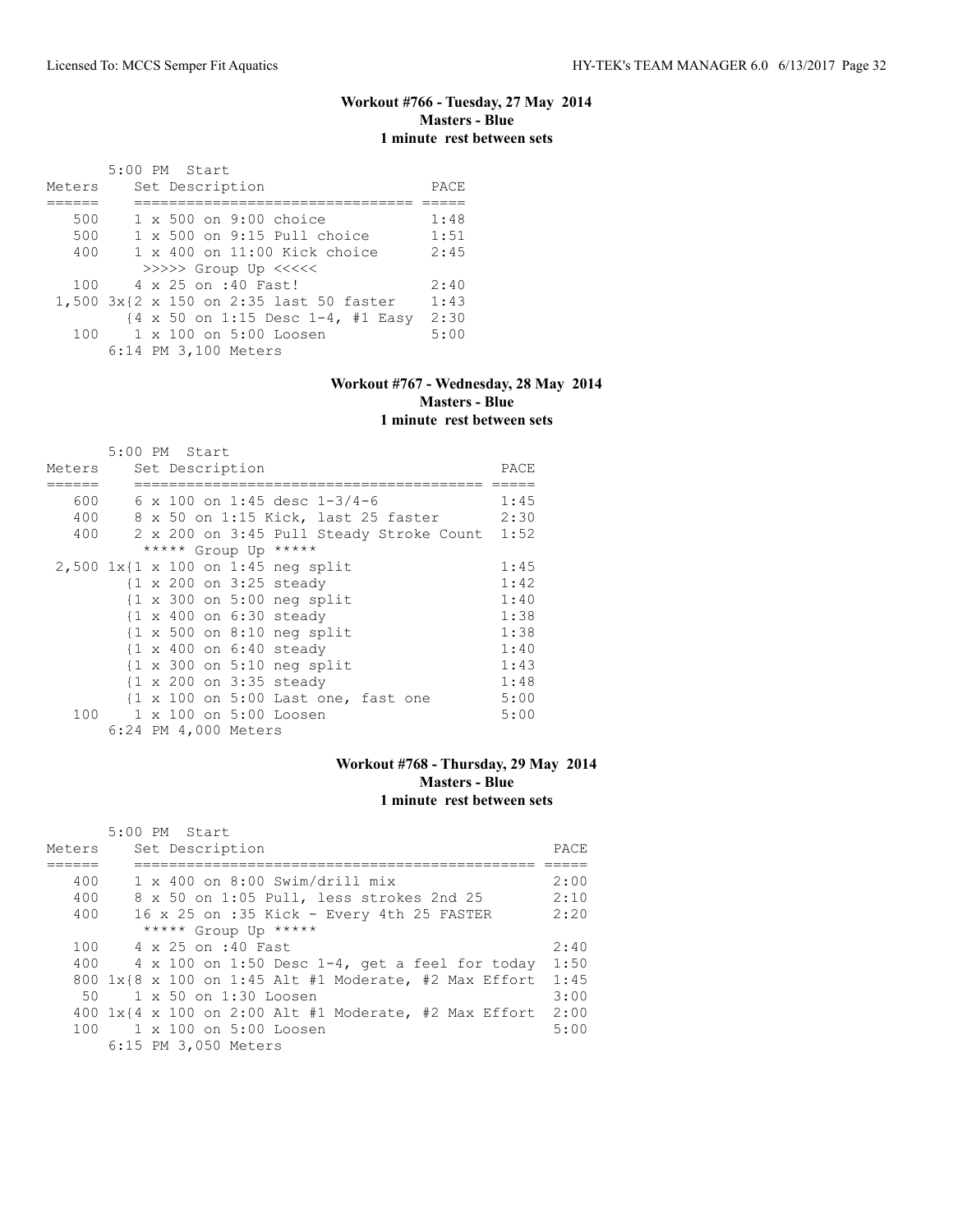# **Workout #769 - Monday, 02 June 2014 Masters - Blue 1 minute rest between sets**

| 5:00 PM Start<br>Meters Set Description                 | PACE |
|---------------------------------------------------------|------|
| 400 1 x 400 on 8:00 Mix swim & Drill                    | 2:00 |
| 400 1 x 400 on 8:00 Pull, mix speeds                    | 2:00 |
| 400 4 x 100 on 2:45 Kick, mix in a fast 25 on each 2:45 |      |
| ***** Group Up ******                                   |      |
| 100 4 x 25 on 1:00 Speedy!                              | 4:00 |
| 400 8 x 50 on 1:05 Desc 1-4, 5-8                        | 2:10 |
| 200 1 x 200 on 4:00 Get Ready                           | 2:00 |
| $6006 \times 100$ on $3:00$ Test Yourself!!             | 3:00 |
| $500 \t 1 \t x \t 500$ on $10:00$ Cool down             | 2:00 |
| 6:19 PM 3,000 Meters                                    |      |

### **Workout #770 - Tuesday, 03 June 2014 Masters - Blue 1 minute rest between sets**

|        | $5:00$ PM Start      |  |                 |                                   |                                             |  |                                                                           |      |
|--------|----------------------|--|-----------------|-----------------------------------|---------------------------------------------|--|---------------------------------------------------------------------------|------|
| Meters |                      |  | Set Description |                                   |                                             |  |                                                                           | PACE |
|        |                      |  |                 |                                   |                                             |  |                                                                           |      |
| 400    |                      |  |                 |                                   | 2 x 200 on 3:50 Steady Swims, Mix in Drills |  |                                                                           | 1:55 |
| 300    |                      |  |                 |                                   | 2 x 150 on 2:45 Pull: Middle 50 faster      |  |                                                                           | 1:50 |
| 400    |                      |  |                 |                                   |                                             |  | 4 x 100 on 2:15 Kick: Middle 50 of Each Faster                            | 2:15 |
| 200    |                      |  |                 |                                   | 1 x 200 on 3:30 Swim: Steady                |  |                                                                           | 1:45 |
|        |                      |  |                 | $++++++GROUP$ UP++++++++          |                                             |  |                                                                           |      |
| 100    |                      |  |                 | 4 x 25 on :40 Fast efforts!       |                                             |  |                                                                           | 2:40 |
|        |                      |  |                 | 1,700 2x{1 x 50 on 1:30 Easy Swim |                                             |  |                                                                           | 3:00 |
|        |                      |  |                 | {2 x 100 on 1:50 Descend 1-2      |                                             |  |                                                                           | 1:50 |
|        |                      |  |                 |                                   |                                             |  | $\{3 \times 200 \text{ on } 3:20 \text{ #1-Steady, #2-Build, #3-Fast} \}$ | 1:40 |
| 100    |                      |  |                 | 1 x 100 on 3:00 Cool Down         |                                             |  |                                                                           | 3:00 |
|        | 6:10 PM 3,200 Meters |  |                 |                                   |                                             |  |                                                                           |      |

# **Workout #771 - Wednesday, 04 June 2014 Masters - Blue 1 minute rest between sets**

|                        | 5:00 PM Start |                                          |  |                                                        |      |
|------------------------|---------------|------------------------------------------|--|--------------------------------------------------------|------|
| Meters Set Description |               |                                          |  |                                                        | PACE |
|                        |               |                                          |  |                                                        |      |
|                        |               | 300 1 x 300 on 5:15 Easy Swim            |  |                                                        | 1:45 |
|                        |               |                                          |  | 300 6 x 50 on 1:10 Kick: Alt. Mod & Hard               | 2:20 |
|                        |               |                                          |  | 400 2 x 200 on 3:45 Pull: Build each 200               | 1:52 |
|                        |               |                                          |  | $300 \text{ 1 x } 300$ on $5:15$ Swim: Moderate Effort | 1:45 |
|                        |               |                                          |  | ^^^^^^^^^^^^CROUP UP^^^^^^^^^^^^^^                     |      |
|                        |               |                                          |  | 600 1 x 600 on $10:00$ Steady, Smooth Pace             | 1:40 |
|                        |               | 600 2 x 300 on 5:10 Descend 1-2          |  |                                                        | 1:43 |
|                        |               | 600 $3 \times 200$ on $3:30$ Descend 1-3 |  |                                                        | 1:45 |
|                        |               | 600 $2 \times 300$ on $5:10$ Descend 1-2 |  |                                                        | 1:43 |
|                        |               |                                          |  | 600 $1 \times 600$ on 10:00 Negative Split             | 1:40 |
|                        |               | 100 1 x 100 on 3:00 Cool Down            |  |                                                        | 3:00 |
|                        |               | 6:32 PM 4,400 Meters                     |  |                                                        |      |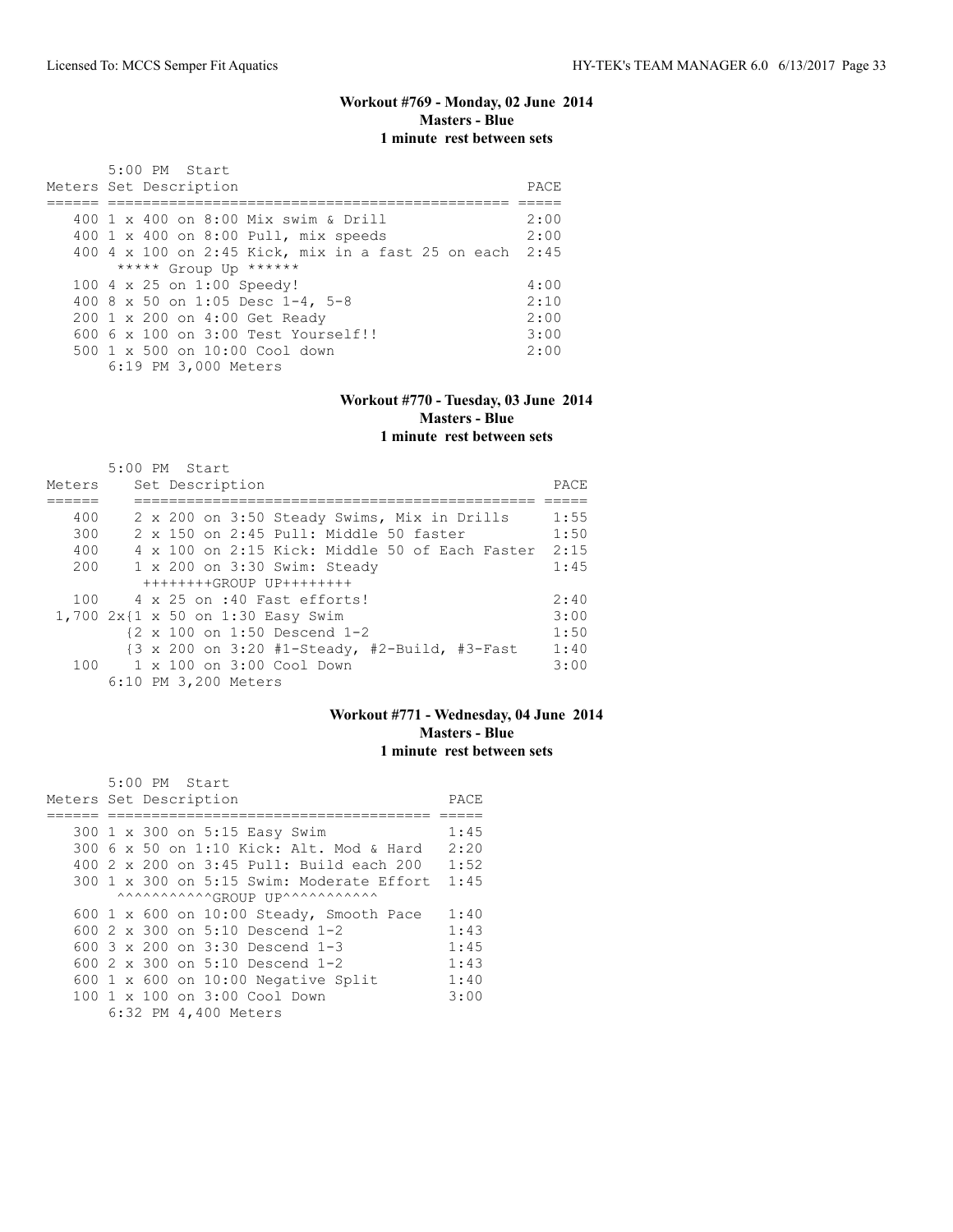# **Workout #772 - Thursday, 05 June 2014 Masters - Blue 1 minute rest between sets**

|        | $5:00$ PM Start                                 |       |
|--------|-------------------------------------------------|-------|
| Meters | Set Description                                 | PACE. |
|        |                                                 |       |
| 500    | 2 x 250 on 4:30 Steady Swim, Mix in Drills      | 1:48  |
| 500    | 5 x 100 on 1:50 Pull: Middle 50 Faster          | 1:50  |
| 300    | 4 x 75 on 1:50 Kick: Middle 25 Hard             | 2:27  |
| 100    | 1 x 100 on 2:00 Swim Easy/Get Ready             | 2:00  |
|        | *******GROUP UP*******                          |       |
| 100    | 4 x 25 on :40 Fast efforts!                     | 2:40  |
|        | $1,500$ $2x$ {1 on :30 Extra 30 Seconds Rest    |       |
|        | {2 x 75 on 1:15 Steady Swims                    | 1:40  |
|        | {2 x 150 on 2:30 Descend 1-2                    | 1:40  |
|        | {2 x 75 on 1:15 Steady Swims                    | 1:40  |
|        | {1 x 150 on 2:30 Fast effort! Get up and GO!!!! | 1:40  |
|        | 100 1 x 100 on 3:00 Cool Down                   | 3:00  |
|        | 6:07 PM 3,100 Meters                            |       |

# **Workout #773 - Monday, 09 June 2014 Masters - Blue 1 minute rest between sets**

|        | 5:00 AM Start                                                             |      |
|--------|---------------------------------------------------------------------------|------|
| Meters | Set Description                                                           | PACE |
|        |                                                                           |      |
| 500    | $2 \times 250$ on 4:25 Mix drill and swim                                 | 1:46 |
| 500    | 2 x 250 on 4:30 Pull, mix speeds                                          | 1:48 |
| 400    | 4 x 100 on 2:35 Kick desc 1-4                                             | 2:35 |
|        | ***** Group Up ******                                                     |      |
|        | 1,550 2x{3 x 100 on 1:50 last 25 always faster                            | 1:50 |
|        | $\{3 \times 75 \text{ on } 1:25 \text{ Last } 25 \text{ always faster}\}$ | 1:53 |
|        | {3 x 50 on 1:00 Fast!!!!!!!!                                              | 2:00 |
|        | {3 x 25 on :45 Stay fast!                                                 | 3:00 |
|        | $\{1 \times 25 \text{ on } 1:00 \text{ Loosen}\}$                         | 4:00 |
| 100    | 1 x 100 on 5:00 Loosen                                                    | 5:00 |
|        | 6:10 AM 3,050 Meters                                                      |      |

## **Workout #774 - Tuesday, 10 June 2014 Masters - Blue 1 minute rest between sets**

|                              | 5:00 PM Start |  |  |  |                      |                                                      |  |                                     |      |  |
|------------------------------|---------------|--|--|--|----------------------|------------------------------------------------------|--|-------------------------------------|------|--|
| Meters                       |               |  |  |  | Set Description      |                                                      |  |                                     | PACE |  |
|                              |               |  |  |  |                      |                                                      |  |                                     |      |  |
| 600                          |               |  |  |  |                      |                                                      |  | 4 x 150 on 2:40 1st 50 always drill | 1:47 |  |
| 450                          |               |  |  |  |                      | 6 x 75 on 1:20 Pull, mix speeds                      |  |                                     | 1:47 |  |
| 400                          |               |  |  |  |                      | 8 x 50 on 1:20 Kick, some fast                       |  |                                     | 2:40 |  |
|                              |               |  |  |  |                      | $--- $ Group Up $---$                                |  |                                     |      |  |
| 100                          |               |  |  |  | 4 x 25 on :40 Fast!  |                                                      |  |                                     | 2:40 |  |
| 1,300 2x{2 x 75 on 1:15 Fast |               |  |  |  |                      |                                                      |  |                                     | 1:40 |  |
|                              |               |  |  |  |                      | {2 x 75 on 1:20 Faster                               |  |                                     | 1:47 |  |
|                              |               |  |  |  |                      | $\{2 \times 75 \text{ on } 1:25 \text{ faster}\}$    |  |                                     | 1:53 |  |
|                              |               |  |  |  |                      | $\{2 \times 75 \text{ on } 1:30 \text{ Fastester}\}$ |  |                                     | 2:00 |  |
|                              |               |  |  |  |                      | {1 x 50 on 1:30 Loosen                               |  |                                     | 3:00 |  |
| 150                          |               |  |  |  |                      |                                                      |  | 2 x 75 on 2:00 Last ones, fast ones | 2:40 |  |
|                              |               |  |  |  |                      | 100 1 x 100 on 5:00 Loosen                           |  |                                     | 5:00 |  |
|                              |               |  |  |  | 6:13 PM 3,100 Meters |                                                      |  |                                     |      |  |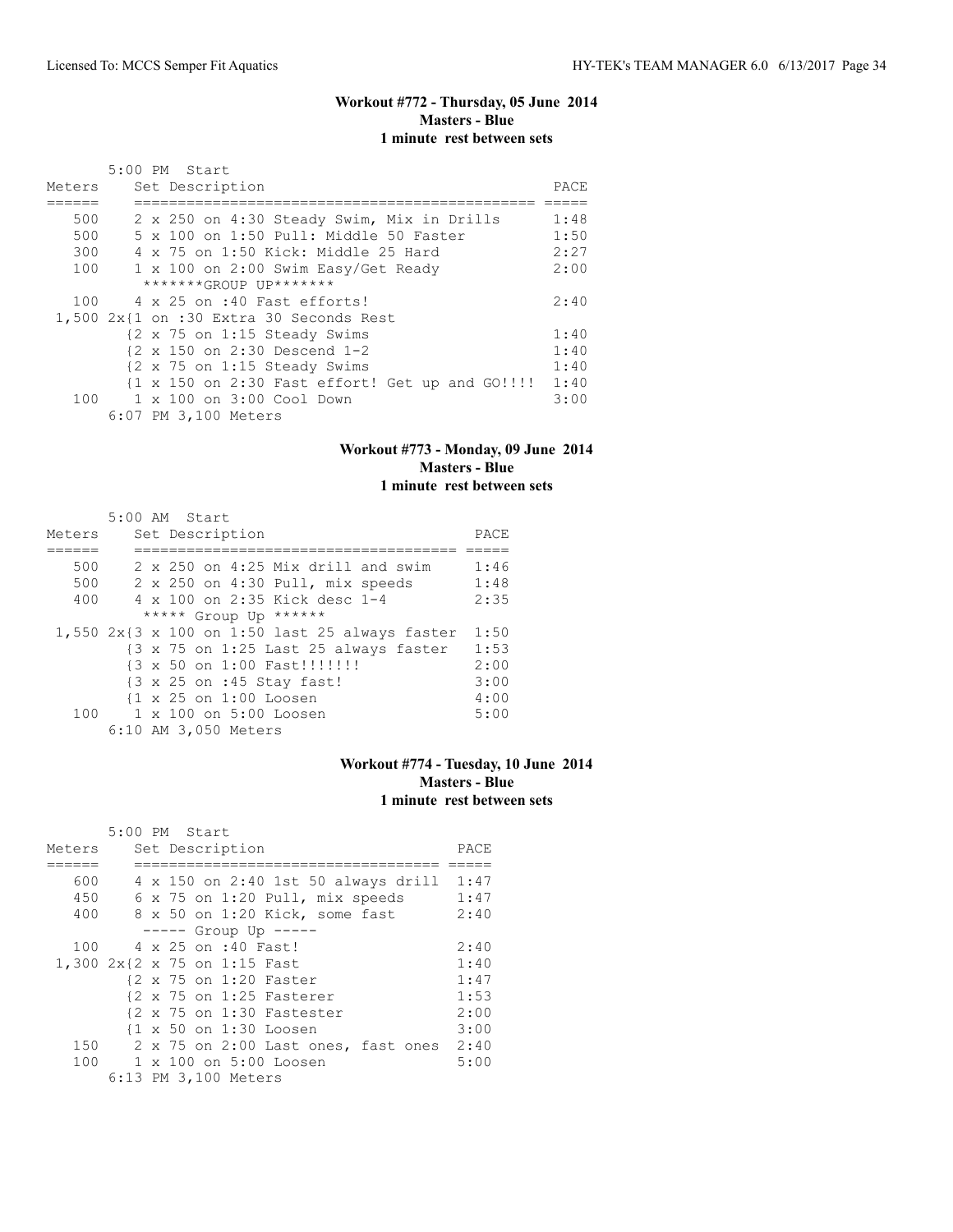# **Workout #775 - Wednesday, 11 June 2014 Masters - Blue 1 minute rest between sets**

|        | 5:00 PM Start |  |                      |                                    |                                           |      |
|--------|---------------|--|----------------------|------------------------------------|-------------------------------------------|------|
| Meters |               |  | Set Description      |                                    |                                           | PACE |
|        |               |  |                      |                                    |                                           |      |
| 600    |               |  |                      |                                    | $6 \times 100$ on 1:50 Drill / Swim Mix   | 1:50 |
| 400    |               |  |                      |                                    | $1 \times 400$ on $10:00$ Kick as desired | 2:30 |
| 400    |               |  |                      |                                    | 2 x 200 on 3:30 Pull, Desc 1-2            | 1:45 |
|        |               |  |                      | $++++$ Group Up $++++$             |                                           |      |
| 200    |               |  |                      | $4 \times 50$ on 1:05 Desc 1-4     |                                           | 2:10 |
|        |               |  |                      | 2,400 2x{2 x 100 on 1:50 Desc 1-2  |                                           | 1:50 |
|        |               |  |                      |                                    | {1 x 500 on 8:15 Negative Split           | 1:39 |
|        |               |  |                      |                                    | {2 x 250 on 4:00 Negative Split           | 1:36 |
| 100    |               |  |                      | $1 \times 100$ on $5:00$ Cool down |                                           | 5:00 |
|        |               |  | 6:23 PM 4,100 Meters |                                    |                                           |      |

#### **Workout #776 - Thursday, 12 June 2014 Masters - Blue 1 minute rest between sets**

| 1 minute lest between sets |  |  |
|----------------------------|--|--|
|                            |  |  |

|        | 5:00 PM Start                                                                  |      |
|--------|--------------------------------------------------------------------------------|------|
| Meters | Set Description                                                                | PACE |
|        |                                                                                |      |
| 500    | 10 x 50 on 1:00 Swim, Mix it up                                                | 2:00 |
| 400    | 8 x 50 on 1:20 Kick, mix speeds                                                | 2:40 |
| 400    | 8 x 50 on 1:05 Pull, Desc 1-4, 5-8                                             | 2:10 |
|        | ***** Group Up *****                                                           |      |
| 200    | $4 \times 50$ on 1:00 Desc 1-4                                                 | 2:00 |
|        | 1,300 2x{2 x 200 on 3:10 Desc 1-2                                              | 1:35 |
|        | $\{4 \times 50 \text{ on } 1:05 \text{ Desc } 1-4; #4 \text{ is Very Fast!}\}$ | 2:10 |
|        | {1 x 50 on 1:30 Loosen                                                         | 3:00 |
| 200    | 2 x 100 on 1:35 BONUS!! Desc 1-2                                               | 1:35 |
| 100    | 1 x 100 on 5:00 Loosen                                                         | 5:00 |
|        | 6:14 PM 3,100 Meters                                                           |      |

# **Workout #794 - Monday, 16 June 2014 Masters - Blue 1 minute rest between sets**

| 5:00 PM Start                                            |      |
|----------------------------------------------------------|------|
| Meters Set Description                                   | PACE |
|                                                          |      |
| 400 2 x 200 on 3:30 Swim: Steady Swims                   | 1:45 |
| 600 $2 \times 300$ on 5:30 Pull: Build each swim by 100s | 1:50 |
| 400 2 x 200 on 5:00 Kick: Middle 100 faster              | 2:30 |
| $++++++$ GROUP UP $++++++$                               |      |
| 500 10 x 50 on :52 #3, 6 & 9 - FAST!                     | 1:44 |
| 50 2 x 25 on :40 1-Steady, #2: FAST!                     | 2:40 |
| 400 8 x 50 on :56 #2, 5 & 8: FAST!                       | 1:52 |
| 50 2 x 25 on :40 1: Steady, #2: FAST!                    | 2:40 |
| 300 6 x 50 on 1:00 Odds: Steady, Evens: FAST!!           | 2:00 |
| 50 2 x 25 on :40 1: Steady, #2: FAST!                    | 2:40 |
| 200 4 x 50 on 1:04 Odds: Steady, Evens: FASTER!          | 2:08 |
| 1 on :30 Extra Rest - Get Ready to Go!                   |      |
| 100 2 x 50 on 1:08 What do you have left?                | 2:16 |
| 100 1 x 100 on 5:00 Cool Down                            | 5:00 |
| 6:21 PM 3,150 Meters                                     |      |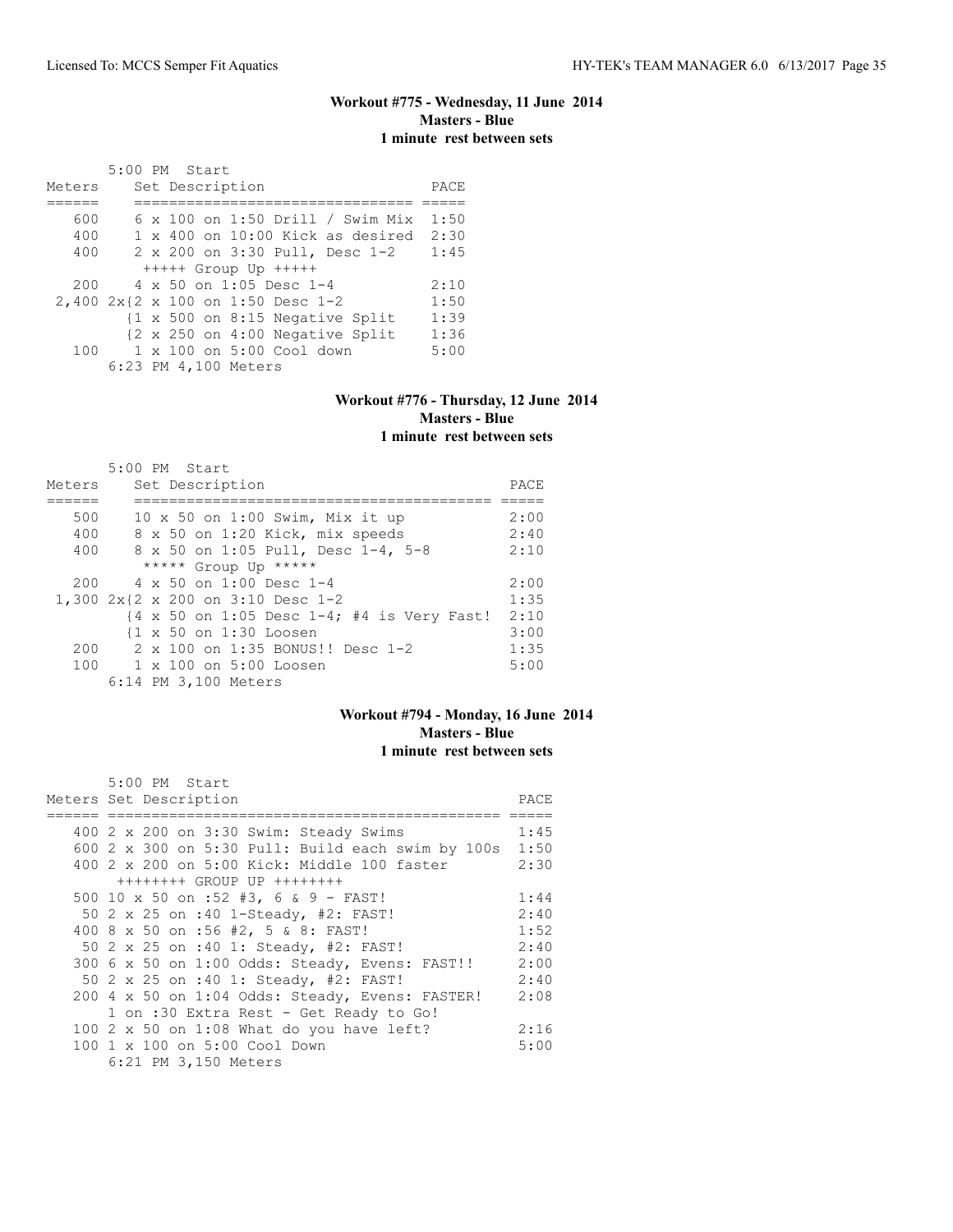# **Workout #796 - Tuesday, 17 June 2014 Masters - Blue 1 minute rest between sets**

|        | 5:00 PM Start                                          |       |
|--------|--------------------------------------------------------|-------|
| Meters | Set Description                                        | PACE. |
|        |                                                        |       |
| 400    | $1 \times 400$ on 7:15 Swim: Mix in some drills        | 1:49  |
| 300    | 6 x 50 on :55 Pull: Work the evens harder              | 1:50  |
| 300    | 12 x 25 on :50 Kick: Evens faster                      | 3:20  |
| 400    | 1 x 400 on 6:30 Swim: Second half faster               | 1:38  |
|        | *******************(GROUP UP*******************        |       |
| 100    | 4 x 25 on :40 Get some speed going                     | 2:40  |
|        | 1,600 2x{2 x 50 on 1:00 Steady Pace                    | 2:00  |
|        | $\{4 \times 100 \text{ on } 1:50 \text{ Descend } 1-4$ | 1:50  |
|        | $\{2 \times 50 \text{ on } 1:00 \text{ Steadv Race}\}$ | 2:00  |
|        | {2 x 100 on 2:00 Two FAST Swims!                       | 2:00  |
|        | 100 1 x 100 on 5:00 Cool Down                          | 5:00  |
|        | 6:16 PM 3,200 Meters                                   |       |

#### **Workout #797 - Wednesday, 18 June 2014 Masters - Blue 1 minute rest between sets**

#### 5:00 PM Start Meters Set Description PACE ====== ================================================ ===== 500 2 x 250 on 4:30 Steady Swims 1:48 450 6 x 75 on 1:30 Kick: Middle 25 Faster 2:00 500 5 x 100 on 1:50 Pull: Middle 50 of each faster 1:50  $\wedge\wedge\wedge\wedge\wedge\wedge\wedge\wedge\wedge\wedge\wedge\mathsf{GROUP}$  UP^^^^^^^^^^^^^^^ 500 1 x 500 on 7:40 Steady Swim 1:32 500 2 x 250 on 4:15 Descend 1-2 1:42 500 5 x 100 on 1:45 Pick up tempo 2nd 1/2 of each sw 1:45 500 2 x 250 on 4:15 Descend 1-2 500 1 x 500 on 7:40 Negative Split 1:32 100 1 x 100 on 5:00 Cool Down 5:00 6:24 PM 4,050 Meters

### **Workout #798 - Thursday, 19 June 2014 Masters - Blue 1 minute rest between sets**

|        | 5:00 PM Start |  |                       |                                           |                                             |  |                                              |      |
|--------|---------------|--|-----------------------|-------------------------------------------|---------------------------------------------|--|----------------------------------------------|------|
| Meters |               |  | Set Description       |                                           |                                             |  |                                              | PACE |
|        |               |  |                       |                                           |                                             |  |                                              |      |
| 600    |               |  |                       |                                           |                                             |  | 2 x 300 on 5:20 Steady Swims, Mix in Drills  | 1:47 |
| 400    |               |  |                       |                                           | 2 x 200 on 3:30 Pull: Negative Split        |  |                                              | 1:45 |
| 400    |               |  |                       |                                           | 2 x 200 on 4:00 Kick: Pick up speed each 50 |  |                                              | 2:00 |
|        |               |  |                       |                                           | AAAAAAAAAA GROUP UP AAAAAAAAAA              |  |                                              |      |
| 100    |               |  |                       | 4 x 25 on :40 Fast efforts!               |                                             |  |                                              | 2:40 |
|        |               |  |                       | 1,500 3x{1 x 250 on 4:20 Steady Swim      |                                             |  |                                              | 1:44 |
|        |               |  |                       |                                           |                                             |  | {2 x 100 on 1:40 Faster efforts, Descend 1-2 | 1:40 |
|        |               |  | {1 x 50 on 1:00 FAST! |                                           |                                             |  |                                              | 2:00 |
|        |               |  |                       | $100 \t 1 \times 100$ on $5:00$ Cool Down |                                             |  |                                              | 5:00 |
|        |               |  | 6:05 PM 3,100 Meters  |                                           |                                             |  |                                              |      |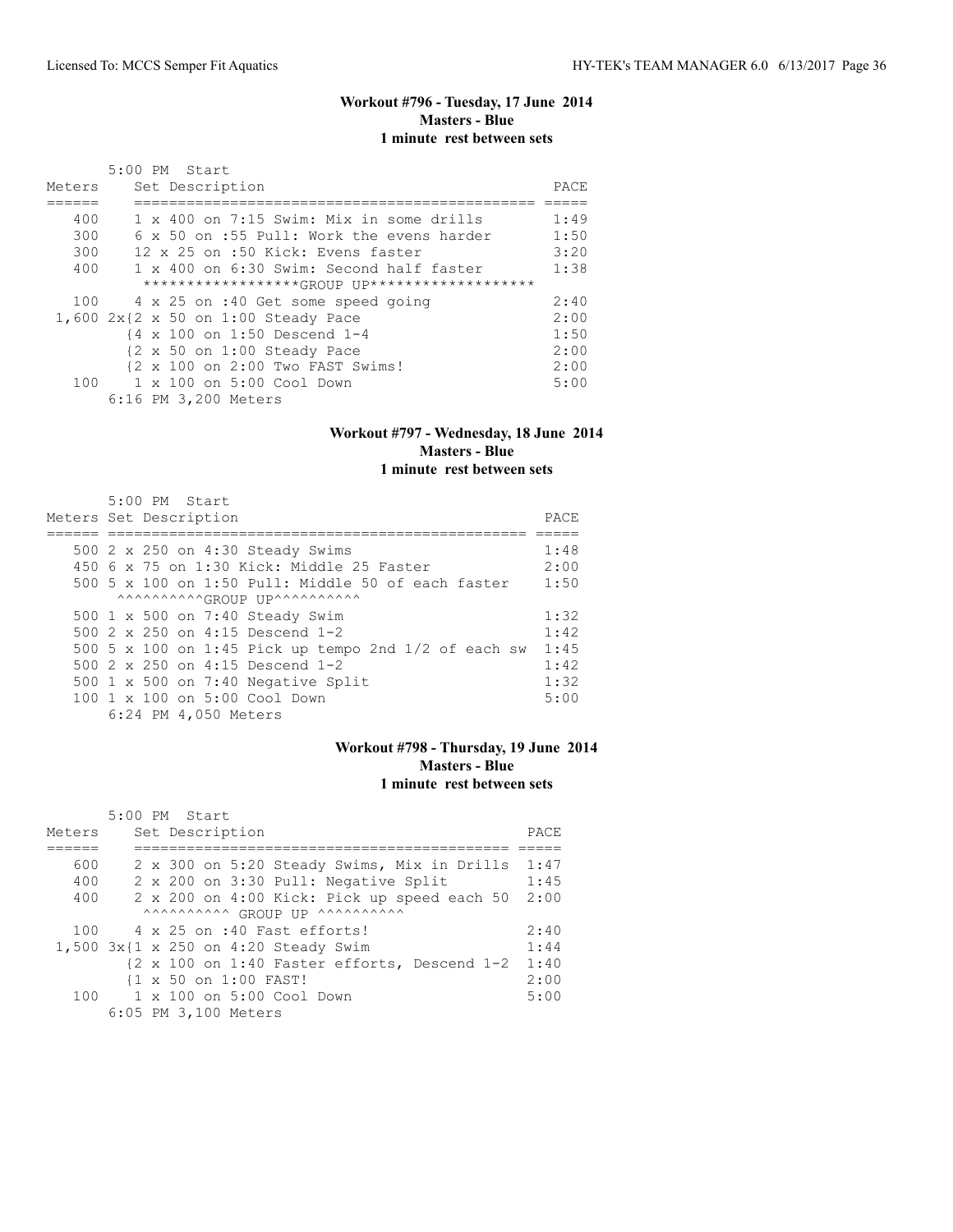# **Workout #789 - Monday, 23 June 2014 Masters - Blue 1 minute rest between sets**

| Meters | 5:00 PM Start<br>Set Description                                                        |      |  |  |  |  |  |  |
|--------|-----------------------------------------------------------------------------------------|------|--|--|--|--|--|--|
|        | MONDAY PM = AQUATHLON, NO PRACTICE!                                                     |      |  |  |  |  |  |  |
|        | SWIM MEET SATURDAY AM = SEE YOU THERE!                                                  |      |  |  |  |  |  |  |
| 600    | 2 x 300 on 5:30 Swim & Drill                                                            | 1:50 |  |  |  |  |  |  |
| 400    | 1 x 400 on 7:45 Pull, Desc by 100s                                                      | 1:56 |  |  |  |  |  |  |
| 400    | 2 x 200 on 4:00 Kick, mix speeds                                                        | 2:00 |  |  |  |  |  |  |
|        | $--- $ Group Up $---$                                                                   |      |  |  |  |  |  |  |
|        | 1,400 2x{4 x 50 on 1:05 Desc 1-4                                                        | 2:10 |  |  |  |  |  |  |
|        | $\{6 \times 75 \text{ on } 1:45 \pm 1 \text{ Moderate, } \pm 2-6 \text{ Best Speed} \}$ | 2:20 |  |  |  |  |  |  |
|        | {1 x 50 on 1:30 Easy                                                                    | 3:00 |  |  |  |  |  |  |
|        | 150 2 x 75 on 2:00 Faster?                                                              | 2:40 |  |  |  |  |  |  |
|        | 100 1 x 100 on 5:00 Loosen                                                              | 5:00 |  |  |  |  |  |  |
|        | 6:14 PM 3,050 Meters                                                                    |      |  |  |  |  |  |  |

#### **Workout #788 - Tuesday, 24 June 2014 Masters - Blue 1 minute rest between sets**

| 5:00 PM Start                            |      |
|------------------------------------------|------|
| Meters Set Description                   | PACE |
|                                          |      |
| SWIM MEET SATURDAY AM $=$ SEE YOU THERE! |      |
| 600 6 x 100 on 1:50 Swim & Drill         | 1:50 |
| 400 8 x 50 on 1:00 Pull, Mix Efforts     | 2:00 |
| 400 4 x 100 on 2:15 Kick, mix speeds     | 2:15 |
| $--- $ Group Up $---$                    |      |
| 100 4 x 25 on :40 Speedy!!               | 2:40 |
| 450 $3 \times 150$ on 2:50 Desc 1-3      | 1:53 |
| 450 $3 \times 150$ on 2:40 Desc 1-3      | 1:47 |
| 450 3 x 150 on 2:30 Desc 1-3             | 1:40 |
| 50 1 x 50 on 1:30 Loosen                 | 3:00 |
| 150 1 x 150 on 5:00 Last one, fast one   | 3:20 |
| 100 1 x 100 on 5:00 Loosen               | 5:00 |
| 6:17 PM 3,150 Meters                     |      |

# **Workout #787 - Wednesday, 25 June 2014 Masters - Blue 1 minute rest between sets**

| $5:00$ PM Start                                        |      |
|--------------------------------------------------------|------|
| Meters Set Description                                 | PACE |
|                                                        |      |
| SWIM MEET SATURDAY AM $=$ SEE YOU THERE!               |      |
| 600 3 x 200 on 3:30 Swim & Drill                       | 1:45 |
| 400 1 x 400 on 7:00 Pull, Mix Efforts                  | 1:45 |
| $400 \t1 x 400$ on $10:00$ Kick as desired             | 2:30 |
| $--- $ Group Up $---$                                  |      |
| $200 \text{ } 4 \times 50$ on 1:15 Desc 1-4            | 2:30 |
| 800 2 x 400 on 6:15 Negative Split & Descend 1-2       | 1:34 |
| 800 8 $\times$ 100 on 1:45 Desc 1-4                    | 1:45 |
| 800 16 x 50 on :55 Desc $1-4$ , 5-8, 9-12, 13-16       | 1:50 |
| $100 \text{ 1 x } 100 \text{ on } 5:00 \text{ Loosen}$ | 5:00 |
| 6:27 PM 4,100 Meters                                   |      |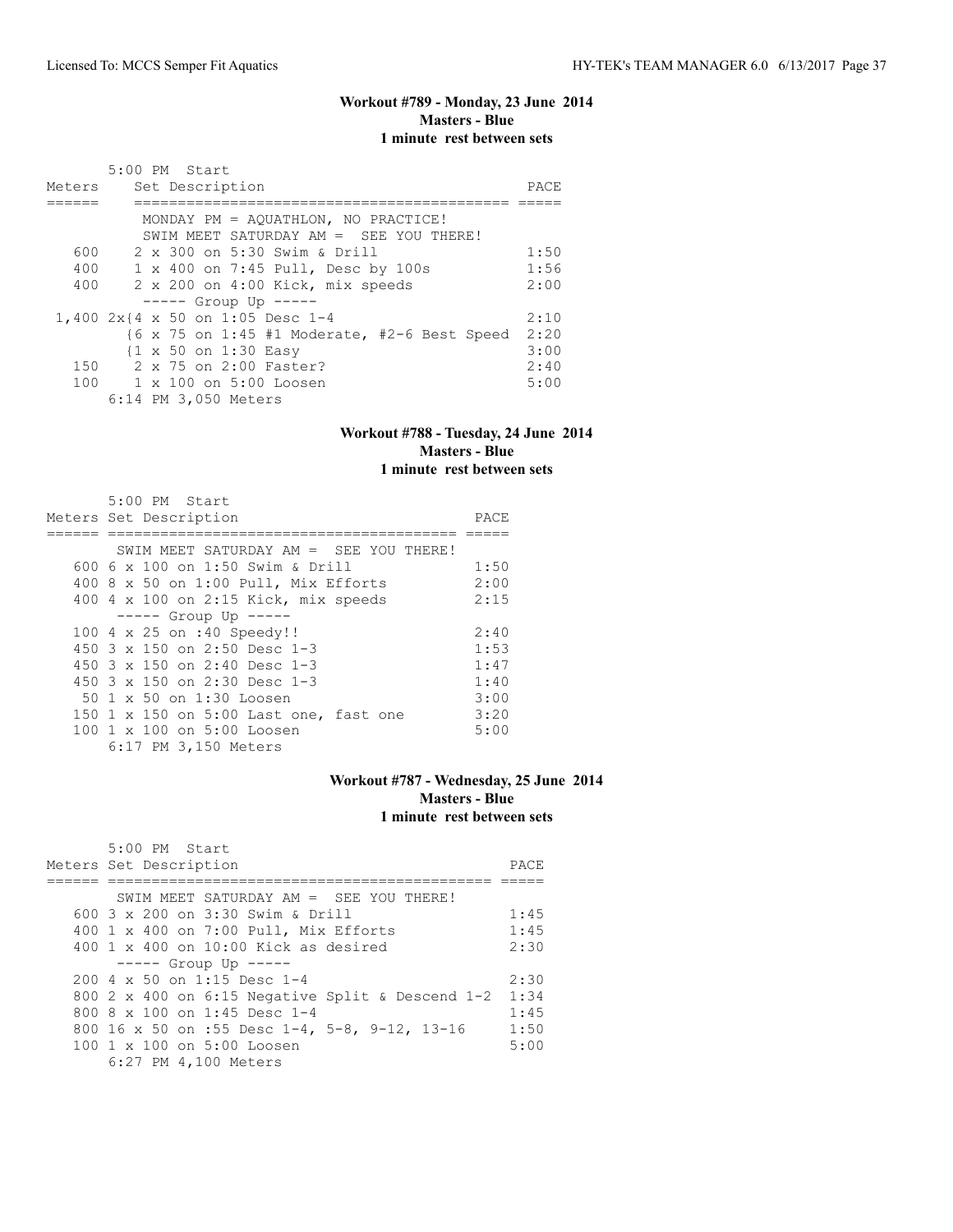# **Workout #786 - Thursday, 26 June 2014 Masters - Blue 1 minute rest between sets**

|        |  | 5:00 PM Start<br>Meters Set Description      |                                        | PACE |
|--------|--|----------------------------------------------|----------------------------------------|------|
| ====== |  |                                              | SWIM MEET SATURDAY AM = SEE YOU THERE! |      |
|        |  |                                              | 600 4 x 150 on 2:40 Swim & Drill       | 1:47 |
| 400    |  |                                              | 8 x 50 on 1:20 Kick mix efforts        | 2:40 |
| 400    |  |                                              | 4 x 100 on 1:50 Pull, Negative Split   | 1:50 |
|        |  | ----- Group Up -----                         |                                        |      |
| 100    |  | 4 x 25 on :40 F A S T                        |                                        | 2:40 |
|        |  |                                              | Alt Moderate and Faster Efforts        |      |
|        |  | $1,600 \, 1x\{1 \times 100 \text{ on } 2:00$ |                                        | 2:00 |
|        |  | $\{1 \times 100 \text{ on } 1:55\}$          |                                        | 1:55 |
|        |  | $\{1 \times 100 \text{ on } 2:05\}$          |                                        | 2:05 |
|        |  | $\{1 \times 100 \text{ on } 1:50$            |                                        | 1:50 |
|        |  | $\{1 \times 100 \text{ on } 2:10\}$          |                                        | 2:10 |
|        |  | $\{1 \times 100 \text{ on } 1:45$            |                                        | 1:45 |
|        |  | $\{1 \times 100 \text{ on } 2:15$            |                                        | 2:15 |
|        |  | $\{1 \times 100 \text{ on } 1:40\}$          |                                        | 1:40 |
|        |  | $\{1 \times 100 \text{ on } 2:20\}$          |                                        | 2:20 |
|        |  | {1 x 100 on 1:35                             |                                        | 1:35 |
|        |  | $\{1 \times 100 \text{ on } 2:25\}$          |                                        | 2:25 |
|        |  | $\{1 \times 100 \text{ on } 1:30\}$          |                                        | 1:30 |
|        |  | {1 x 100 on 2:30                             |                                        | 2:30 |
|        |  | $\{1 \times 100 \text{ on } 1:25\}$          |                                        | 1:25 |
|        |  | {1 x 100 on 2:35                             |                                        | 2:35 |
|        |  | $\{1 \times 100 \text{ on } 1:20\}$          |                                        | 1:20 |
| 100    |  | 1 x 100 on 5:00 Loosen                       |                                        | 5:00 |
|        |  | 6:15 PM 3,200 Meters                         |                                        |      |

#### **Workout #807 - Monday, 30 June 2014 Masters - Blue 1 minute rest between sets**

| 5:00 PM Start                                           |      |
|---------------------------------------------------------|------|
| Meters Set Description                                  | PACE |
|                                                         |      |
| 600 2 x 300 on 5:45 Swim, Mix in some drills            | 1:55 |
| 400 2 x 200 on 4:00 Pull: Descend 1-2                   | 2:00 |
| $400\,4\,$ x $100\,$ on $2:00\,$ Kick: Middle 50 faster | 2:00 |
| ********* GROUP UP *********                            |      |
| 100 4 x 25 on :40 Build some speed                      | 2:40 |
| 450 9 x 50 on :55 1st 25 moderate, 2nd 25 fast          | 1:50 |
| 50 1 x 50 on 1:30 Recovery Swim                         | 3:00 |
| 450 9 x 50 on 1:00 20 meters moderate then FAST         | 2:00 |
| 50 1 x 50 on 1:30 Recovery Swim                         | 3:00 |
| $450$ 9 x 50 on 1:05 15 meters moderate then FAST       | 2:10 |
| 50 1 x 50 on 1:30 Recovery Swim                         | 3:00 |
| 50 1 x 50 on 1:30 Final Swim - Best Effort              | 3:00 |
| 100 1 x 100 on 3:00 Cool Down                           | 3:00 |
| 6:21 PM 3,150 Meters                                    |      |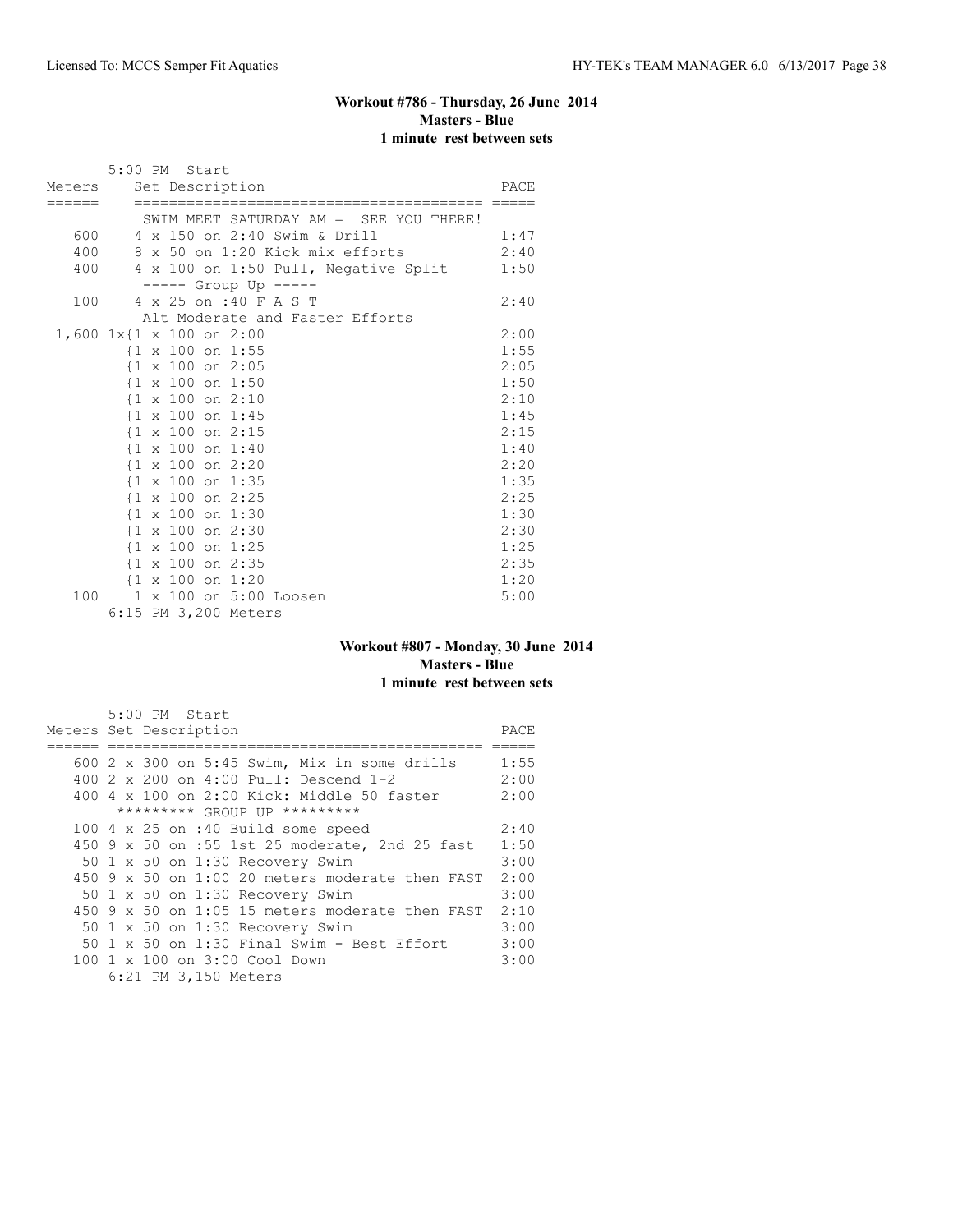# **Workout #808 - Tuesday, 01 July 2014 Masters - Blue 1 minute rest between sets**

|        | $5:00$ PM Start                                         |      |
|--------|---------------------------------------------------------|------|
| Meters | Set Description                                         | PACE |
|        |                                                         |      |
| 500    | 1 x 500 on 10:00 Swim: Mix in Some Drills               | 2:00 |
| 300    | 3 x 100 on 1:50 Pull: Build Each Swim                   | 1:50 |
| 600    | 8 x 75 on 1:45 Kick: Odds Moderate, Evens Faster        | 2:20 |
|        | ******** GROUP UP ********                              |      |
|        | 100 4 x 25 on :40 Descend 1-4                           | 2:40 |
|        | 1,500 $2x$ $4 \times 100$ on 1:50 Descend 1-4           | 1:50 |
|        | $\{4 \times 50 \text{ on } : 55 \text{ Descend } 1 - 4$ | 1:50 |
|        | {1 x 100 on 2:00 Fast, Strong Effort                    | 2:00 |
|        | {1 x 50 on 1:30 Recovery Swim                           | 3:00 |
| 100    | $1 \times 100$ on 2:00 Very Fast - Best Effort          | 2:00 |
|        | 100 1 x 100 on 3:00 Cool Down                           | 3:00 |
|        | 6:13 PM 3,200 Meters                                    |      |

#### **Workout #809 - Wednesday, 02 July 2014 Masters - Blue 1 minute rest between sets**

|                        |  | 5:00 PM Start |                      |                                                    |      |
|------------------------|--|---------------|----------------------|----------------------------------------------------|------|
| Meters Set Description |  |               |                      |                                                    | PACE |
|                        |  |               |                      |                                                    |      |
|                        |  |               |                      | 600 3 x 200 on 3:50 Swim: #1&2=Easy, #3=Build Swim | 1:55 |
|                        |  |               |                      | 300 1 x 300 on 5:30 Pull: Build by 100's           | 1:50 |
| 400                    |  |               |                      | 4 x 100 on 2:00 Kick: 2nd 50 of each faster        | 2:00 |
|                        |  |               |                      | 100 1 x 100 on 2:00 Swim: Stretch out, get ready   | 2:00 |
|                        |  |               |                      | ****** GROUP UP ******                             |      |
|                        |  |               |                      | 300 3 x 100 on 1:45 Steady Swims                   | 1:45 |
|                        |  |               |                      | 300 2 x 150 on 2:30 Descend 1-2                    | 1:40 |
|                        |  |               |                      | 300 1 x 300 on 5:00 Negative Split                 | 1:40 |
|                        |  |               |                      | 300 3 x 100 on 1:45 Steady Swims                   | 1:45 |
|                        |  |               |                      | 300 2 x 150 on 2:25 Descend 1-2                    | 1:37 |
|                        |  |               |                      | 300 1 x 300 on 4:50 Negative Split                 | 1:37 |
|                        |  |               |                      | 300 3 x 100 on 1:45 Steady Swims                   | 1:45 |
|                        |  |               |                      | 300 2 x 150 on 2:20 Descend 1-2                    | 1:33 |
|                        |  |               |                      | 300 1 x 300 on 4:40 Negative Split                 | 1:33 |
| 100                    |  |               |                      | 1 x 100 on 5:00 Cool Down                          | 5:00 |
|                        |  |               | 6:34 PM 4,200 Meters |                                                    |      |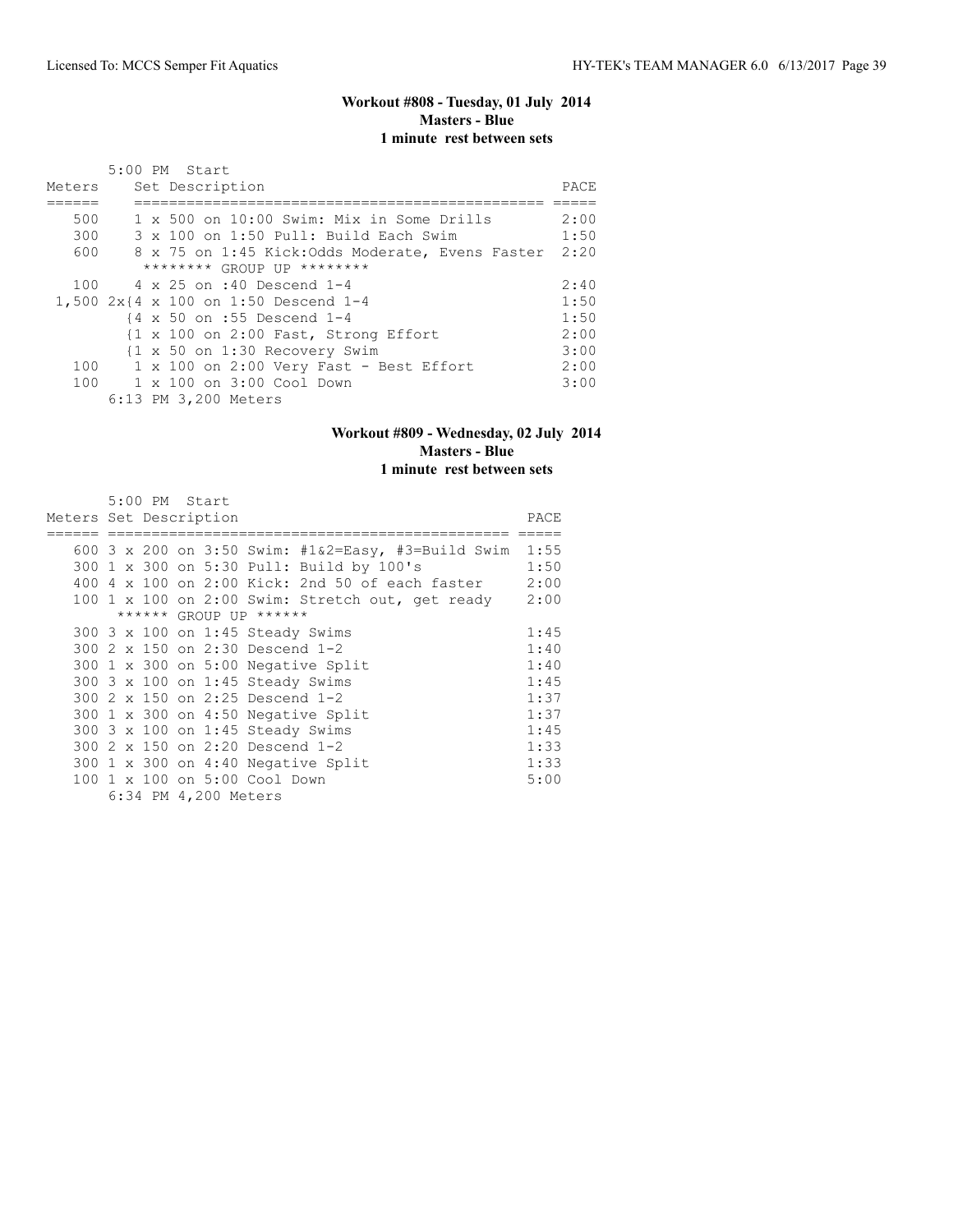$\overline{5}$ :00 PM  $\overline{2}$ 

# **Workout #811 - Thursday, 03 July 2014 Masters - Blue 1 minute rest between sets**

|        | 5:00 PM Start                                          |      |
|--------|--------------------------------------------------------|------|
| Meters | Set Description                                        | PACE |
|        |                                                        |      |
| 500    | 2 x 250 on 4:45 Swim: Middle 100 Drills                | 1:54 |
| 500    | 5 x 100 on 1:45 Pull: Middle 50 of each faster         | 1:45 |
| 450    | 6 x 75 on 1:45 Kick: Odds=Moder, Evens=Faster          | 2:20 |
|        | ********* GROUP UP *********                           |      |
|        | 100 4 x 25 on :40 Build Some Speed                     | 2:40 |
|        | 1,250 $2x$ $4 \times 125$ on 2:05 Descend 1-4          | 1:40 |
|        | $\{1 \times 75 \text{ on } 1:15 \text{ Strong Race}\}$ | 1:40 |
|        | {1 x 50 on :50 Fast!                                   | 1:40 |
|        | 1 on :30 Extra 30 seconds rest                         |      |
| 250    | 2 x 125 on 2:30 Two FAST Efforts! Finish Hard!         | 2:00 |
|        | 100 1 x 100 on 5:00 Cool Down                          | 5:00 |
|        | 6:10 PM 3,150 Meters                                   |      |

#### **Workout #785 - Monday, 07 July 2014 Masters - Blue 1 minute rest between sets**

#### 5:00 PM Start Meters Set Description PACE ====== ============================================== ===== AQUATHLON MONDAY = NO MONDAY PM PRACTICE SWIM MEET SATURDAY = SEE YOU THERE!!! 400 1 x 400 on 8:00 Mix swim & Drill 2:00 400 1 x 400 on 8:00 Pull, mix speeds 2:00 400 4 x 100 on 2:45 Kick, mix in a fast 25 on each 2:45 \*\*\*\*\* Group Up \*\*\*\*\*\* 100 4 x 25 on 1:00 Speedy! 4:00<br>400 8 x 50 on 1:05 Desc 1-4, 5-8 2:10 400 8 x 50 on 1:05 Desc 1-4, 5-8 2:10 200 1 x 200 on 4:00 Get Ready 2:00 600 6 x 100 on 3:00 Test Yourself!! 3:00 500 1 x 500 on 10:00 Cool down 2:00 6:19 PM 3,000 Meters

#### **Workout #793 - Monday, 07 July 2014 Masters - Blue 1 minute rest between sets**

| 5:00 PM START                                           |      |
|---------------------------------------------------------|------|
| Meters Set Description                                  | PACE |
|                                                         |      |
| AQUATHLON MONDAY = NO MONDAY PM PRACTICE                |      |
| SWIM MEET SATURDAY = SEE YOU THERE!!!                   |      |
| 400 1 x 400 on 8:00 Mix swim & Drill                    | 2:00 |
| 400 1 x 400 on 8:00 Pull, mix speeds                    | 2:00 |
| 400 4 x 100 on 2:45 Kick, mix in a fast 25 on each 2:45 |      |
| ***** Group Up ******                                   |      |
| 100 4 x 25 on 1:00 Speedy!                              | 4:00 |
| 400 8 x 50 on 1:05 Desc 1-4, 5-8                        | 2:10 |
| 200 1 x 200 on 4:00 Get Ready                           | 2:00 |
| $6006 \times 100$ on $3:00$ Test Yourself!!             | 3:00 |
| 500 1 x 500 on 10:00 Cool down                          | 2:00 |
| 6:19 PM 3,000 Meters                                    |      |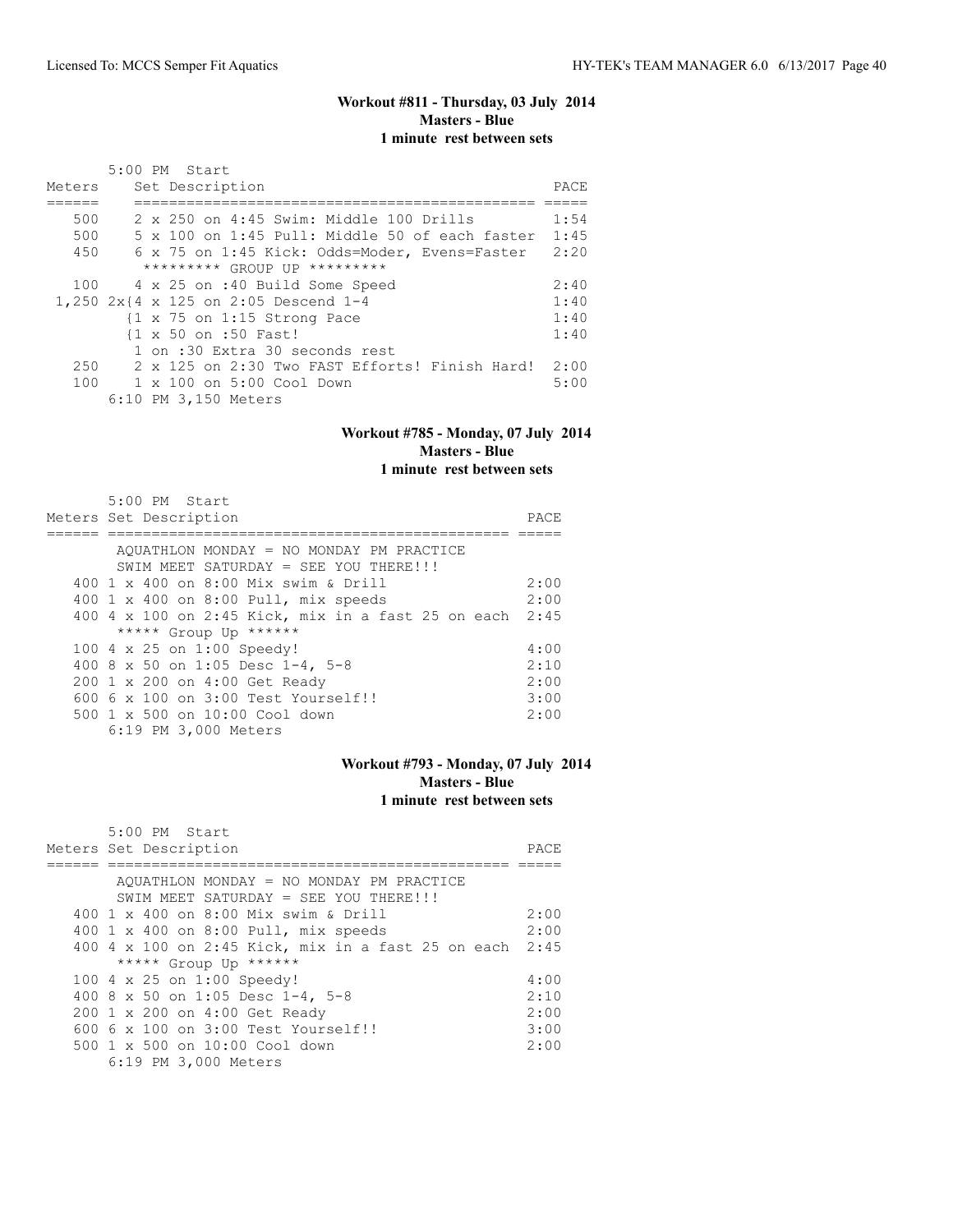# **Workout #784 - Tuesday, 08 July 2014 Masters - Blue 1 minute rest between sets**

|        | 5:00 PM Start                                                         |      |
|--------|-----------------------------------------------------------------------|------|
| Meters | Set Description                                                       | PACE |
|        |                                                                       |      |
|        | SWIM MEET SATURDAY AM $=$ SEE YOU THERE!                              |      |
| 600    | 2 x 300 on 5:30 Swim & Drill                                          | 1:50 |
| 400    | 2 x 200 on 4:00 Kick, mix speeds                                      | 2:00 |
| 400    | 1 x 400 on 7:45 Pull, Desc by 100s                                    | 1:56 |
|        | $--- $ Group Up $---$                                                 |      |
|        | 1,800 1x{1 x 200 on 3:25 Steady                                       | 1:42 |
|        | $\{2 \times 200 \text{ on } 3:15 \text{ Desc } 1-2$                   | 1:38 |
|        | {3 x 200 on 3:05 Desc 1-3                                             | 1:32 |
|        | {2 x 200 on 3:20 Desc 1-2                                             | 1:40 |
|        | {1 on :30 Smile, extra rest                                           |      |
|        | $\{1 \times 200 \text{ on } 4:00 \text{ Last one}, \text{fast one}\}$ | 2:00 |
|        | 100 1 x 100 on 5:00 Looosen                                           | 5:00 |
|        | 6:07 PM 3,300 Meters                                                  |      |

# **Workout #792 - Tuesday, 08 July 2014 Masters - Blue 1 minute rest between sets**

|        | 5:00 PM Start |  |                      |                                                                |      |
|--------|---------------|--|----------------------|----------------------------------------------------------------|------|
| Meters |               |  | Set Description      |                                                                | PACE |
|        |               |  |                      |                                                                |      |
|        |               |  |                      | SWIM MEET SATURDAY AM $=$ SEE YOU THERE!                       |      |
| 600    |               |  |                      | 2 x 300 on 5:30 Swim & Drill                                   | 1:50 |
| 400    |               |  |                      | 2 x 200 on 4:00 Kick, mix speeds                               | 2:00 |
|        |               |  |                      | 400 1 x 400 on 7:45 Pull, Desc by 100s                         | 1:56 |
|        |               |  |                      | $--- $ Group Up $--- $                                         |      |
|        |               |  |                      | 1,800 1x{1 x 200 on 3:25 Steady                                | 1:42 |
|        |               |  |                      | $\{2 \times 200 \text{ on } 3:15 \text{ Desc } 1-2$            | 1:38 |
|        |               |  |                      | {3 x 200 on 3:05 Desc 1-3                                      | 1:32 |
|        |               |  |                      | {2 x 200 on 3:20 Desc 1-2                                      | 1:40 |
|        |               |  |                      | {1 on :30 Smile, extra rest                                    |      |
|        |               |  |                      | $\{1 \times 200 \text{ on } 4:00 \text{ Last one, fast one}\}$ | 2:00 |
|        |               |  |                      | 100 1 x 100 on 5:00 Looosen                                    | 5:00 |
|        |               |  | 6:07 PM 3,300 Meters |                                                                |      |

### **Workout #783 - Wednesday, 09 July 2014 Masters - Blue 1 minute rest between sets**

|        | 5:00 PM Start |                                                                                              |      |
|--------|---------------|----------------------------------------------------------------------------------------------|------|
| Meters |               | Set Description                                                                              | PACE |
|        |               |                                                                                              |      |
|        |               | SWIM MEET SATURDAY AM $=$ SEE YOU THERE!                                                     |      |
| 600    |               | 6 x 100 on 1:50 Swim & Drill                                                                 | 1:50 |
| 400    |               | 4 x 100 on 1:55 Pull, Desc by 100s                                                           | 1:55 |
| 400    |               | 8 x 50 on 1:15 Kick, mix speeds                                                              | 2:30 |
|        |               | $--- $ Group Up $---$                                                                        |      |
|        |               | 200 4 x 50 on 1:05 Find your paces                                                           | 2:10 |
|        |               | 2,450 $1 \times \{2 \times 600 \text{ on } 9:30 \text{ Negative Split } \& \text{Desc } 1-2$ | 1:35 |
|        |               | {6 x 100 on 1:45 Alt 1 EZ, 1 Strong                                                          | 1:45 |
|        |               | {1 x 50 on 1:30 Loosen                                                                       | 3:00 |
|        |               | {6 x 100 on 2:00 Alt #1 Easy, #2-3 FAST                                                      | 2:00 |
|        |               | 100 1 x 100 on 5:00 Loosen                                                                   | 5:00 |
|        |               | 6:27 PM 4,150 Meters                                                                         |      |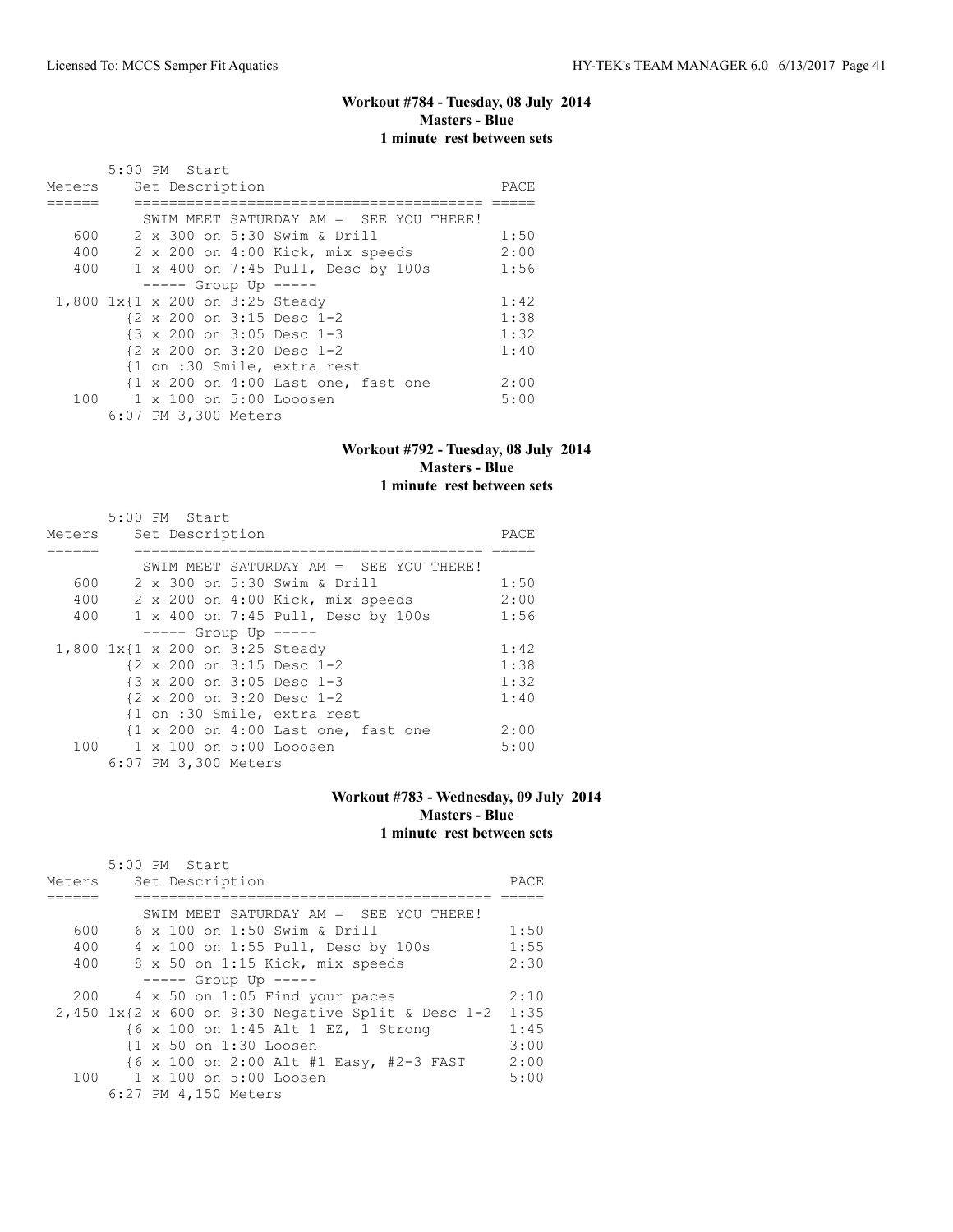#### **Workout #791 - Wednesday, 09 July 2014 Masters - Blue 1 minute rest between sets**

| Meters | 5:00 PM Start<br>Set Description                     | PACE |
|--------|------------------------------------------------------|------|
|        | SWIM MEET SATURDAY AM = SEE YOU THERE!               |      |
| 600    | 6 x 100 on 1:50 Swim & Drill                         | 1:50 |
| 400    | 4 x 100 on 1:55 Pull, Desc by 100s                   | 1:55 |
| 400    | 8 x 50 on 1:15 Kick, mix speeds                      | 2:30 |
|        | $--- $ Group Up $---$                                |      |
| 200    | $4 \times 50$ on 1:05 Find your paces                | 2:10 |
|        | $2,450$ 1x{2 x 600 on 9:30 Negative Split & Desc 1-2 | 1:35 |
|        | {6 x 100 on 1:45 Alt 1 EZ, 1 Strong                  | 1:45 |
|        | {1 x 50 on 1:30 Loosen                               | 3:00 |
|        | {6 x 100 on 2:00 Alt #1 Easy, #2-3 FAST              | 2:00 |
|        | 100 1 x 100 on 5:00 Loosen                           | 5:00 |
|        | 6:27 PM 4,150 Meters                                 |      |

#### **Workout #782 - Thursday, 10 July 2014 Masters - Blue 1 minute rest between sets**

|        | $5:00$ PM Start                           |      |
|--------|-------------------------------------------|------|
| Meters | Set Description                           | PACE |
|        |                                           |      |
|        | SWIM MEET SATURDAY AM $=$ SEE YOU THERE!  |      |
| 400    | 1 x 400 on 7:00 Swim & Drill              | 1:45 |
| 600    | 2 x 300 on 5:15 Pull, Desc 1-2            | 1:45 |
| 400    | $1 \times 400$ on $10:00$ Kick as desired | 2:30 |
|        | $--- $ Group Up $---$                     |      |
|        | 100 4 x 25 on :40 Sprints                 | 2:40 |
|        | 1,500 3x{2 x 150 on 2:45 Each 50 Faster   | 1:50 |
|        | {2 x 75 on 2:00 Best Efforts              | 2:40 |
|        | {1 x 50 on 1:30 Loosen, start early       | 3:00 |
|        | 6:08 PM 3,000 Meters                      |      |

# **Workout #790 - Thursday, 10 July 2014 Masters - Blue 1 minute rest between sets**

|        | $5:00$ PM Start                           |      |
|--------|-------------------------------------------|------|
| Meters | Set Description                           | PACE |
|        |                                           |      |
|        | SWIM MEET SATURDAY AM $=$ SEE YOU THERE!  |      |
| 400    | 1 x 400 on 7:00 Swim & Drill              | 1:45 |
| 600    | 2 x 300 on 5:15 Pull, Desc 1-2            | 1:45 |
| 400    | $1 \times 400$ on $10:00$ Kick as desired | 2:30 |
|        | $--- $ Group Up $--- $                    |      |
|        | 100 4 x 25 on :40 Sprints                 | 2:40 |
|        | 1,500 3x{2 x 150 on 2:45 Each 50 Faster   | 1:50 |
|        | {2 x 75 on 2:00 Best Efforts              | 2:40 |
|        | {1 x 50 on 1:30 Loosen, start early       | 3:00 |
|        | 6:08 PM 3,000 Meters                      |      |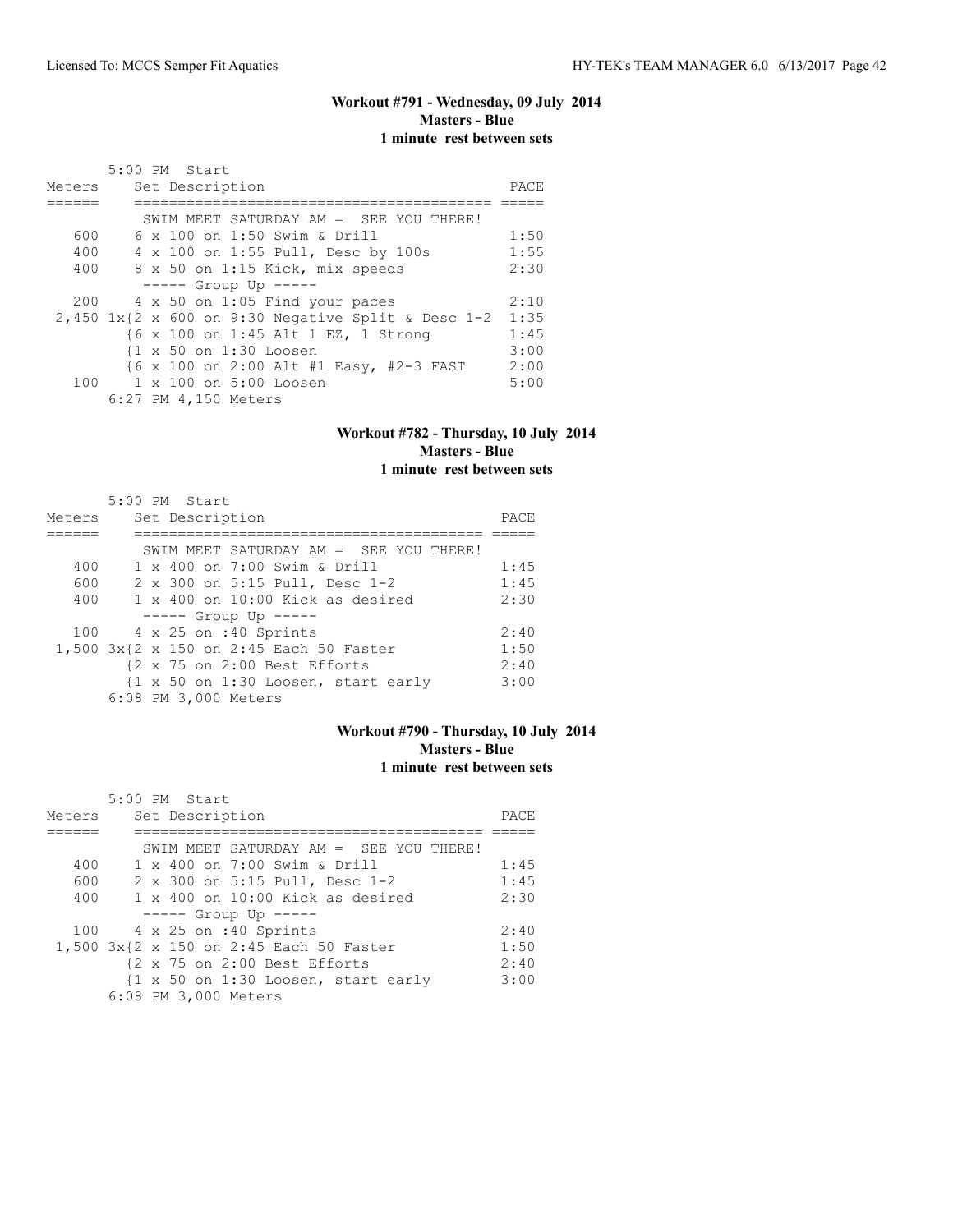# **Workout #814 - Monday, 14 July 2014 Masters - Blue 1 minute rest between sets**

| 5:00 PM Start                                |      |
|----------------------------------------------|------|
| Meters Set Description                       | PACE |
|                                              |      |
| 400 2 x 200 on 3:20 Easy Swims - Warm up     | 1:40 |
| 400 8 x 50 on :55 Pull: Descend 1-4, 5-8     | 1:50 |
| 200 8 x 25 on :45 Kick: Evens - Sprint       | 3:00 |
| 400 1 x 400 on 7:00 Swim: Mix in Drills      | 1:45 |
| ******* GROUP UP *******                     |      |
| 300 12 x 25 on :50 #3, 6, 9, 12 - MAX EFFORT | 3:20 |
| 150 2 x 75 on 1:25 Start slow, finish FAST!  | 1:53 |
| 250 10 x 25 on :50 #3, 6, 9 - MAX EFFORT     | 3:20 |
| 150 2 x 75 on 1:25 Start slow, finish FAST!  | 1:53 |
| 200 8 x 25 on :55 #3, 6 = MAX EFFORT         | 3:40 |
| 150 2 x 75 on 1:25 Start slow, finish FAST!  | 1:53 |
| 150 6 x 25 on :55 #3, 6 - MAX EFFORT         | 3:40 |
| 150 2 x 75 on 1:25 Start slow, finish FAST!  | 1:53 |
| 100 1 x 100 on 5:00 Cool Down                | 5:00 |
| 6:30 PM 3,000 Meters                         |      |

# **Workout #815 - Tuesday, 15 July 2014 Masters - Blue 1 minute rest between sets**

|        | $5:00$ PM Start                                |      |
|--------|------------------------------------------------|------|
| Meters | Set Description                                | PACE |
|        |                                                |      |
| 600    | 3 x 200 on 3:40 Easy swimming and drills       | 1:50 |
| 300    | $2 \times 150$ on $3:00$ Pull: Build each swim | 2:00 |
| 400    | 8 x 50 on 1:10 Kick: Odds Mod, Even Faster     | 2:20 |
| 100    | 1 x 100 on 2:00 Easy Swim/Stretch Out          | 2:00 |
|        | ******* GROUP UP *******                       |      |
|        | 100 4 x 25 on :40 Get some speed going         | 2:40 |
|        | 1,350 3x{4 x 75 on 1:25 Descend 1-4            | 1:53 |
|        | {2 x 75 on 1:45 FAST SWIMS!!                   | 2:20 |
| 50     | 1 x 50 on 1:30 Easy Swim                       | 3:00 |
| 150    | 2 x 75 on 2:00 FAST SWIMS!!                    | 2:40 |
| 100    | 1 x 100 on 5:00 Cool Down                      | 5:00 |
|        | 6:19 PM 3,150 Meters                           |      |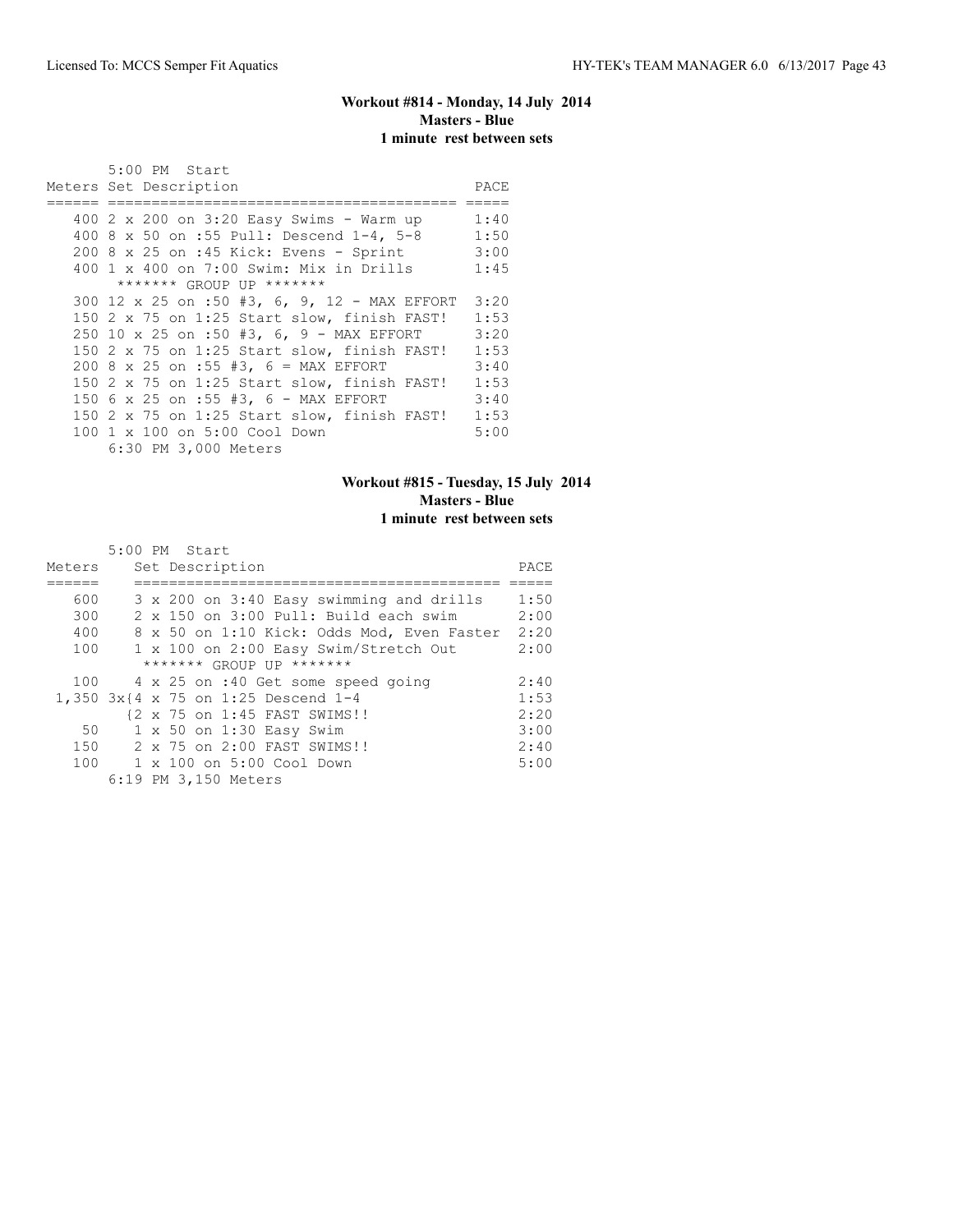#### **Workout #816 - Wednesday, 16 July 2014 Masters - Blue 1 minute rest between sets**

| 5:00 PM Start                                    |      |
|--------------------------------------------------|------|
| Meters Set Description                           | PACE |
|                                                  |      |
| 300 1 x 300 on 5:35 Easy Swim, Mix in Drills     | 1:52 |
| 400 4 x 100 on 1:45 Pull: Desend 1-4             | 1:45 |
| 400 8 x 50 on 1:10 Kick: Descend 1-4, 5-8        | 2:20 |
| $300 \t1 x 300$ on $5:00$ Build the Swim         | 1:40 |
| *******GROUP UP*******                           |      |
| 400 1 x 400 on 6:45 Steady Swim                  | 1:41 |
| 400 $2 \times 200$ on $3:15$ Descend 1-2         | 1:38 |
| 400 4 $\times$ 100 on 1:45 Descend 1-4           | 1:45 |
| 400 8 x 50 on :50 Hold a Strong Pace On All      | 1:40 |
| 400 4 x 100 on 1:45 Descend 1-4                  | 1:45 |
| 400 2 x 200 on 3:15 Descend 1-2                  | 1:38 |
| 400 1 x 400 on 6:15 Strong Swim & Negative Split | 1:34 |
| 100 1 x 100 on 5:00 Cool Down                    | 5:00 |
| 6:33 PM 4,300 Meters                             |      |

# **Workout #817 - Thursday, 17 July 2014 Masters - Blue 1 minute rest between sets**

|        | 5:00 PM Start                                          |      |
|--------|--------------------------------------------------------|------|
| Meters | Set Description                                        | PACE |
|        |                                                        |      |
| 500    | 1 x 500 on 8:45 Easy Swim/Mix in Drills                | 1:45 |
| 450    | $6 \times 75$ on 1:50 Kick: Middle 25 Faster           | 2:27 |
| 500    | 5 x 100 on 1:50 Pull: Middle 50 Faster                 | 1:50 |
|        | ******* GROUP UP *******                               |      |
| 100    | 4 x 25 on :40 Build Some Speed                         | 2:40 |
|        | $1,200$ $2x$ {4 x 50 on :55 Hold a Strong Pace         | 1:50 |
|        | $\{2 \times 100 \text{ on } 1:40 \text{ Descend } 1-2$ | 1:40 |
|        | {1 x 200 on 3:10 Fast Effort!                          | 1:35 |
|        | 1 on :30 Extra 30 Seconds Rest                         |      |
| 200    | 1 x 200 on 3:30 Fast, Fast, FAST!                      | 1:45 |
| 100    | 1 x 100 on 3:00 Cool Down                              | 3:00 |
|        | 6:07 PM 3,050 Meters                                   |      |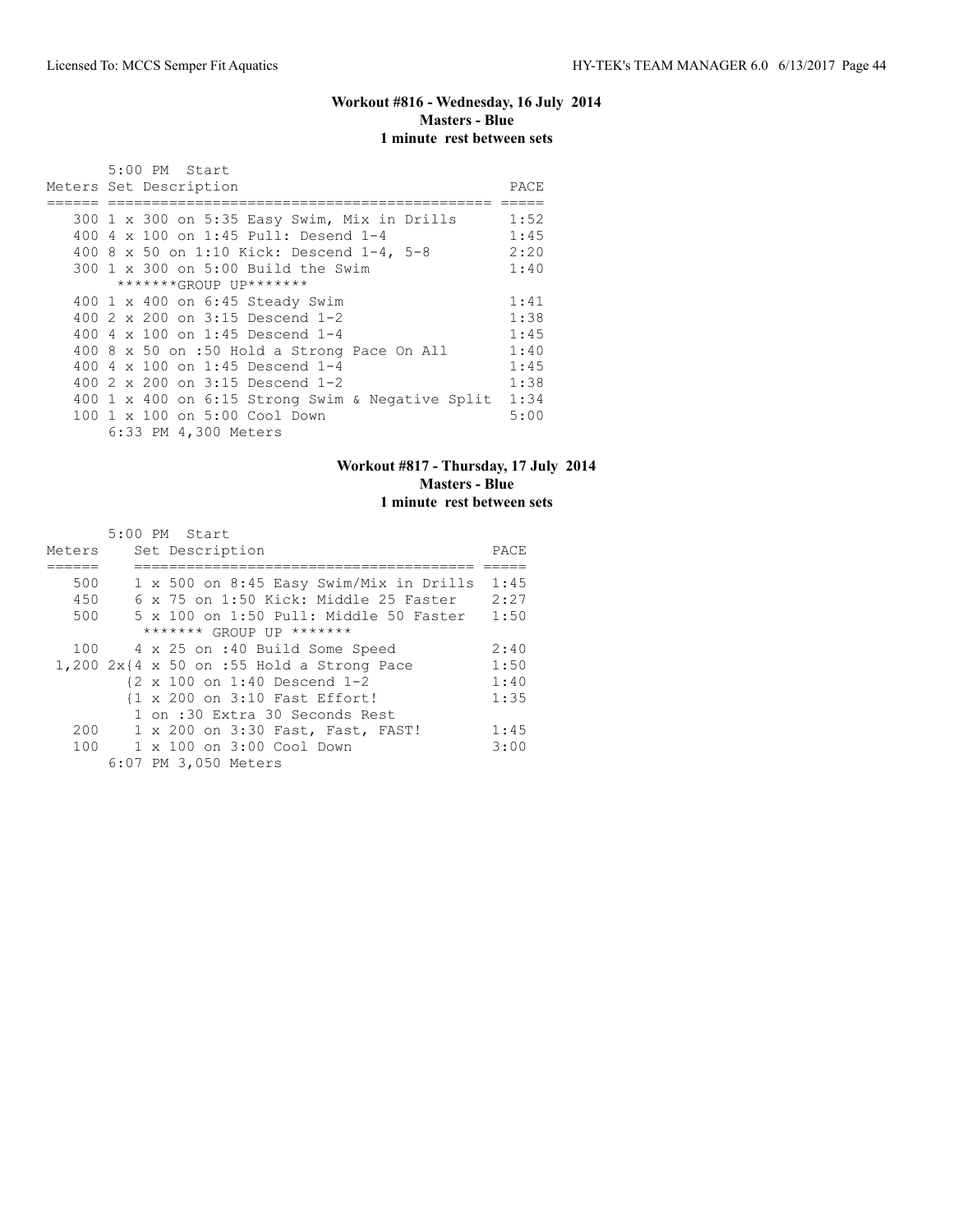# **Workout #826 - Monday, 21 July 2014 Masters - Blue 1 minute rest between sets**

|        | 5:00 PM Start                                                         |      |
|--------|-----------------------------------------------------------------------|------|
| Meters | Set Description                                                       | PACE |
|        |                                                                       |      |
|        | 500 1 x 500 on 9:00 Swim & Drill                                      | 1:48 |
|        | 400 4 x 100 on 2:20 Kick, Change Efforts<br>2:20                      |      |
| 450    | 6 x 75 on 1:20 Pull, last 25 stronger effort 1:47                     |      |
|        | $--- $ Group Up $---$                                                 |      |
|        | 100 4 x 25 on :40 FAST! FAST! FAST!                                   | 2:40 |
|        | 1,500 2x{1 x 25 on 1:00 Easy                                          | 4:00 |
|        | 1:40<br>{2 x 50 on :50 Fastest Possible Effort                        |      |
|        | $\{1 \times 25 \text{ on } : 50 \text{ Easy}\}$                       | 3:20 |
|        | 1:50<br>{2 x 50 on :55 Fastest Possible Effort                        |      |
|        | $\{1 \times 25 \text{ on } : 50 \text{ Easy}\}$                       | 3:20 |
|        | {2 x 50 on 1:00 Fastest Possible Effort 2:00                          |      |
|        | $\{1 \times 25 \text{ on } : 50 \text{ Easy}\}$                       | 3:20 |
|        | 2:10<br>{2 x 50 on 1:05 Fastest Possible Effort                       |      |
|        | $\{1 \times 25 \text{ on } : 50 \text{ Easy}\}$                       | 3:20 |
|        | 2:20<br>{2 x 50 on 1:10 Fastest Possible Effort                       |      |
|        | {1 x 25 on :50 Easy                                                   | 3:20 |
|        | $\{2 \times 50 \text{ on } 1:15 \text{ Fastest Possible Effect}$ 2:30 |      |
|        | 100 1 x 100 on 5:00 Loosen                                            | 5:00 |
|        | 6:16 PM 3,050 Meters                                                  |      |

# **Workout #825 - Tuesday, 22 July 2014 Masters - Blue 1 minute rest between sets**

|        | 5:00 PM Start                             |      |
|--------|-------------------------------------------|------|
| Meters | Set Description                           | PACE |
|        |                                           |      |
| 600    | $6 \times 100$ on 1:45 Mix swim & Drill   | 1:45 |
| 400    | $1 \times 400$ on $10:00$ Kick as desired | 2:30 |
| 400    | 4 x 100 on 1:50 Pull, Desc 1-4            | 1:50 |
|        | $11111$ Group Up $11111$                  |      |
| 100    | 4 x 25 on :40 Best Effort                 | 2:40 |
|        | 1,600 2x{1 x 100 on 2:00 Steady           | 2:00 |
|        | {2 x 50 on 1:00 Steady                    | 2:00 |
|        | {1 x 100 on 1:50 Faster Pace              | 1:50 |
|        | {2 x 50 on 1:00 Steady                    | 2:00 |
|        | {1 x 100 on 1:40 Faster Pace              | 1:40 |
|        | {2 x 50 on 1:00 Steady                    | 2:00 |
|        | {1 x 100 on 1:30 Faster Pace              | 1:30 |
|        | {1 x 100 on 3:00 Loosen                   | 3:00 |
|        | 6:08 PM 3,100 Meters                      |      |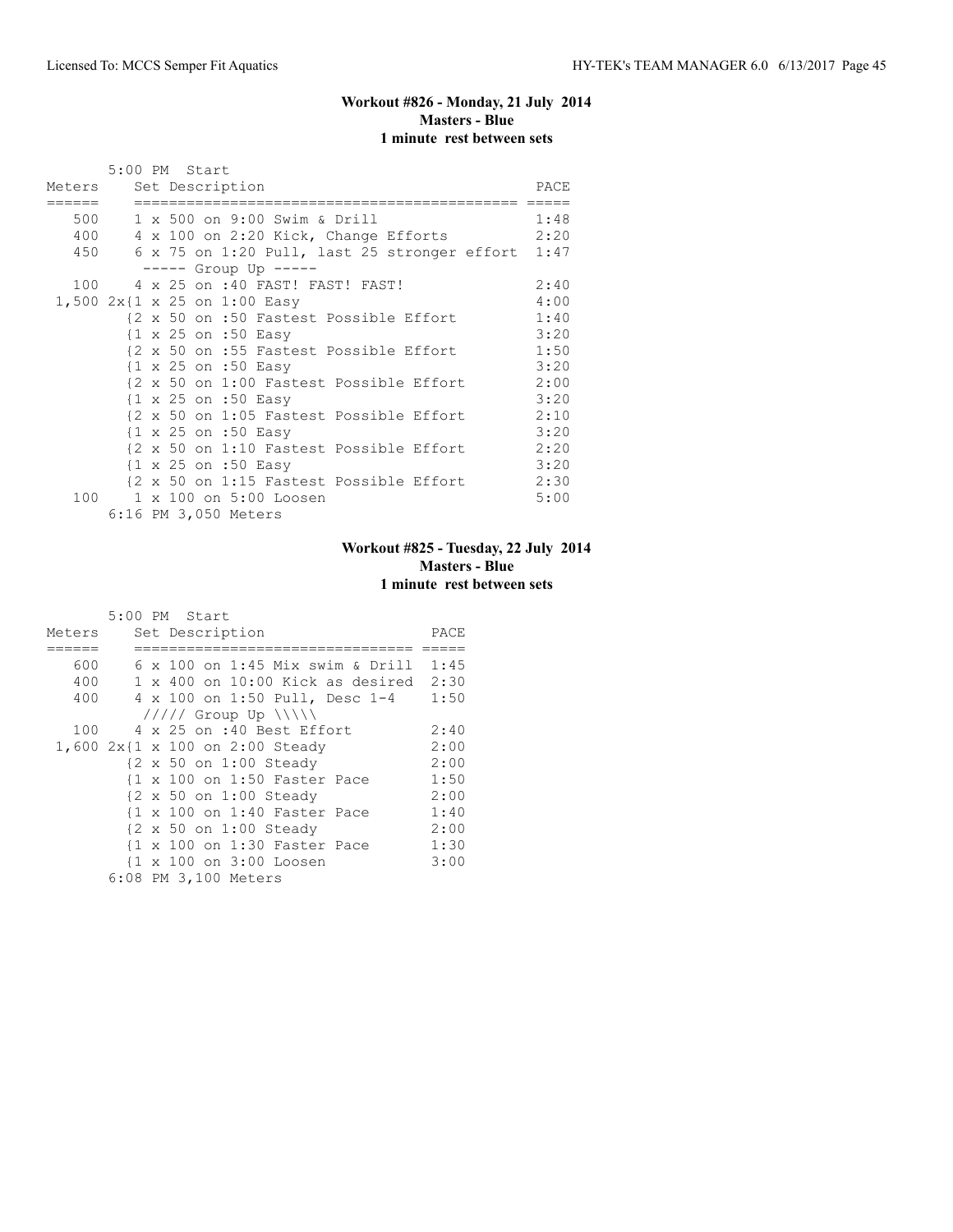# **Workout #824 - Wednesday, 23 July 2014 Masters - Blue 1 minute rest between sets**

|        | 5:00 PM Start                                              |      |
|--------|------------------------------------------------------------|------|
| Meters | Set Description                                            | PACE |
|        |                                                            |      |
| 500    | 10 x 50 on 1:00 Swim, include some drills                  | 2:00 |
| 400    | 2 x 200 on 3:20 Pull, last 50 always faster 1:40           |      |
| 500    | 10 x 50 on 1:20 Kick, last 25 faster                       | 2:40 |
|        | $====$ Group Up $++++$                                     |      |
| 200    | $4 \times 50$ on 1:05 Mix efforts                          | 2:10 |
|        | $2,500$ 2x{1 x 500 on 8:00 Negative Split                  | 1:36 |
|        | {6 x 50 on 1:05 Alt Easier and Faster                      | 2:10 |
|        | $\{1 \times 200 \text{ on } 3:20 \text{ Negative Split}\}$ | 1:40 |
|        | {4 x 50 on 1:05 Alt Easier and Faster                      | 2:10 |
|        | {1 x 50 on 1:30 Loosen                                     | 3:00 |
|        | 6:28 PM 4,100 Meters                                       |      |

#### **Workout #823 - Thursday, 24 July 2014 Masters - Blue 1 minute rest between sets**

|  | $5:00$ PM Start<br>Meters Set Description              | PACE |
|--|--------------------------------------------------------|------|
|  |                                                        |      |
|  | 600 2 x 300 on 5:20 Swim Drill Mix                     | 1:47 |
|  | 400 2 x 200 on 5:00 Kick, Mix efforts                  | 2:30 |
|  | $400 \t 1 \t x \t 400$ on 7:00 Pull as desired         | 1:45 |
|  | $== == $ Group Up $== == $                             |      |
|  | 100 4 x 25 on :40 ZOOM!                                | 2:40 |
|  | $750$ 3 x 250 on 4:00 Desc 1-3 + Last 50 Faster        | 1:36 |
|  | 500 $2 \times 250$ on 4:15 Desc 1-2 + Last 100 Faster  | 1:42 |
|  | 250 1 x 250 on 4:30 Last 150 Faster                    | 1:48 |
|  | $100 \text{ 1 x } 100 \text{ on } 5:00 \text{ Loosen}$ | 5:00 |
|  | 6:09 PM 3,100 Meters                                   |      |

# **Workout #822 - Monday, 28 July 2014 Masters - Blue 1 minute rest between sets**

| $5:00$ PM Start                                  |      |
|--------------------------------------------------|------|
| Meters Set Description                           | PACE |
|                                                  |      |
| 600 2 x 300 on 5:30 Easy Swimming, Mix in Drills | 1:50 |
| 400 8 x 50 on 1:00 Pull: Descend 1-4, 5-8        | 2:00 |
| 400 8 x 50 on 1:15 Kick: Evens Faster            | 2:30 |
| ******* GROUP UP *******                         |      |
| 100 4 x 25 on :40 Get Going - Build Some Speed   | 2:40 |
| 600 8 x 75 on 1:25 Odds Easier, Evens Faster     | 1:53 |
| 150 6 x 25 on :50 Descend 1-3, 4-6, 4&6 FAST!    | 3:20 |
| 300 4 x 75 on 1:20 Odds Easier, Evens Fast       | 1:47 |
| 150 6 x 25 on 1:00 Descend 1-3, 4-6, 4&6 FAST!   | 4:00 |
| 150 2 x 75 on 1:15 #1-Easier, #2-Fast            | 1:40 |
| 50 $1 \times 50$ on 1:30 Easy Swim - Get Ready   | 3:00 |
| 150 2 x 75 on 2:00 FAST EFFORTS!!!!              | 2:40 |
| 100 1 x 100 on 3:00 Cool Down                    | 3:00 |
| 6:24 PM 3,150 Meters                             |      |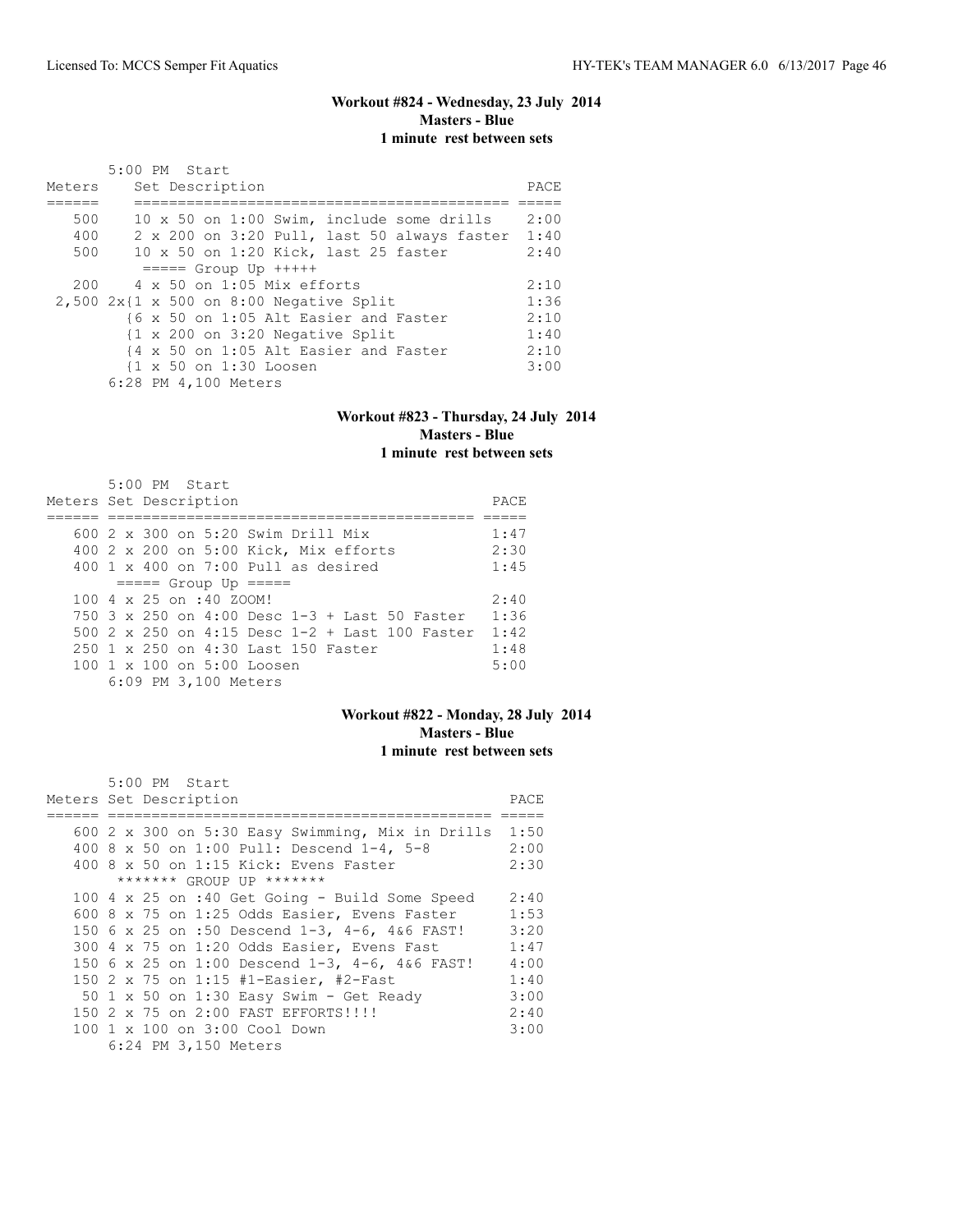# **Workout #827 - Tuesday, 29 July 2014 Masters - Blue 1 minute rest between sets**

| Meters | 5:00 PM Start<br>Set Description                       | PACE |
|--------|--------------------------------------------------------|------|
|        |                                                        |      |
| 500    | 1 x 500 on 9:00 Easy Swim, Mix in Drills               | 1:48 |
| 500    | 5 x 100 on 1:50 Pull: Middle 50 of each faster         | 1:50 |
| 450    | $6 \times 75$ on 1:50 Kick: 1st&3rd 25 faster          | 2:27 |
|        | ********GROUP UP********                               |      |
| 100    | 4 x 25 on :40 Descend 1-4                              | 2:40 |
|        | $1,500$ $2x13$ x 50 on :55 Hold a Steady Pace          | 1:50 |
|        | $\{2 \times 150 \text{ on } 2:45 \text{ Descend } 1-2$ | 1:50 |
|        | {3 x 50 on :55 Hold a Steady Pace                      | 1:50 |
|        | {2 x 75 on 2:00 FAST SWIMS!                            | 2:40 |
| 100    | 1 x 100 on 5:00 Cool Down                              | 5:00 |
|        | 6:13 PM 3,150 Meters                                   |      |

#### **Workout #828 - Wednesday, 30 July 2014 Masters - Blue 1 minute rest between sets**

| $5:00$ PM Start                                        |      |
|--------------------------------------------------------|------|
| Meters Set Description                                 | PACE |
|                                                        |      |
| 400 2 x 200 on 4:00 Steady Swims                       | 2:00 |
| 600 2 x 300 on 5:30 Pull: Build each swim by 100s 1:50 |      |
| 400 4 x 100 on 2:00 Kick: Middle 50 Faster             | 2:00 |
| ********GROUP UP********                               |      |
| 400 1 x 400 on 7:00 Steady Swim                        | 1:45 |
| 200 4 x 50 on :55 Descend 1-4                          | 1:50 |
| 400 4 x 100 on 1:45 Descend 1-4                        | 1:45 |
| 800 2 x 400 on 6:50 Descend 1-2 & Neg Split            | 1:42 |
| 400 4 $\times$ 100 on 1:45 Descend 1-4                 | 1:45 |
| 200 4 x 50 on :55 Hold a Steady Pace                   | 1:50 |
| 400 1 x 400 on $6:30$ Strong Swim - Negative Split     | 1:38 |
| 100 1 x 100 on 3:00 Cool Down                          | 3:00 |
| 6:30 PM 4,300 Meters                                   |      |

# **Workout #829 - Thursday, 31 July 2014 Masters - Blue 1 minute rest between sets**

|        | 5:00 PM Start                                                    |      |
|--------|------------------------------------------------------------------|------|
| Meters | Set Description                                                  | PACE |
|        |                                                                  |      |
| 400    | 1 x 400 on 7:15 Easy Swim and Drills                             | 1:49 |
| 500    | 10 x 50 on :55 Pull: Descend 1-4, 5-8                            | 1:50 |
| 200    | 8 x 25 on :45 Kick: Alt Moderate & Hard                          | 3:00 |
| 300    | 1 x 300 on 5:10 Stretch Out/Get Ready                            | 1:43 |
|        | ********GROUP UP********                                         |      |
| 100    | 4 x 25 on :40 Build Some Speed                                   | 2:40 |
|        | $1,500$ $3x$ {1 x 50 on 1:00 Steady Swim                         | 2:00 |
|        | {2 x 100 on 1:40 2 Strong Swims                                  | 1:40 |
|        | $\{1 \times 50 \text{ on } 1:00 \text{ Steady Swim}\}$           | 2:00 |
|        | $\{2 \times 100 \text{ on } 1:402 \text{ Strong} \text{Swims}\}$ | 1:40 |
| 50     | $1 \times 50$ on $1:30$ Easy Swim                                | 3:00 |
| 100    | $1 \times 100$ on $2:00$ FAST!!                                  | 2:00 |
| 100    | 1 x 100 on 5:00 Cool Down                                        | 5:00 |
|        | 6:16 PM 3,250 Meters                                             |      |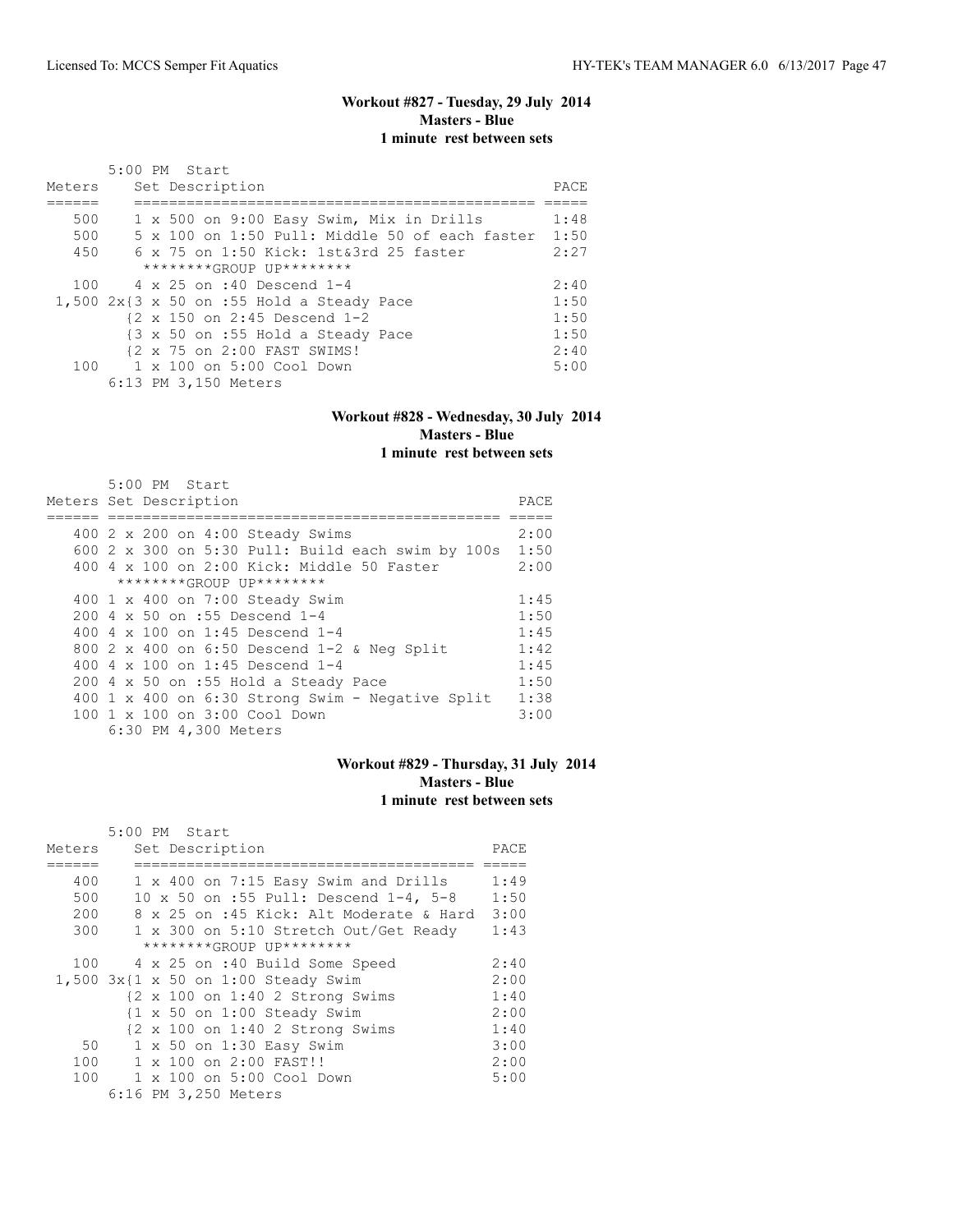# **Workout #837 - Monday, 04 August 2014 Masters - Blue 1 minute rest between sets**

| 5:00 PM Start<br>Meters Set Description              | PACE. |
|------------------------------------------------------|-------|
| 400 1 x 400 on 8:00 Mix swim & Drill                 | 2:00  |
| 400 1 x 400 on 8:00 Pull, mix speeds                 | 2:00  |
|                                                      |       |
| $400$ 4 x 100 on 2:45 Kick, mix in a fast 25 on each | 2:45  |
| ***** Group Up ******                                |       |
| 100 4 x 25 on 1:00 Speedy!                           | 4:00  |
| 400 8 x 50 on 1:05 Desc 1-4, 5-8                     | 2:10  |
| 200 1 x 200 on 4:00 Get Ready                        | 2:00  |
| $6006 \times 100$ on $3:00$ Test Yourself!!          | 3:00  |
| $500 \t 1 \t x \t 500$ on $10:00$ Cool down          | 2:00  |
| 6:19 PM 3,000 Meters                                 |       |

#### **Workout #838 - Tuesday, 05 August 2014 Masters - Blue 1 minute rest between sets**

|        |  | 5:00 PM Start                                             |      |
|--------|--|-----------------------------------------------------------|------|
| Meters |  | Set Description                                           | PACE |
|        |  |                                                           |      |
| 600    |  | 2 x 300 on 5:30 Mix swim & Drill                          | 1:50 |
| 400    |  | 2 x 200 on 3:40 Pull Desc 1-2                             | 1:50 |
| 400    |  | 2 x 200 on 5:45 Kick, mix up speeds                       | 2:52 |
|        |  | 88888 Group Up 88888                                      |      |
| 100    |  | 4 x 25 on :40 Fast!                                       | 2:40 |
|        |  | 1,600 2x{3 x 200 on 3:20 Desc 1-3                         | 1:40 |
|        |  | $\{2 \times 50 \text{ on } 1:15 \text{ All out effort}\}$ | 2:30 |
|        |  | {2 x 25 on :40 All out effort                             | 2:40 |
|        |  | {1 x 50 on 1:30 Loosen                                    | 3:00 |
|        |  | 6:09 PM 3,100 Meters                                      |      |

### **Workout #839 - Thursday, 07 August 2014 Masters - Blue 1 minute rest between sets**

| 5:00 PM Start                                   |      |
|-------------------------------------------------|------|
| Meters Set Description                          | PACE |
|                                                 |      |
| 600 6 x 100 on 1:45 Mix speeds                  | 1:45 |
| 400 16 x 25 on :45 kick, alt fast/moderate 3:00 |      |
| 400 1 x 400 on 6:45 Pull, negative split        | 1:41 |
| }}}} Group Up {{{{{                             |      |
| 300 2 x 150 on 2:40 FAST!!!                     | 1:47 |
| 100 1 x 100 on 2:00 Loosen                      | 2:00 |
| 300 2 x 150 on 2:30 Needs to be fast            | 1:40 |
| 100 1 x 100 on 2:00 Loosen                      | 2:00 |
| 300 2 x 150 on 2:20 Keep it speedy              | 1:33 |
| 100 1 x 100 on 2:00 Loosen                      | 2:00 |
| 300 2 x 150 on 2:10 Last ones, fast ones        | 1:27 |
| $100 \t 1 \t x \t 100$ on 5:00 Loosen           | 5:00 |
| 6:12 PM 3,000 Meters                            |      |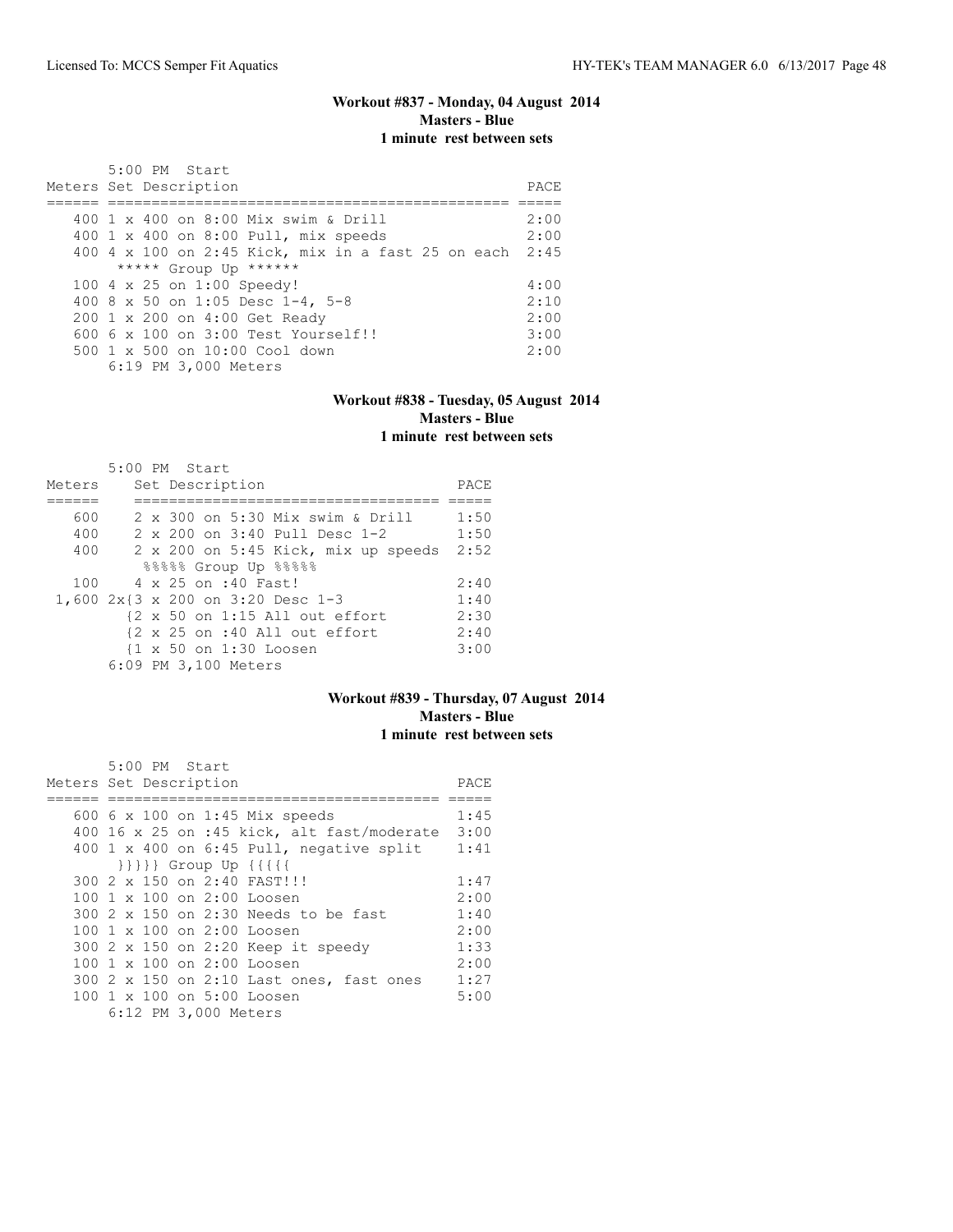# **Workout #833 - Monday, 11 August 2014 Masters - Blue 1 minute rest between sets**

| Meters | 5:00 PM Start<br>Set Description              | PACE |
|--------|-----------------------------------------------|------|
| 500    | 1 x 500 on 9:00 Easy Swim Mixed With Drills   | 1:48 |
| 500    | 5 x 100 on 1:55 Pull: Middle 50 Faster        | 1:55 |
| 450    | 6 x 75 on 1:50 Kick: Odds Moder, Evens Faster | 2:27 |
|        | ******* GROUP UP *******                      |      |
|        | 1,650 3x{8 x 25 on :45 3 FAST, 1 Easy, Repeat | 3:00 |
|        | {2 x 50 on 1:00 1st 25 Moderate, 2nd 25 FAST  | 2:00 |
|        | {2 x 75 on 1:30 50 Moderate, 25 FAST          | 2:00 |
|        | {4 x 25 on :45 1 FAST, 1 Easy, Repeat         | 3:00 |
|        | 1 on :30 Extra 30 Seconds Rest                |      |
| 50     | 2 x 25 on :50 MAX EFFORT!                     | 3:20 |
|        | 100 1 x 100 on 3:00 Cool Down                 | 3:00 |
|        | 6:22 PM 3,250 Meters                          |      |

#### **Workout #834 - Tuesday, 12 August 2014 Masters - Blue 1 minute rest between sets**

| 5:00 PM Start                                            |      |
|----------------------------------------------------------|------|
| Meters Set Description                                   | PACE |
|                                                          |      |
| 600 $2 \times 300$ on 5:30 Swim: Last 100 of each faster | 1:50 |
| 400 1 x 400 on 7:00 Pull: Steady Swim                    | 1:45 |
| 400 8 x 50 on 1:30 Kick: 2nd 25 faster                   | 3:00 |
| *******GROUP UP*******                                   |      |
| 100 4 x 25 on :40 Descend 1-4                            | 2:40 |
| 450 6 x 75 on 1:20 Odds Moderate, Evens Fast             | 1:47 |
| 300 2 x 150 on 2:40 Descend $1-2$ & Negative Split       | 1:47 |
| 300 4 x 75 on 1:25 Odds Moderate, Evens Fast             | 1:53 |
| 300 2 x 150 on 2:40 Descend $1-2$ & Negative Split       | 1:47 |
| 150 2 x 75 on 1:30 Two Fast Efforts!!!                   | 2:00 |
| 100 1 x 100 on 5:00 Cool Down                            | 5:00 |
| 6:16 PM 3,100 Meters                                     |      |

#### **Workout #835 - Wednesday, 13 August 2014 Masters - Blue 1 minute rest between sets**

|        |  | 5:00 PM Start |                                                            |      |
|--------|--|---------------|------------------------------------------------------------|------|
| Meters |  |               | Set Description                                            | PACE |
|        |  |               |                                                            |      |
| 800    |  |               | $2 \times 400$ on $7:00$ Swim: Descend 1-2                 | 1:45 |
| 400    |  |               | 8 x 50 on :55 Pull: Descend 1-4, 5-8                       | 1:50 |
| 200    |  |               | 8 x 25 on :55 Kick: Odds Moderate, Evens Fast              | 3:40 |
|        |  |               | *******GROUP UP*******                                     |      |
|        |  |               | 400 1 x 400 on 6:45 Steady Swim                            | 1:41 |
|        |  |               | 2,400 2x{2 x 200 on 3:15 Descend 1-2                       | 1:38 |
|        |  |               | $\{1 \times 400 \text{ on } 6:45 \text{ Negative Split}\}$ | 1:41 |
|        |  |               | $\{4 \times 100 \text{ on } 1:45 \text{ Descend } 1-4$     | 1:45 |
|        |  |               | 100    1 x 100    0n    3:00    Cool    Down               | 3:00 |
|        |  |               | 6:26 PM 4,300 Meters                                       |      |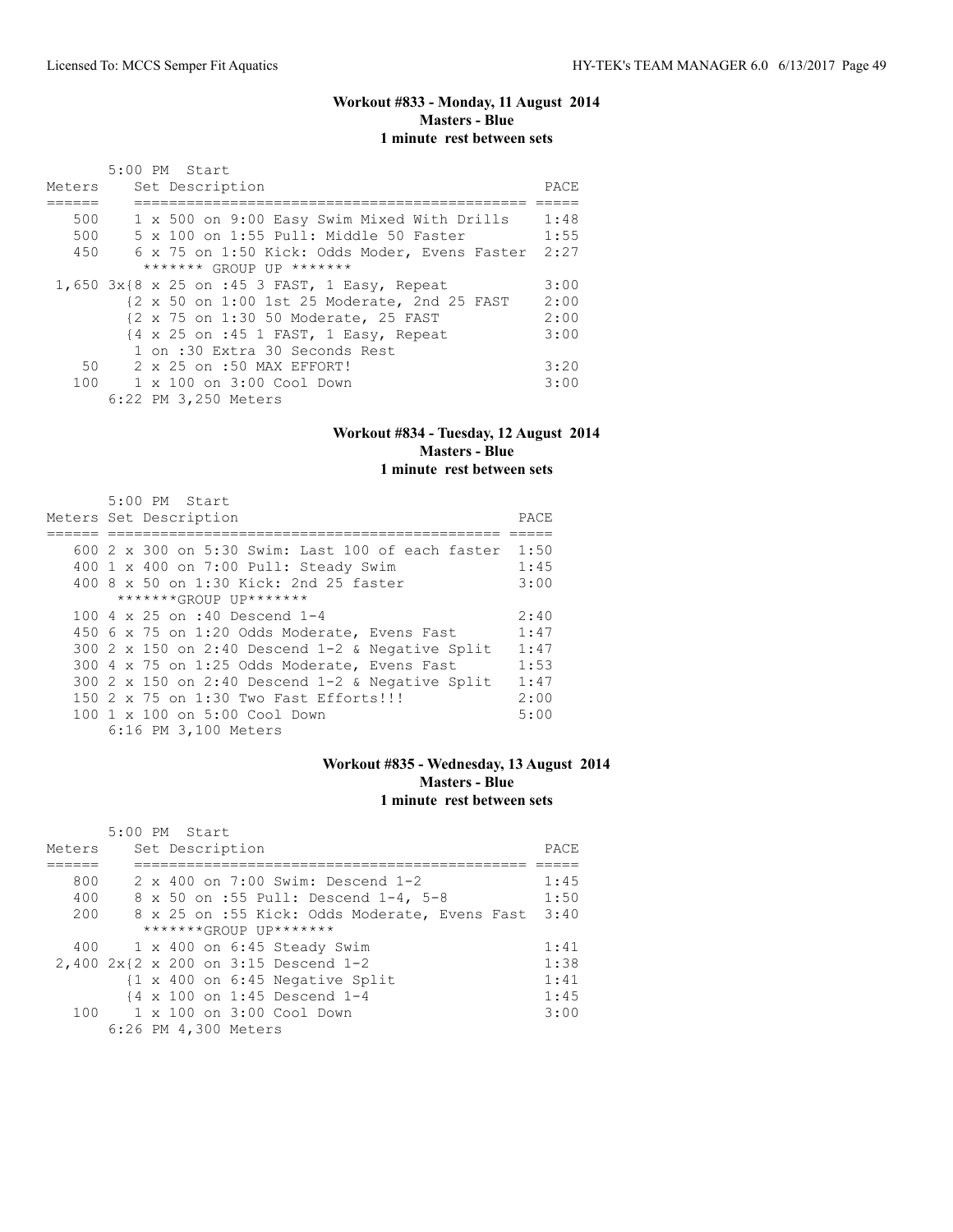# **Workout #836 - Thursday, 14 August 2014 Masters - Blue 1 minute rest between sets**

| 5:00 PM Start                                 |      |
|-----------------------------------------------|------|
| Meters Set Description                        | PACE |
|                                               |      |
| 400 2 x 200 on 3:50 Swim/Drill Mix            | 1:55 |
| 600 4 x 150 on 3:00 Pull: Middle 50 Faster    | 2:00 |
| 400 4 x 100 on 2:00 Kick: Last 50 Faster      | 2:00 |
| *******GROUP UP*******                        |      |
| 100 4 x 25 on :40 Get some speed going!       | 2:40 |
| 400 4 x 100 on 1:45 Descend 1-4               | 1:45 |
| 100 $2 \times 50$ on 1:00 Descend 1-2         | 2:00 |
| 400 4 $\times$ 100 on 1:40 Descend 1-4        | 1:40 |
| 100 $2 \times 50$ on 1:00 Descend 1-2         | 2:00 |
| 400 $4 \times 100$ on 1:35 Hold A Strong Pace | 1:35 |
| 1 on :30 Extra 30 Seconds Rest                |      |
| $100.2 \times 50$ on $1:00$ Two FAST Swims    | 2:00 |
| 100 1 x 100 on 5:00 Cool Down                 | 5:00 |
| 6:13 PM 3,100 Meters                          |      |

#### **Workout #840 - Monday, 18 August 2014 Masters - Blue 1 minute rest between sets**

|        | $5:00$ PM Start                                        |      |
|--------|--------------------------------------------------------|------|
| Meters | Set Description                                        | PACE |
|        |                                                        |      |
| 600    | 1 x 600 on 11:00 Swim & Drill                          | 1:50 |
| 400    | $4 \times 100$ on 1:55 Pull - Think DPS 1:55           |      |
| 450    | $6 \times 75$ on $1:45$ Kick - Mix Speeds              | 2:20 |
|        | <i>aaaaa</i> Group Up aaaaa                            |      |
| 100    | 4 x 25 on :40 FAST! FAST! FAST!                        | 2:40 |
|        | 1,700 2x{4 x 50 on 1:00 Desc 1-4                       | 2:00 |
|        | {1 on :30 Extra Rest                                   |      |
|        | {4 x 50 on :55 Desc 1-4                                | 1:50 |
|        | {1 on :30 Extra Rest                                   |      |
|        | {4 x 50 on :50 Desc 1-4                                | 1:40 |
|        | {1 on :30 Extra Rest                                   |      |
|        | {4 x 50 on :45 Desc 1-4                                | 1:30 |
|        | $\{1 \times 50 \text{ on } 1:30 \text{ Easy Loosen}\}$ | 3:00 |
|        | 6:11 PM 3,250 Meters                                   |      |

# **Workout #841 - Tuesday, 19 August 2014 Masters - Blue 1 minute rest between sets**

|        | 5:00 PM Start                     |      |
|--------|-----------------------------------|------|
| Meters | Set Description                   | PACE |
|        |                                   |      |
| 600    | 2 x 300 on 5:30 Swim              | 1:50 |
| 400    | 1 x 400 on 10:00 Kick             | 2:30 |
| 400    | 2 x 200 on 3:45 pull              | 1:52 |
|        | !!!!! Group Up !!!!!              |      |
| 100    | 4 x 25 on :45 Speedy Swims!       | 3:00 |
|        | 1,600 4x{2 x 100 on 1:55 Desc 1-2 | 1:55 |
|        | {2 x 100 on 1:35 Desc 1-2         | 1:35 |
| 100    | 1 x 100 on 5:00 Loosen            | 5:00 |
|        | 6:10 PM 3,200 Meters              |      |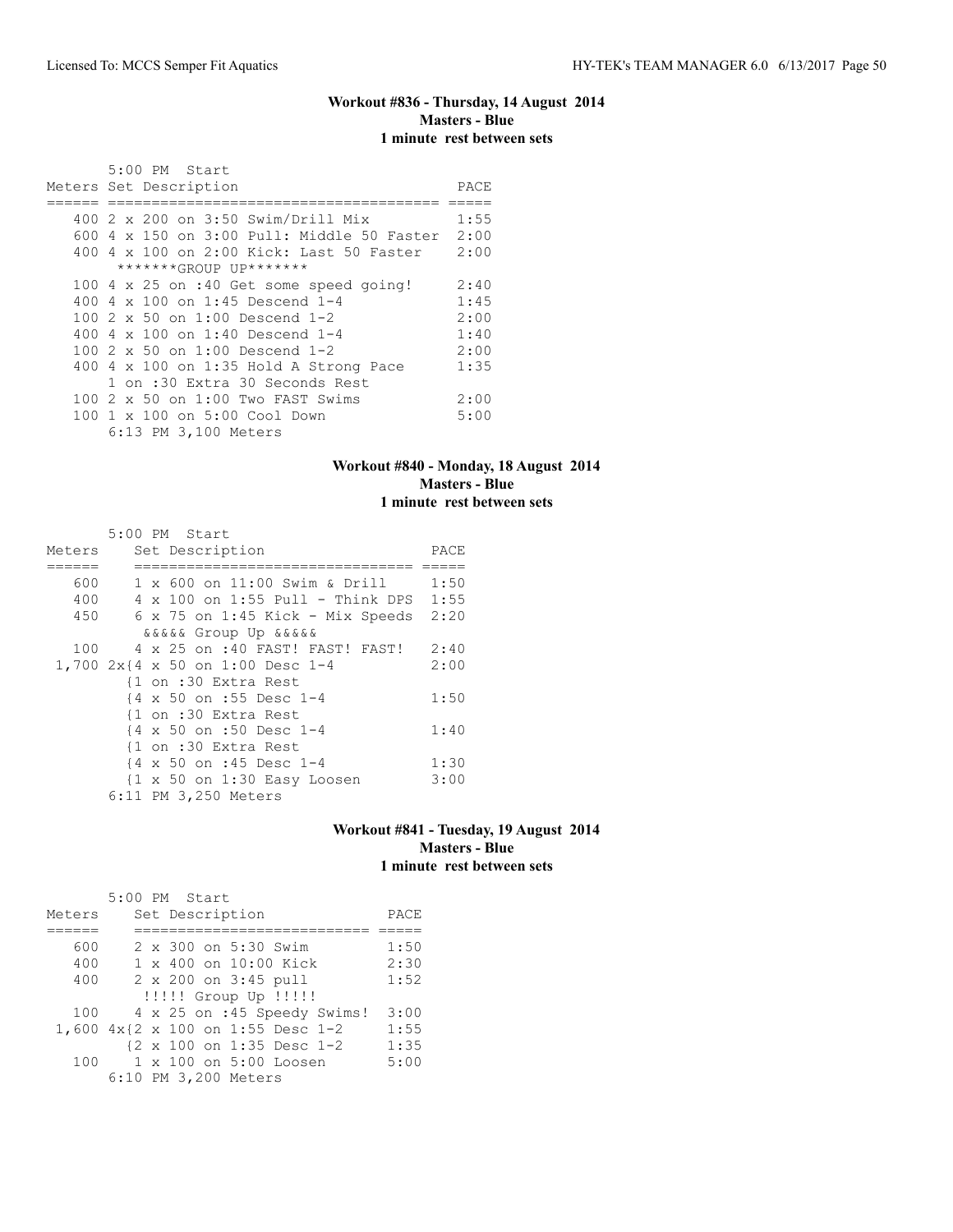# **Workout #842 - Wednesday, 20 August 2014 Masters - Blue 1 minute rest between sets**

| Meters Set Description |  | 5:00 PM Start |                      |                                                    | PACE |
|------------------------|--|---------------|----------------------|----------------------------------------------------|------|
|                        |  |               |                      | 600 3 x 200 on 3:30 Swim, drill mix                | 1:45 |
|                        |  |               |                      | 400 4 x 100 on 2:30 Kick, last 25 always fast 2:30 |      |
|                        |  |               |                      | $400 \t 1 \t x \t 400$ on $7:00$ Pull as desired   | 1:45 |
|                        |  |               |                      | $--- $ Group Up $--- $                             |      |
|                        |  |               |                      | 1,000 2 x 500 on 7:45 Desc 1-2                     | 1:33 |
|                        |  |               |                      | 800 $2 \times 400$ on 6:30 Desc 1-2                | 1:38 |
|                        |  |               |                      | 600 2 x 300 on 4:45 Desc 1-2                       | 1:35 |
|                        |  |               |                      | 400 $2 \times 200$ on $3:20$ Desc 1-2              | 1:40 |
|                        |  |               |                      | 200 2 x 100 on 1:45 Fast Finish                    | 1:45 |
|                        |  |               |                      | 100 1 x 100 on 5:00 Loosen                         | 5:00 |
|                        |  |               | 6:31 PM 4,500 Meters |                                                    |      |

#### **Workout #843 - Thursday, 21 August 2014 Masters - Blue 1 minute rest between sets**

|        | 5:00 PM Start                                                                             |      |
|--------|-------------------------------------------------------------------------------------------|------|
| Meters | Set Description                                                                           | PACE |
|        |                                                                                           |      |
| 600    | 2 x 300 on 5:30 Swim, drill mix                                                           | 1:50 |
| 450    | 6 x 75 on 1:25 Pull, Steady pace                                                          | 1:53 |
| 400    | $1 \times 400$ on $10:00$ Kick as desired                                                 | 2:30 |
|        | $ + + + + $ Group Up $ + + + + $                                                          |      |
| 100    | $4 \times 25$ on :50 S P R I N T - Breath Control?                                        | 3:20 |
|        | 1,500 $4x$ {1 x 25 on 1:00 Easy, half-way and turn around                                 | 4:00 |
|        | $\{1 \times 250 \text{ on } 3:55 \text{ Strong all the way}\$                             | 1:34 |
|        | $\{2 \times 50 \text{ on } 1:20 \text{ } \#1 \text{ Moderate, } \#2 \text{ Max Effect}\}$ | 2:40 |
| 100    | 1 x 100 on 5:00 Loosen                                                                    | 5:00 |
|        | 6:15 PM 3,150 Meters                                                                      |      |

# **Workout #848 - Monday, 25 August 2014 Masters - Blue 1 minute rest between sets**

| 5:00 PM Start                                        |      |
|------------------------------------------------------|------|
| Meters Set Description                               | PACE |
|                                                      |      |
| 600 2 x 300 on 5:30 Easy Swimming w/some drills 1:50 |      |
| 400 4 x 100 on 1:50 Pull: Descend 1-4                | 1:50 |
| $400$ 8 x 50 on 1:05 Kick: Odds Mod, Eve Faster      | 2:10 |
| *******GROUP UP*******                               |      |
| 100 4 x 25 on :40 Pick up Speed As You Go            | 2:40 |
| 225 3 x 75 on 1:25 Odds Fast, Evens Moderate         | 1:53 |
| $25 \t1 x 25$ on :50 Moderate Swim                   | 3:20 |
| 375 5 x 75 on 1:20 Odds Fast, Evens Moderate         | 1:47 |
| 25 1 x 25 on :50 Moderate Swim                       | 3:20 |
| 525 7 x 75 on 1:15 Odds Fast, Evens Moderate         | 1:40 |
| $25 \t1 x 25$ on 1:30 Moderate Swim                  | 6:00 |
| 300 4 x 75 on 2:00 Fast Efforts!!!!! Swim HARD! 2:40 |      |
| 100 1 x 100 on 5:00 Cool Down                        | 5:00 |
| 6:20 PM 3,100 Meters                                 |      |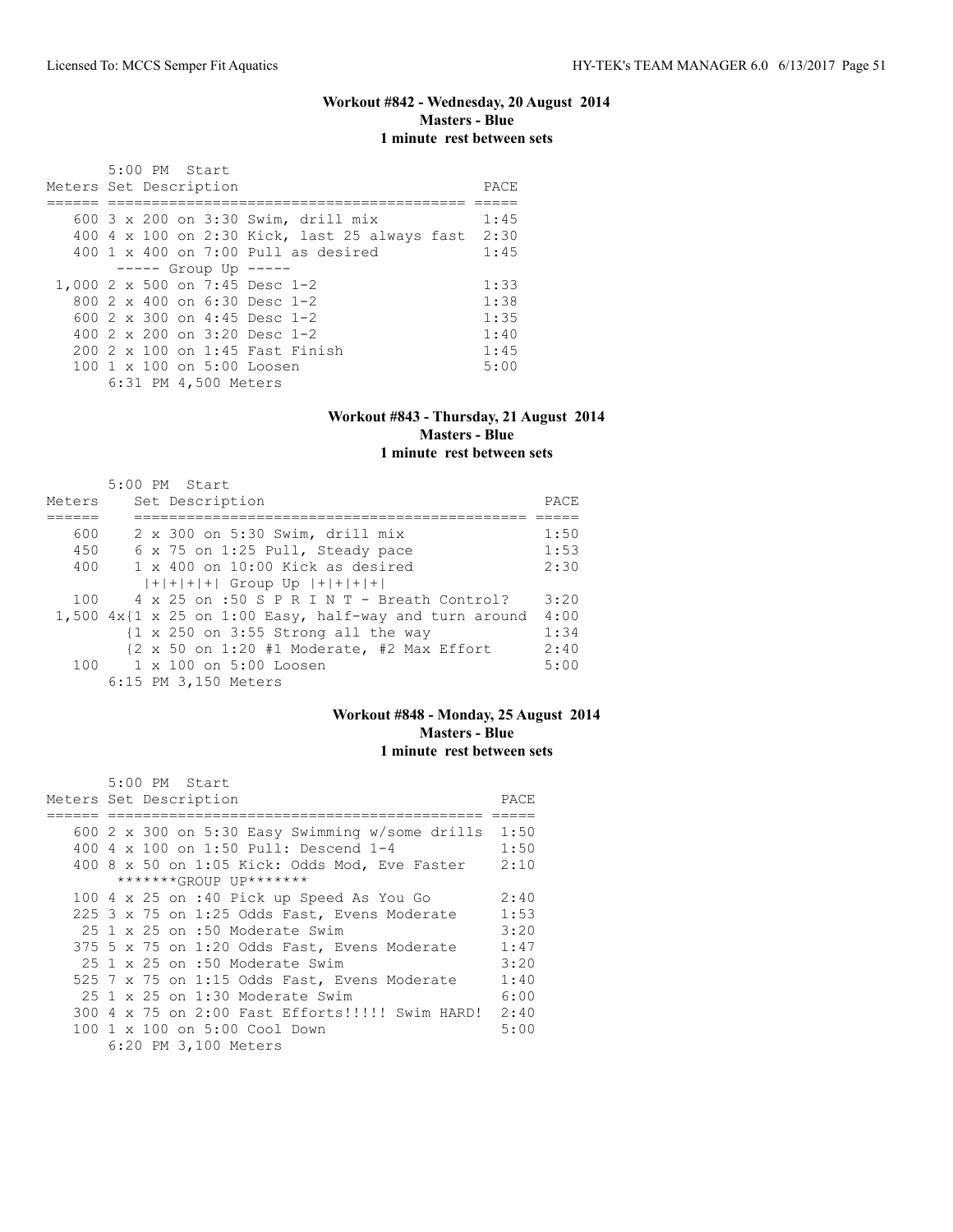5:00 PM Start

# **Workout #849 - Tuesday, 26 August 2014 Masters - Blue 1 minute rest between sets**

| Meters | 5:00 PM Start<br>Set Description                       | PACE |
|--------|--------------------------------------------------------|------|
| 500    | $1 \times 500$ on 9:00 Swim and Drills                 | 1:48 |
| 500    | 5 x 100 on 1:50 Pull: Middle 50 of each 100 hard       | 1:50 |
| 450    | 6 x 75 on 2:00 Kick: Push the Middle 25                | 2:40 |
|        | $******GROUP$ $IP*******$                              |      |
|        | 100 4 x 25 on :40 Build Some Speed                     | 2:40 |
|        | $1,500$ $2x{2x50}$ on $1:00$ Moderate Swims            | 2:00 |
|        | $\{4 \times 150 \text{ on } 2:30 \text{ Descend } 1-4$ | 1:40 |
|        | {1 x 50 on 1:00 FAST EFFORT!                           | 2:00 |
| 100    | $1 \times 100$ on $5:00$ Cool Down Swim                | 5:00 |
|        | 6:10 PM 3,150 Meters                                   |      |

#### **Workout #850 - Wednesday, 27 August 2014 Masters - Blue 1 minute rest between sets**

| Meters Set Description |  |  |                      |                                                                |      |  |  |
|------------------------|--|--|----------------------|----------------------------------------------------------------|------|--|--|
|                        |  |  |                      |                                                                |      |  |  |
|                        |  |  |                      | 600 3 x 200 on 4:10 Drill on the 3rd 50 of Each Swim           | 2:05 |  |  |
|                        |  |  |                      | 300 1 x 300 on 5:45 Pull: Steady                               | 1:55 |  |  |
|                        |  |  |                      | $400\,$ 4 x $100\,$ on $2:00\,$ Kick: Middle 50 of Each Harder | 2:00 |  |  |
|                        |  |  |                      | *******GROUP UP*******                                         |      |  |  |
|                        |  |  |                      | 400 1 x 400 on 6:50 Steady & Smooth: Find Your Rhythm          | 1:42 |  |  |
|                        |  |  |                      | 100 1 x 100 on 1:45 Steady Swim                                | 1:45 |  |  |
|                        |  |  |                      | 400 2 x 200 on 3:15 Descend 1-2                                | 1:38 |  |  |
|                        |  |  |                      | $400$ 1 x $400$ on $6:40$ Negative Split                       | 1:40 |  |  |
|                        |  |  |                      | 100 1 x 100 on 1:45 Steady Swim                                | 1:45 |  |  |
|                        |  |  |                      | 400 2 x 200 on 3:20 Descend 1-2                                | 1:40 |  |  |
|                        |  |  |                      | 400 1 x 400 on 6:30 Hard Effort                                | 1:38 |  |  |
|                        |  |  |                      | 100 1 x 100 on 1:45 Steady Swim                                | 1:45 |  |  |
|                        |  |  |                      | 400 2 x 200 on 3:25 Descend 1-2, Finish Strong!                | 1:42 |  |  |
|                        |  |  |                      | 100 1 x 100 on 5:00 Cool Down                                  | 5:00 |  |  |
|                        |  |  | 6:32 PM 4,100 Meters |                                                                |      |  |  |

#### **Workout #851 - Thursday, 28 August 2014 Masters - Blue 1 minute rest between sets**

|        | 5:00 PM Start                                       |      |  |  |  |  |  |
|--------|-----------------------------------------------------|------|--|--|--|--|--|
| Meters | Set Description                                     |      |  |  |  |  |  |
|        |                                                     |      |  |  |  |  |  |
| 400    | 1 x 400 on 7:15 Steady Swim/Mix in Drills           | 1:49 |  |  |  |  |  |
| 600    | 12 x 50 on :55 Pull: Descend $1-4$ , 5-8, 9-12 1:50 |      |  |  |  |  |  |
| 400    | 16 x 25 on :40 Kick: Odds-Mod, Ev-Fast              | 2:40 |  |  |  |  |  |
|        | *******GROUP UP*******                              |      |  |  |  |  |  |
| 100    | 4 x 25 on :40 Get Some Speed Going                  | 2:40 |  |  |  |  |  |
|        | 1,800 3x{2 x 50 on :50 Descend 1-2                  | 1:40 |  |  |  |  |  |
|        | {1 x 100 on 1:40 Fast Swim                          | 1:40 |  |  |  |  |  |
|        | {2 x 50 on :55 Descend 1-2                          | 1:50 |  |  |  |  |  |
|        | {1 x 100 on 1:35 Faster!                            | 1:35 |  |  |  |  |  |
|        | {2 x 50 on 1:00 Descend 1-2                         | 2:00 |  |  |  |  |  |
|        | {1 x 100 on 1:30 Fasterer!!!                        | 1:30 |  |  |  |  |  |
|        | 100 1 x 100 on 5:00 Cool Down                       | 5:00 |  |  |  |  |  |
|        | 6:14 PM 3,400 Meters                                |      |  |  |  |  |  |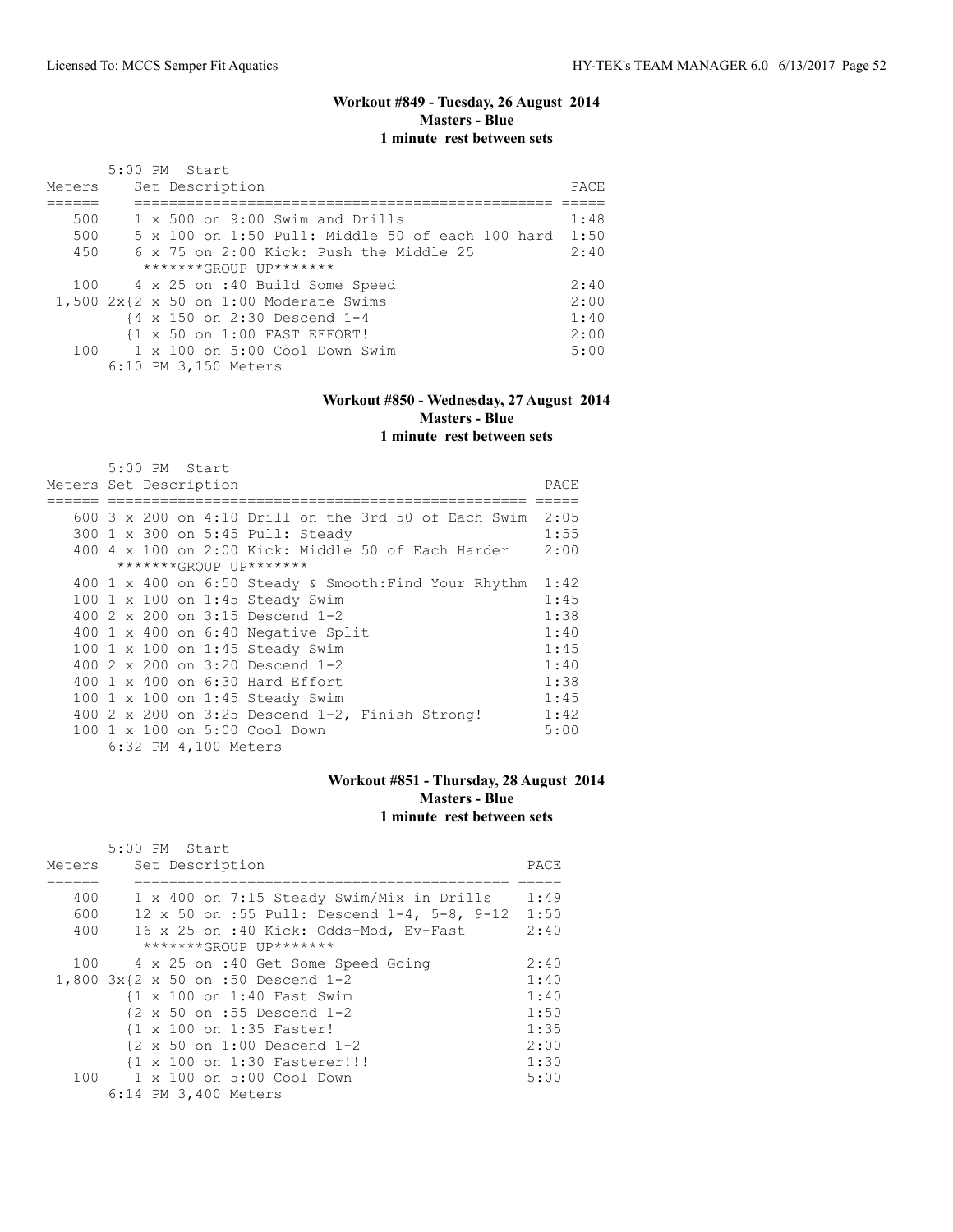#### **Workout #844 - Monday, 01 September 2014 Masters - Blue 1 minute rest between sets**

 5:00 PM Start Meters Set Description PACE ====== ================================= ===== 600 1 x 600 on 11:00 Mix swim & drill 1:50 400 8 x 50 on 1:15 Kick, odds faster 2:30 400 4 x 100 on 2:00 Pull, mix efforts 2:00 \*\*\*\*\* Group Up \*\*\*\*\* 100 4 x 25 on :40 Fast! 2:40<br>400 8 x 50 on 1:05 Desc 1-4, 5-8 2:10 400 8 x 50 on 1:05 Desc 1-4, 5-8 2:10<br>100 4 x 25 on :40 Fast! 2:40 100 4 x 25 on :40 Fast! 2:40<br>450 6 x 75 on 1:20 Desc 1-3, 4-6 1:47 450 6 x 75 on 1:20 Desc 1-3, 4-6 1:47<br>100 4 x 25 on :40 Fast! 2:40 100 4 x 25 on :40 Fast! 2:40<br>400 4 x 100 on 1:35 Desc 1-2, 3-4 1:35 400 4 x 100 on 1:35 Desc 1-2, 3-4 1:35<br>100 1 x 100 on 5:00 Loosen 5:00 100 1 x 100 on 5:00 Loosen 6:16 PM 3,050 Meters

#### **Workout #845 - Tuesday, 02 September 2014 Masters - Blue 1 minute rest between sets**

|        | 5:00 PM Start |  |                      |                                                  |      |
|--------|---------------|--|----------------------|--------------------------------------------------|------|
| Meters |               |  | Set Description      |                                                  | PACE |
|        |               |  |                      |                                                  |      |
| 500    |               |  |                      | $1 \times 500$ on 9:00 Swim & Drill Mix          | 1:48 |
| 600    |               |  |                      | $6 \times 100$ on 1:45 Pull, last 25 faster pace | 1:45 |
| 400    |               |  |                      | 2 x 200 on 5:00 Kick, 2nd and 4th 50 faster 2:30 |      |
|        |               |  |                      | ^^^^^^ Group Up ^^^^^^                           |      |
| 100    |               |  | 4 x 25 on :40 Fast!  |                                                  | 2:40 |
|        |               |  |                      | 1,500 1x{5 x 100 on 1:35 Odds Faster             | 1:35 |
|        |               |  |                      | {4 x 100 on 1:41 Evens Faster                    | 1:41 |
|        |               |  |                      | {3 x 100 on 1:47 Odds Faster                     | 1:47 |
|        |               |  |                      | {2 x 100 on 1:53 Evens Faster                    | 1:53 |
|        |               |  |                      | {1 x 100 on 3:00 Last one, Fast One              | 3:00 |
| 100    |               |  |                      | 1 x 100 on 5:00 Loosen                           | 5:00 |
|        |               |  | 6:10 PM 3,200 Meters |                                                  |      |

#### **Workout #846 - Wednesday, 03 September 2014 Masters - Blue 1 minute rest between sets**

| 5:00 PM Start<br>Meters Set Description                  | PACE |
|----------------------------------------------------------|------|
|                                                          |      |
| 500 1 x 500 on 9:00 Swim Drill Mix                       | 1:48 |
| 500 10 x 50 on 1:00 Pull - 1 less strokes on 2nd 25 2:00 |      |
| 400 16 x 25 on :35 Kick - Faster every 4th 25            | 2:20 |
| GGGGGGGGGG Group Up GGGGGGGGGGG                          |      |
| $200 \text{ } 4 \text{ } \times 50$ on 1:05 Desc 1-4     | 2:10 |
| 500 $1 \times 500$ on 8:45 Negative Split                | 1:45 |
| 500 10 x 50 on :53 Steady Pace                           | 1:46 |
| 500 2 x 250 on 4:28 Desc 1-2                             | 1:47 |
| 500 10 x 50 on :54 Steady Pace                           | 1:48 |
| 500 5 x 100 on 1:49 Negative Split                       | 1:49 |
| 100 1 x 100 on 5:00 Loosen                               | 5:00 |
| 6:34 PM 4,200 Meters                                     |      |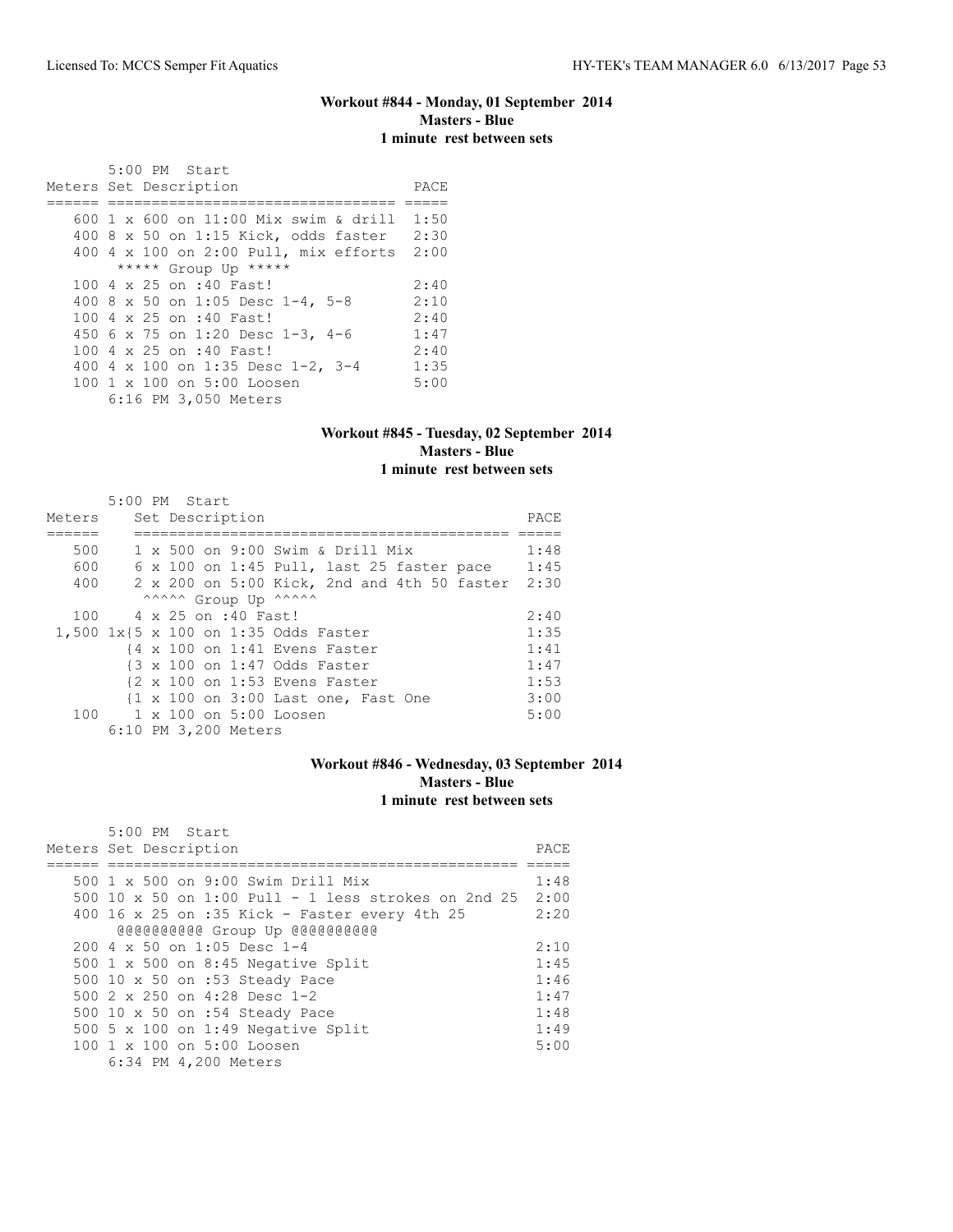# **Workout #847 - Thursday, 04 September 2014 Masters - Blue 1 minute rest between sets**

| 5:00 PM Start<br>Meters Set Description                                                                                                                                                                                      | PACE |
|------------------------------------------------------------------------------------------------------------------------------------------------------------------------------------------------------------------------------|------|
| No Practice Thursday Night, Pool Closed                                                                                                                                                                                      |      |
| 600 4 x 150 on 2:30 Mix it up                                                                                                                                                                                                | 1:40 |
| 400 1 x 400 on 6:30 Pull, negative split                                                                                                                                                                                     | 1:38 |
| 400 8 x 50 on 1:20 Kick, some fast, some not                                                                                                                                                                                 | 2:40 |
| $($ $($ $($ $($ $($ $($ $))$ $)$ $)$ $($ $)$ $($ $)$ $($ $)$ $($ $)$ $($ $)$ $($ $)$ $($ $)$ $($ $)$ $($ $)$ $($ $)$ $($ $)$ $($ $)$ $($ $)$ $($ $)$ $($ $)$ $($ $)$ $($ $)$ $($ $)$ $($ $)$ $($ $)$ $($ $)$ $($ $)$ $($ $)$ |      |
| 100 4 x 25 on :40 Fast!                                                                                                                                                                                                      | 2:40 |
| 1,000 4 x 250 on 4:22 Last 50 always faster                                                                                                                                                                                  | 1:45 |
| 600 4 x 150 on 2:45 Last 50 always faster                                                                                                                                                                                    | 1:50 |
| 100 1 x 100 on 5:00 Loosen                                                                                                                                                                                                   | 5:00 |
| 6:11 PM 3,200 Meters                                                                                                                                                                                                         |      |

# **Workout #852 - Monday, 08 September 2014 Masters - Blue**

**1 minute rest between sets**

| $5:00$ PM Start                                    |      |
|----------------------------------------------------|------|
| Meters Set Description                             | PACE |
|                                                    |      |
| 400 1 x 400 on 8:00 Mix swim & Drill               | 2:00 |
| 400 1 x 400 on 8:00 Pull, mix speeds               | 2:00 |
| 400 4 x 100 on 2:45 Kick, mix in a fast 25 on each | 2:45 |
| ***** Group Up ******                              |      |
| 100 4 x 25 on 1:00 Speedy!                         | 4:00 |
| 400 8 x 50 on 1:05 Desc 1-4, 5-8                   | 2:10 |
| 200 1 x 200 on 4:00 Get Ready                      | 2:00 |
| $6006 \times 100$ on $3:00$ Test Yourself!!        | 3:00 |
| $500 \t 1 \t x \t 500$ on $10:00$ Cool down        | 2:00 |
| 6:19 PM 3,000 Meters                               |      |

#### **Workout #853 - Tuesday, 09 September 2014 Masters - Blue 1 minute rest between sets**

|        | 5:00 PM Start                                                      |      |
|--------|--------------------------------------------------------------------|------|
| Meters | Set Description                                                    | PACE |
|        |                                                                    |      |
| 600    | 2 x 300 on 5:40 Swim: Mix on some drills                           | 1:53 |
| 400    | 1 x 400 on 6:45 Pull: Build by 100's                               | 1:41 |
| 400    | 2 x 200 on 4:15 Kick: Every other 50 faster                        | 2:08 |
|        | $*****GROUP$ $IP*******$                                           |      |
| 100    | 4 x 25 on :40 Mix up your speed - some fast                        | 2:40 |
|        | 1,700 $2x\{2 \times 100 \text{ on } 1:50 \text{ Hold a good pace}$ | 1:50 |
|        | {3 x 200 on 3:20 #1-Steady, #2-Neg Spl, #3-Fast                    | 1:40 |
|        | $\{1 \times 50 \text{ on } 1:30 \text{ Easy } \text{Swim}\}$       | 3:00 |
| 100    | 1 x 100 on 5:00 Cool Down                                          | 5:00 |
|        | 6:12 PM 3,300 Meters                                               |      |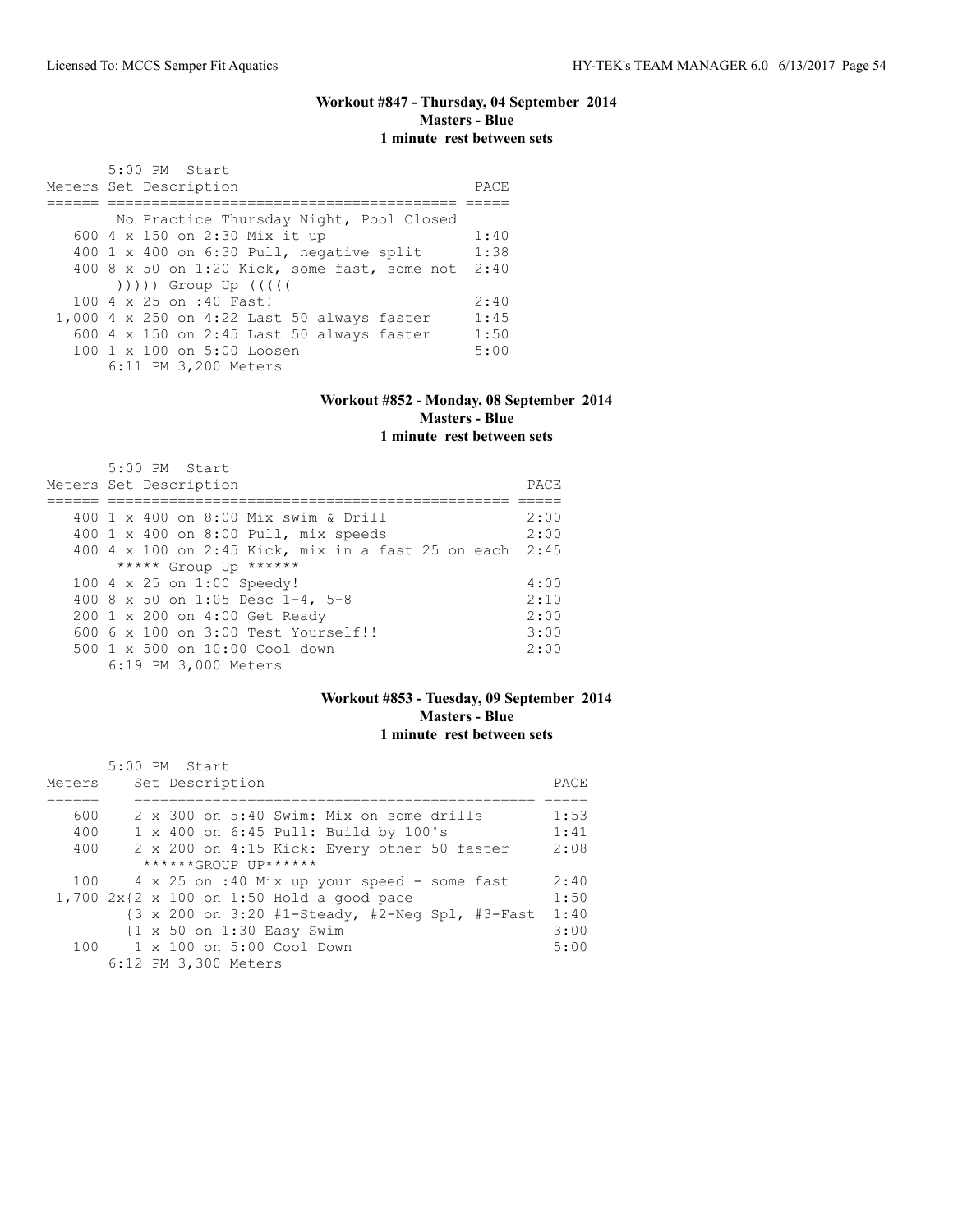# **Workout #854 - Wednesday, 10 September 2014 Masters - Blue 1 minute rest between sets**

| $5:00$ PM Start                                                                    |      |
|------------------------------------------------------------------------------------|------|
| Meters Set Description                                                             | PACE |
|                                                                                    |      |
| 400 2 x 200 on 3:30 Steady Swims                                                   | 1:45 |
| 400 8 x 50 on 1:00 Pull: Descend 1-4, 5-8                                          | 2:00 |
| 300 12 x 25 on :40 Kick: Every 3rd one FAST                                        | 2:40 |
| 400 4 $\times$ 100 on 1:45 Descend 1-4                                             | 1:45 |
| $******GROUP$ $IP*******$                                                          |      |
| 500 1 x 500 on 8:00 Steady Swim                                                    | 1:36 |
| 500 2 x 250 on 4:10 Descend 1-2                                                    | 1:40 |
| 300 3 x 100 on 1:45 Steady Strong Swims                                            | 1:45 |
| $200 \text{ } 4 \text{ } \times \text{ } 50 \text{ on } : 50 \text{ Hard Effects}$ | 1:40 |
| 500 2 x 250 on 4:20 Descend 1-2                                                    | 1:44 |
| 500 1 x 500 on 8:00 Negative Split - Finish Fast!                                  | 1:36 |
| $100 \t 1 \t x \t 100$ on $5:00$ Cool Down                                         | 5:00 |
| 6:29 PM 4,100 Meters                                                               |      |

# **Workout #855 - Thursday, 11 September 2014 Masters - Blue**

# **1 minute rest between sets**

|        | 5:00 PM Start                                                 |      |
|--------|---------------------------------------------------------------|------|
| Meters | Set Description                                               | PACE |
|        |                                                               |      |
| 400    | 2 x 200 on 3:30 Steady Swims                                  | 1:45 |
| 600    | 2 x 300 on 5:30 Pull: Descend 1-2                             | 1:50 |
| 400    | 4 x 100 on 2:10 Kick: Middle 50 Harder                        | 2:10 |
|        | *******GROUP UP*******                                        |      |
| 100    | 4 x 25 on :50 Stroke Count: Decrease each 25 3:20             |      |
|        | 1,500 $2x\{2 \times 75 \text{ on } 1:20 \text{ Descend } 1-2$ | 1:47 |
|        | {2 x 150 on 2:30 Fast!                                        | 1:40 |
|        | $\{2 \times 75 \text{ on } 1:20 \text{ Descend } 1-2\}$       | 1:47 |
|        | {1 x 150 on 2:30 Fast!                                        | 1:40 |
| 100    | 1 x 100 on 5:00 Cool Down                                     | 5:00 |
|        | 6:07 PM 3,100 Meters                                          |      |

# **Workout #864 - Monday, 15 September 2014 Masters - Blue 1 minute rest between sets**

| 5:00 PM Start                         |      |
|---------------------------------------|------|
| Meters Set Description                | PACE |
|                                       |      |
| 500 1 x 500 on 9:00 swim and drill    | 1:48 |
| 500 5 x 100 on 1:50 Pull, mix efforts | 1:50 |
| 400 8 x 50 on 1:20 Kick, fast!        | 2:40 |
| $--- $ Group Up $--- $                |      |
| 300 12 x 25 on :45 Alt Mod & fast     | 3:00 |
| 200 2 x 100 on 2:30 #1 Easy, #2 Fast  | 2:30 |
| 300 12 x 25 on :40 Alt Mod & Fast     | 2:40 |
| 200 2 x 100 on 2:30 #1 Easy, #2 Fast  | 2:30 |
| 300 12 x 25 on :35 Alt Mod & Fast     | 2:20 |
| 200 2 x 100 on 2:30 #1 Easy, #2 Fast  | 2:30 |
| 100 1 x 100 on 5:00 Loosen            | 5:00 |
| 6:23 PM 3,000 Meters                  |      |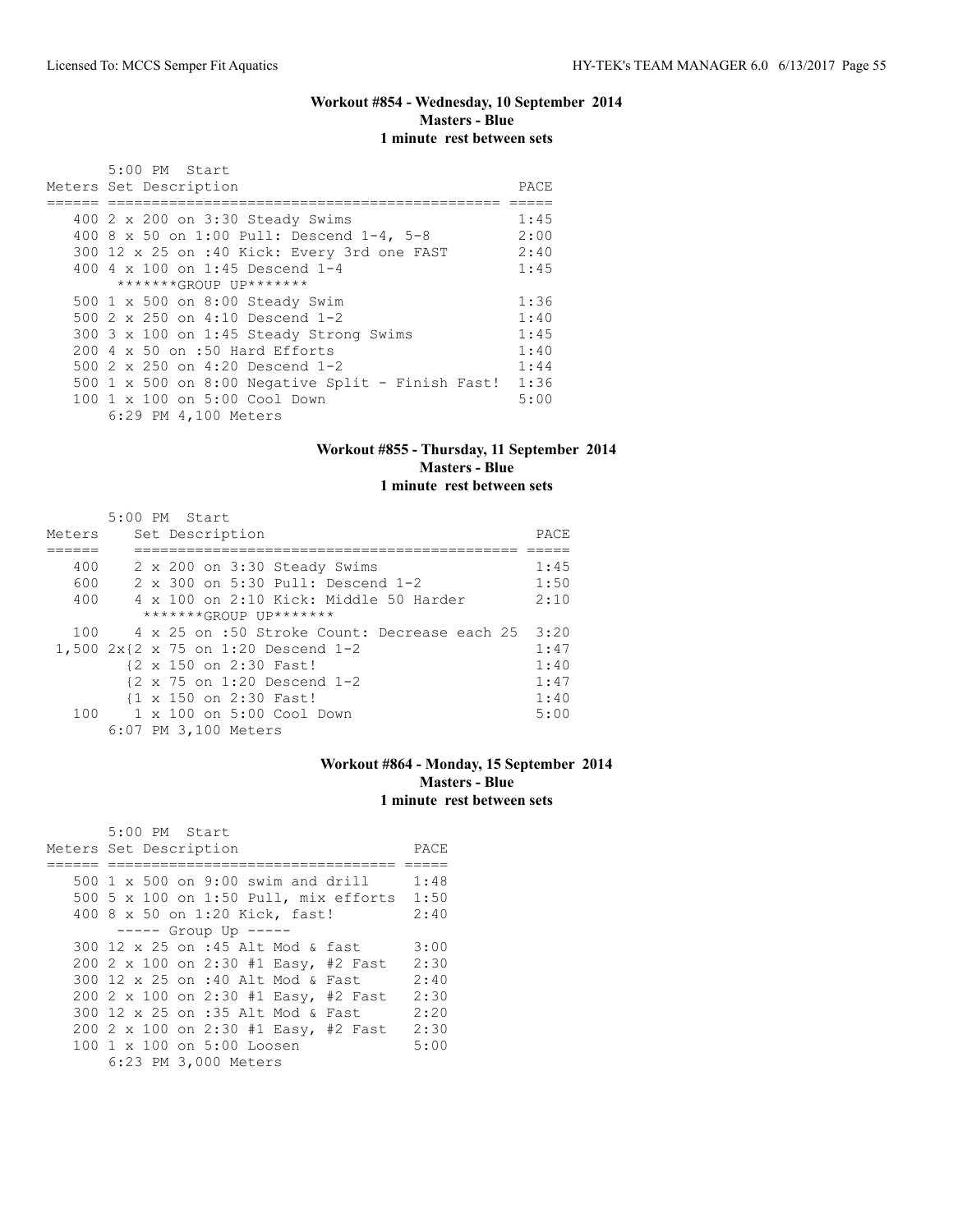# **Workout #865 - Tuesday, 16 September 2014 Masters - Blue 1 minute rest between sets**

|           |  | 5:00 PM Start |                      |                                                            |      |
|-----------|--|---------------|----------------------|------------------------------------------------------------|------|
| Meters    |  |               | Set Description      |                                                            | PACE |
|           |  |               |                      |                                                            |      |
| 600 - 100 |  |               |                      | 3 x 200 on 3:40 drill & swim                               | 1:50 |
| 400       |  |               |                      | 8 x 50 on 1:00 Pull, mix efforts                           | 2:00 |
| 400       |  |               |                      | 2 x 200 on 5:30 Kick, 1st and last 50 faster 2:45          |      |
|           |  |               |                      | $====$ Group Up $====$                                     |      |
| 100       |  |               |                      | 4 x 25 on :40 Fast!                                        | 2:40 |
|           |  |               |                      | 1,600 1x{4 x 75 on 1:20 Steady                             | 1:47 |
|           |  |               |                      | $\{1 \times 75 \text{ on } 1:05 \text{ Fast pace}\}$       | 1:27 |
|           |  |               |                      | {3 x 75 on 1:20 Steady                                     | 1:47 |
|           |  |               |                      | {2 x 75 on 1:05 Fast Pace                                  | 1:27 |
|           |  |               |                      | $\{2 \times 75 \text{ on } 1:20 \text{ Steady}\}$          | 1:47 |
|           |  |               |                      | {3 x 75 on 1:05 Fast Pace                                  | 1:27 |
|           |  |               |                      | {1 x 75 on 1:20 Steady                                     | 1:47 |
|           |  |               |                      | {4 x 75 on 1:05 Fast Pace                                  | 1:27 |
|           |  |               |                      | $\{1 \times 25 \text{ on } 1:00 \text{ Easy}\}$            | 4:00 |
|           |  |               |                      | $\{1 \times 75 \text{ on } 2:00 \text{ Best of the day}\}$ | 2:40 |
| 100       |  |               |                      | 1 x 100 on 5:00 Loosen                                     | 5:00 |
|           |  |               | 6:11 PM 3,200 Meters |                                                            |      |

# **Workout #866 - Wednesday, 17 September 2014 Masters - Blue 1 minute rest between sets**

| $5:00$ PM Start<br>Meters Set Description              | PACE |
|--------------------------------------------------------|------|
|                                                        |      |
| 600 2 x 300 on 5:15 Swim / drill mix                   | 1:45 |
| 400 $2 \times 200$ on 3:30 Pull, negative split        | 1:45 |
| 450 6 x 75 on 2:00 Kick, last 25 faster effort 2:40    |      |
| ***** Group Up *****                                   |      |
| $200.4 \times 50$ on 1:05 Desc 1-4                     | 2:10 |
| 1,200 3 x 400 on 6:15 Desc 1-3                         | 1:34 |
| 750 3 x 250 on 4:00 Negative Split                     | 1:36 |
| 300 3 x 100 on 1:38 Desc 1-3                           | 1:38 |
| $100 \text{ 1 x } 100 \text{ on } 5:00 \text{ Loosen}$ | 5:00 |
| 6:23 PM 4,000 Meters                                   |      |

#### **Workout #867 - Thursday, 18 September 2014 Masters - Blue 1 minute rest between sets**

| 5:00 PM Start                                    |      |
|--------------------------------------------------|------|
| Meters Set Description                           | PACE |
|                                                  |      |
| 600 6 x 100 on 1:50 swim & drill                 | 1:50 |
| $400 \t1 x 400$ on 7:00 Pull as desired          | 1:45 |
| $400\,$ 1 x $400\,$ on $10:00\,$ Kick as desired | 2:30 |
| ^^^^^ Group Up ^^^^^^                            |      |
| 100 4 x 25 on :40 Fast!                          | 2:40 |
| 400 2 x 200 on 3:30 Desc 1-2                     | 1:45 |
| 400 $2 \times 200$ on $3:20$ Desc 1-2            | 1:40 |
| 400 $2 \times 200$ on $3:10$ Desc 1-2            | 1:35 |
| 200 1 x 200 on 4:00 Last one, fast one           | 2:00 |
| 100 1 x 100 on 5:00 Loosen                       | 5:00 |
| 6:09 PM 3,000 Meters                             |      |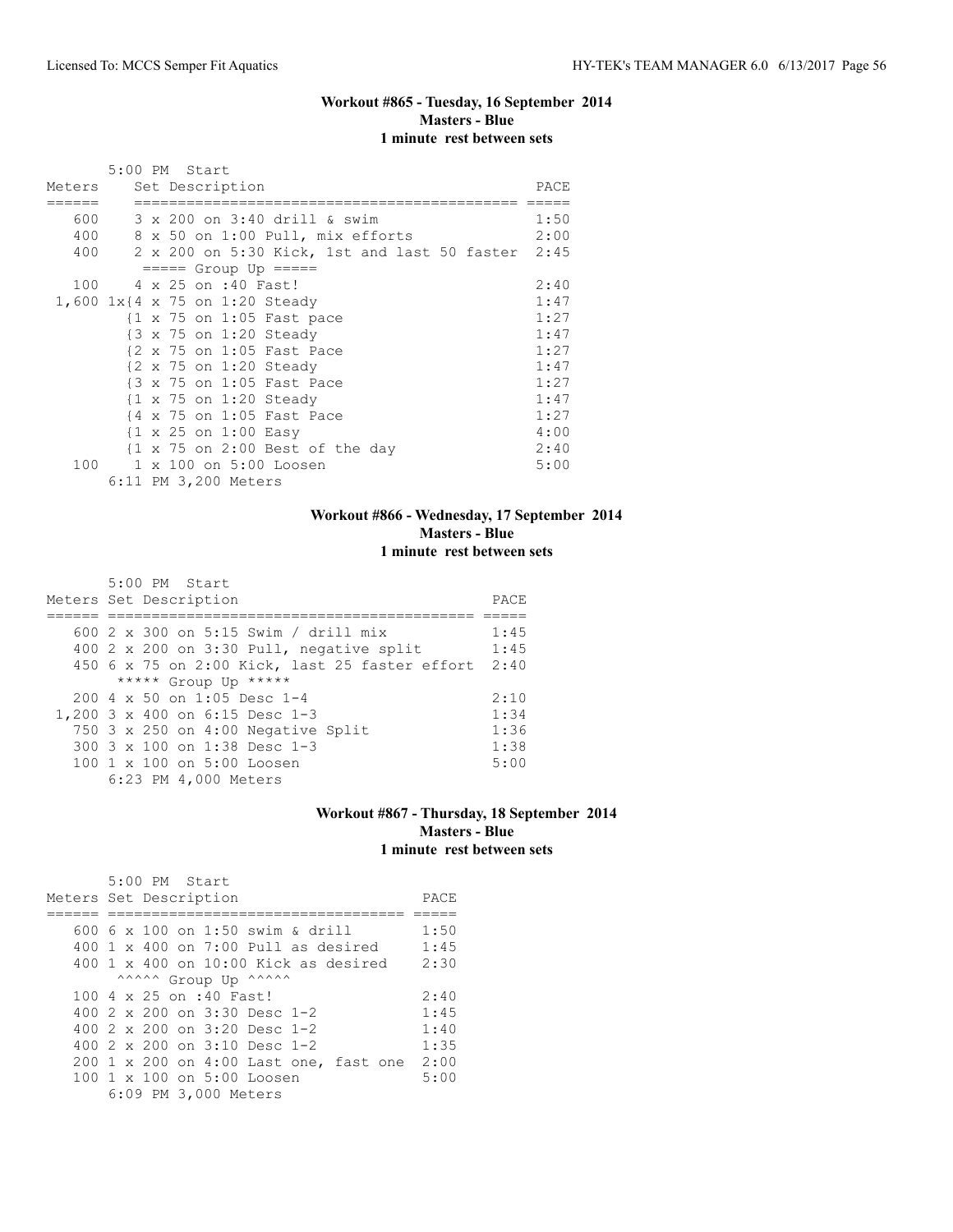# **Workout #856 - Monday, 22 September 2014 Masters - Blue 1 minute rest between sets**

| 5:00 PM Start                                            |      |
|----------------------------------------------------------|------|
| Meters Set Description                                   | PACE |
|                                                          |      |
| 300 1 x 300 on 5:30 Steady, Easy Swim                    | 1:50 |
| 400 2 x 200 on 3:30 Pull: Build each 200                 | 1:45 |
| 400 2 x 200 on 4:15 Kick: Middle 100 of each harder 2:08 |      |
| 300 1 x 300 on 5:15 Steady, Stronger Swim                | 1:45 |
| ******GROUP UP*******                                    |      |
| 100 4 x 25 on :40 Get some speed going                   | 2:40 |
| 450 9 x 50 on :50 3, 6 & 9 MAX EFFORT!                   | 1:40 |
| 50 1 x 50 on 1:30 Easy Swim                              | 3:00 |
| 450 9 x 50 on :55 3, 6 & 9 MAX EFFORT!                   | 1:50 |
| 50 1 x 50 on 1:30 Easy Swim                              | 3:00 |
| 450 9 x 50 on 1:00 3, 6 & 9 MAX EFFORT!                  | 2:00 |
| 50 1 x 50 on 1:30 Easy Swim                              | 3:00 |
| 100 2 x 50 on 1:30 MAX EFFORTS!!!                        | 3:00 |
| 100 1 x 100 on 5:00 Cool Down                            | 5:00 |
| 6:23 PM 3,200 Meters                                     |      |

# **Workout #857 - Tuesday, 23 September 2014 Masters - Blue 1 minute rest between sets**

|        | 5:00 PM Start                                                                 |      |
|--------|-------------------------------------------------------------------------------|------|
| Meters | Set Description                                                               | PACE |
|        |                                                                               |      |
| 500    | $1 \times 500$ on $10:00$ Easy Swim & Drills                                  | 2:00 |
| 400    | 4 x 100 on 1:50 Pull: Descend 1-4                                             | 1:50 |
| 450    | 6 x 75 on 1:50 Kick: Evens Faster                                             | 2:27 |
|        | *******GROUP UP*******                                                        |      |
| 100    | 4 x 25 on :40 Increase Kick on Each Swim                                      | 2:40 |
|        | 1,650 3x{1 x 100 on 1:45 Fast Swim!                                           | 1:45 |
|        | {2 x 50 on 1:00 Strong, Smooth Swims                                          | 2:00 |
|        | {1 x 100 on 1:45 Faster Swim!!                                                | 1:45 |
|        | $\{2 \times 50 \text{ on } 1:00 \text{ Strong}, \text{Smooth} \text{Swims}\}$ | 2:00 |
|        | {1 x 100 on 1:45 FASTEST SWIM OF THE ROUND 1:45                               |      |
|        | {1 x 50 on 1:30 Recovery Swim                                                 | 3:00 |
|        | 100 1 x 100 on 3:00 Last one, FAST one!                                       | 3:00 |
|        | 100 1 x 100 on 5:00 Cool Down                                                 | 5:00 |
|        | 6:19 PM 3,300 Meters                                                          |      |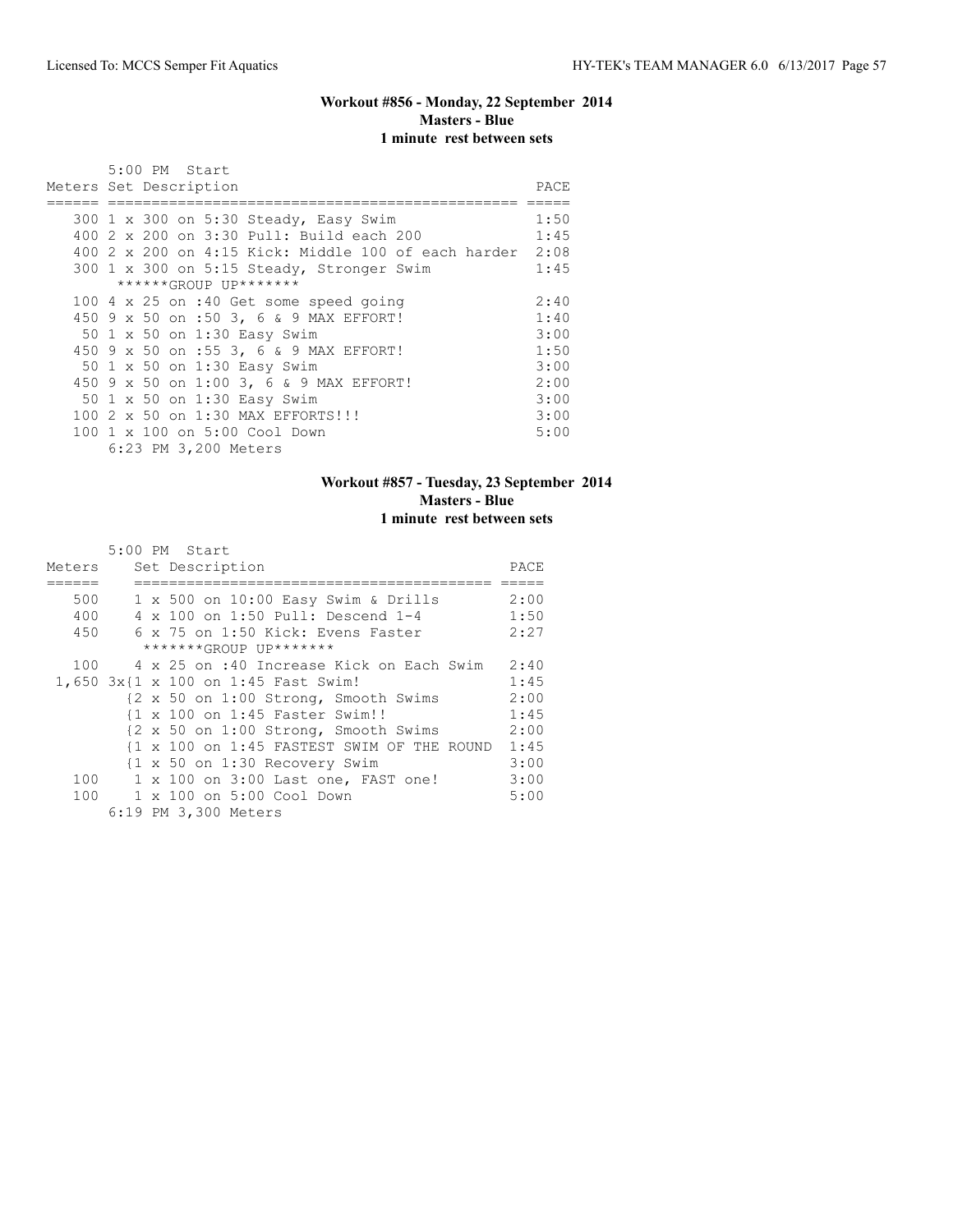## **Workout #858 - Wednesday, 24 September 2014 Masters - Blue 1 minute rest between sets**

| 5:00 PM Start                                      |      |
|----------------------------------------------------|------|
| Meters Set Description                             | PACE |
|                                                    |      |
| 600 3 x 200 on 3:45 Easy swimming $w/$ some drills | 1:52 |
| 400 $4 \times 100$ on 2:10 Kick: 2nd half harder   | 2:10 |
| 300 1 x 300 on 5:20 Pull: Negative Split           | 1:47 |
| *******GROUP UP*******                             |      |
| 400 8 x 50 on :55 Descend 1-4, 5-8                 | 1:50 |
| 1,000 4 x 250 on 4:15 Descend 1-2, 3-4             | 1:42 |
| 500 1 x 500 on 8:20 Negative Split                 | 1:40 |
| 500 2 x 250 on 4:15 Descend 1-2                    | 1:42 |
| 500 $1 \times 500$ on 8:10 Negative Split          | 1:38 |
| 100 1 x 100 on 5:00 Cool Down                      | 5:00 |
| 6:32 PM 4,300 Meters                               |      |

#### **Workout #859 - Thursday, 25 September 2014 Masters - Blue 1 minute rest between sets**

|        | 5:00 PM Start                                                |      |
|--------|--------------------------------------------------------------|------|
| Meters | Set Description                                              | PACE |
|        |                                                              |      |
| 400    | $1 \times 400$ on 7:00 Steady Swim                           | 1:45 |
| 400    | 8 x 50 on :55 Pull: Descend 1-4, 5-8                         | 1:50 |
| 400    | 16 x 25 on :45 Kick: Alt easy/hard                           | 3:00 |
| 200    | 1 x 200 on 3:30 Swim: Get ready                              | 1:45 |
|        | *******GROUP UP*******                                       |      |
| 100    | 4 x 25 on :45 Speedy: High Tempo                             | 3:00 |
|        | 1,500 2x{5 x 50 on :55 1&2: Moder, 3&4:Fast, 5: Faster       | 1:50 |
|        | $\{2 \times 100 \text{ on } 1:40 \text{ Two Strong Swims}\}$ | 1:40 |
|        | {1 x 50 on :55 Fast Swim!                                    | 1:50 |
|        | $\{1 \times 250 \text{ on } 4:10 \text{ Negative Split}\}$   | 1:40 |
|        | 100 1 x 100 on 5:00 Cool Down                                | 5:00 |
|        | 6:11 PM 3,100 Meters                                         |      |

# **Workout #874 - Monday, 29 September 2014 Masters - Blue 1 minute rest between sets**

|        | 5:00 PM Start                                                             |      |
|--------|---------------------------------------------------------------------------|------|
| Meters | Set Description                                                           | PACE |
|        |                                                                           |      |
| 600    | $6 \times 100$ on 1:50 include some drill work                            | 1:50 |
| 400    | 8 x 50 on 1:00 Pull, mix efforts                                          | 2:00 |
| 400    | 4 x 100 on 2:30 Kick, 1st 25 fast effort                                  | 2:30 |
|        | <i>aaaaa</i> Group Up <i>aaaaa</i>                                        |      |
|        | 1,650 3x{2 x 25 on :45 Fast!                                              | 3:00 |
|        | $\{2 \times 50 \text{ on } 1:15 \text{ Desc } 1-2; 12 \text{ is FAST}\}$  | 2:30 |
|        | $\{2 \times 75 \text{ on } 1:45 \text{ Desc } 1-2; #2 \text{ is FAST }$   | 2:20 |
|        | $\{2 \times 100 \text{ on } 2:00 \text{ Desc } 1-2; \#2 \text{ is FAST }$ | 2:00 |
|        | {1 x 50 on 1:30 Loosen                                                    | 3:00 |
|        | 6:11 PM 3,050 Meters                                                      |      |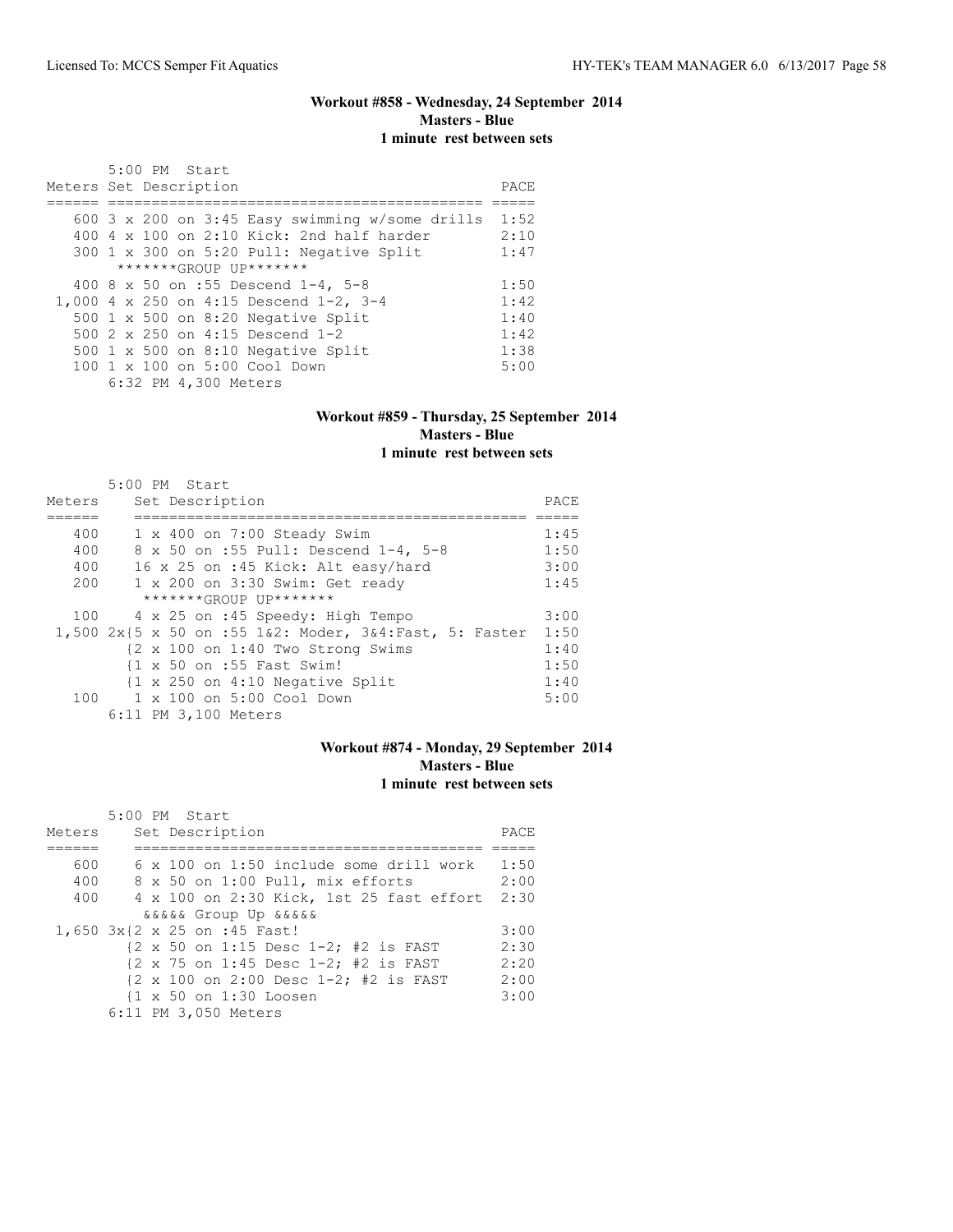#### **Workout #875 - Tuesday, 30 September 2014 Masters - Blue 1 minute rest between sets**

 5:00 PM Start Meters Set Description PACE ====== ================================== ===== 500 1 x 500 on 9:00 Swim Drill Mix 1:48 400 2 x 200 on 5:00 Kick, vary efforts 2:30 500 2 x 250 on 5:00 Pull, last 50 fast 2:00 \*\*\*\*\* Group Up \*\*\*\*\* 100 4 x 25 on :40 Fast! 2:40<br>450 3 x 150 on 2:50 Desc 1-3 1:53 450 3 x 150 on 2:50 Desc 1-3 1:53<br>450 3 x 150 on 2:40 Desc 1-3 1:47 450 3 x 150 on 2:40 Desc 1-3 1:47<br>450 3 x 150 on 2:30 Desc 1-3 1:40 450 3 x 150 on 2:30 Desc 1-3 150 1 x 150 on 5:00 Fastest of the day 3:20<br>100 1 x 100 on 5:00 Loosen 5:00 100 1 x 100 on 5:00 Loosen 6:15 PM 3,100 Meters

#### **Workout #876 - Wednesday, 01 October 2014 Masters - Blue 1 minute rest between sets**

| 5:00 PM Start<br>Meters Set Description  | PACE |
|------------------------------------------|------|
| 600 3 x 200 on 3:50 drill & swim         | 1:55 |
| 300 12 x 25 on :50 Kick, speedy          | 3:20 |
| 400 2 x 200 on 3:50 Pull, Desc 1-2       | 1:55 |
| $== == $ Group Up $== == $               |      |
| 1,200 3 x 400 on 6:20 Desc 1-3           | 1:35 |
| 100 2 x 50 on 1:15 Fast, Contolled Pace  | 2:30 |
| 800 2 x 400 on 6:30 Desc 1-2             | 1:38 |
| 100 2 x 50 on 1:15 Fast, Contolled Pace  | 2:30 |
| 400 1 x 400 on 6:40 Fast, negative split | 1:40 |
| 100 1 x 100 on 5:00 Loosen               | 5:00 |
| 6:28 PM 4,000 Meters                     |      |

#### **Workout #877 - Thursday, 02 October 2014 Masters - Blue 1 minute rest between sets**

|        | 5:00 PM Start                                        |      |
|--------|------------------------------------------------------|------|
| Meters | Set Description                                      | PACE |
|        |                                                      |      |
| 600    | 4 x 150 on 2:40 Pull, mix efforts                    | 1:47 |
| 450    | 3 x 150 on 2:40 Swim, Desc 1-3                       | 1:47 |
| 300    | 2 x 150 on 5:00 Kick mix efforts                     | 3:20 |
|        | $\sim \sim \sim \sim$ Group Up $\sim \sim \sim \sim$ |      |
| 200    | 4 x 50 on 1:10 Desc 1-3 (#3 & #4 both fast)          | 2:20 |
| 50     | 1 x 50 on 1:30 Loosen                                | 3:00 |
|        | 1,200 1x{3 x 100 on 2:00 Steady                      | 2:00 |
|        | {1 x 100 on 1:35 Fast Pace                           | 1:35 |
|        | {2 x 100 on 2:00 Steady                              | 2:00 |
|        | {2 x 100 on 1:35 Fast Pace                           | 1:35 |
|        | {1 x 100 on 2:00 Steady                              | 2:00 |
|        | {3 x 100 on 1:35 Fast Pace                           | 1:35 |
| 50     | 1 x 50 on 2:00 Loosen                                | 4:00 |
| 100    | 1 x 100 on 5:00 IT'S A BONUS SWIM!!!!                | 5:00 |
| 100    | 1 x 100 on 5:00 Loosen                               | 5:00 |
|        | 6:18 PM 3,050 Meters                                 |      |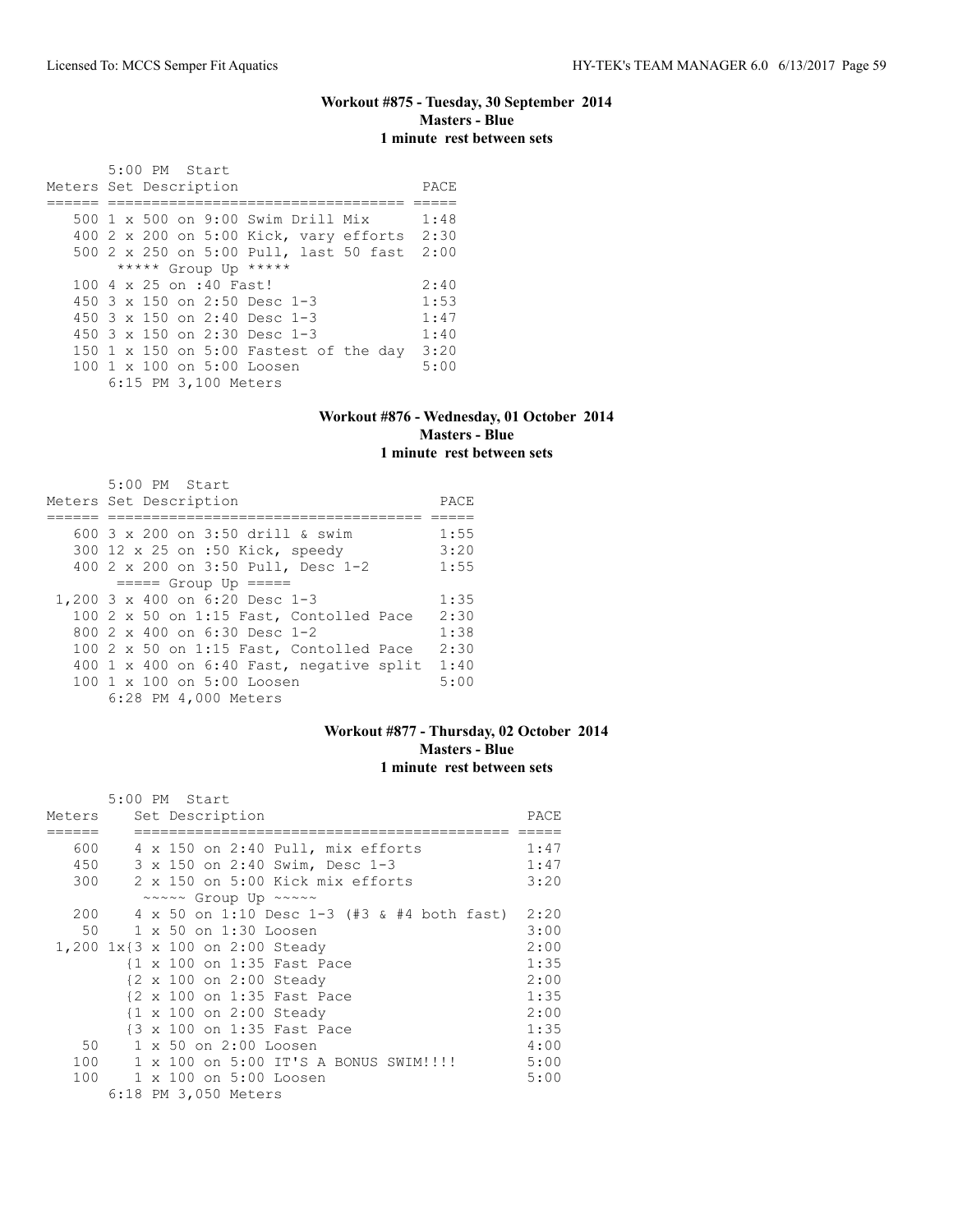#### **Workout #860 - Monday, 06 October 2014 Masters - Blue 1 minute rest between sets**

| 5:00 PM Start<br>Meters Set Description              | PACE. |
|------------------------------------------------------|-------|
| 400 1 x 400 on 8:00 Mix swim & Drill                 | 2:00  |
| 400 1 x 400 on 8:00 Pull, mix speeds                 | 2:00  |
| $400$ 4 x 100 on 2:45 Kick, mix in a fast 25 on each | 2:45  |
| ***** Group Up ******                                |       |
| 100 4 x 25 on 1:00 Speedy!                           | 4:00  |
| 400 8 x 50 on 1:05 Desc 1-4, 5-8                     | 2:10  |
| 200 1 x 200 on 4:00 Get Ready                        | 2:00  |
| $6006 \times 100$ on $3:00$ Test Yourself!!          | 3:00  |
| $500 \t 1 \t x \t 500$ on $10:00$ Cool down          | 2:00  |
| 6:19 PM 3,000 Meters                                 |       |

#### **Workout #861 - Tuesday, 07 October 2014 Masters - Blue 1 minute rest between sets**

|        | $5:00$ PM Start |  |                      |                                                       |                                                 |       |
|--------|-----------------|--|----------------------|-------------------------------------------------------|-------------------------------------------------|-------|
| Meters |                 |  | Set Description      |                                                       |                                                 | PACE. |
|        |                 |  |                      |                                                       |                                                 |       |
| 400    |                 |  |                      |                                                       | 2 x 200 on 3:40 Swim: Mix up speed within each  | 1:50  |
| 600    |                 |  |                      |                                                       | 2 x 300 on 5:45 Pull: Middle 100 of each harder | 1:55  |
| 400    |                 |  |                      |                                                       | $4 \times 100$ on 2:15 Kick: Middle 50 harder   | 2:15  |
|        |                 |  |                      | *******GROUP UP*******                                |                                                 |       |
| 100    |                 |  |                      | 4 x 25 on :40 Descend 1-4                             |                                                 | 2:40  |
|        |                 |  |                      | 1,700 2x{2 x 200 on 3:20 Descend 1-2                  |                                                 | 1:40  |
|        |                 |  |                      | $\{4 \times 50 \text{ on } 1:00 \text{ Descend } 1-4$ |                                                 | 2:00  |
|        |                 |  |                      | {1 x 200 on 3:40 FAST SWIM!!                          |                                                 | 1:50  |
|        |                 |  |                      | {1 x 50 on 1:30 Easy Swim                             |                                                 | 3:00  |
| 100    |                 |  |                      | 1 x 100 on 5:00 Cool Down                             |                                                 | 5:00  |
|        |                 |  | 6:14 PM 3,300 Meters |                                                       |                                                 |       |

# **Workout #862 - Wednesday, 08 October 2014 Masters - Blue 1 minute rest between sets**

 5:00 PM Start Meters Set Description **PACE** ====== =========================================== ===== 600 2 x 300 on 5:30 Swim: Add some drills 1:50 400 1 x 400 on 6:50 Pull: Negative Split 400 2 x 200 on 4:30 Kick: Every other 50 harder 2:15 \*\*\*\*\*\*\*GROUP UP\*\*\*\*\*\*\*  $200 \t 4 \t x \t 50 \t on \t 1:00 \t Hold a Good, Steady Pace \t 2:00 \t 600 \t 1 \t x \t 600 \t on \t 9:45 Negative Split \t 1:38$ 600 1 x 600 on 9:45 Negative Split 1:38<br>200 4 x 50 on 1:00 Hold a Good, Steady Pace 2:00 200 4 x 50 on 1:00 Hold a Good, Steady Pace 2:00<br>600 2 x 300 on 4:50 Descend 1-2 1:37 600 2 x 300 on 4:50 Descend 1-2 1:37 200 4 x 50 on 1:00 Hold a Good, Steady Pace 2:00<br>600 3 x 200 on 3:20 Descend 1-2 1:40 600 3 x 200 on 3:20 Descend 1-2 200 4 x 50 on 1:00 Descend 1-4 & Finish Hard 2:00 100 1 x 100 on 5:00 Cool Down 5:00 6:28 PM 4,100 Meters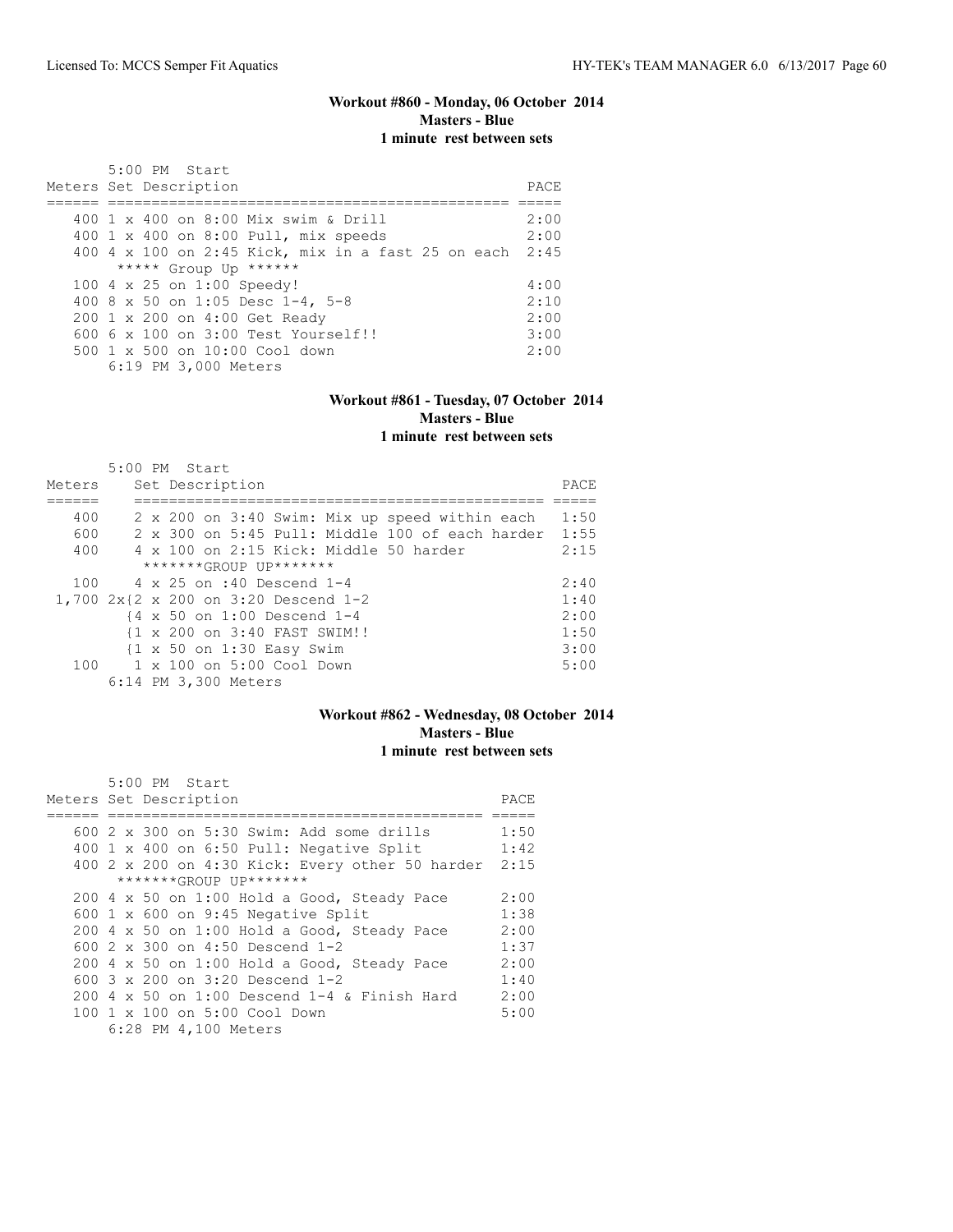# **Workout #863 - Thursday, 09 October 2014 Masters - Blue 1 minute rest between sets**

|        | 5:00 PM Start                                                         |      |
|--------|-----------------------------------------------------------------------|------|
| Meters | Set Description                                                       | PACE |
|        |                                                                       |      |
| 500    | 1 x 500 on 9:00 Warm Up Swim; Mix in Drills                           | 1:48 |
| 500    | 5 x 100 on 1:50 Pull: Middle 50 of each harder                        | 1:50 |
| 450    | 6 x 75 on 1:55 Kick: Last 25 Of Each Hard                             | 2:33 |
|        | ******GROUP UP*******                                                 |      |
|        | 100 4 x 25 on :40 Get Up & Go!                                        | 2:40 |
|        | $1,650$ 2x{2 x 150 on 2:35 Negative Split                             | 1:43 |
|        | $\{2 \times 75 \text{ on } 1:15 \text{ Descend } 1-2;$ Strong Effort! | 1:40 |
|        | {2 x 150 on 2:35 Negative Split                                       | 1:43 |
|        | {1 x 75 on 1:15 Fast Swim!!!                                          | 1:40 |
| 100    | 1 x 100 on 5:00 Cool Down                                             | 5:00 |
|        | 6:13 PM 3,300 Meters                                                  |      |

#### **Workout #885 - Monday, 13 October 2014 Masters - Blue 1 minute rest between sets**

|        | 5:00 PM Start                         |      |
|--------|---------------------------------------|------|
| Meters | Set Description                       | PACE |
|        |                                       |      |
| 600    | $6 \times 100$ on 1:50 Drill/swim mix | 1:50 |
| 400    | 8 x 50 on 1:20 kick, mix speeds       | 2:40 |
| 400    | 2 x 200 on 3:40 Pull, negative split  | 1:50 |
|        | ***** Group Up *****                  |      |
|        | 1,200 2x{6 x 25 on :45 Build Speed    | 3:00 |
|        | {6 x 50 on 1:05 Desc 1-3, 4-6         | 2:10 |
|        | {3 x 50 on 1:30 #1 Easy. #2 & #3 MAX! | 3:00 |
| 400    | 4 x 100 on 1:50 Last 4, Fast 4        | 1:50 |
| 100    | 1 x 100 on 5:00 Loosen                | 5:00 |
|        | 6:19 PM 3,100 Meters                  |      |

# **Workout #886 - Tuesday, 14 October 2014 Masters - Blue 1 minute rest between sets**

|        |  | 5:00 PM Start                                        |      |
|--------|--|------------------------------------------------------|------|
| Meters |  | Set Description                                      | PACE |
| 600    |  | 2 x 300 on 5:30 Drill & Swim                         | 1:50 |
|        |  |                                                      |      |
| 400    |  | $2 \times 200$ on $3:45$ Pull as desired             | 1:52 |
| 400    |  | 4 x 100 on 2:45 Kick, last 25 always faster 2:45     |      |
|        |  | $====$ Group Up - An oldy, but a goody =====         |      |
| 100    |  | 4 x 25 on :40 Fast!                                  | 2:40 |
|        |  | 1,600 1x{4 x 75 on 1:20 Steady                       | 1:47 |
|        |  | $\{1 \times 75 \text{ on } 1:05 \text{ Fast pace}\}$ | 1:27 |
|        |  | {3 x 75 on 1:20 Steady                               | 1:47 |
|        |  | {2 x 75 on 1:05 Fast Pace                            | 1:27 |
|        |  | {2 x 75 on 1:20 Steady                               | 1:47 |
|        |  | {3 x 75 on 1:05 Fast Pace                            | 1:27 |
|        |  | $\{1 \times 75 \text{ on } 1:20 \text{ Steady}\}$    | 1:47 |
|        |  | {4 x 75 on 1:05 Fast Pace                            | 1:27 |
|        |  | $\{1 \times 25 \text{ on } 1:00 \text{ Easy}\}$      | 4:00 |
|        |  | {1 x 75 on 2:00 Best of the day                      | 2:40 |
| 100    |  | 1 x 100 on 5:00 Loosen                               | 5:00 |
|        |  | 6:11 PM 3,200 Meters                                 |      |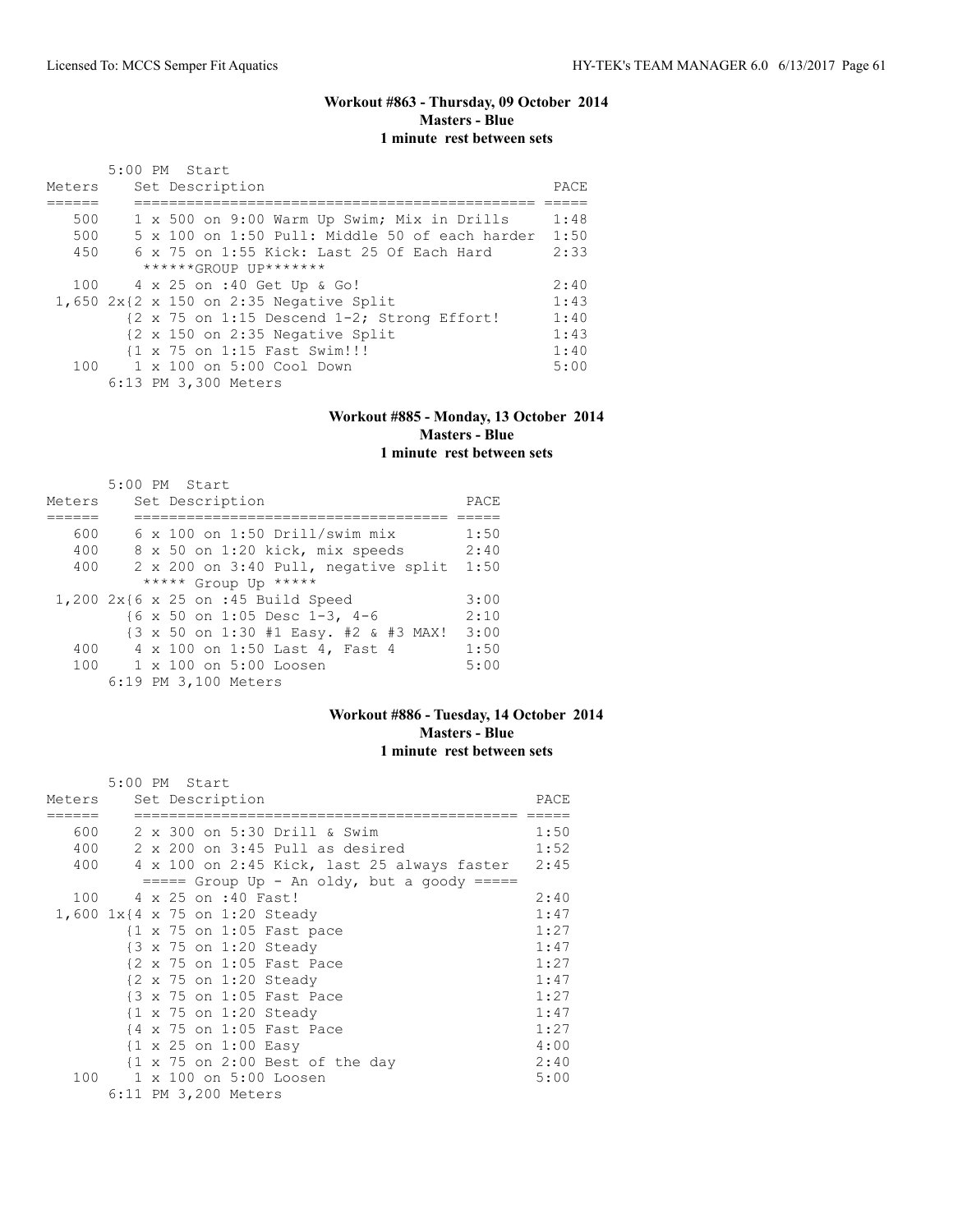## **Workout #887 - Wednesday, 15 October 2014 Masters - Blue 1 minute rest between sets**

| 5:00 PM Start                                        |      |
|------------------------------------------------------|------|
| Meters Set Description                               | PACE |
|                                                      |      |
| 500 1 x 500 on 9:00 As desired                       | 1:48 |
| 500 1 x 500 on 9:00 Pull as desired                  | 1:48 |
| $400$ 1 x $400$ on $11:00$ Kick as desired           | 2:45 |
| <i>aaaaa</i> Group Up aaaaa                          |      |
| $200 \text{ } 4 \text{ } \times 50$ on 1:05 Desc 1-4 | 2:10 |
| 1,200 3 x 400 on 6:40 Desc 1-3                       | 1:40 |
| 50 2 x 25 on :50 #1 Mod, #2 Fast                     | 3:20 |
| 800 $2 \times 400$ on 6:30 Desc 1-2                  | 1:38 |
| 50 2 x 25 on :50 #1 Mod, #2 Fast                     | 3:20 |
| 400 1 x 400 on 6:20 GO TIME!!                        | 1:35 |
| 100 1 x 100 on 5:00 Loosen                           | 5:00 |
| 6:32 PM 4,200 Meters                                 |      |

#### **Workout #888 - Thursday, 16 October 2014 Masters - Blue 1 minute rest between sets**

|        |  | 5:00 PM Start                                        |      |
|--------|--|------------------------------------------------------|------|
| Meters |  | Set Description                                      | PACE |
|        |  |                                                      |      |
| 600    |  | $8 \times 75$ on 1:15 First 25 = drill               | 1:40 |
| 400    |  | 2 x 200 on 3:40 Pull, Build each 100                 | 1:50 |
| 400    |  | 8 x 50 on 1:30 Kick, some of it FAST                 | 3:00 |
|        |  | $--- $ Group Up $---$                                |      |
| 100    |  | 4 x 25 on :40 Fast!                                  | 2:40 |
|        |  | 1,500 1x{2 x 50 on 1:10 Desc 1-2                     | 2:20 |
|        |  | {1 x 200 on 3:45 Steady                              | 1:52 |
|        |  | $\{2 \times 50 \text{ on } 1:10 \text{ Desc } 1-2\}$ | 2:20 |
|        |  | {2 x 200 on 3:30 Steady                              | 1:45 |
|        |  | $\{2 \times 50 \text{ on } 1:10 \text{ Desc } 1-3\}$ | 2:20 |
|        |  | {3 x 200 on 3:15 Steady                              | 1:38 |
|        |  | 100 1 x 100 on 5:00 Loosen                           | 5:00 |
|        |  | 6:11 PM 3,100 Meters                                 |      |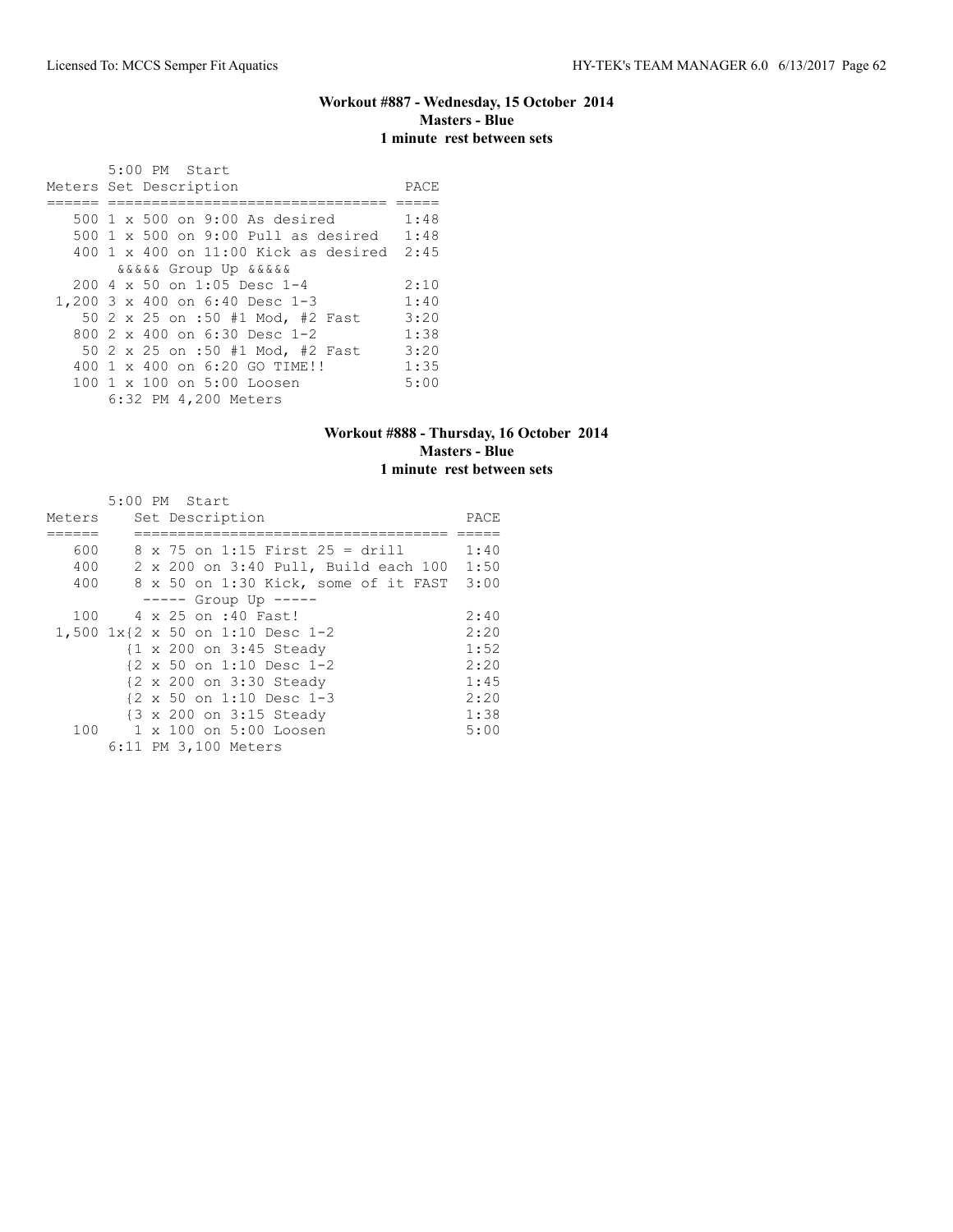# **Workout #880 - Monday, 20 October 2014 Masters - Blue 1 minute rest between sets**

|  | 5:00 PM Start                                         |      |
|--|-------------------------------------------------------|------|
|  | Meters Set Description                                | PACE |
|  | 600 3 x 200 on 3:45 Mix of Swim & Drill               | 1:52 |
|  |                                                       |      |
|  | 300 1 x 300 on 5:20 Pull: Negative Split              | 1:47 |
|  | 400 8 x 50 on 1:05 Kick: Descend 1-4, 5-8             | 2:10 |
|  | 100 1 x 100 on 2:00 Easy Swim                         | 2:00 |
|  | *******GROUP UP*******                                |      |
|  | 100 4 x 25 on :45 Alternate Easy & FAST               | 3:00 |
|  | 400 8 x 50 on 1:00 Desc 1-4, 5-8; 5&8 are FAST!! 2:00 |      |
|  | 100 4 x 25 on :45 Alternate Easy & FAST               | 3:00 |
|  | 300 6 x 50 on 1:05 Desc 1-3, 4-6; 3&6 Are FAST!! 2:10 |      |
|  | 100 4 x 25 on :45 Alternate Easy & FAST               | 3:00 |
|  | 200 4 x 50 on 1:10 #2 & #4 Are FAST!!                 | 2:20 |
|  | 100 4 x 25 on :45 Alternate Easy & FAST               | 3:00 |
|  | 100 2 x 50 on 1:15 Fast Swims!!                       | 2:30 |
|  | 50 1 x 50 on 1:30 Easy Swim                           | 3:00 |
|  | 50 1 x 50 on 2:00 FASTEST Swim of the Day!!           | 4:00 |
|  | 100 1 x 100 on 5:00 Cool Down                         | 5:00 |
|  | 6:27 PM 3,000 Meters                                  |      |

# **Workout #882 - Tuesday, 21 October 2014 Masters - Blue 1 minute rest between sets**

|        | 5:00 PM Start                                           |      |
|--------|---------------------------------------------------------|------|
| Meters | Set Description                                         | PACE |
|        |                                                         |      |
| 400    | 1 x 400 on 7:30 Swim, Mix in Some Drills                | 1:52 |
| 400    | 8 x 50 on 1:00 Pull: Descend 1-4, 5-8                   | 2:00 |
| 250    | 10 x 25 on :45 Kick: Every third one FAST               | 3:00 |
| 400    | 1 x 400 on 6:45 Swim: Build by 100s                     | 1:41 |
|        | *******GROUP UP*******                                  |      |
|        | 100 4 x 25 on :40 Get Going!                            | 2:40 |
|        | 1,500 $2x$ {4 x 100 on 1:50 Descend 1-4                 | 1:50 |
|        | $\{2 \times 50 \text{ on } 1:00 \text{ Steady Swims}\}$ | 2:00 |
|        | {2 x 100 on 2:00 FAST SWIMS!!!                          | 2:00 |
|        | $\{1 \times 50 \text{ on } 1:30 \text{ Loosen} \}$      | 3:00 |
|        | 100 1 x 100 on 3:00 FASTEST SWIM OF THE DAY             | 3:00 |
|        | 100 1 x 100 on 5:00 Cool Down                           | 5:00 |
|        | 6:19 PM 3,250 Meters                                    |      |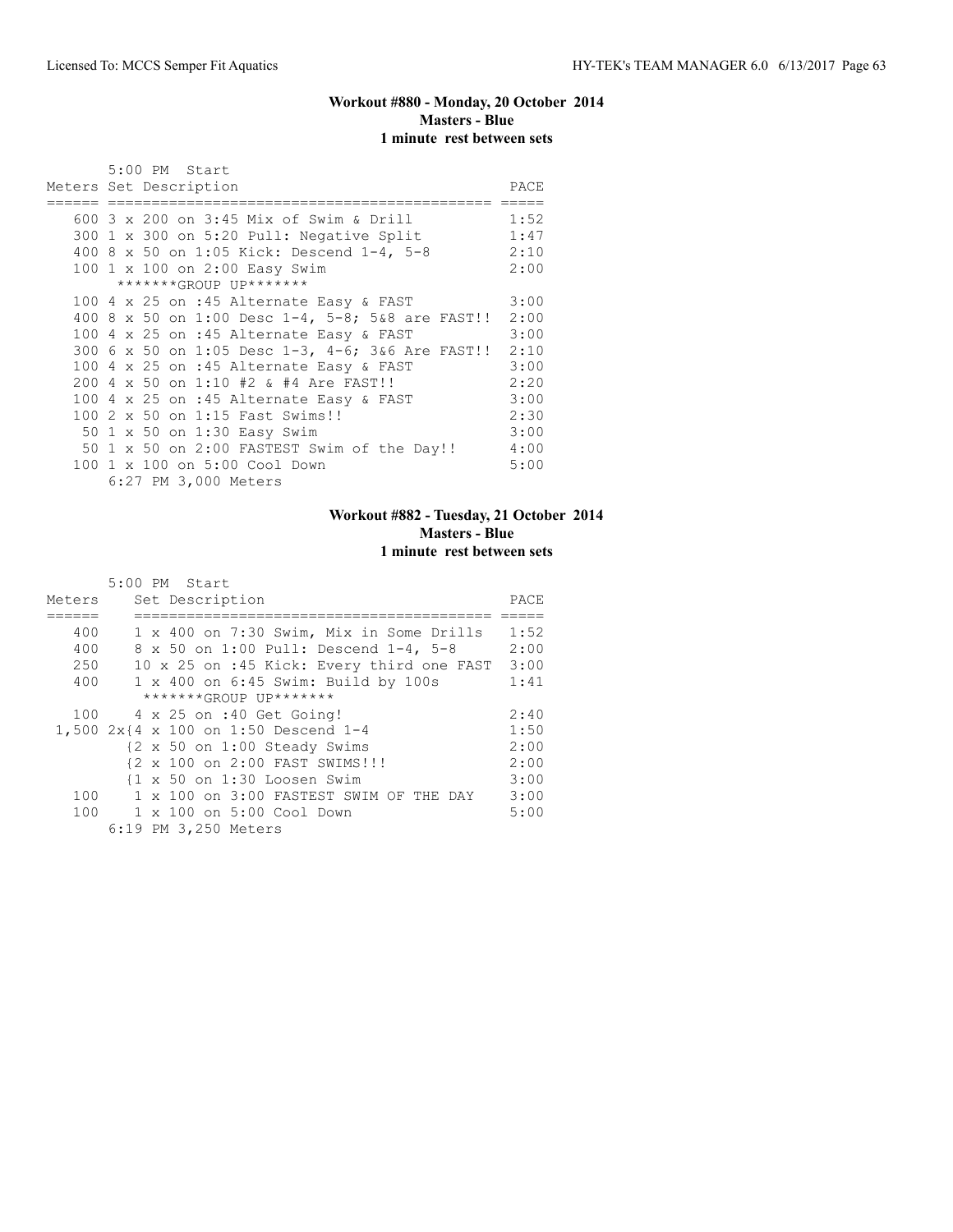# **Workout #883 - Wednesday, 22 October 2014 Masters - Blue 1 minute rest between sets**

| 5:00 PM Start<br>Meters Set Description                | PACE |
|--------------------------------------------------------|------|
| 500 1 x 500 on 9:00 Swim/Drill Mix                     | 1:48 |
| 500 5 x 100 on 1:50 Pull: Middle 50 of Each Harder     | 1:50 |
| 450 6 x 75 on 2:00 Kick: Push the Last 25 of Each      | 2:40 |
| *******GROUP UP*******                                 |      |
| 500 10 x 50 on :55 1-5 Steady; 6-10 Pick up Pace       | 1:50 |
| 500 1 x 500 on 8:30 Steady Swim                        | 1:42 |
| 500 5 x 100 on 1:45 Strong Pace All the Way            | 1:45 |
| 500 1 x 500 on 8:30 Steady Swim                        | 1:42 |
| 500 2 x 250 on 4:20 Descend $1-2$ ; #2 -Finish Strong! | 1:44 |
| 100 1 x 100 on 3:00 Cool Down                          | 3:00 |
| 6:28 PM 4,050 Meters                                   |      |

#### **Workout #884 - Thursday, 23 October 2014 Masters - Blue 1 minute rest between sets**

|        | 5:00 PM Start                                              |      |
|--------|------------------------------------------------------------|------|
| Meters | Set Description                                            | PACE |
|        |                                                            |      |
| 600    | 2 x 300 on 5:30 Steady Swims, Build 2nd Swim               | 1:50 |
| 400    | 4 x 100 on 1:55 Pull: Decend 1-4                           | 1:55 |
| 400    | $2 \times 200$ on $4:30$ Kick: 2nd & 4th 50 Harder         | 2:15 |
| 50     | 1 x 50 on 1:30 Loosen/Stretch Out                          | 3:00 |
|        | ********GROUP UP********                                   |      |
| 100    | 4 x 25 on :40 Get Moving - KICK!                           | 2:40 |
|        | 1,500 2x{1 x 250 on 4:15 Steady Swim                       | 1:42 |
|        | {4 x 50 on :50 Descend 1-4                                 | 1:40 |
|        | $\{1 \times 250 \text{ on } 4:15 \text{ Negative Split}\}$ | 1:42 |
|        | {1 x 50 on 1:30 MAX EFFORT                                 | 3:00 |
| 100    | 1 x 100 on 3:00 Cool Down                                  | 3:00 |
|        | 6:09 PM 3,150 Meters                                       |      |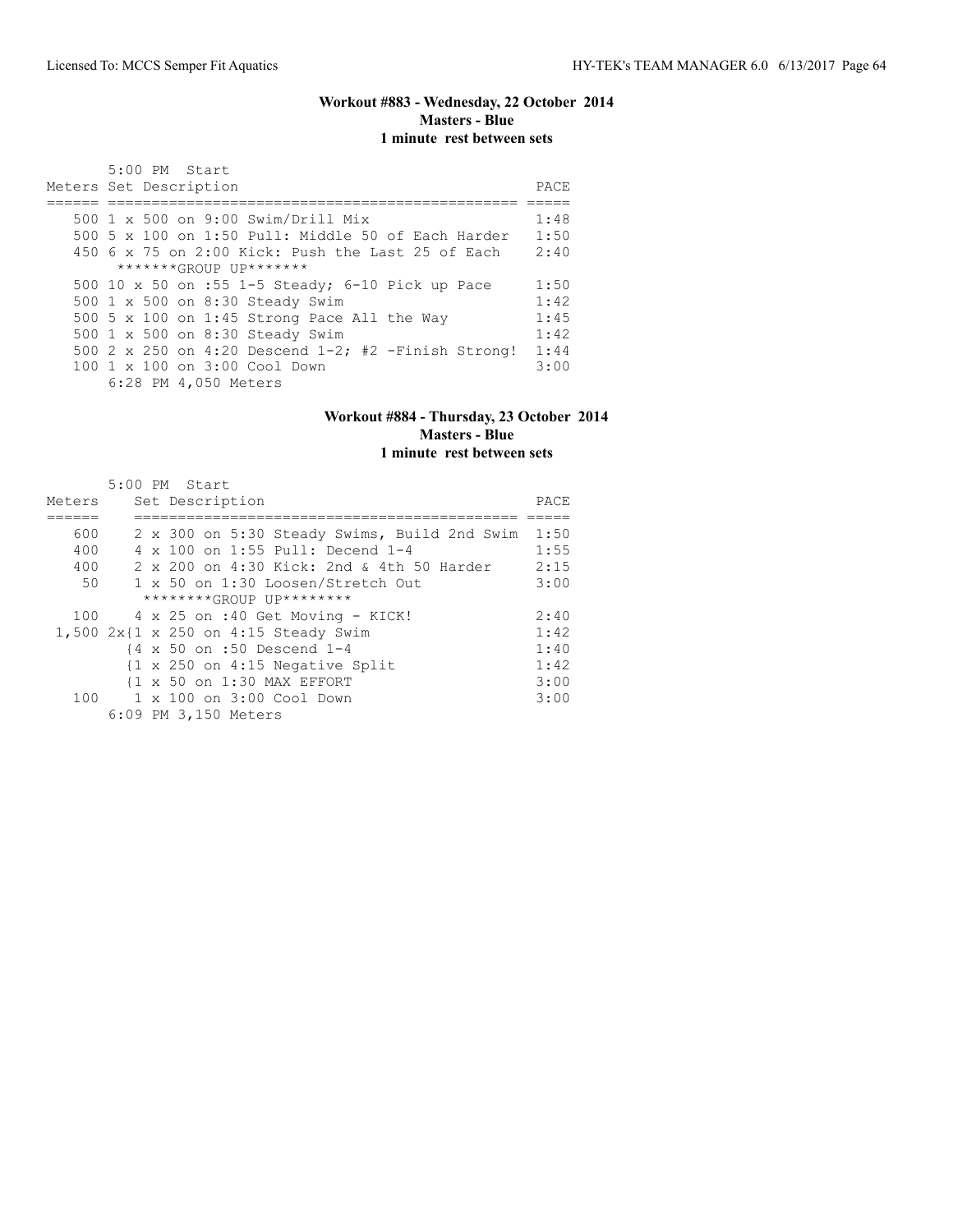# **Workout #893 - Monday, 27 October 2014 Masters - Blue 1 minute rest between sets**

|                        | 5:00 PM Start |  |                      |                                                        |                                              |      |
|------------------------|---------------|--|----------------------|--------------------------------------------------------|----------------------------------------------|------|
| Meters Set Description |               |  |                      |                                                        |                                              | PACE |
| 600                    |               |  |                      | 6 x 100 on 1:50 Swim & drill                           |                                              | 1:50 |
|                        |               |  |                      |                                                        |                                              |      |
|                        |               |  |                      |                                                        | 400 4 x 100 on 1:50 Pull, Mix efforts 1:50   |      |
|                        |               |  |                      |                                                        | 400 8 x 50 on 1:25 Kick, last 25 faster 2:50 |      |
|                        |               |  |                      | $====$ Group Up $====$                                 |                                              |      |
|                        |               |  |                      |                                                        | 100 4 x 25 on :40 All Strong Efforts         | 2:40 |
|                        |               |  |                      | 1,600 1x{1 x 50 on 1:30 Loosen                         |                                              | 3:00 |
|                        |               |  |                      | {4 x 75 on 1:30 All Fast                               |                                              | 2:00 |
|                        |               |  |                      | {1 x 50 on 1:30 Loosen                                 |                                              | 3:00 |
|                        |               |  |                      | {4 x 75 on 1:35 All Fast                               |                                              | 2:07 |
|                        |               |  |                      | {1 x 50 on 1:30 Loosen                                 |                                              | 3:00 |
|                        |               |  |                      | {4 x 75 on 1:40 Still Fast!                            |                                              | 2:13 |
|                        |               |  |                      | {1 x 50 on 1:30 Loosen                                 |                                              | 3:00 |
|                        |               |  |                      | $\{4 \times 75 \text{ on } 1:45 \text{ Best Effect}\}$ |                                              | 2:20 |
|                        |               |  |                      | $\{1 \times 50 \text{ on } 1:30 \text{ Loosen}\}$      |                                              | 3:00 |
|                        |               |  |                      | {2 x 75 on 1:50 Two More, FAST                         |                                              | 2:27 |
| 100                    |               |  |                      | 1 x 100 on 5:00 Loosen                                 |                                              | 5:00 |
|                        |               |  | 6:22 PM 3,200 Meters |                                                        |                                              |      |

# **Workout #894 - Tuesday, 28 October 2014 Masters - Blue 1 minute rest between sets**

|        | 5:00 PM Start                         |      |
|--------|---------------------------------------|------|
| Meters | Set Description                       | PACE |
|        |                                       |      |
| 500    | 2 x 250 on 4:40 Swim drill mix        | 1:52 |
|        | 800 2x{4 x 50 on 1:05 Pull, Desc 1-4  | 2:10 |
|        | {2 x 100 on 2:40 Kick, last 25 faster | 2:40 |
|        | ***** group Up *****                  |      |
| 200    | 4 x 50 on 1:00 Desc 1-2/3-4           | 2:00 |
| 400    | 4 x 100 on 1:50 Desc 1-2/3-4          | 1:50 |
| 600    | 4 x 150 on 2:30 Desc 1-2/3-4          | 1:40 |
| 400    | 4 x 100 on 1:40 Desc 1-2/3-4          | 1:40 |
| 200    | 4 x 50 on :50 Desc $1-2/3-4$          | 1:40 |
| 100    | $1 \times 100$ on $5:00$ Loosen       | 5:00 |
|        | 6:15 PM 3,200 Meters                  |      |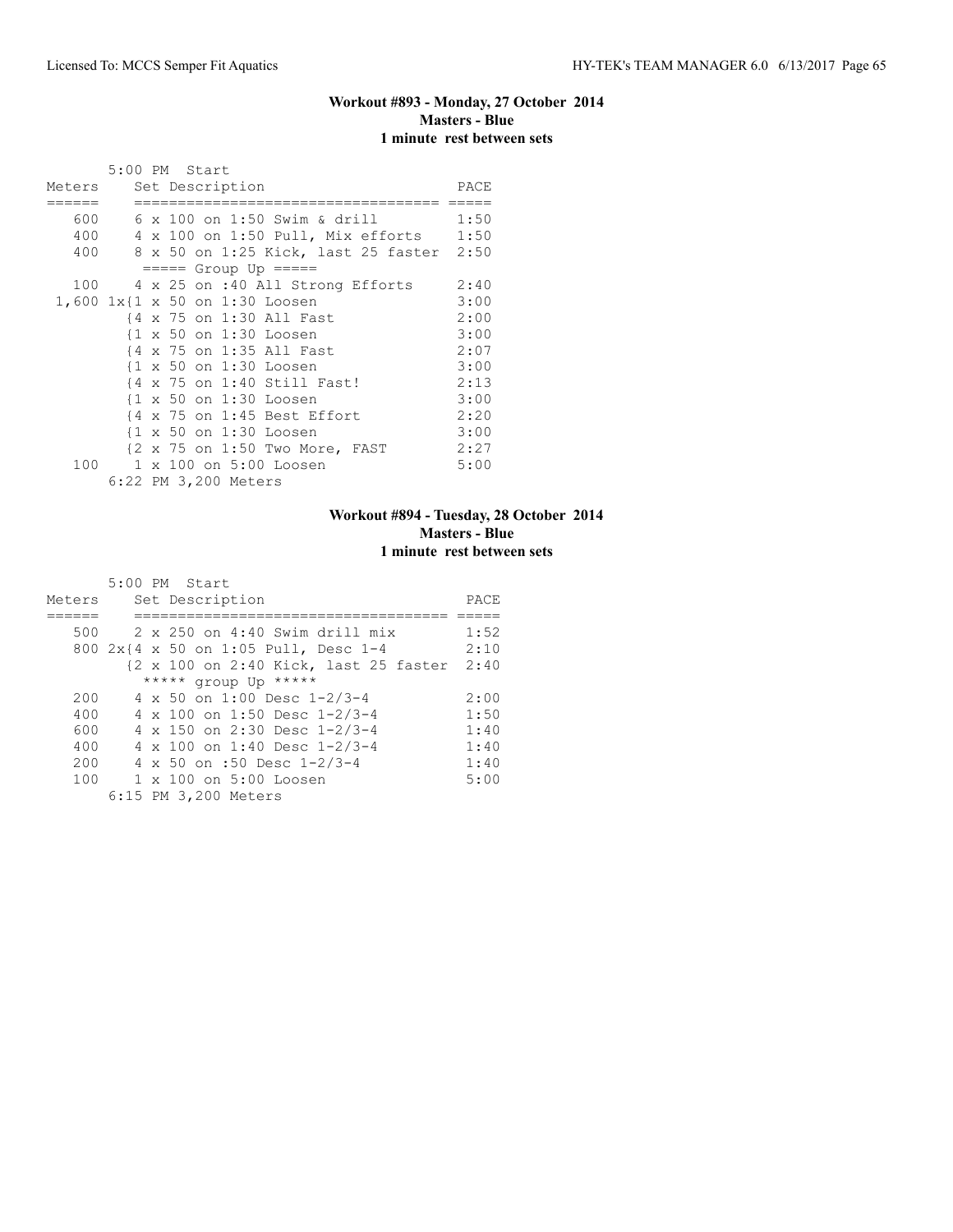# **Workout #895 - Wednesday, 29 October 2014 Masters - Blue 1 minute rest between sets**

 5:00 PM Start Meters Set Description **PACE** ====== =================================== ===== 500 10 x 50 on 1:00 Evens faster effort 2:00 400 2 x 200 on 3:30 Pull, Neg. Split 1:45 450 6 x 75 on 2:00 Kick, last 25 faster 2:40 ///// Group Up \\\\\ 800 2 x 400 on 6:20 Negative Split 1:35 100 2 x 50 on :50 Alt Mod / Fast @ 50 1:40 800 2 x 400 on 6:40 Negative Split 1:40 100 2 x 50 on 1:00 Alt Mod / Fast @ 50 2:00 800 2 x 400 on 7:00 Negative Split 1:45<br>100 1 x 100 on 5:00 Loosen 5:00 100 1 x 100 on 5:00 Loosen 6:27 PM 4,050 Meters

#### **Workout #896 - Thursday, 30 October 2014 Masters - Blue 1 minute rest between sets**

|        | 5:00 PM Start                                                |      |
|--------|--------------------------------------------------------------|------|
| Meters | Set Description                                              | PACE |
|        |                                                              |      |
| 600    | 4 x 150 on 2:30 Whooooooooooo                                | 1:40 |
| 400    | 1 x 400 on 7:15 Pull, don't get scared                       | 1:49 |
| 400    | 8 x 50 on 1:20 Kick, hallo-refic                             | 2:40 |
|        | $---$ Group Up, if you dare $---$                            |      |
| 100    | 4 x 25 on :50 Find a frightful pace                          | 3:20 |
|        | 1,700 2x{4 x 100 on 1:50 Desc 1-2-3-4 BOO!                   | 1:50 |
|        | {4 x 100 on 1:40 Treat yourself to 4 fast swims              | 1:40 |
|        | $\{1 \times 50 \text{ on } 1:30 \text{ Spooky} \text{ Slow}$ | 3:00 |
|        | 6:08 PM 3,200 Meters                                         |      |

#### **Workout #902 - Monday, 03 November 2014 Masters - Blue 1 minute rest between sets**

| $5:00$ PM Start                                         |       |
|---------------------------------------------------------|-------|
| Meters Set Description                                  | PACE. |
|                                                         |       |
| 400 1 x 400 on 8:00 Mix swim & Drill                    | 2:00  |
| 400 1 x 400 on 8:00 Pull, mix speeds                    | 2:00  |
| 400 4 x 100 on 2:45 Kick, mix in a fast 25 on each 2:45 |       |
| ***** Group Up ******                                   |       |
| 100 4 x 25 on 1:00 Speedy!                              | 4:00  |
| 400 8 x 50 on 1:05 Desc 1-4, 5-8                        | 2:10  |
| 200 1 x 200 on 4:00 Get Ready                           | 2:00  |
| $6006 \times 100$ on $3:00$ Test Yourself!!             | 3:00  |
| $500 \t 1 \t x \t 500$ on $10:00$ Cool down             | 2:00  |
| 6:19 PM 3,000 Meters                                    |       |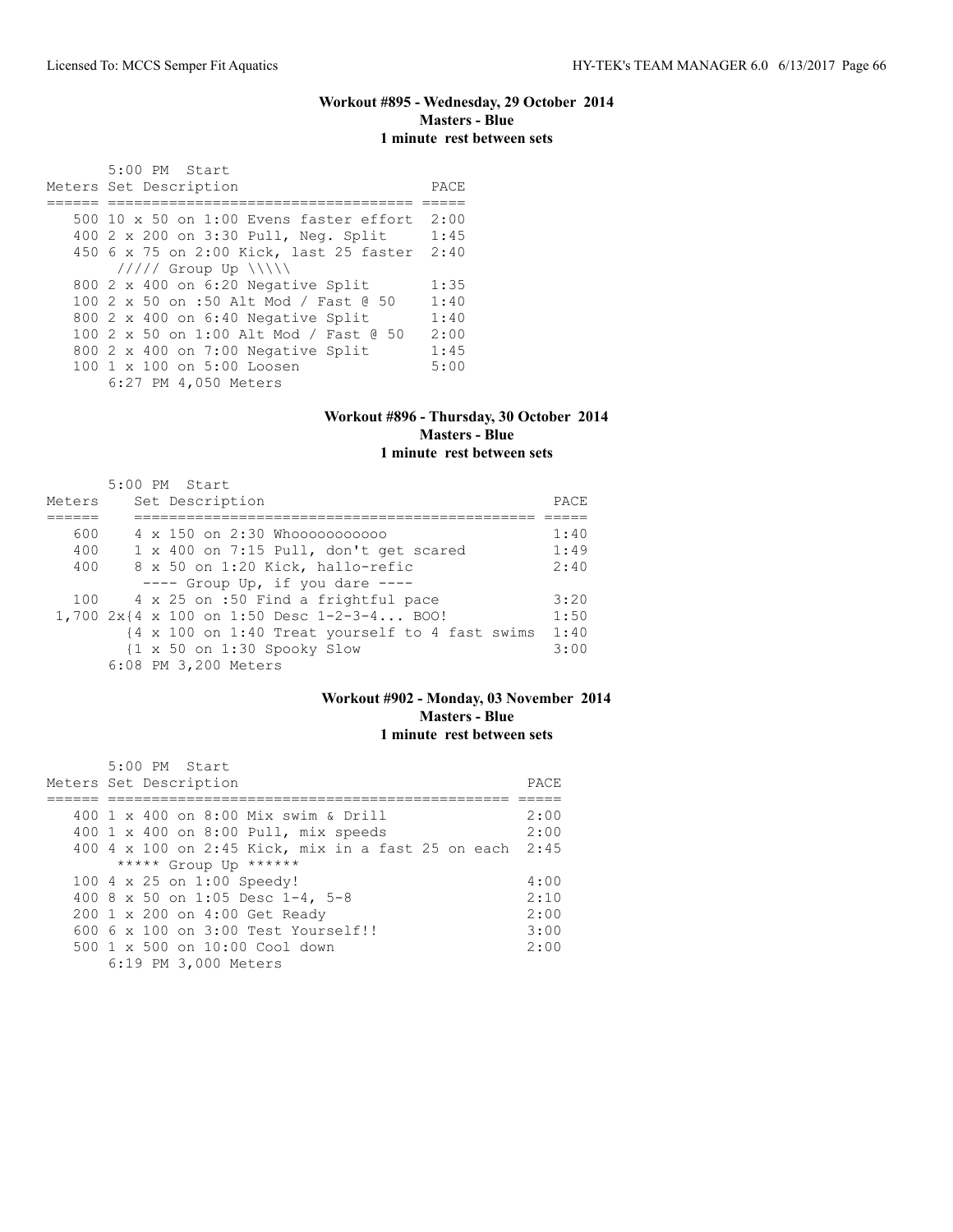## **Workout #903 - Tuesday, 04 November 2014 Masters - Blue 1 minute rest between sets**

| 5:00 PM Start                                             |      |
|-----------------------------------------------------------|------|
| Meters Set Description                                    | PACE |
|                                                           |      |
| $600.3 \times 200$ on $3:40$ Swim: Each swim a bit faster | 1:50 |
| 300 1 x 300 on 5:15 Pull: Steady Pace                     | 1:45 |
| 400 4 x 100 on 2:10 Kick: Middle 50 of each faster        | 2:10 |
| 100 1 x 100 on 2:30 Swim: Stretch Out/Get Ready           | 2:30 |
| $******GROUP$ $IP*******$                                 |      |
| 100 4 x 25 on :40 Speedy Swims                            | 2:40 |
| 600 $3 \times 200$ on $3:20$ Descend 1-3                  | 1:40 |
| $200 \text{ } 4 \times 50$ on $1:00$ Descend $1-4$        | 2:00 |
| 400 2 x 200 on 3:10 Descend 1-2                           | 1:35 |
| $200 \, 4 \times 50$ on $1:00$ Descend $1-4$              | 2:00 |
| 200 1 x 200 on 3:00 Last One, Fast One!!!                 | 1:30 |
| $100 \t 1 \t x \t 100$ on $3:00$ Cool Down                | 3:00 |
| 6:13 PM 3,200 Meters                                      |      |

# **Workout #904 - Wednesday, 05 November 2014 Masters - Blue**

# **1 minute rest between sets**

|        | 5:00 PM Start |  |                                              |       |
|--------|---------------|--|----------------------------------------------|-------|
| Meters |               |  | Set Description                              | PACE. |
|        |               |  |                                              |       |
| 600    |               |  | 2 x 300 on 5:45 Mix of Swim & Drills         | 1:55  |
| 400    |               |  | 1 x 400 on 6:30 Pull: Steady Pace            | 1:38  |
| 400    |               |  | 2 x 200 on 4:30 Kick: 2nd 1/2 of each harder | 2:15  |
|        |               |  | $******GROUP$ $IP*******$                    |       |
|        |               |  | 3,000 2x{2 x 300 on 5:15 Descend 1-2         | 1:45  |
|        |               |  | {1 x 600 on 10:00 Negative Split             | 1:40  |
|        |               |  | {3 x 100 on 1:45 Descend 1-3                 | 1:45  |
|        |               |  | 100 1 x 100 on 3:00 Cool Down                | 3:00  |
|        |               |  | 6:27 PM 4,500 Meters                         |       |

# **Workout #905 - Thursday, 06 November 2014 Masters - Blue 1 minute rest between sets**

| 5:00 PM Start                              |      |
|--------------------------------------------|------|
| Meters Set Description                     | PACE |
|                                            |      |
| 500 1 x 500 on 8:45 Swim and Drill Mix     | 1:45 |
| 600 6 x 100 on 1:50 Pull: Descend 1-3, 4-6 | 1:50 |
| 300 4 x 75 on 2:00 Kick: Evens Faster      | 2:40 |
| *******GROUP UP*******                     |      |
| 100 4 x 25 on :40 Mix Your Speed           | 2:40 |
| 600 4 x 150 on 2:30 Descend 1-4            | 1:40 |
| 50 1 x 50 on 1:30 Easy Swim                | 3:00 |
| 450 $3 \times 150$ on 2:25 Descend 1-3     | 1:37 |
| 50 1 x 50 on 1:30 Easy Swim                | 3:00 |
| 300 2 x 150 on 2:20 Descend 1-2            | 1:33 |
| 50 1 x 50 on 1:30 Easy Swim                | 3:00 |
| 150 1 x 150 on 3:00 Last One, Fast One!    | 2:00 |
| 100 1 x 100 on 3:00 Cool Down              | 3:00 |
| 6:17 PM 3,250 Meters                       |      |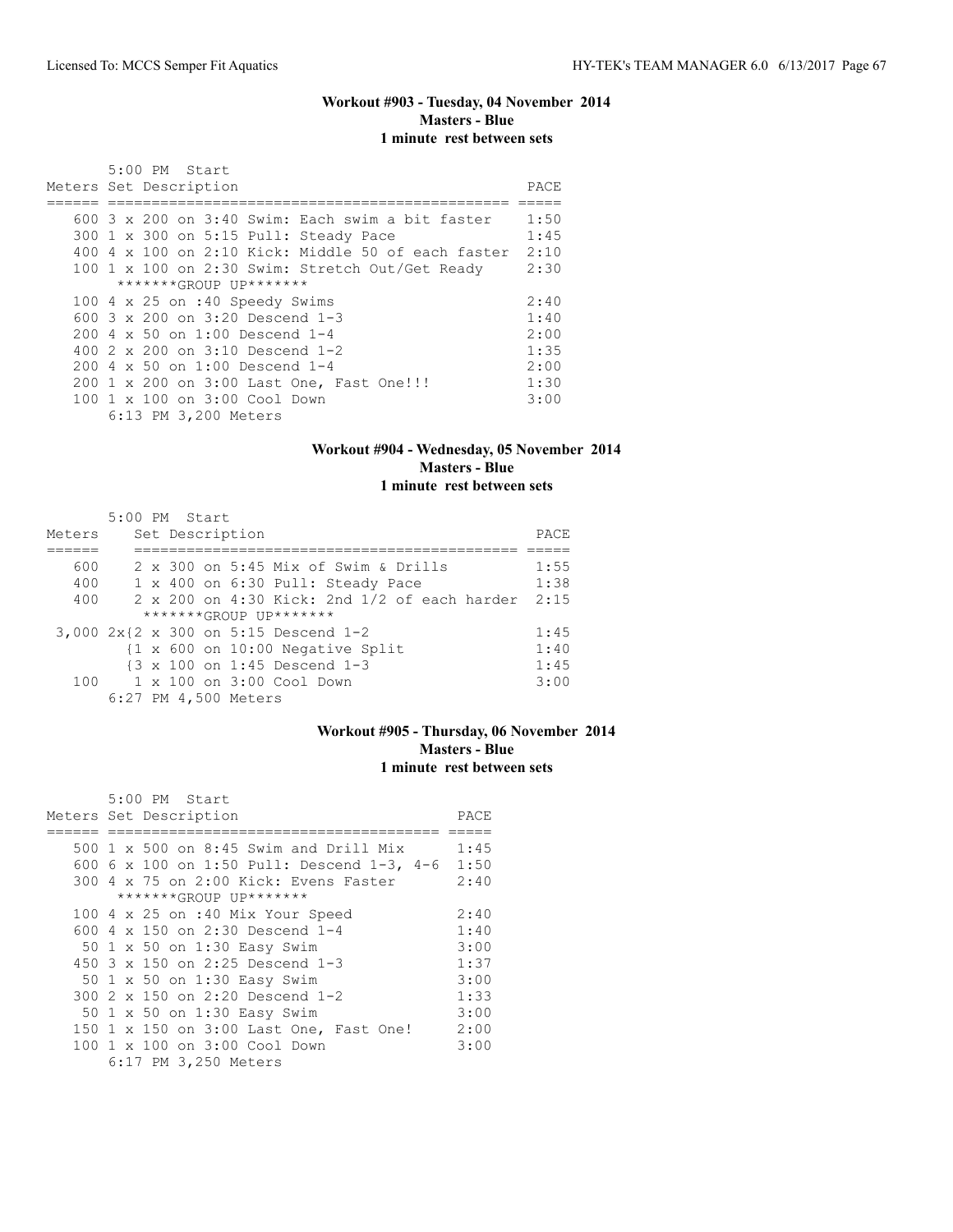# **Workout #917 - Monday, 10 November 2014 Masters - Blue 1 minute rest between sets**

|        | 5:00 PM Start                                                           |      |
|--------|-------------------------------------------------------------------------|------|
| Meters | Set Description                                                         | PACE |
|        |                                                                         |      |
| 600    | 2 x 300 on 5:15 Swim & Drill                                            | 1:45 |
| 400    | 2 x 200 on 3:30 Pull, Mixed Efforts                                     | 1:45 |
| 400    | 4 x 100 on 2:30 Kick, Desc 1-4                                          | 2:30 |
|        | 88888 Group Up 88888                                                    |      |
|        | 1,500 $3x$ {2 x 100 on 1:40 Desc 1-2, #2 is FAST                        | 1:40 |
|        | {2 x 75 on 1:20 Desc 1-2, #2 is FAST                                    | 1:47 |
|        | $\{2 \times 50 \text{ on } 1:05 \text{ Desc } 1-2, #2 \text{ is FAST }$ | 2:10 |
|        | {2 x 25 on :50 Both Fast!                                               | 3:20 |
|        | 100 1 x 100 on 5:00 Loosen                                              | 5:00 |
|        | 6:07 PM 3,000 Meters                                                    |      |

# **Workout #918 - Tuesday, 11 November 2014 Masters - Blue**

# **1 minute rest between sets**

|        | 5:00 PM Start                                    |      |
|--------|--------------------------------------------------|------|
| Meters | Set Description                                  | PACE |
|        |                                                  |      |
| 600    | 6 x 100 on 1:50 Mix efforts, include some drills | 1:50 |
| 400    | 8 x 50 on 1:25 Kick, 2nd 25 Faster               | 2:50 |
| 400    | 1 x 400 on 7:00 Pull, mix efforts                | 1:45 |
|        | $\#$ #### Group Up $\#$ ####                     |      |
|        | $200 \t 4 \times 50$ on 1:10 Desc 1-4            | 2:20 |
|        | 1,350 3x{1 x 75 on 2:30 Easy                     | 3:20 |
|        | {5 x 75 on 2:00 Aim to hold best speed on all    | 2:40 |
|        | 100 1 x 100 on 5:00 Loosen                       | 5:00 |
|        | 6:23 PM 3,050 Meters                             |      |

#### **Workout #919 - Wednesday, 12 November 2014 Masters - Blue 1 minute rest between sets**

| 5:00 PM Start                                                   |      |
|-----------------------------------------------------------------|------|
| Meters Set Description                                          | PACE |
|                                                                 |      |
| 450 6 x 75 on 1:30 Drill & Swim                                 | 2:00 |
| 600 3 x 200 on 3:30 Pull, Build each 1:45                       |      |
| $400 \text{ 1 x } 400 \text{ on } 10:00$ Kick as desired $2:30$ |      |
| @@@@@ Group Up @@@@@                                            |      |
| 1,200 3 x 400 on 6:30 Desc 1-3                                  | 1:38 |
| 900 3 x 300 on 5:10 Desc 1-3                                    | 1:43 |
| 600 3 x 200 on 3:35 Desc 1-3                                    | 1:48 |
| 100 1 x 100 on 5:00 Loosen                                      | 5:00 |
| 6:28 PM 4,250 Meters                                            |      |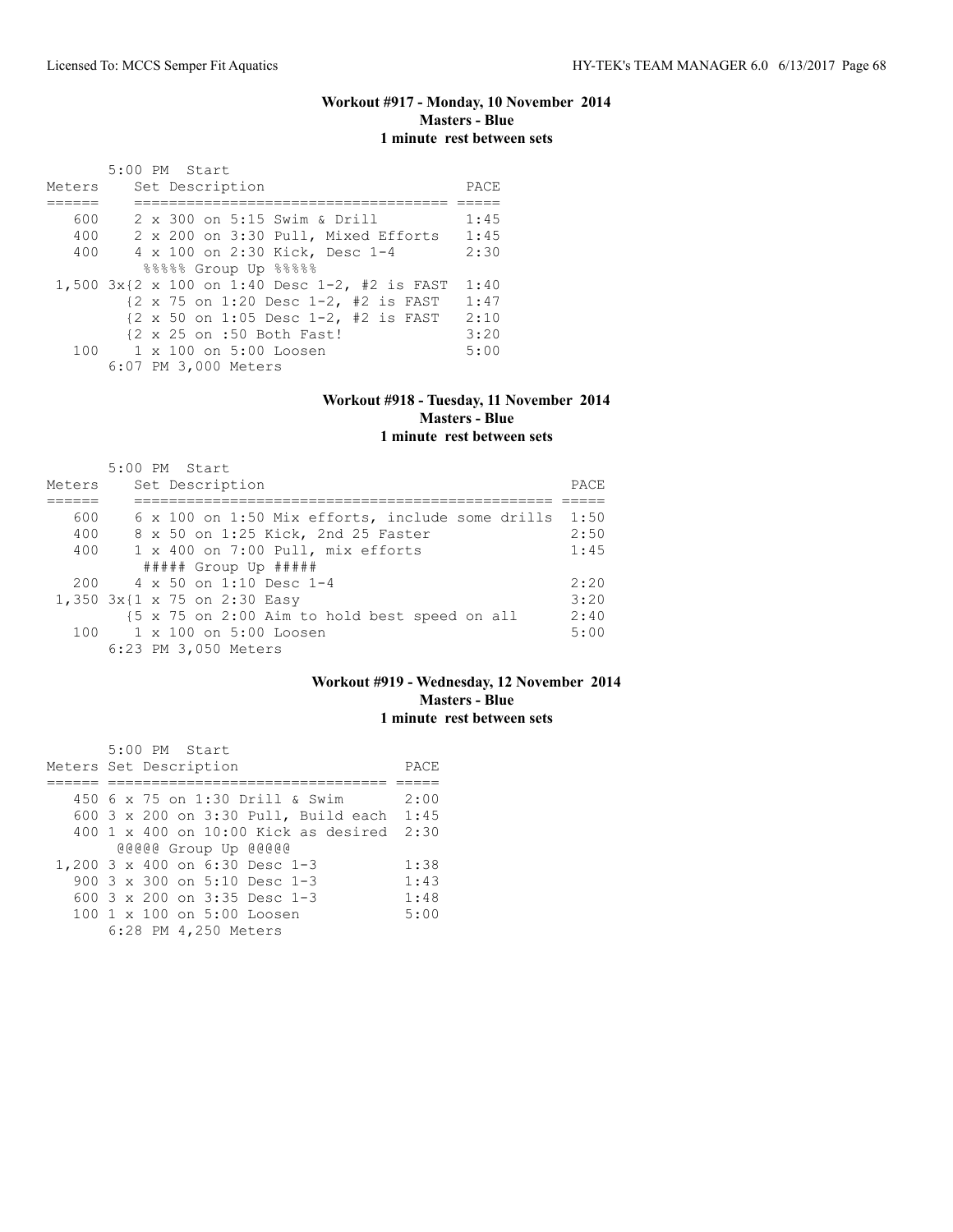### **Workout #920 - Thursday, 13 November 2014 Masters - Blue 1 minute rest between sets**

 5:00 PM Start Meters Set Description PACE ====== ================================= ===== 600 2 x 300 on 5:45 Mix drill & swim 1:55 450 6 x 75 on 1:50 Kick, last 25 Fast 2:27 400 1 x 400 on 7:00 Pull as desired 1:45 +++++ Group Up +++++ 100 4 x 25 on :40 FAST 2:40<br>400 2 x 200 on 3:20 Steady 1:40 400 2 x 200 on 3:20 Steady 1:40 400 2 x 200 on 3:10 Steady 1:35 400 2 x 200 on 3:00 Steady 1:30 400 2 x 200 on 2:50 Steady 1:25 100 1 x 100 on 5:00 Loosen 5:00 6:12 PM 3,250 Meters

#### **Workout #921 - Monday, 17 November 2014 Masters - Blue 1 minute rest between sets**

|  | 5:00 PM Start                                         |      |
|--|-------------------------------------------------------|------|
|  | Meters Set Description                                | PACE |
|  |                                                       |      |
|  | 600 3 x 200 on 3:45 Steady Swims/Mix in Drills $1:52$ |      |
|  | 300 1 x 300 on 5:45 Pull: Steady                      | 1:55 |
|  | 400 4 x 100 on 2:00 Kick: 1&3 Faster                  | 2:00 |
|  | 100 1 x 100 on 3:00 Easy Swim                         | 3:00 |
|  | *******GROUP UP*******                                |      |
|  | 100 4 x 25 on :40 Build Some Speed                    | 2:40 |
|  | 200 4 x 50 on :53 Hold a Good Pace                    | 1:46 |
|  | 100 1 x 100 on 1:55 Fast Swim                         | 1:55 |
|  | 200 4 x 50 on :56 Hold a Good Pace                    | 1:52 |
|  | 100 1 x 100 on 1:50 Faster Swim                       | 1:50 |
|  | $200$ 4 x 50 on :59 Hold a Good Pace                  | 1:58 |
|  | 100 1 x 100 on 1:45 Faster Still                      | 1:45 |
|  | 200 4 x 50 on 1:02 Hold a Good Pace                   | 2:04 |
|  | 100 1 x 100 on 1:40 Fastest Swim So Far               | 1:40 |
|  | $200$ 4 x 50 on 1:05 Hold a Good Pace                 | 2:10 |
|  | 100 1 x 100 on 1:35 Fastest Swim of the Day!!! 1:35   |      |
|  | 100 1 x 100 on 3:00 Cool Down                         | 3:00 |
|  | 6:22 PM 3,100 Meters                                  |      |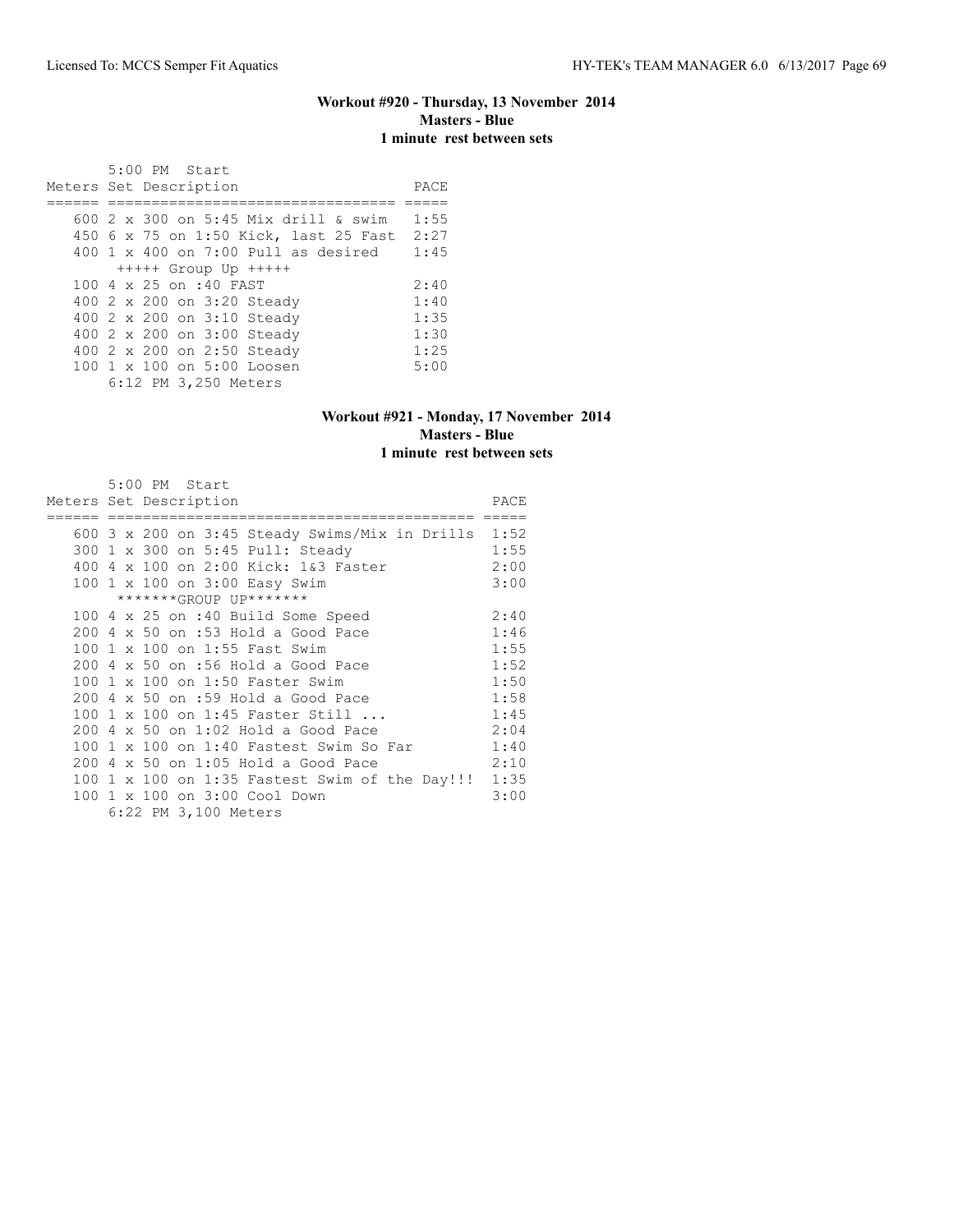# **Workout #922 - Tuesday, 18 November 2014 Masters - Blue 1 minute rest between sets**

|        | 5:00 PM Start                                                               |      |
|--------|-----------------------------------------------------------------------------|------|
| Meters | Set Description                                                             | PACE |
|        |                                                                             |      |
| 400    | $1 \times 400$ on 7:00 Warm Up Swim                                         | 1:45 |
| 500    | 10 x 50 on :55 Pull: Odds Faster                                            | 1:50 |
| 400    | 16 x 25 on :40 Kick: 4,8,12&16 FAST!                                        | 2:40 |
| 100    | $1 \times 100$ on 2:15 Steady Swim                                          | 2:15 |
|        | *******GROUP UP*******                                                      |      |
|        | 100 4 x 25 on :40 Fast Swims                                                | 2:40 |
|        | 1,600 2x{4 x 100 on 1:50 Descend 1-4                                        | 1:50 |
|        | {2 x 50 on 1:00 Descend 1-2                                                 | 2:00 |
|        | {2 x 100 on 1:35 Fast Swims                                                 | 1:35 |
|        | $\{2 \times 50 \text{ on } 1:00 \text{ Descend } 1-2, \#2 \text{ is Fast!}$ | 2:00 |
|        | 100 1 x 100 on 3:00 Cool Down                                               | 3:00 |
|        | 6:12 PM 3,200 Meters                                                        |      |

#### **Workout #925 - Wednesday, 19 November 2014 Masters - Blue 1 minute rest between sets**

| 5:00 PM Start                             |      |
|-------------------------------------------|------|
| Meters Set Description                    | PACE |
|                                           |      |
| 500 1 x 500 on 9:30 Swim/Drill Mix        | 1:54 |
| 500 5 x 100 on 1:50 Pull: Mix Speeds      | 1:50 |
| 450 6 x 75 on 1:50 Kick: Descend 1-3, 4-6 | 2:27 |
| *******GROUP UP*******                    |      |
| 400 4 x 100 on 1:50 Descend 1-4           | 1:50 |
| 250 1 x 250 on 4:25 Steady, Strong Swim   | 1:46 |
| 500 1 x 500 on 8:35 Negative Split        | 1:43 |
| 400 4 x 100 on 1:40 Descend 1-4           | 1:40 |
| 250 1 x 250 on 4:05 Steady, Strong Swim   | 1:38 |
| 500 1 x 500 on 8:10 Negative Split        | 1:38 |
| 200 4 x 50 on :50 Descend 1-4             | 1:40 |
| 100 1 x 100 on 3:00 Cool Down             | 3:00 |
| 6:31 PM 4,050 Meters                      |      |

# **Workout #927 - Thursday, 20 November 2014 Masters - Blue 1 minute rest between sets**

|        |  | 5:00 PM Start                                           |      |
|--------|--|---------------------------------------------------------|------|
| Meters |  | Set Description                                         | PACE |
|        |  |                                                         |      |
| 600    |  | 2 x 300 on 5:30 Mix Speeds                              | 1:50 |
| 400    |  | 1 x 400 on 7:00 Pull: Build by 100's                    | 1:45 |
| 400    |  | 8 x 50 on 1:10 Kick: Evens Faster                       | 2:20 |
|        |  | *******GROUP UP*******                                  |      |
| 100    |  | 4 x 25 on :40 Ouick Swims!                              | 2:40 |
|        |  | 1,500 2x{3 x 75 on 1:20 Descend 1-3                     | 1:47 |
|        |  | {1 x 25 on :35 FAST!                                    | 2:20 |
|        |  | $\{1 \times 150 \text{ on } 2:40 \text{ Steady Swim}\}$ | 1:47 |
|        |  | {1 x 100 on 1:35 FAST Swim!                             | 1:35 |
|        |  | $\{1 \times 200 \text{ on } 3:25 \text{ Strong } Swim$  | 1:42 |
|        |  | {1 x 50 on :50 FAST SWIM!                               | 1:40 |
| 100    |  | 1 x 100 on 3:00 Cool Down                               | 3:00 |
|        |  | 6:06 PM 3,100 Meters                                    |      |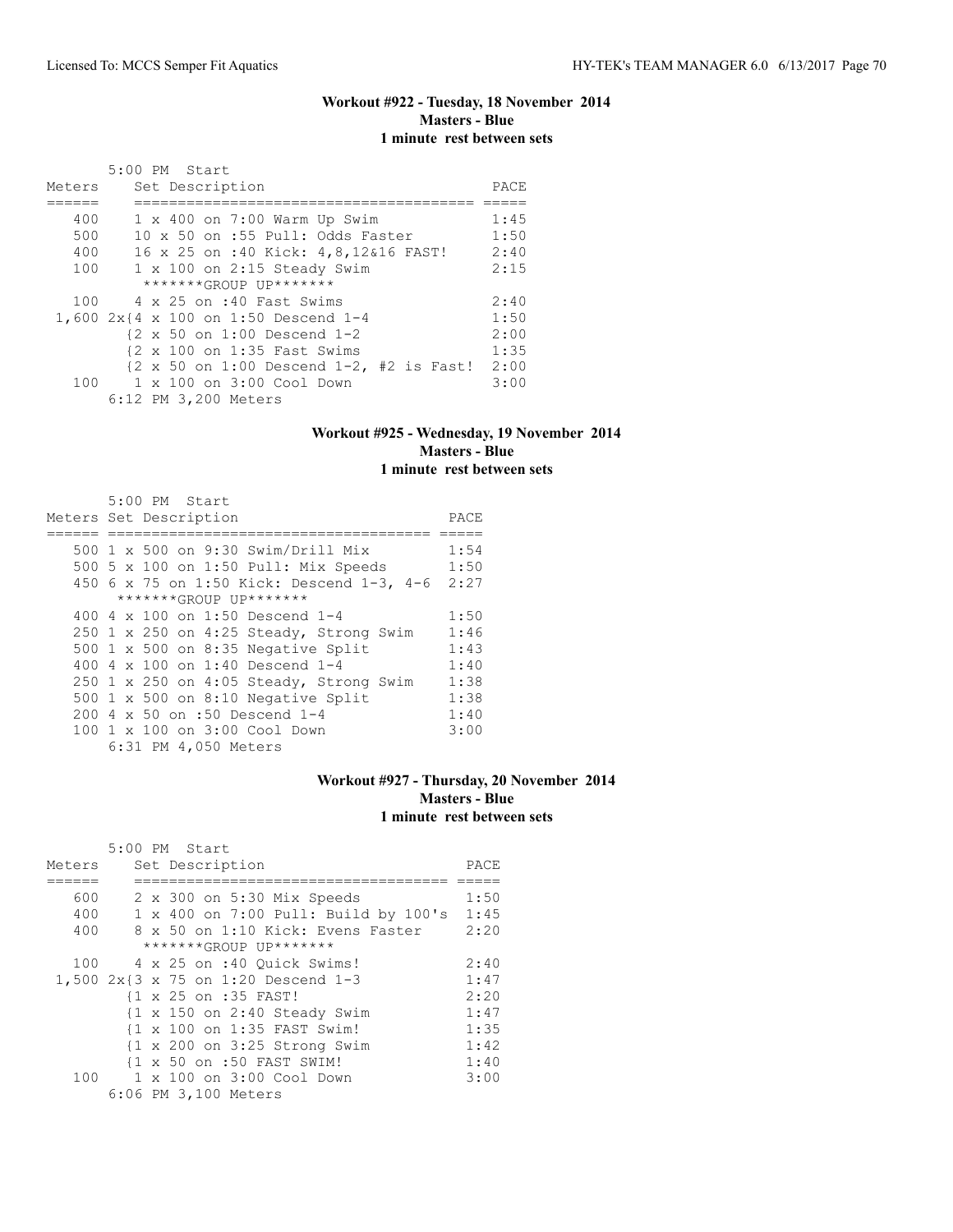#### **Workout #930 - Monday, 24 November 2014 Masters - Blue 1 minute rest between sets**

| 5:00 PM Start<br>Meters Set Description                                                                                                                                                                                      | PACE |
|------------------------------------------------------------------------------------------------------------------------------------------------------------------------------------------------------------------------------|------|
| $600.6 \times 100$ on 1:50 Swim Drill Mix                                                                                                                                                                                    | 1:50 |
|                                                                                                                                                                                                                              |      |
| 400 2 x 200 on 3:55 Pull, decrease strokes per 50                                                                                                                                                                            | 1:58 |
| 400 8 x 50 on 1:20 kick, mix speeds                                                                                                                                                                                          | 2:40 |
| $($ $($ $($ $($ $($ $($ $))$ $)$ $)$ $($ $)$ $($ $)$ $($ $)$ $($ $)$ $($ $)$ $($ $)$ $($ $)$ $($ $)$ $($ $)$ $($ $)$ $($ $)$ $($ $)$ $($ $)$ $($ $)$ $($ $)$ $($ $)$ $($ $)$ $($ $)$ $($ $)$ $($ $)$ $($ $)$ $($ $)$ $($ $)$ |      |
| 750 10 x 75 on 1:20 Start easy, last 25 is FAST                                                                                                                                                                              | 1:47 |
| 50 1 x 50 on 1:30 Loosen                                                                                                                                                                                                     | 3:00 |
| 500 10 x 50 on 1:05 Start easy, last 25 is FAST                                                                                                                                                                              | 2:10 |
| 50 1 x 50 on 1:30 Loosen                                                                                                                                                                                                     | 3:00 |
| 250 10 x 25 on :50 All FAST                                                                                                                                                                                                  | 3:20 |
| 100 1 x 100 on 5:00 Loosen                                                                                                                                                                                                   | 5:00 |
| 6:21 PM 3,100 Meters                                                                                                                                                                                                         |      |

#### **Workout #931 - Tuesday, 25 November 2014 Masters - Blue 1 minute rest between sets**

| $5:00$ PM Start                                     |      |
|-----------------------------------------------------|------|
| Meters Set Description                              | PACE |
|                                                     |      |
| $500 \text{ 1 x } 500$ on $9:00$ Mix swim and drill | 1:48 |
| 600 6 x 100 on 1:50 Pull, Mix efforts               | 1:50 |
| 400 2 x 200 on 5:00 kick, mix efforts               | 2:30 |
| (((((Group Up)))                                    |      |
| 100 4 x 25 on :40 Speedy                            | 2:40 |
| 600 4 x 150 on 2:20 Desc 1-4                        | 1:33 |
| 450 $3 \times 150$ on 2:30 Desc 1-3                 | 1:40 |
| 300 2 x 150 on 2:40 Desc 1-2                        | 1:47 |
| 150 1 x 150 on 3:00 Last one, fast one              | 2:00 |
| 100 1 x 100 on 5:00 Loosen                          | 5:00 |
| 6:13 PM 3,200 Meters                                |      |

#### **Workout #932 - Wednesday, 26 November 2014 Masters - Blue 1 minute rest between sets**

| 5:00 PM Start                                        |      |
|------------------------------------------------------|------|
| Meters Set Description                               | PACE |
|                                                      |      |
| $600.8 \times 75$ on 1:25 Mixed swim and drill       | 1:53 |
| $400 \text{ 1 x } 400$ on 7:15 Pull as desired       | 1:49 |
| 400 16 x 25 on :35 Kick, hold a good effort          | 2:20 |
| $\sim \sim \sim \sim$ Group Up $\sim \sim \sim \sim$ |      |
| 400 8 x 50 on :55 Steady and Strong                  | 1:50 |
| 1 on :30 Get Ready                                   |      |
| 400 4 $\times$ 100 on 1:40 Desc 1-4                  | 1:40 |
| 400 $2 \times 200$ on $3:20$ Desc 1-2                | 1:40 |
| 400 1 x 400 on 6:20 Neg. Split                       | 1:35 |
| 400 2 x 200 on 3:15 Desc 1-2                         | 1:38 |
| 400 4 $\times$ 100 on 1:40 Desc 1-4                  | 1:40 |
| 200 4 x 50 on :55 Steady and Strong                  | 1:50 |
| 100 1 x 100 on 5:00 Loosen                           | 5:00 |
| 6:32 PM 4,100 Meters                                 |      |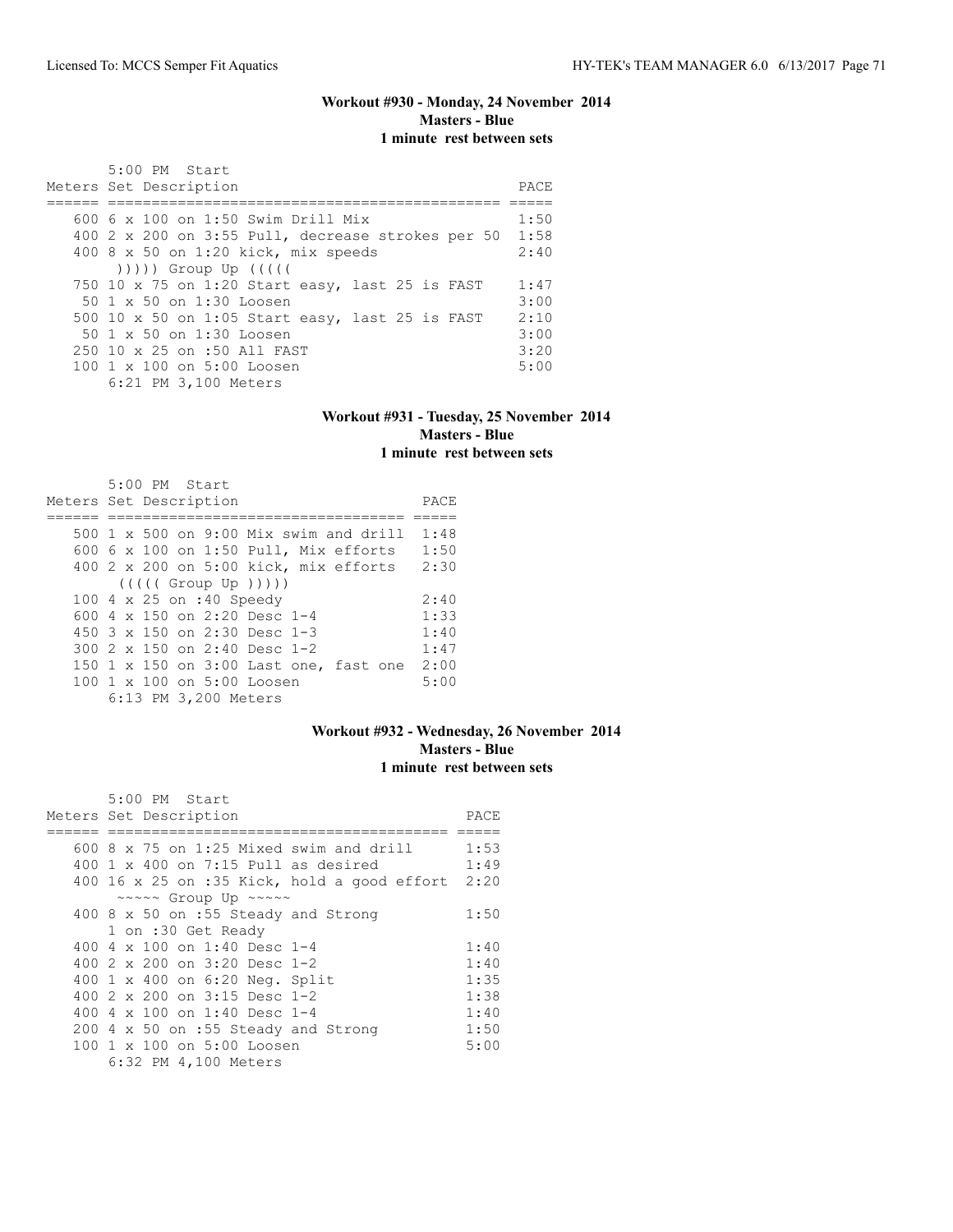#### **Workout #933 - Thursday, 27 November 2014 Masters - Blue 1 minute rest between sets**

 5:00 PM Start Meters Set Description PACE ====== ====================== ===== The Distance Dare! 2,500 1 x 2500 on 59:59 free 2:24 2,500 1 x 2500 on 59:59 free 2:24 7:01 PM 5,000 Meters

# **Workout #939 - Monday, 01 December 2014 Masters - Blue 1 minute rest between sets**

| $5:00$ PM Start<br>Meters Set Description               | PACE |
|---------------------------------------------------------|------|
|                                                         |      |
| 400 1 x 400 on 8:00 Mix swim & Drill                    | 2:00 |
| 400 1 x 400 on 8:00 Pull, mix speeds                    | 2:00 |
| 400 4 x 100 on 2:45 Kick, mix in a fast 25 on each 2:45 |      |
| ***** Group Up ******                                   |      |
| 100 4 x 25 on 1:00 Speedy!                              | 4:00 |
| 400 8 x 50 on 1:05 Desc 1-4, 5-8                        | 2:10 |
| 200 1 x 200 on 4:00 Get Ready                           | 2:00 |
| $6006 \times 100$ on $3:00$ Test Yourself!!             | 3:00 |
| $500 \t 1 \t x \t 500$ on $10:00$ Cool down             | 2:00 |
| 6:19 PM 3,000 Meters                                    |      |

#### **Workout #940 - Tuesday, 02 December 2014 Masters - Blue 1 minute rest between sets**

| $5:00$ PM Start                                    |      |
|----------------------------------------------------|------|
| Meters Set Description                             | PACE |
|                                                    |      |
| 500 1 x 500 on 9:00 Warm Up Swim                   | 1:48 |
| 500 5 x 100 on 1:55 Pull: Steady Pace              | 1:55 |
| $450$ 6 x 75 on 1:50 Kick: Evens Faster            | 2:27 |
| *******GROUP UP*******                             |      |
| 100 4 x 25 on :40 Fast Swims                       | 2:40 |
| 400 $2 \times 200$ on $3:00$ Descend 1-2           | 1:30 |
| $200 \text{ } 4 \times 50$ on $1:00$ Descend $1-4$ | 2:00 |
| 400 2 x 200 on 3:10 Descend 1-2                    | 1:35 |
| $200 \, 4 \times 50$ on $1:00$ Descend $1-2$       | 2:00 |
| 400 $2 \times 200$ on $3:20$ Descend 1-2           | 1:40 |
| 100 1 x 100 on 3:00 Cool Down                      | 3:00 |
| 6:13 PM 3,250 Meters                               |      |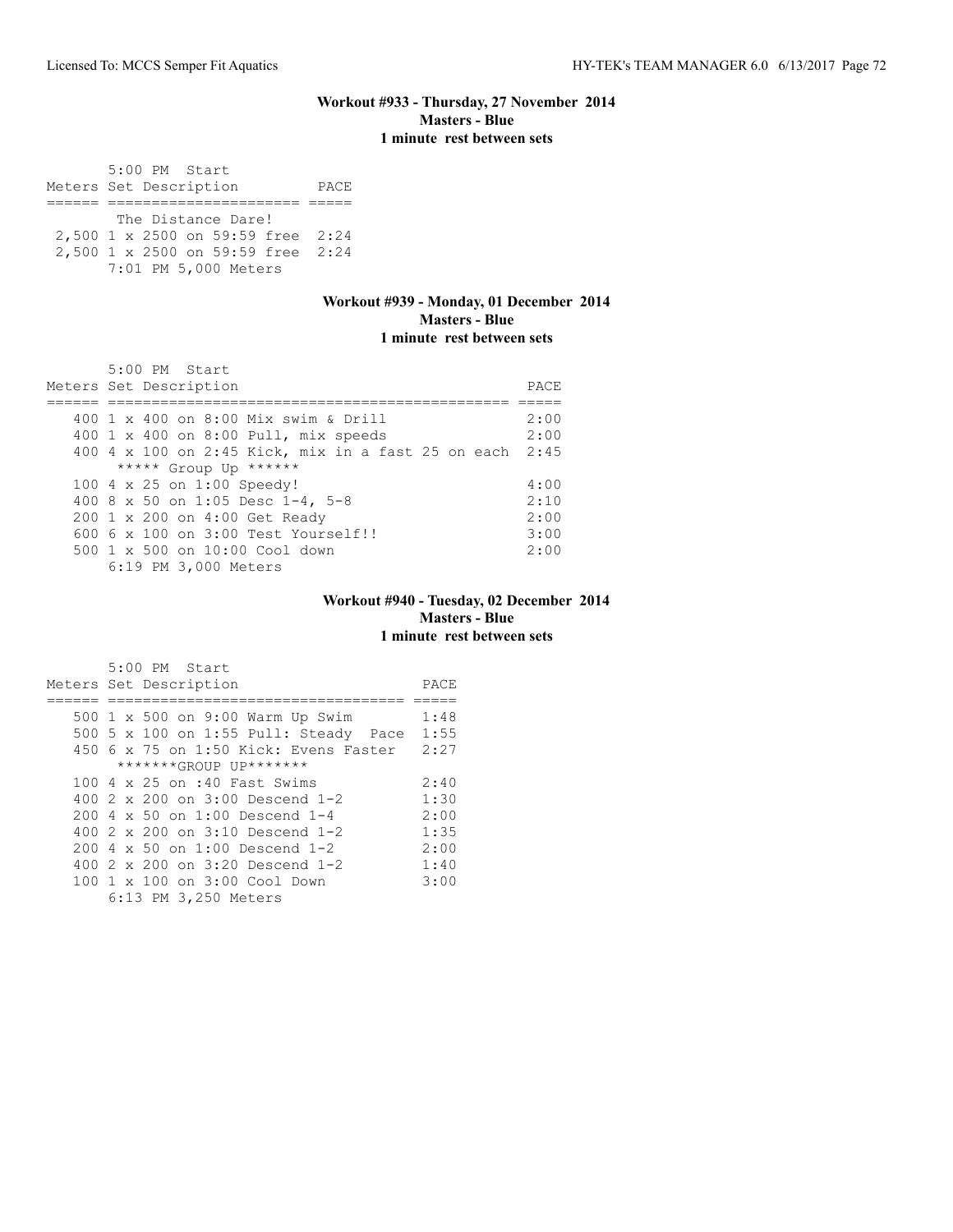# **Workout #942 - Wednesday, 03 December 2014 Masters - Blue 1 minute rest between sets**

|        | $5:00$ PM Start |  |                                                             | PACE |
|--------|-----------------|--|-------------------------------------------------------------|------|
| Meters |                 |  | Set Description                                             |      |
|        |                 |  |                                                             |      |
| 600    |                 |  | 2 x 300 on 5:30 Warm Up Swim, Mix in Drills                 | 1:50 |
| 400    |                 |  | 2 x 200 on 3:45 Pull: Descend 1-2                           | 1:52 |
| 400    |                 |  | $4 \times 100$ on 2:00 Kick: Middle 50 of Each Harder       | 2:00 |
|        |                 |  | $******GROUP$ $IP*******$                                   |      |
|        |                 |  | 400 4 x 100 on 1:40 Hold A Steady Pace                      | 1:40 |
|        |                 |  | 2,400 2x{2 x 300 on 5:10 Descend 1-2                        | 1:43 |
|        |                 |  | $\{1 \times 600 \text{ on } 10:00 \text{ Negative Split}\}$ | 1:40 |
|        |                 |  | $100 \t 1 \times 100$ on $3:00$ Cool Down                   | 3:00 |
|        |                 |  | 6:23 PM 4,300 Meters                                        |      |

# **Workout #943 - Thursday, 04 December 2014 Masters - Blue 1 minute rest between sets**

| 5:00 PM Start                                    |      |
|--------------------------------------------------|------|
| Meters Set Description                           | PACE |
|                                                  |      |
| 400 1 x 400 on 7:00 Warm Up Swim                 | 1:45 |
| $400$ 8 x 50 on 1:00 Pull: Descend 1-4, 5-8      | 2:00 |
| 400 16 x 25 on :40 Kick: Every 3rd One Fast 2:40 |      |
| 200 1 x 200 on 3:30 Steady Swim                  | 1:45 |
| ******GROUP UP*******                            |      |
| 100 4 x 25 on :40 Fast Swims                     | 2:40 |
| 600 8 $\times$ 75 on 1:15 Alt Moderate & Hard    | 1:40 |
| 100 1 x 100 on 1:45 Steady Swim                  | 1:45 |
| 50 1 x 50 on 1:00 FAST SWIM                      | 2:00 |
| 600 4 x 150 on 2:30 Descend 1-4                  | 1:40 |
| 100 1 x 100 on 1:45 Steady Swim                  | 1:45 |
| 50 1 x 50 on 2:00 FAST SWIM!                     | 4:00 |
| 100 1 x 100 on 3:00 Cool Down                    | 3:00 |
| 6:14 PM 3,100 Meters                             |      |

## **Workout #947 - Monday, 08 December 2014 Masters - Blue 1 minute rest between sets**

|        | $5:00$ PM Start                                       |      |
|--------|-------------------------------------------------------|------|
| Meters | Set Description                                       | PACE |
|        |                                                       |      |
| 600    | $8 \times 75$ on 1:25 drill/swim mix                  | 1:53 |
| 400    | 2 x 200 on 3:50 Pull, -1 stroke each 50               | 1:55 |
| 400    | 4 x 100 on 2:40 Kick, last 25 faster effort 2:40      |      |
|        | $====$ Group Up $====$                                |      |
|        | 1,600 4x{4 x 50 on 1:05 Desc 1-2                      | 2:10 |
|        | $\{2 \times 25 \text{ on } : 45 \text{ Desc } 1-2 \}$ | 3:00 |
|        | $\{2 \times 25 \text{ on } : 40 \text{ Desc } 1-2 \}$ | 2:40 |
|        | {2 x 25 on :35 Desc 1-2                               | 2:20 |
|        | $\{2 \times 25 \text{ on } : 30 \text{ Desc } 1-2 \}$ | 2:00 |
| 100    | $1 \times 100$ on $5:00$ Loosen                       | 5:00 |
|        | 6:18 PM 3,100 Meters                                  |      |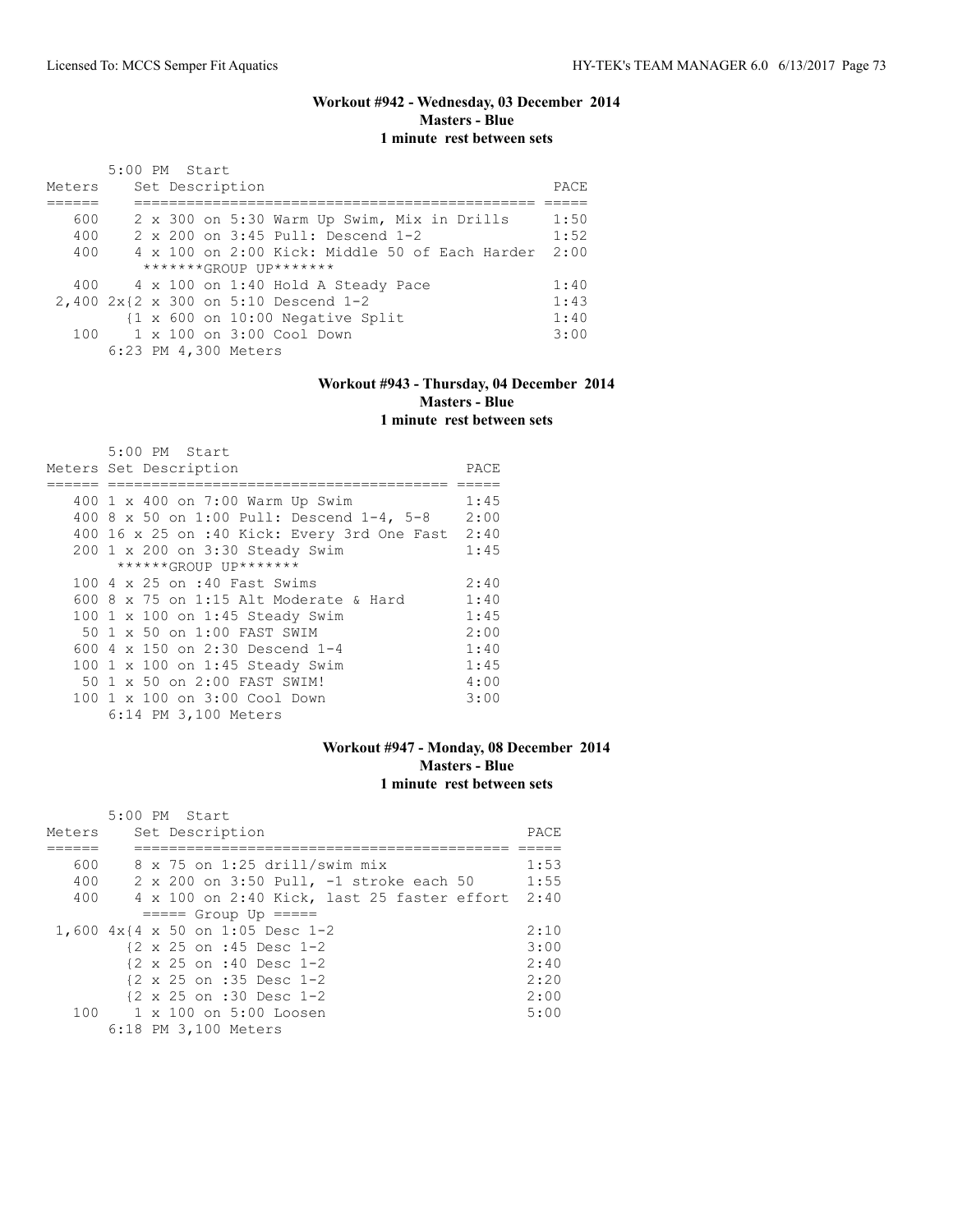# **Workout #946 - Tuesday, 09 December 2014 Masters - Blue 1 minute rest between sets**

|                        |  |  | 5:00 PM Start                        |  |  |                                        |      |
|------------------------|--|--|--------------------------------------|--|--|----------------------------------------|------|
| Meters Set Description |  |  |                                      |  |  |                                        | PACE |
|                        |  |  | 600 6 x 100 on 1:50 drill/swim mix   |  |  |                                        | 1:50 |
|                        |  |  | 400 2 x 200 on 5:20 Kick mix speed   |  |  |                                        | 2:40 |
|                        |  |  | 400 4 x 100 on 1:50 Pull, Neg Split  |  |  |                                        | 1:50 |
|                        |  |  | $====$ Group Up $====$               |  |  |                                        |      |
|                        |  |  | 100 4 x 25 on :40 Get Up, Speed Up!  |  |  |                                        | 2:40 |
|                        |  |  | 150 2 x 75 on 1:20 Desc 1-2          |  |  |                                        | 1:47 |
|                        |  |  | 225 3 x 75 on 1:30 Desc 1-3          |  |  |                                        | 2:00 |
|                        |  |  |                                      |  |  | 200 4 x 50 on 1:10 Desc 1-3, #4 Easy   | 2:20 |
|                        |  |  | 300 4 x 75 on 1:40 All 4 are Fast    |  |  |                                        | 2:13 |
|                        |  |  | 200 4 x 50 on 1:10 Desc 1-3, #4 Easy |  |  |                                        | 2:20 |
|                        |  |  |                                      |  |  | 225 3 x 75 on 1:30 Desc 1-3, #3 is Max | 2:00 |
|                        |  |  |                                      |  |  | 150 2 x 75 on 1:20 Desc 1-2, #2 is Max | 1:47 |
|                        |  |  | 100 1 x 100 on 5:00 Loosen           |  |  |                                        | 5:00 |
|                        |  |  | 6:22 PM 3,050 Meters                 |  |  |                                        |      |

## **Workout #945 - Wednesday, 10 December 2014 Masters - Blue 1 minute rest between sets**

|                                           | 5:00 PM Start |  |                      |                            |                                                            |                                 |      |
|-------------------------------------------|---------------|--|----------------------|----------------------------|------------------------------------------------------------|---------------------------------|------|
| Meters                                    |               |  | Set Description      |                            |                                                            |                                 | PACE |
|                                           |               |  |                      |                            |                                                            |                                 |      |
| 600                                       |               |  |                      |                            | 3 x 200 on 3:40 Swim & Drill                               |                                 | 1:50 |
| 500                                       |               |  |                      |                            | 10 x 50 on :55 Pull, Desc 1-4                              |                                 | 1:50 |
| 400                                       |               |  |                      |                            |                                                            | 1 x 400 on 8:00 Kick as desired | 2:00 |
|                                           |               |  |                      | $====$ Group Up $====$     |                                                            |                                 |      |
| 100                                       |               |  |                      |                            | 4 x 25 on :40 Get Up, Speed Up!                            |                                 | 2:40 |
| $2,400$ 1x{1 x 400 on 6:45 Negative Split |               |  |                      |                            |                                                            |                                 | 1:41 |
|                                           |               |  |                      | {4 x 100 on 1:45 Desc 1-4  |                                                            |                                 | 1:45 |
|                                           |               |  |                      |                            | $\{1 \times 400 \text{ on } 6:30 \text{ Negative Split}\}$ |                                 | 1:38 |
|                                           |               |  |                      | {4 x 100 on 1:40 Desc 1-4  |                                                            |                                 | 1:40 |
|                                           |               |  |                      |                            | $\{1 \times 400 \text{ on } 6:15 \text{ Negative Split}\}$ |                                 | 1:34 |
|                                           |               |  |                      | {4 x 100 on 1:35 Desc 1-4  |                                                            |                                 | 1:35 |
|                                           |               |  |                      | 100 1 x 100 on 5:00 Loosen |                                                            |                                 | 5:00 |
|                                           |               |  | 6:22 PM 4,100 Meters |                            |                                                            |                                 |      |

## **Workout #944 - Thursday, 11 December 2014 Masters - Blue 1 minute rest between sets**

|        | $5:00$ PM Start                                      |      |
|--------|------------------------------------------------------|------|
| Meters | Set Description                                      | PACE |
|        |                                                      |      |
| 600    | $6 \times 100$ on 1:50 Mix efforts                   | 1:50 |
| 400    | $16 \times 25$ on :50 Kick, alt easier / faster 3:20 |      |
| 400    | 1 x 400 on 7:00 Pull As Desired                      | 1:45 |
|        | 88888 Group Up 88888                                 |      |
| 200    | $4 \times 50$ on 1:05 Desc 1-4                       | 2:10 |
|        | 1,400 1x{2 x 200 on 3:30 Steady                      | 1:45 |
|        | {2 x 200 on 3:20 Steady                              | 1:40 |
|        | {2 x 200 on 3:10 Steady                              | 1:35 |
|        | {1 x 200 on 4:00 Last one, fast one!!!!!             | 2:00 |
|        | 100 1 x 100 on 5:00 Loosen                           | 5:00 |
|        | 6:11 PM 3,100 Meters                                 |      |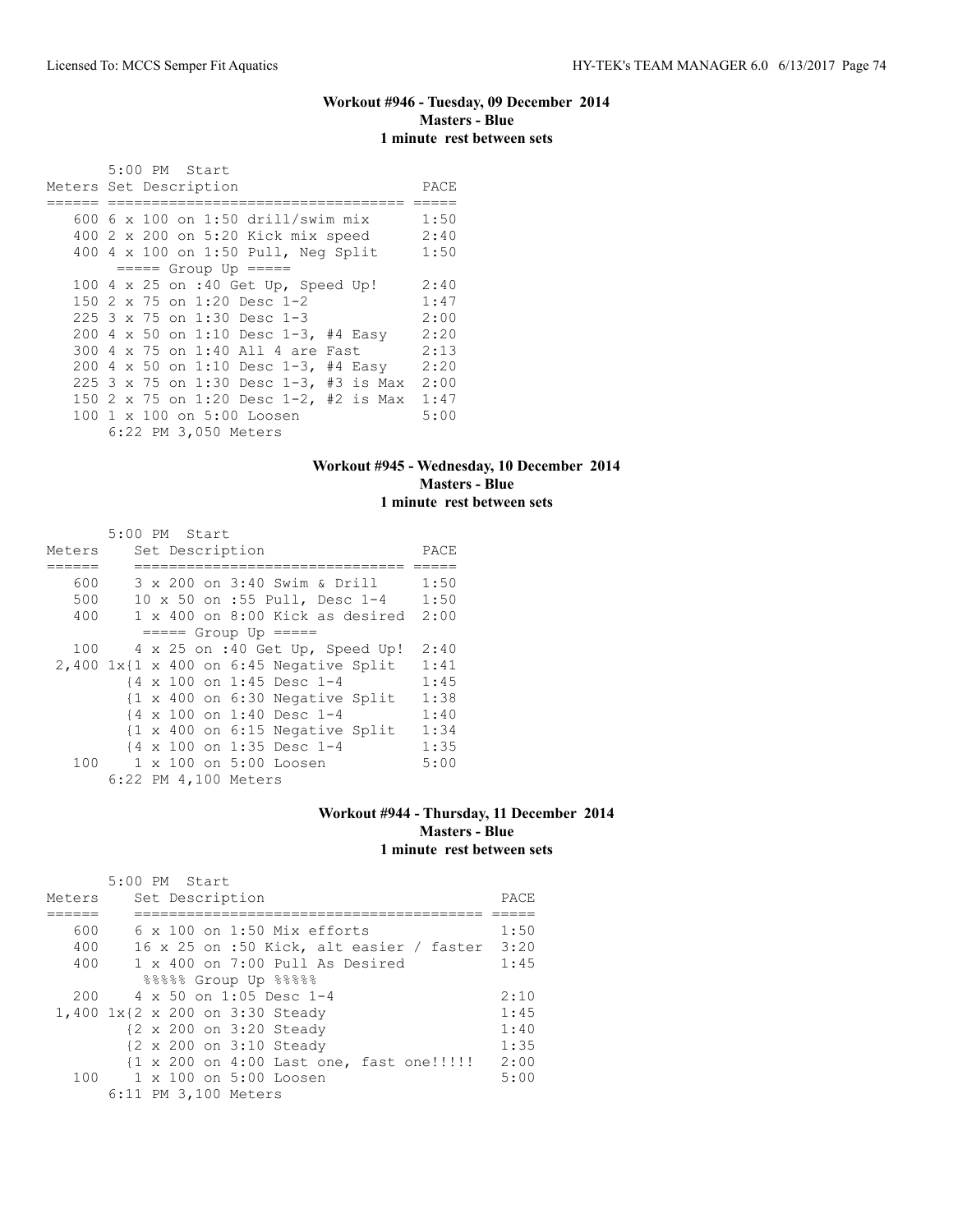# **Workout #953 - Monday, 15 December 2014 Masters - Blue 1 minute rest between sets**

|        | 5:00 PM Start                                                              |      |
|--------|----------------------------------------------------------------------------|------|
| Meters | Set Description                                                            | PACE |
|        |                                                                            |      |
| 400    | 2 x 200 on 3:50 Mix Swim and Drill                                         | 1:55 |
| 600    | 2 x 300 on 5:30 Pull: Descend 1-2                                          | 1:50 |
| 400    | 4 x 100 on 2:30 Kick: Middle 50 of Each Harder 2:30                        |      |
|        | *******GROUP UP*******                                                     |      |
| 100    | 4 x 25 on :40 Fast Swims                                                   | 2:40 |
|        | $1,500$ 2x{6 x 50 on 1:00 #3  = FAST!!!                                   | 2:00 |
|        | $\{1 \times 50 \text{ on } 1:00 \text{ Steadv} \text{Swim}\}$              | 2:00 |
|        | $\{4 \times 50 \text{ on } : 55 \neq 2 \text{ \& } \# 4 = \text{FAST}! \}$ | 1:50 |
|        | {1 x 50 on 1:00 Steady Swim                                                | 2:00 |
|        | {2 x 50 on :50 Both FAST Swims!!!                                          | 1:40 |
|        | $\{1 \times 50 \text{ on } 1:00 \text{ Steady Swim}\}$                     | 2:00 |
|        | $100 \t 2 \times 50$ on 1:15 MAX EFFORT ON BOTH                            | 2:30 |
|        | 100 1 x 100 on 5:00 Cool Down                                              | 5:00 |
|        | 6:15 PM 3,200 Meters                                                       |      |

# **Workout #954 - Tuesday, 16 December 2014 Masters - Blue 1 minute rest between sets**

|     |  | 5:00 PM Start          |                                                |      |
|-----|--|------------------------|------------------------------------------------|------|
|     |  | Meters Set Description |                                                | PACE |
|     |  |                        | 400 2 x 200 on 3:40 Swim - Mix Your Speed 1:50 |      |
| 400 |  |                        | 8 x 50 on :55 Pull: Descend 1-4, 5-8           | 1:50 |
|     |  |                        | 200 8 x 25 on :40 Fast Kicking                 | 2:40 |
|     |  |                        | 400 2 x 200 on 3:30 Descend 1-2                | 1:45 |
|     |  |                        | *******GROUP UP*******                         |      |
|     |  |                        | 100 4 x 25 on :40 Mix Your Speed               | 2:40 |
|     |  |                        | 100 1 x 100 on 2:00 Steady Swim                | 2:00 |
|     |  |                        | 200 2 x 100 on 1:45 Fast Swims!                | 1:45 |
|     |  |                        | 100 1 x 100 on 2:00 Steady Swim                | 2:00 |
|     |  |                        | 200 2 x 100 on 1:40 Fast Swims!                | 1:40 |
|     |  |                        | 100 1 x 100 on 2:00 Steady Swim                | 2:00 |
|     |  |                        | 200 2 x 100 on 1:35 Fast Swims!                | 1:35 |
|     |  |                        | 100 1 x 100 on 2:00 Steady Swim                | 2:00 |
|     |  |                        | 200 2 x 100 on 1:30 Fast Swims!                | 1:30 |
|     |  |                        | 100 1 x 100 on 2:00 Steady Swim                | 2:00 |
|     |  |                        | 200 2 x 100 on 2:00 FAST, FAST SWIMS!!!! 2:00  |      |
|     |  |                        | 100 1 x 100 on 5:00 Cool Down                  | 5:00 |
|     |  | 6:21 PM 3,100 Meters   |                                                |      |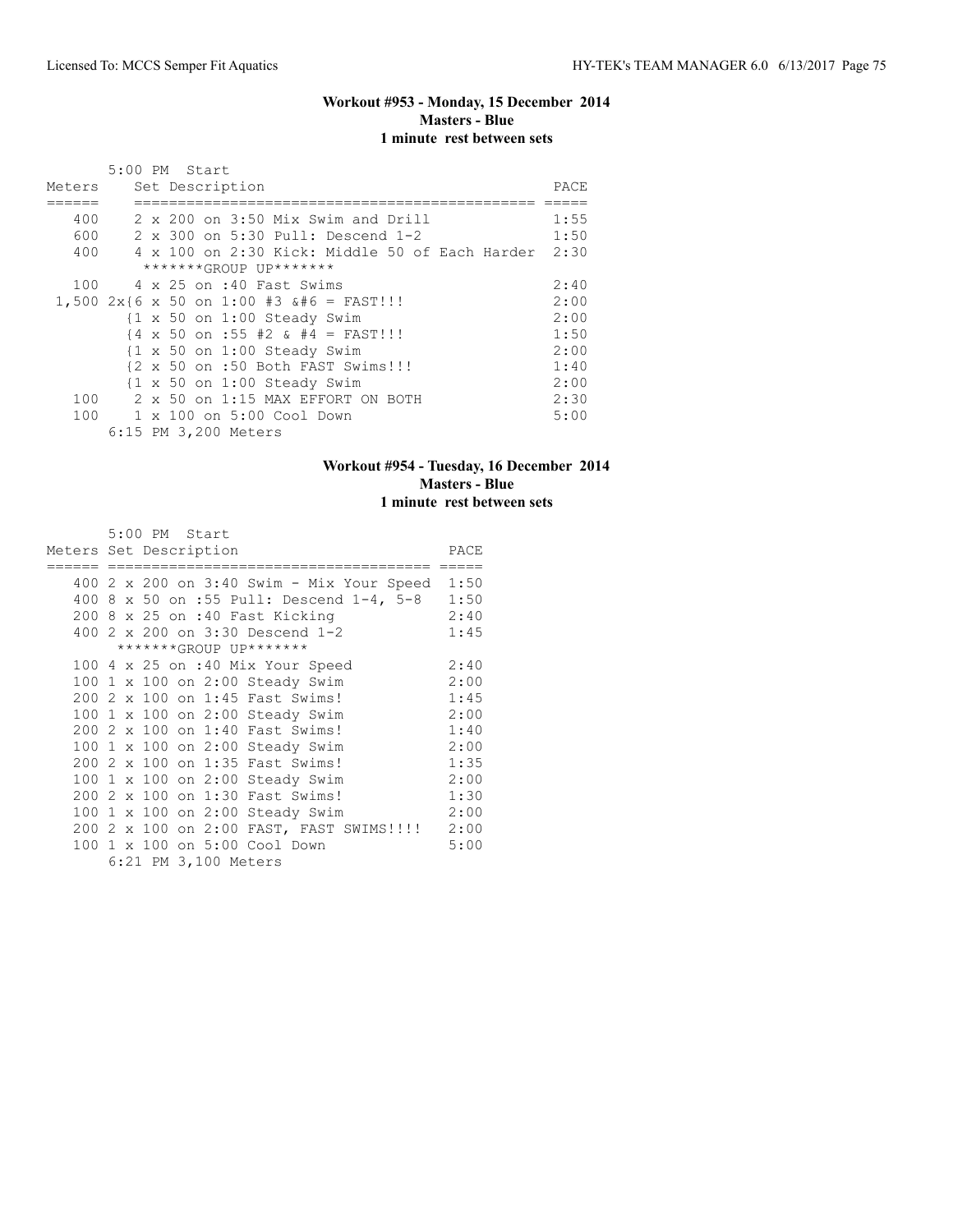## **Workout #955 - Wednesday, 17 December 2014 Masters - Blue 1 minute rest between sets**

| Meters | 5:00 PM Start<br>Set Description                                | PACE |
|--------|-----------------------------------------------------------------|------|
| 500    | $1 \times 500$ on $9:00$ Steady Swim                            | 1:48 |
| 500    | 5 x 100 on 1:45 Pull: #2 & #4 Faster                            | 1:45 |
| 450    | 6 x 75 on 1:45 Kick: FAST Middle 25 of Each Swim                | 2:20 |
|        | $******GROUP$ $IP*******$                                       |      |
| 200    | 4 x 50 on 1:00 Descend 1-4                                      | 2:00 |
|        | $2,500$ 2x{1 x 500 on 8:30 Negative Split                       | 1:42 |
|        | $\{1 \times 250 \text{ on } 4:30 \text{ Steady } \text{Swim}\}$ | 1:48 |
|        | $\{1 \times 500 \text{ on } 8:15 \text{ Negative Split}\}$      | 1:39 |
|        | $100 \t 1 \times 100$ on $5:00$ Cool Down                       | 5:00 |
|        | 6:26 PM 4,250 Meters                                            |      |

#### **Workout #956 - Thursday, 18 December 2014 Masters - Blue 1 minute rest between sets**

| 5:00 PM Start                             |      |
|-------------------------------------------|------|
| Meters Set Description                    | PACE |
|                                           |      |
| 600 2 x 300 on 5:40 Swim/Drill Mix        | 1:53 |
| 400 4 x 100 on 1:50 Pull: Descend 1-4     | 1:50 |
| 400 8 x 50 on 1:15 Kick: Descend 1-4, 5-8 | 2:30 |
| *******GROUP UP*******                    |      |
| 100 4 x 25 on :40 Fast Swims              | 2:40 |
| 500 2 x 250 on 4:25 Descend 1-2           | 1:46 |
| 200 2 x 100 on 1:45 Steady Swims          | 1:45 |
| 50 1 x 50 on 1:00 FAST SWIM               | 2:00 |
| 500 2 x 250 on 4:15 Descend 1-2           | 1:42 |
| 200 2 x 100 on 1:40 Steady Swims          | 1:40 |
| 50 1 x 50 on 1:30 Last One, FAST ONE!!!!  | 3:00 |
| 100 1 x 100 on 5:00 Cool Down             | 5:00 |
| 6:17 PM 3,100 Meters                      |      |

## **Workout #962 - Monday, 22 December 2014 Masters - Blue 1 minute rest between sets**

|        | $5:00$ PM Start                                              |      |
|--------|--------------------------------------------------------------|------|
| Meters | Set Description                                              | PACE |
|        |                                                              |      |
|        | Practices Mon PM, Tue AM, Tue PM, & Wed AM                   |      |
| 600    | $6 \times 100$ on 1:45 Mix drills and swim                   | 1:45 |
| 400    | 2 x 200 on 5:00 kick, 1st & last 25 faster                   | 2:30 |
| 400    | 8 x 50 on 1:00 Pull, Desc                                    | 2:00 |
|        | $--- $ Group Up $---$                                        |      |
| 100    | 4 x 25 on :40 Fast!                                          | 2:40 |
|        | 1,600 2x{2 x 50 on 1:10 Moderate                             | 2:20 |
|        | $\{4 \times 75 \text{ on } 1:30 \text{ Steady } \& Strong\}$ | 2:00 |
|        | {2 x 50 on 1:10 Moderate, Smooth                             | 2:20 |
|        | {4 x 75 on 1:45 FAST!!!!!                                    | 2:20 |
|        | 100 1 x 100 on 5:00 Loosen                                   | 5:00 |
|        | 6:18 PM 3,200 Meters                                         |      |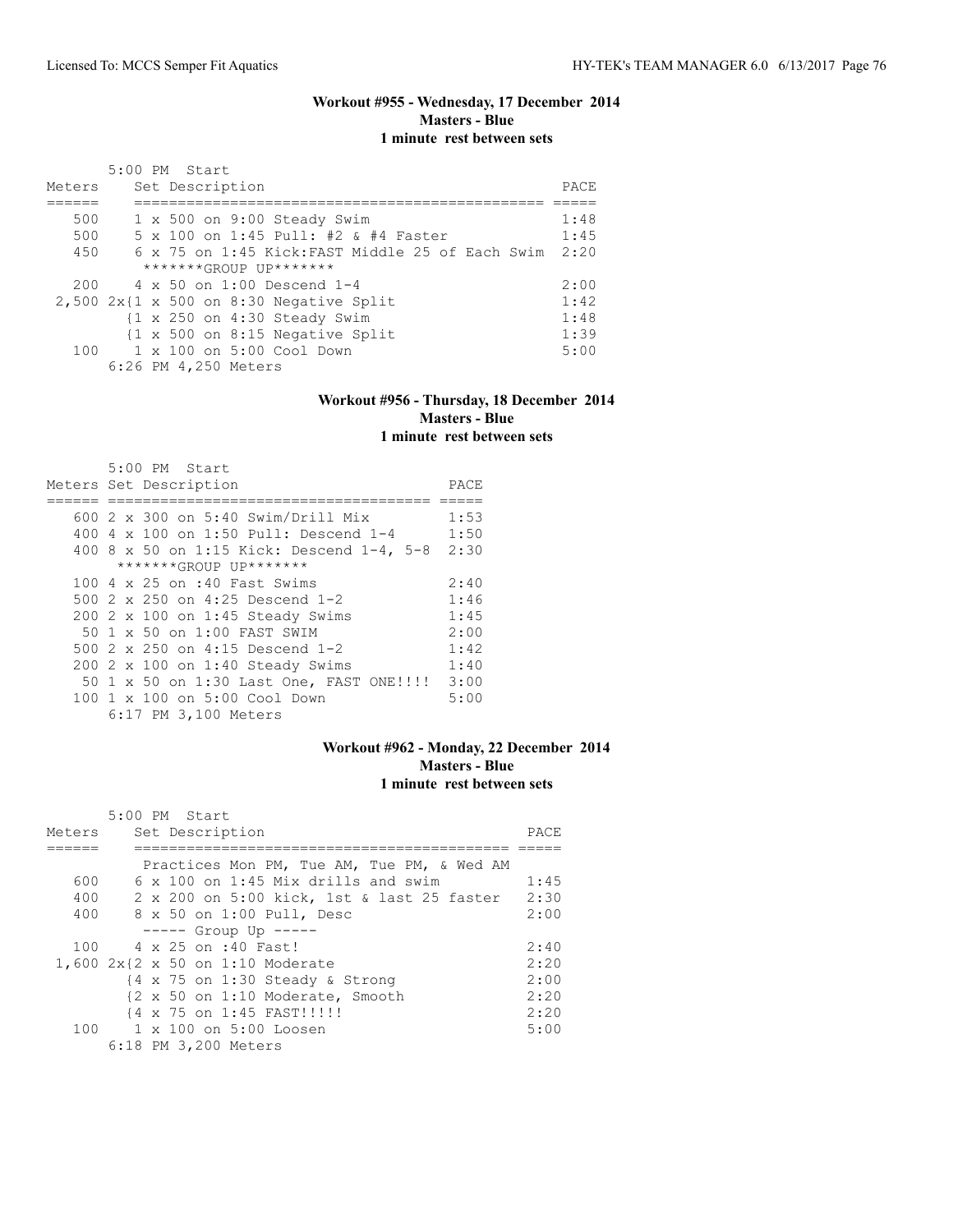# **Workout #963 - Tuesday, 23 December 2014 Masters - Blue 1 minute rest between sets**

| 5:00 PM Start                             |      |
|-------------------------------------------|------|
| Meters Set Description                    | PACE |
|                                           |      |
| Practice Mon PM, Tue AM, Tue PM, & Wed AM |      |
| 600 $4 \times 150$ on 2:45 Swim & Drill   | 1:50 |
| 400 4 x 100 on 2:30 Kick, mix speeds      | 2:30 |
| 400 2 x 200 on 3:40 Pull, Beg Split       | 1:50 |
| ----------- GROUP UP --------             |      |
| 100 4 x 25 on :40 Fast!                   | 2:40 |
| 750 5 x 150 on 2:45 Desc 1-4, #5 MAX      | 1:50 |
| 500 5 x 100 on 1:45 Desc 1-4, #5 MAX      | 1:45 |
| 250 5 x 50 on :50 Desc 1-4, #5 MAX        | 1:40 |
| 100 1 x 100 on 4:00 Cool Down             | 4:00 |
| 6:11 PM 3,100 Meters                      |      |

### **Workout #979 - Monday, 29 December 2014 Masters - Blue 1 minute rest between sets**

|        | 5:00 PM Start                                 |      |
|--------|-----------------------------------------------|------|
| Meters | Set Description                               | PACE |
|        |                                               |      |
| 600    | $2 \times 300$ on 5:45 Swim/Drill Mix         | 1:55 |
| 400    | 1 x 400 on 7:00 Pull: Steady and Smooth       | 1:45 |
| 400    | 2 x 200 on 4:30 Kick: Alt Easier/Harder @ 50s | 2:15 |
|        | $******GROUP$ $IP*******$                     |      |
|        | 1,650 3x{4 x 50 on 1:00 Descend 1-4           | 2:00 |
|        | {4 x 25 on :40 1&4=Moderate; 2&3=Fast         | 2:40 |
|        | {4 x 50 on 1:10 All Fast; Hold Best Possible  | 2:20 |
|        | {1 x 50 on 1:30 Easy Swim                     | 3:00 |
| 50     | $1 \times 50$ on $1:30$ MAX EFFORT SWIM       | 3:00 |
| 100    | 1 x 100 on 5:00 Cool Down                     | 5:00 |
|        | 6:19 PM 3,200 Meters                          |      |